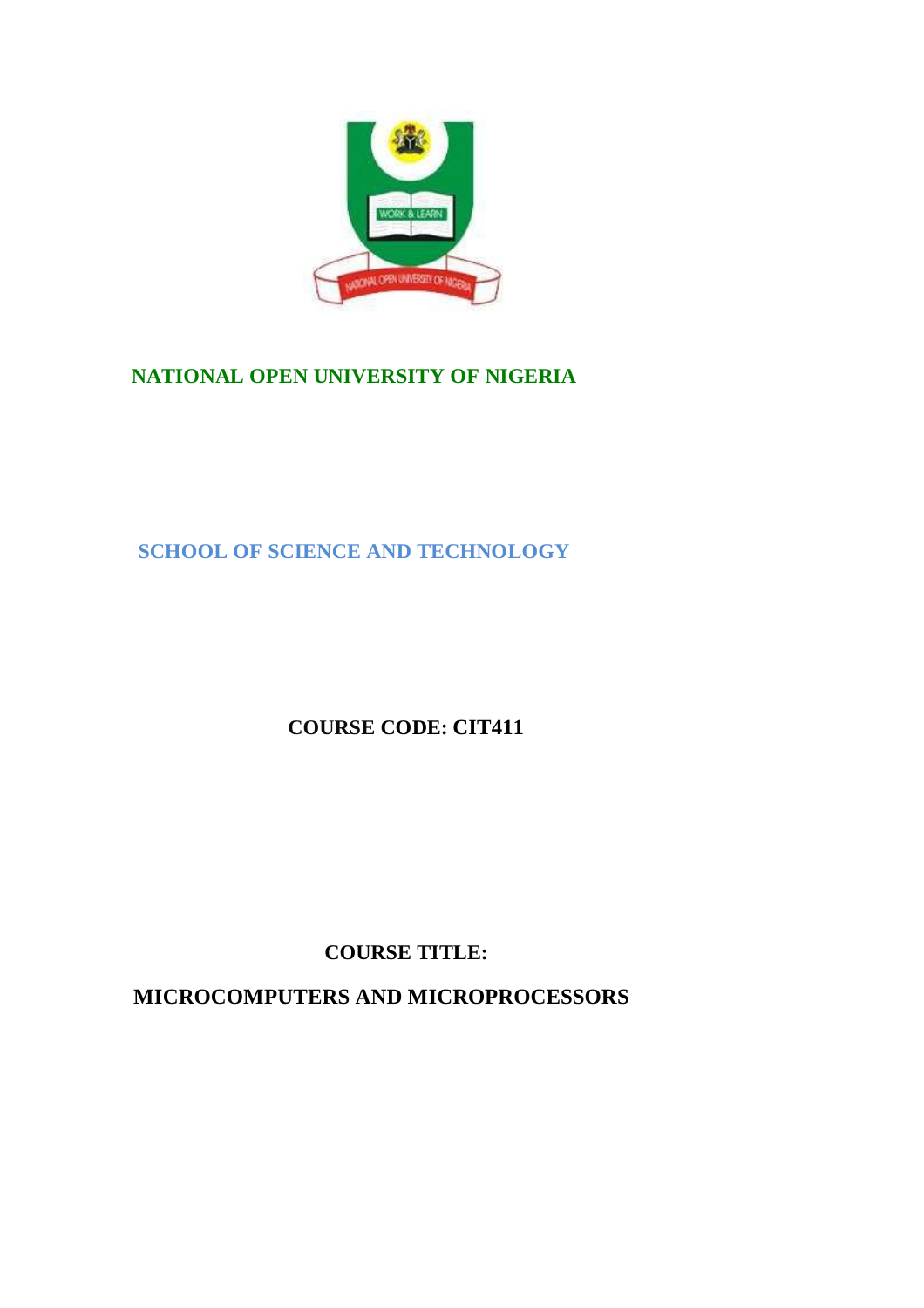**COURSE GUIDE**

# **CIT411 MICROCOMPUTERS AND MICROPROCESSORS**

| Course Team | Ikuvwerha, L. (Developer) - UNILAG           |
|-------------|----------------------------------------------|
|             | Prof. Obidairo, K. (Programme Leader) - NOUN |
|             | Afolorunso, A. A. (Coordinator) - NOUN       |

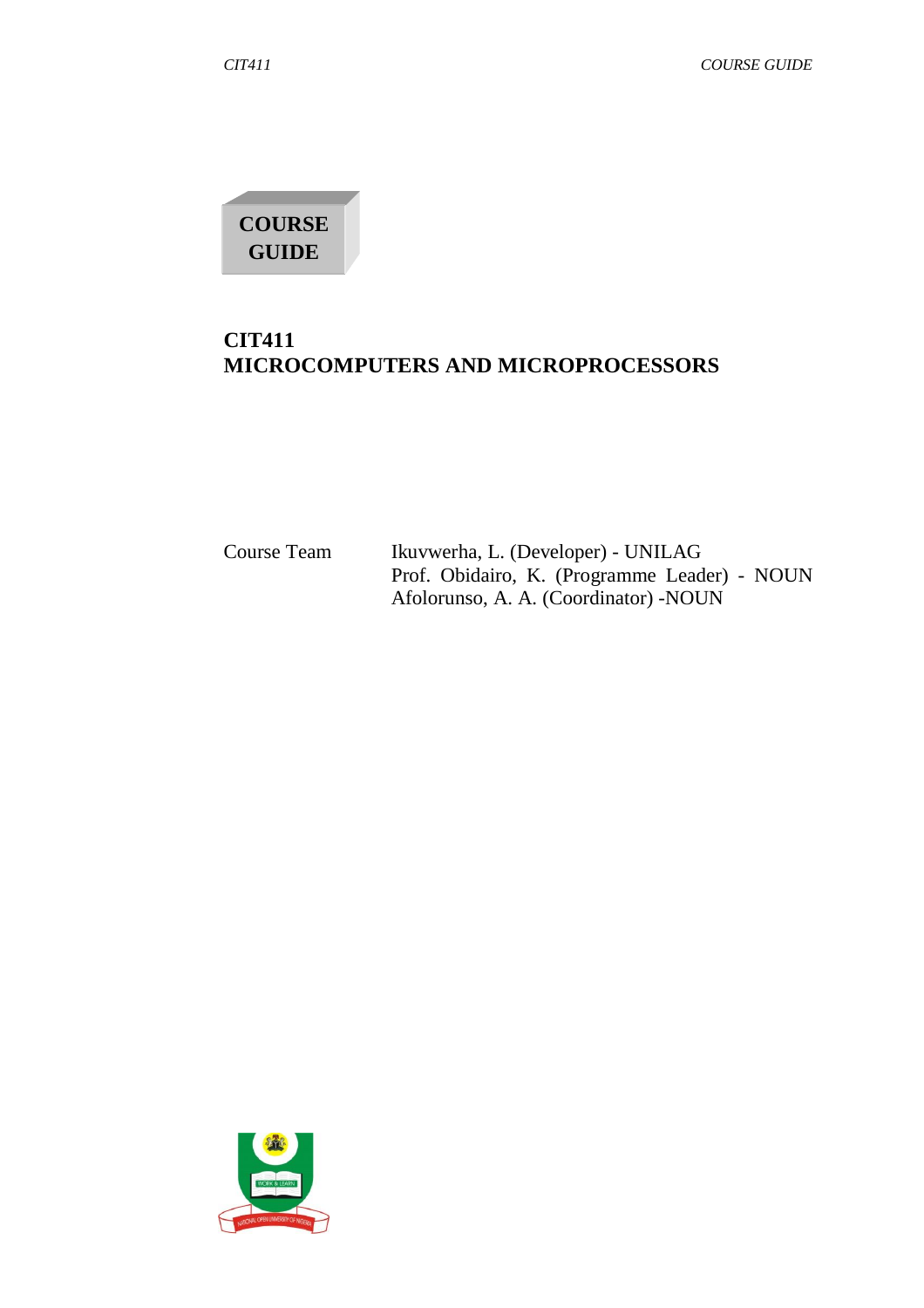# **NATIONAL OPEN UNIVERSITY OF NIGERIA**

National Open University of Nigeria Headquarters 14/16 Ahmadu Bello Way Victoria Island Lagos

Abuja Office 5, Dar es Salaam Street Off Aminu Kano Crescent Wuse II, Abuja Nigeria

e-mail: centralinfo@noun.edu.ng URL: www.noun.edu.ng

Published By: National Open University of Nigeria

First Printed 2012

ISBN: 978-058-838-8

All Rights Reserved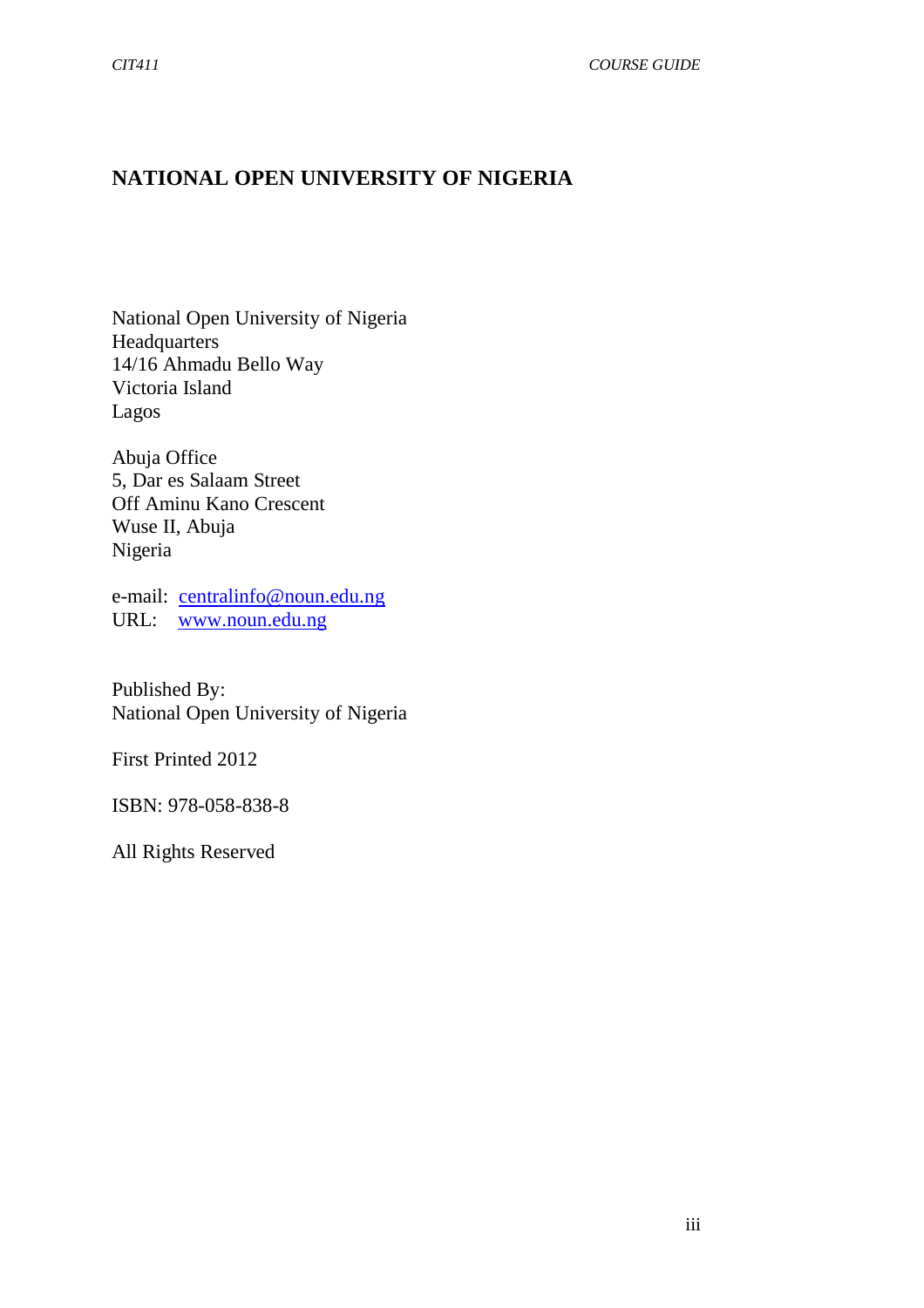## **CONTENTS PAGE**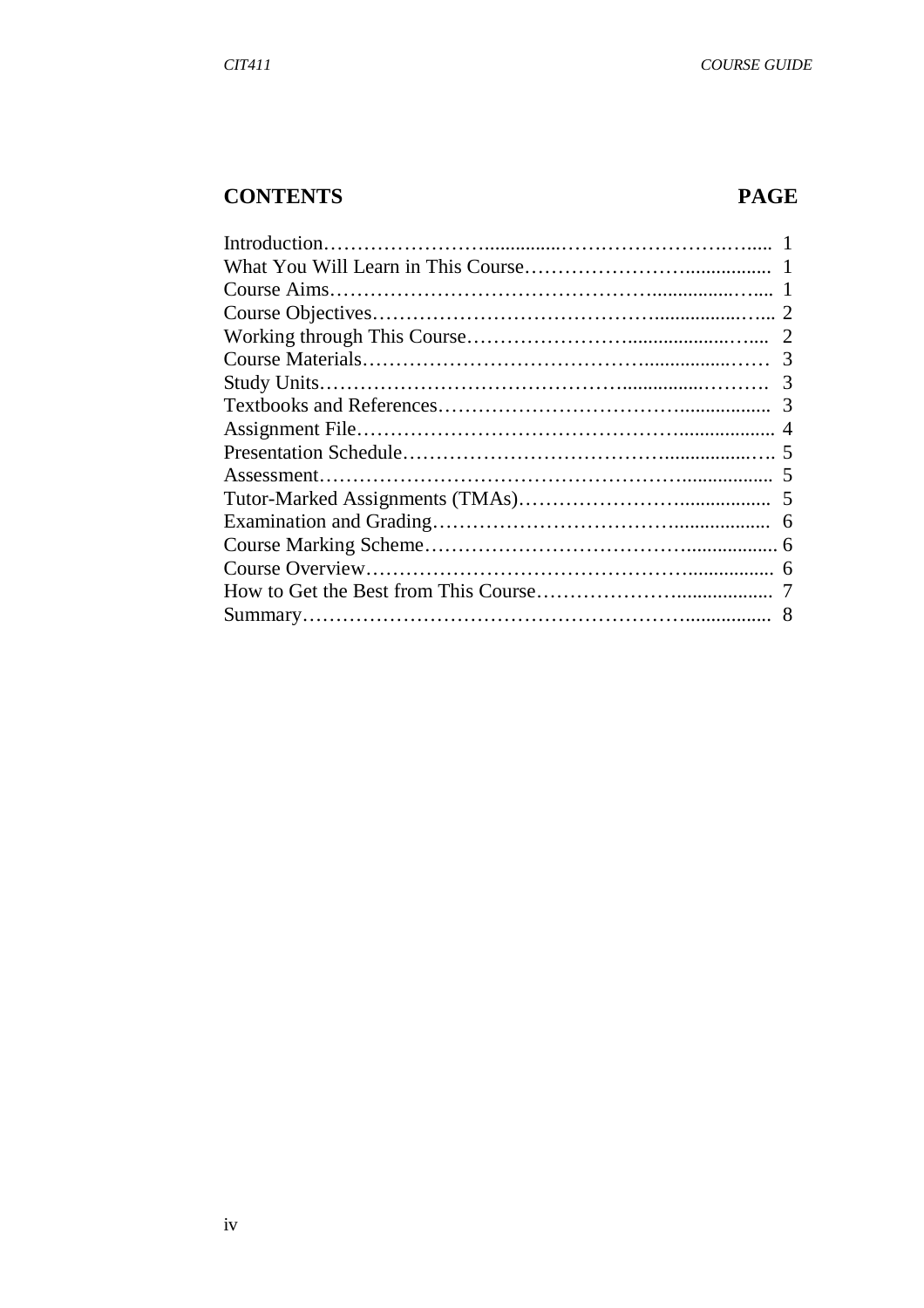## **Introduction**

CIT411 Microcomputers and Microprocessors is a two-unit course, which introduces you to operating modern microprocessor-based system on assembly language and hardware level. The course presents basic concepts of microcomputer architecture, microprocessor architecture and programmer's model, assembly programming, binary code representation, interfacing, testing and development.

This course is divided into four modules. The first module deals with the review of review of basic concepts in microprocessor, types of microprocessors, functions of microprocessor.

The second module treats extensively assembly languages. Instruction set, Addressing modes and Interrupts are also discussed.

The third module deals with microcomputers, its uses and functions. Microcomputers Architecture. Microcomputers networks and direct Memory Access.

This Course Guide gives you a brief overview of the course contents, course duration, and course materials.

## **What You Will Learn in This course**

The main purpose of this course is to acquaint you with the basic concept of microprocessor and microcomputers. The function, features of microprocessor and microcomputers. This course reviews the basic concepts in digital electronic, microprocessors, functions, operations and architecture, comparison of current microprocessors, multi-chip and single chip; i/o organisation; assembler language; comparison of instruction sets; address modes, stack operation; subroutines. I/O data transfer; bus control; daisy chaining, handshaking and so on.

You will also learn about the concept of interrupt structures; programmed transfer, DMA microcomputer systems; types of microprocessors; uses of microprocessors, microcomputer design for specific applications; microcomputer networking; interfacing microcomputer real-time control; laboratory exercises using an assembly language.

#### **Course Aims**

The aim of this course is to acquaint you with the major concepts of microprocessors; this is a key component in computer hardware. This course also seeks to teach you how the various components of the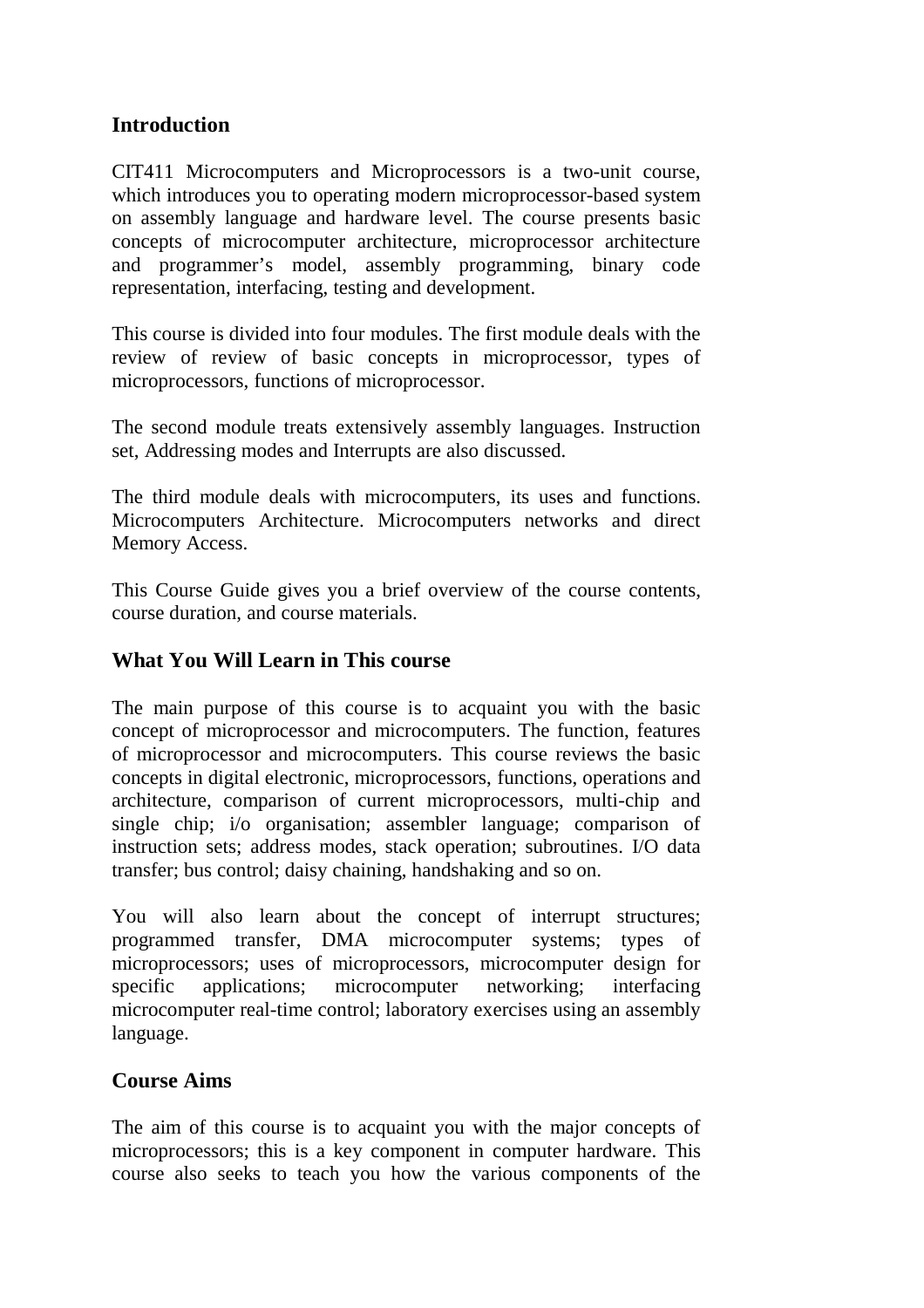computer works and their inter relationship from the processor to other units.

The overall goal of this course is to build the foundation for you to pursue the research in the areas of computers engineering.

#### **Course Objectives**

Certain objectives have been set out to ensure that the course achieves its aims. Apart from the course objectives, every unit of this course has set objectives. In the course of the study, you will need to confirm, at the end of each unit, if you have met the objectives set at the beginning of each unit. Upon completing this course, you should be able to:

- explain the microprocessor architecture and its components
- explain the programmer's model of a microprocessor
- explain the programmer's model of microprocessor
- explain 8051 instruction set
- design and implement assembly language programs using 8085 instruction set
- discuss the concept of assembly language and the process of creating executable files from the source code
- design and implement assembly programs dealing with interrupts
- initialise input/output ports and write assembly programs using i/o operations
- operate microprocessor (cross-) development system
- define computer resources in terms of program space and execution time.
- differentiate between hardware and software products on microprocessor market
- recognise basic components and functionality of microcomputer testing and development equipment.

## **Working through This Course**

In order to have a thorough understanding of the course units, you will need to read and understand the contents.

You should do the exercises in the Tutor-Marked Assignments and submit to your tutors.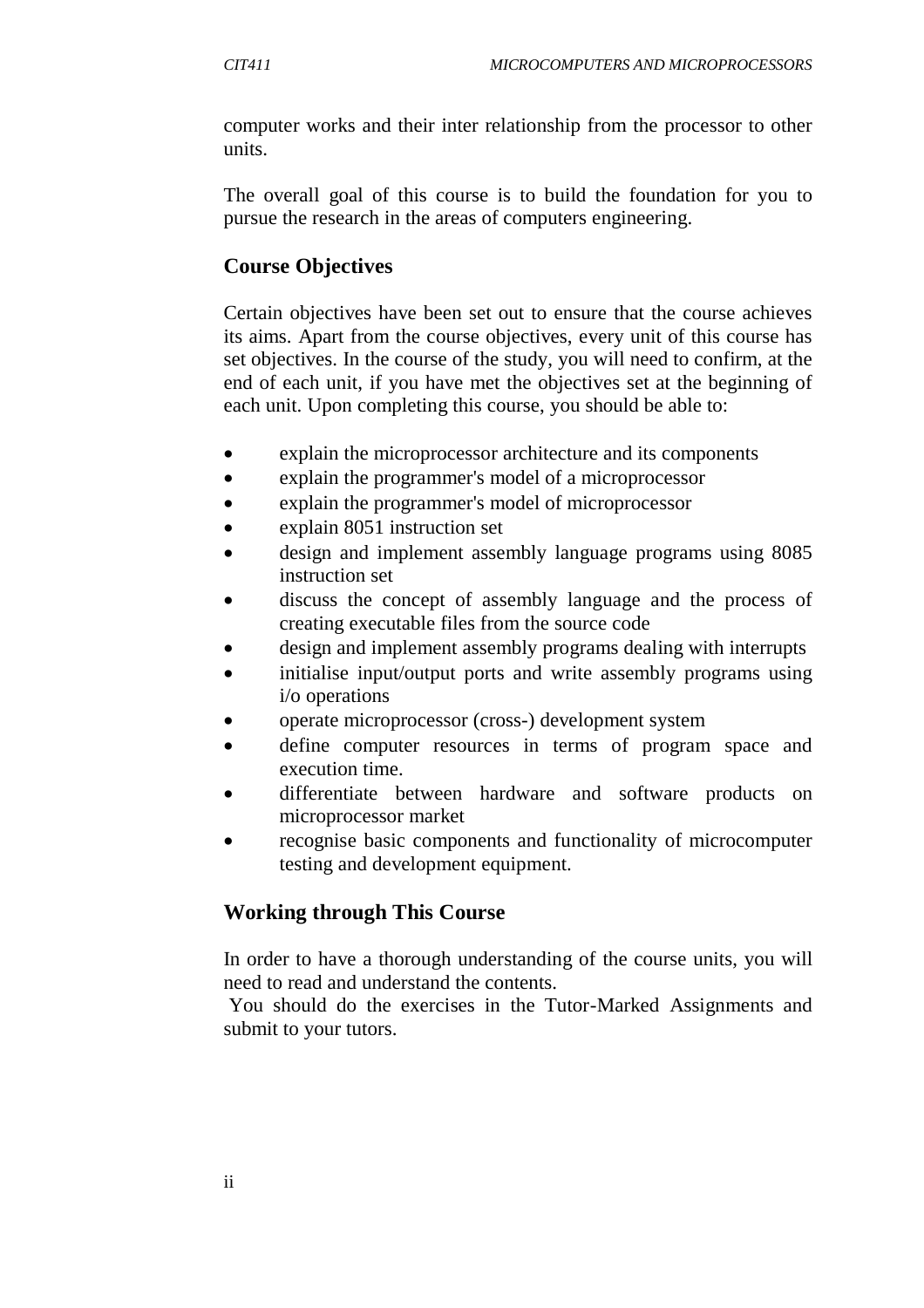## **Course Materials**

These include:

- 1. Course Guide
- 2. Study Units
- 3. Recommended Texts
- 4. A file for your assignments and for records to monitor your progress.

## **Study Units**

There are three modules broken into 12 units in this course.

#### **Module 1**

| Unit 1 | <b>Basic Concept of Microprocessors</b> |
|--------|-----------------------------------------|
| Unit 2 | Microprocessor Architecture             |
| Unit 3 | <b>Types of Microprocessors</b>         |
| Unit 4 | Microprocessors Operation and Functions |
|        |                                         |

## **Module 2**

| Unit 1 | <b>Assembly Language</b>                    |
|--------|---------------------------------------------|
| Unit 2 | <b>Instruction set and Addressing Modes</b> |
| Unit 3 | Interrupts and System Bus                   |
| Unit 4 | Input and Out $(I/O)$ Transfer              |

#### **Module 3**

| Unit 1 | <b>Basic Concept OF Microcomputer</b> |
|--------|---------------------------------------|
| Unit 2 | Microcomputers Architecure            |
| Unit 3 | Microcomputers Networking             |

Unit 4 Direct Memory Access

## **Textbooks and References**

MacKenzie, I. S. (1995). *The 68000 Microprocessor*. Prentice Hall.

Rafiquzzaman, M. (1995). *Microprocessor- and Microcomputer-Based System Design* (2nd ed.). CRC Press.

Hall, D. & Rood, A. (1995). *Microprocessor and Interfacing: Programming and Hardware: 68000 versions*. McGraw-Hill.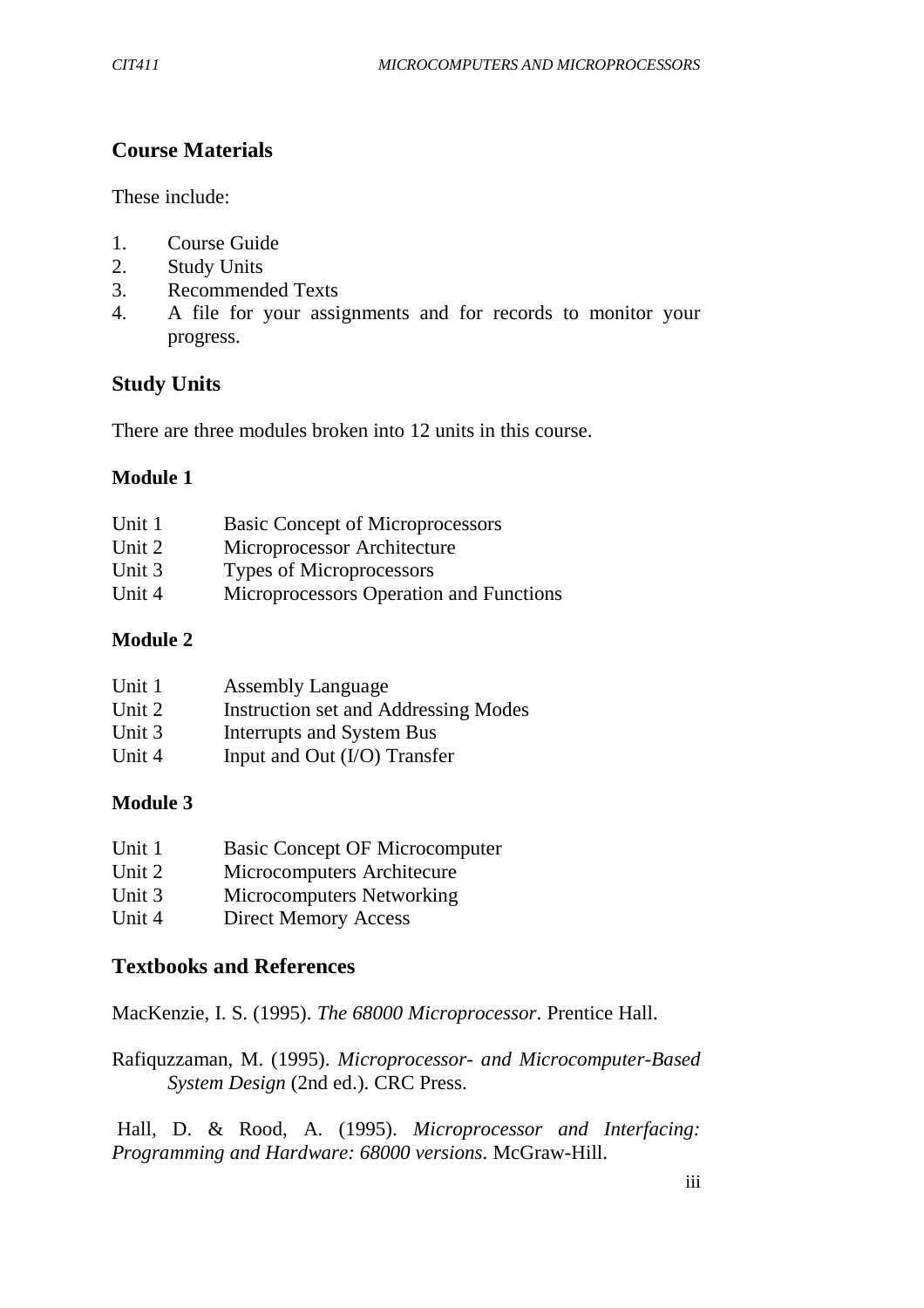- Clements, A. (1992). *Microprocessor System Design: 68000 Hardware, Software, and Interfacing* (2nd ed.). PWS Kent.
- Hilf, W. & Nausch, A. (1989). *The 68000 Family: Architecture, Addressing Modes and Instruction Set*. Prentice Hall.

Heffernan G. (2001). "8051 Tutorial"

- Krishna Kumar, M. (2004). Microprocessors and Microcontrollers/Architecture of Microprocessors Lecture Notes.
- Mack, P. E. (2005). "The Microcomputer Revolution" http// www. Clemson.edu/caah/history/Facultypages/Pammack/lec122/micro. htm

Kastner, D. (2003). "Embedded System"

Nasrat, H. "Introduction to Computer & Microcomputers"

#### Microprocessor Architecture

"http://www.ehow.com/way\_5581467\_microprocessorarchitecture-"tutorials.html

#### Microprocessor Design

"http://en.wikibooks.org/wiki/Microprocessor\_Design/Microprocess ors"

Introduction to 8085 Architecture and Programming http://en.wikibooks.org/wiki/ Introduction to 8085 Architecture and Programming"

http://www.ehow.com/about\_6389869\_direct-memory-access\_.html

#### **Assignment File**

These are of two types: the self-assessment exercises and the tutormarked assignment. The self-assessment exercises will enable you monitor your performance by yourself, while the tutor-marked assignment is a supervised assignment. The assignments take a certain percentage of your total score in this course. The tutor-marked assignment will be assessed by your tutor within a specified period. The examination at the end of this course will aim at determining the level of mastery of the subject matter. This course includes 12 tutor-marked assignment and each must be done and submitted accordingly. Your best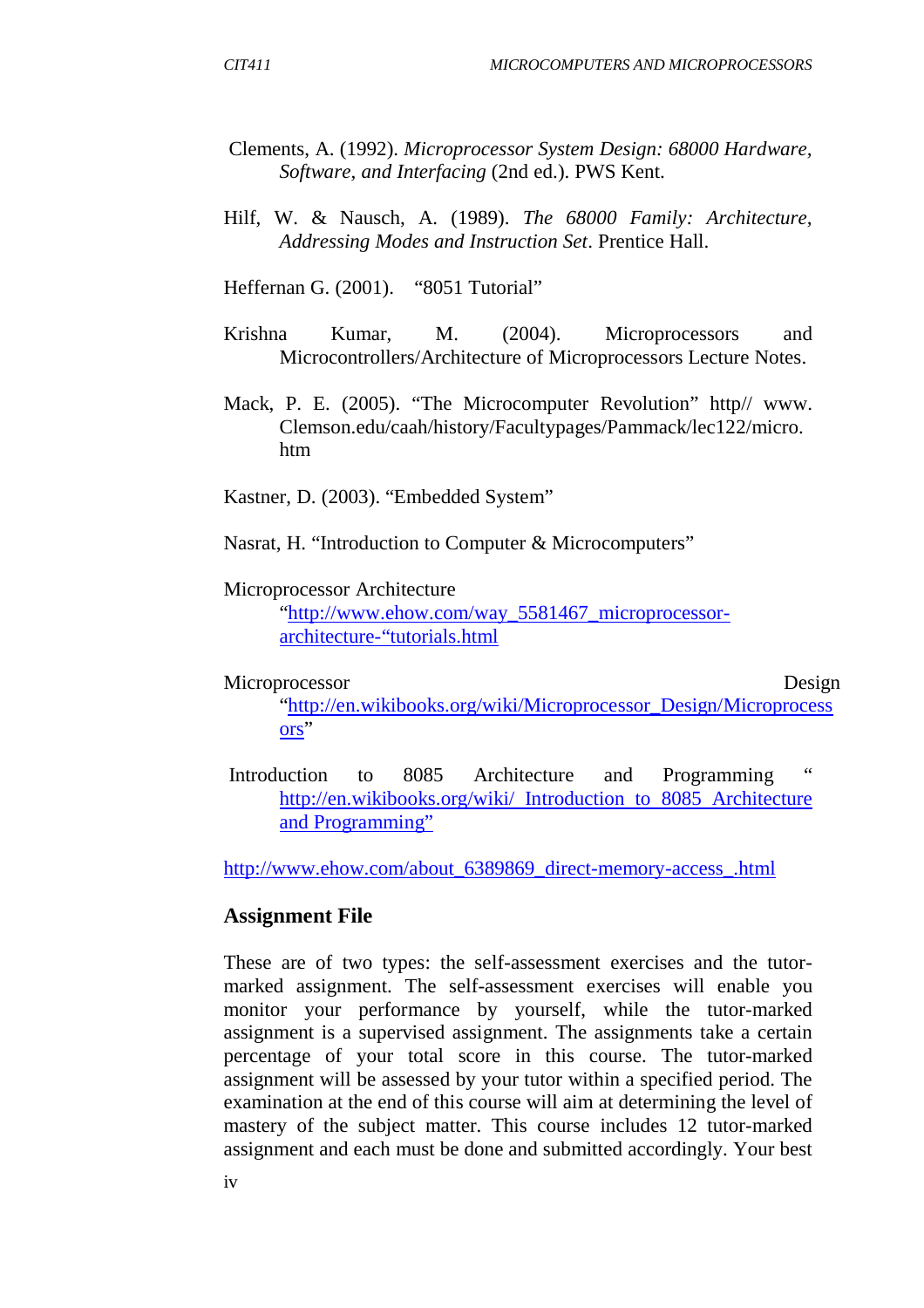scores however, will be recorded for you. Be sure to send these assignments to your tutor before the deadline to avoid loss of marks.

#### **Presentation Schedule**

The Presentation Schedule included in your course materials gives you the important dates for the completion of tutor-marked assignment and attending tutorials. Remember, you are required to submit all your assignments by the due date. You should guard against lagging behind in your work.

#### **Assessment**

There are two aspects to the assessment of the course. First are the tutor-marked assignments; second, is a written examination.

In tackling the assignments, you are expected to apply information and knowledge acquired during this course. The assignments must be submitted to your tutor for formal assessment in accordance with the deadlines stated in the Assignment File. The work you submit to your tutor for assessment will count for 30% of your total course mark.

At the end of this course, you will need to sit for a final three-hour examination. This will also count for 70% of your total course mark.

## **Tutor-Marked Assignment (TMA)**

There are 22 tutor-marked assignments in this course. You need to submit all the assignments. The total marks for the best three (3) assignments will be 30% of your total course mark.

Assignment questions for the units in this course are contained in the Assignment File. You should be able to complete your assignments from the information and materials contained in your set textbooks, reading and study units. However, you may wish to use other references to broaden your viewpoint and provide a deeper understanding of the subject.

When you have completed each assignment, send it together with form to your tutor. Make sure that each assignment reaches your tutor on or before the deadline given. If, however, you cannot complete your work on time, contact your tutor before the assignment is done to discuss the possibility of an extension.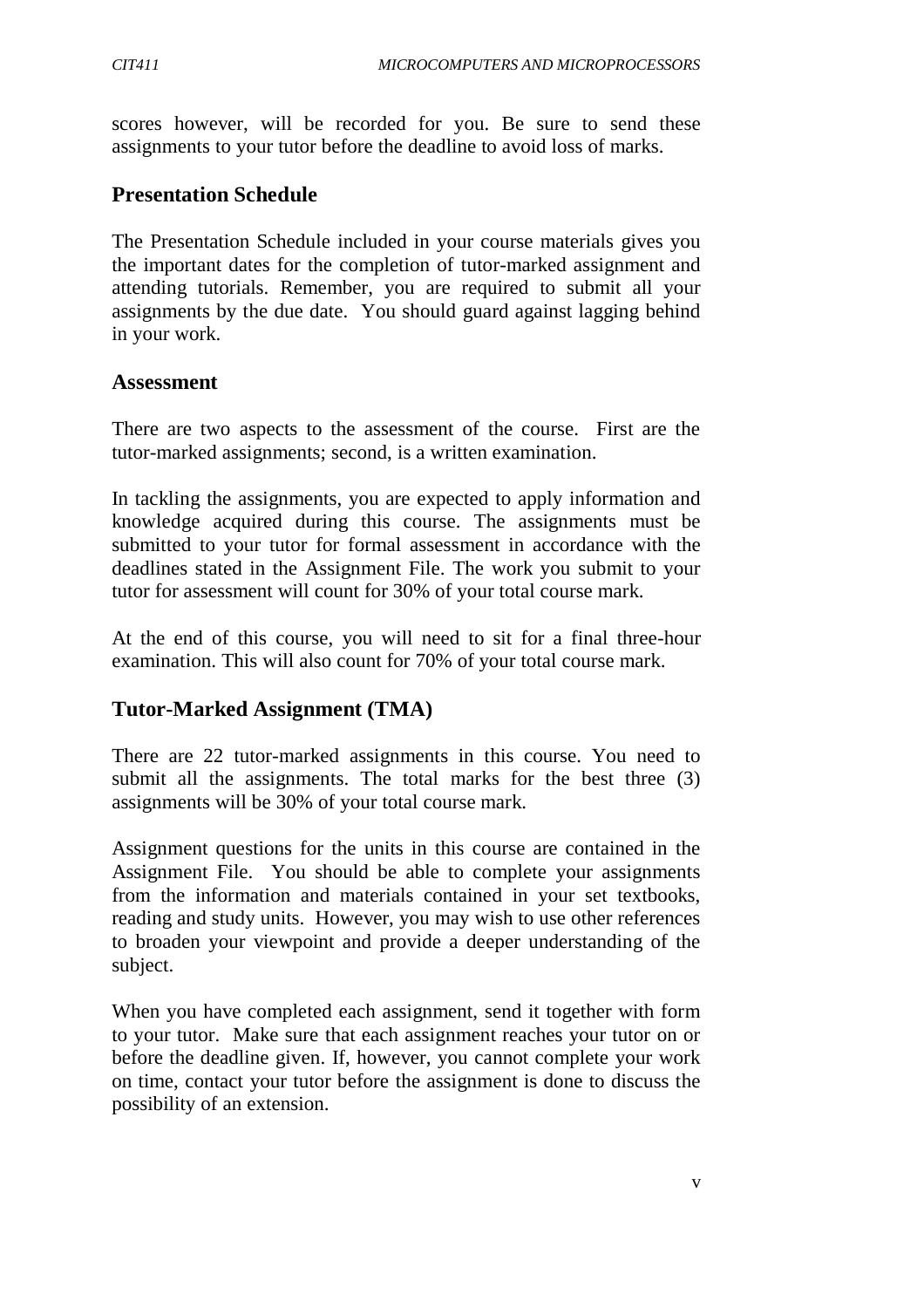## **Examination and Grading**

The final examination for the course will carry 70% percentage of the total marks available for this course. The examination will cover every aspect of the course, so you are advised to revise all your corrected assignments before the examination.

This course endows you with the status of a teacher and that of a learner. This means that you teach yourself and that you learn, as your learning capabilities would allow. It also means that you are in a better position to determine and to ascertain the what, the how, and the when of your language learning. No teacher imposes any method of learning on you.

The course units are similarly designed with the introduction following the contents, then a set of objectives and then the dialogue and so on. The objectives guide you as you go through the units to ascertain your knowledge of the required terms and expressions.

#### **Course Marking Scheme**

This table shows how the actual course marking is broken down.

| <b>Assessment</b>        | <b>Marks</b>                              |
|--------------------------|-------------------------------------------|
| Assignment 1-4           | Four assignments, best three marks of the |
|                          | four count at 30% of course marks         |
| <b>Final Examination</b> | 70% of overall course marks               |
| Total                    | 100% of course marks                      |

**Table 1:** Course Marking Scheme

#### **Course Overview**

| Unit                        | <b>Title of Work</b>                    | <b>Weeks</b>    | <b>Assessment</b> |
|-----------------------------|-----------------------------------------|-----------------|-------------------|
|                             |                                         | <b>Activity</b> | (End of Unit)     |
|                             | Course Guide                            |                 |                   |
| <b>Module 1</b>             |                                         |                 |                   |
|                             | <b>Basic Concept of Microprocessors</b> |                 |                   |
| 2                           | Microprocessor Architecture             |                 |                   |
| 3                           | Types of Microprocessors                |                 |                   |
| 4                           | Microprocessors Operation and           |                 |                   |
|                             | <b>Functions</b>                        |                 |                   |
| <b>Module 2</b>             |                                         |                 |                   |
|                             | <b>Assembly Language</b>                |                 |                   |
| $\mathcal{D}_{\mathcal{A}}$ | Instruction set and Addressing          |                 |                   |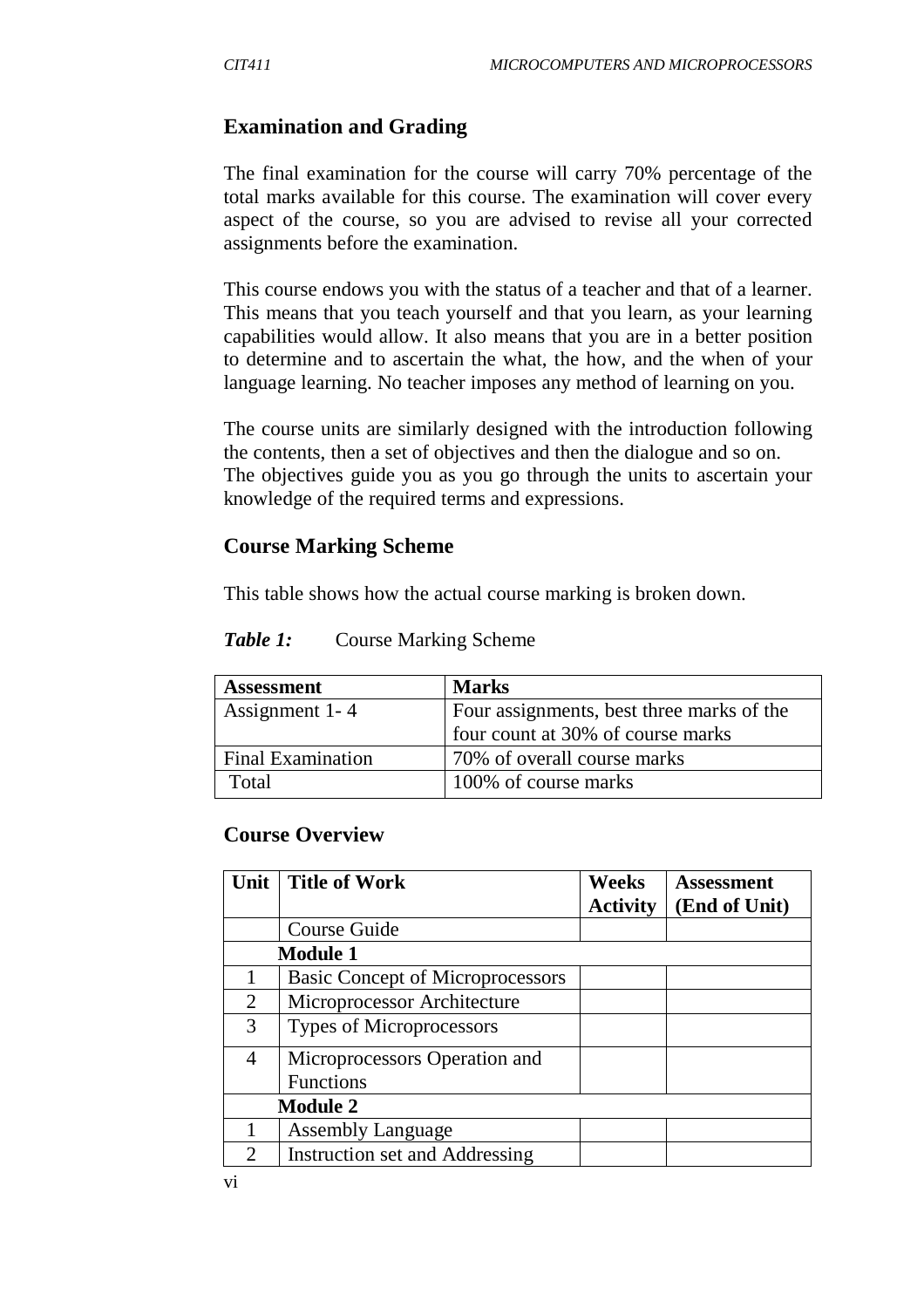|                 | Modes                                  |  |
|-----------------|----------------------------------------|--|
| 3               | <b>Interrupts and System Buses</b>     |  |
|                 | Input and Output (I/O) Transfer        |  |
| <b>Module 3</b> |                                        |  |
|                 | <b>Basic Concept of Microcomputers</b> |  |
| $\overline{2}$  | Microcomputer Architecture             |  |
| $\mathcal{R}$   | Microcomputer Networking               |  |
|                 | <b>Direct Memory Access</b>            |  |
|                 | Revision                               |  |
|                 | Examination                            |  |
|                 | <b>Total</b>                           |  |

## **How to Get the Best from This Course**

In distance learning the study units replace the university lecturer. This is one of the great advantages of distance learning; you can read and work through specially designed study materials at your own pace, and at a time and place that suit you best. In the same way that a lecturer might give you some reading to do, the study units tell you when to read your set books or other material. Just as a lecturer might give you an inclass exercise, your study units provide exercises for you to do at appropriate points.

Each of the study units follows a common format. The first item is an introduction to the subject matter of the unit and how a particular unit is integrated with the other units and the course as a whole. Next is a set of learning objectives. These objectives enable you know what you should be able to do by the time you have completed the unit. You should use these objectives to guide your study. When you have finished the units you must go back and check whether you have achieved the objectives. If you make a habit of doing this you will significantly improve your chances of passing the course.

Remember that your tutor's job is to assist you. When you need help, do not hesitate to call and ask your tutor to provide it.

- 1. Read this Course Guide thoroughly.
- 2. Organise a study schedule. Refer to the 'Course Overview' for more details. Note the time you are expected to spend on each unit and how the assignments relate to the units. Whatever method you chose to use, you should decide on it and write in your own dates for working on each unit.
- 3. Once you have created your own study schedule, do everything you can to stick to it. The major reason that students fail is that they lag behind in their course work.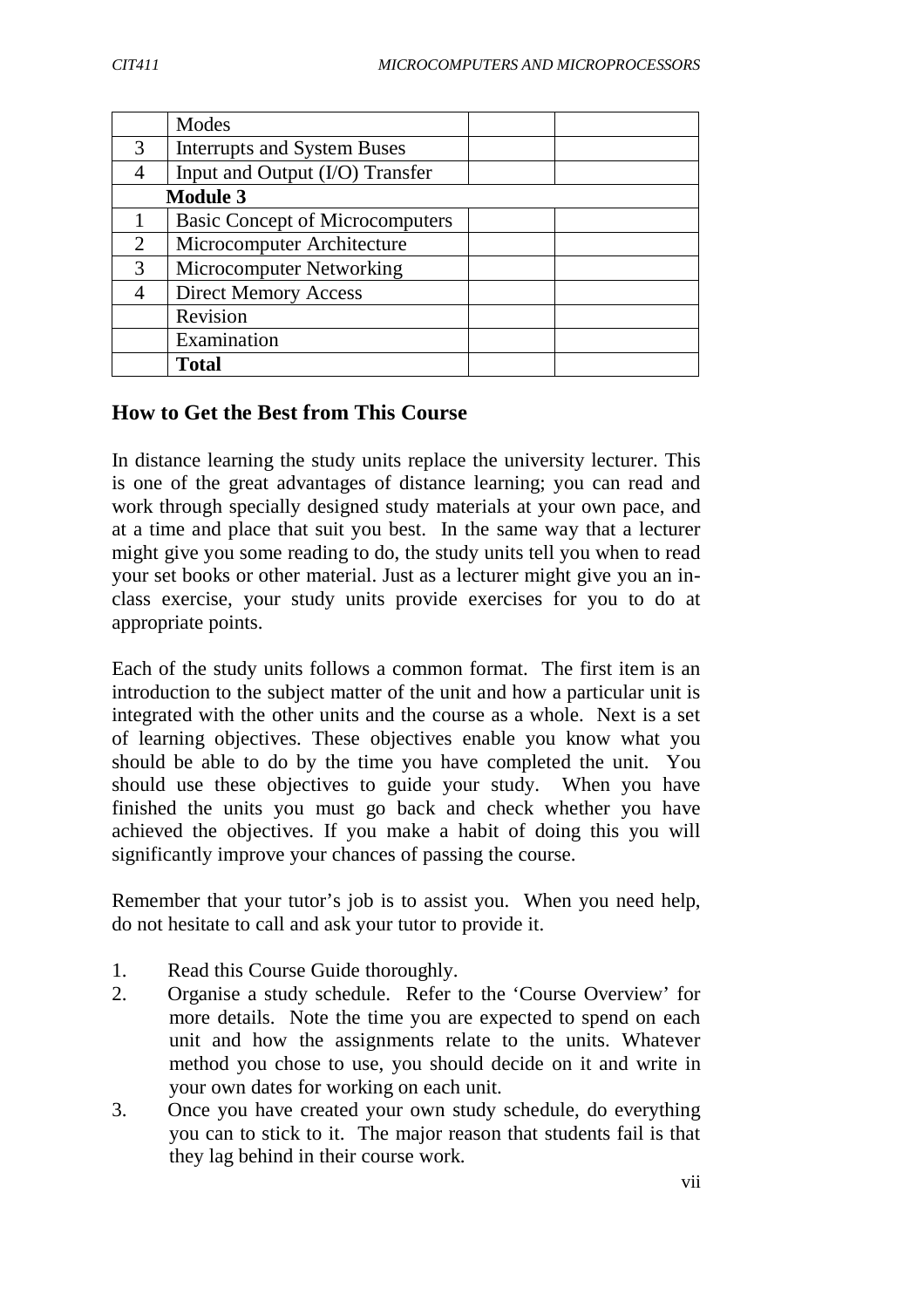- 4. Turn to Unit 1 and read the introduction and the objectives for the unit.
- 5. Assemble the study materials. Information about what you need for a unit is given in the 'Overview' at the beginning of each unit. You will almost always need both the study unit you are working on and one of your set of books on your desk at the same time.
- 6. Work through the unit. The content of the unit itself has been arranged to provide a sequence for you to follow. As you work through the unit you will be instructed to read sections from your set books or other articles. Use the unit to guide your reading.
- 7. Review the objectives for each study unit to confirm that you have achieved them. If you feel unsure about any of the objectives, review the study material or consult your tutor.
- 8. When you are confident that you have achieved a unit's objectives, you can then start on the next unit. Proceed unit by unit through the course and try to pace your study so that you keep yourself on schedule.
- 9. When you have submitted an assignment to your tutor for marking, do not wait for its return before starting on the next unit. Keep to your schedule. When the assignment is returned, pay particular attention to your tutor's comments, both on the tutor-marked assignment form and also written on the assignment. Consult your tutor as soon as possible if you have any questions or problems.
- 10. After completing the last unit, review the course and prepare yourself for the final examination. Check that you have achieved the unit objectives (listed at the beginning of each unit) and the course objectives (listed in this Course Guide).

## **Summary**

To design an electronic system, you need to know the difference between a microcontroller and a microprocessor. Knowing the difference will enable you decide which is the best choice to design an electronic system with. The microprocessor is the functional part of a microcomputer, using all of the various parts of the larger system. It reads binary instructions from the microcomputer's memory, accepts binary information from the input, processes that information and provides the results as output.

The course was planned and written to ensure that you acquire the proper knowledge and skills for the appropriate situations. The essence is to help you in acquiring the necessary knowledge and competence by equipping you with the necessary tools to accomplish this.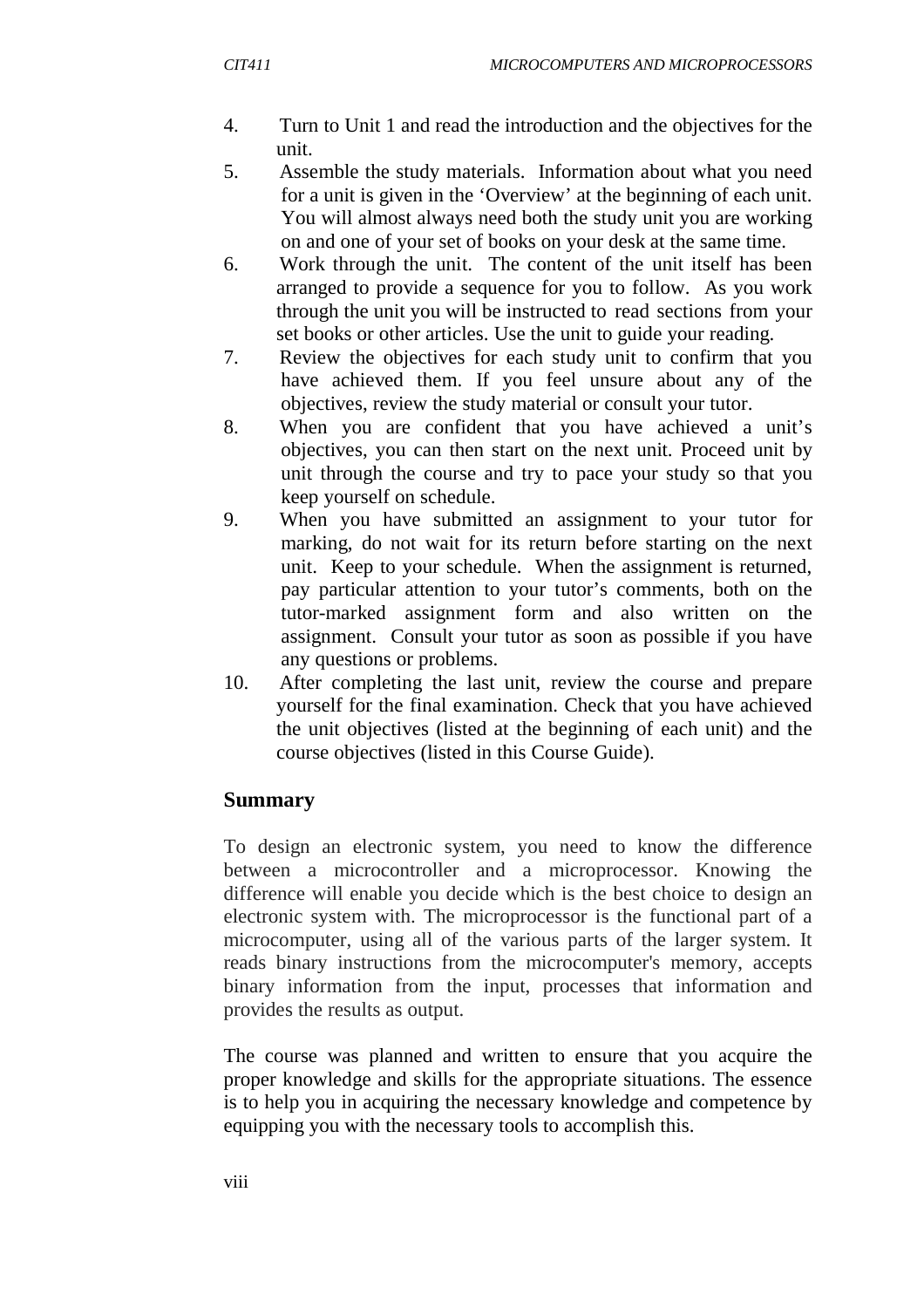We hope that by the end of this course you would have acquired the required knowledge on microprocessors, Assembly language, microprocessors, Assembly language, Instruction sets and microcomputers.

We wish you success with the course and hope that you will find it both interesting and useful.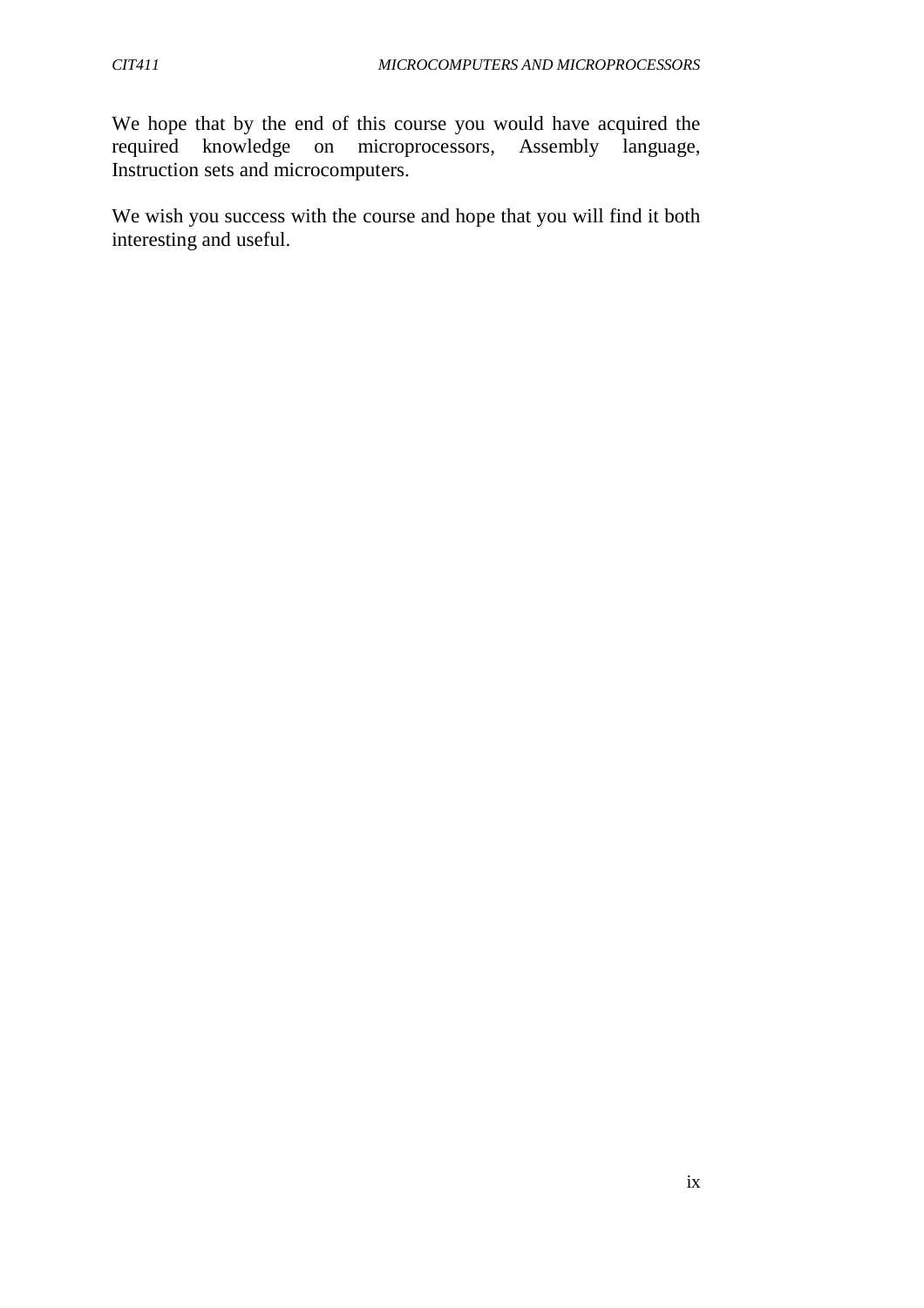Course Code CIT411<br>Course Title Microco Microcomputers and Microprocessors

Course Team Ikuvwerha, L. (Developer) - UNILAG Prof. Obidairo, K. (Programme Leader) - NOUN Afolorunso, A. A. (Coordinator) -NOUN

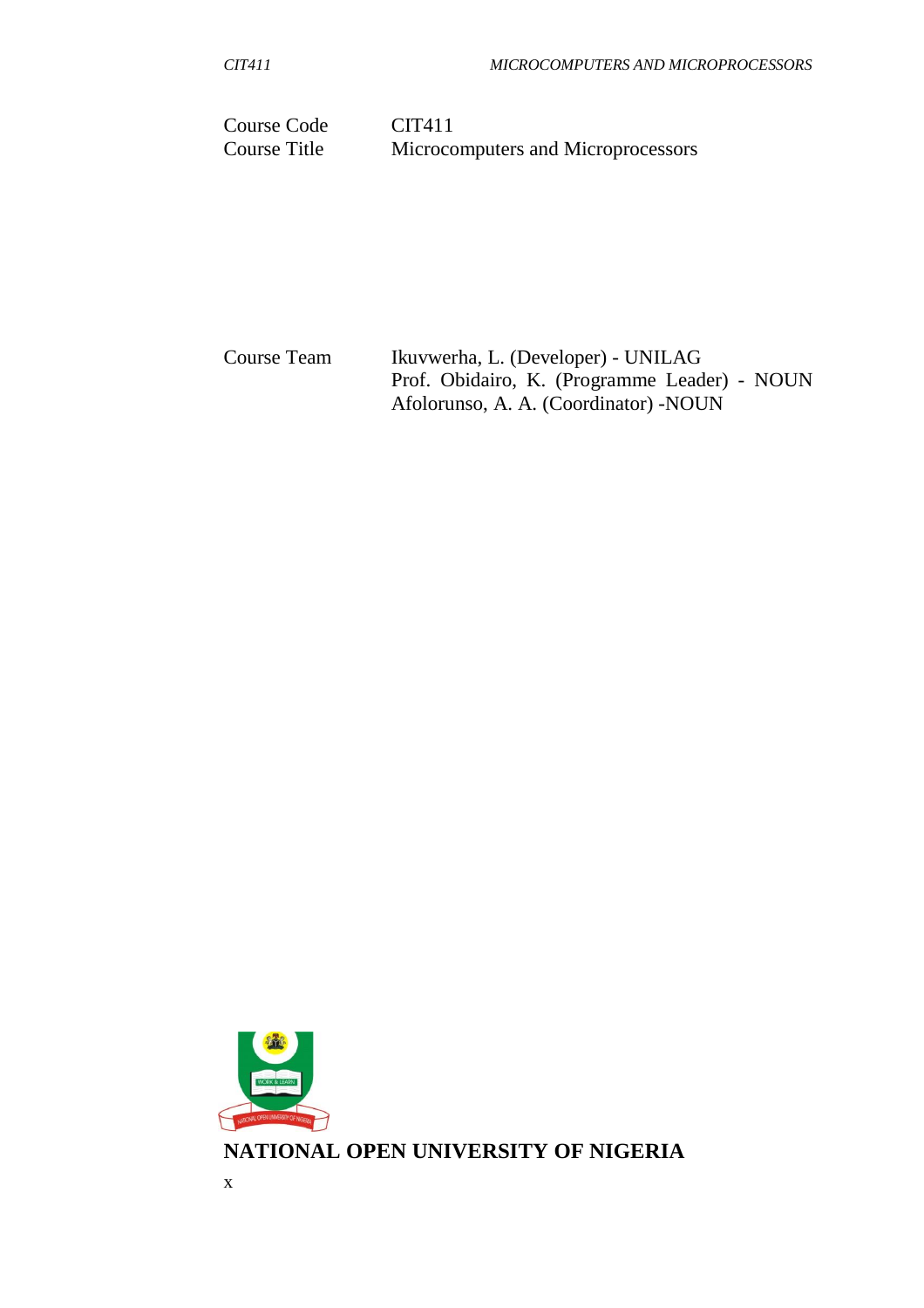National Open University of Nigeria **Headquarters** 14/16 Ahmadu Bello Way Victoria Island Lagos

Abuja Office 5, Dar es Salaam Street Off Aminu Kano Crescent Wuse II, Abuja Nigeria

e-mail: centralinfo@noun.edu.ng URL: www.noun.edu.ng

Published By: National Open University of Nigeria

First Printed 2012

ISBN: 978-058-838-8

All Rights Reserved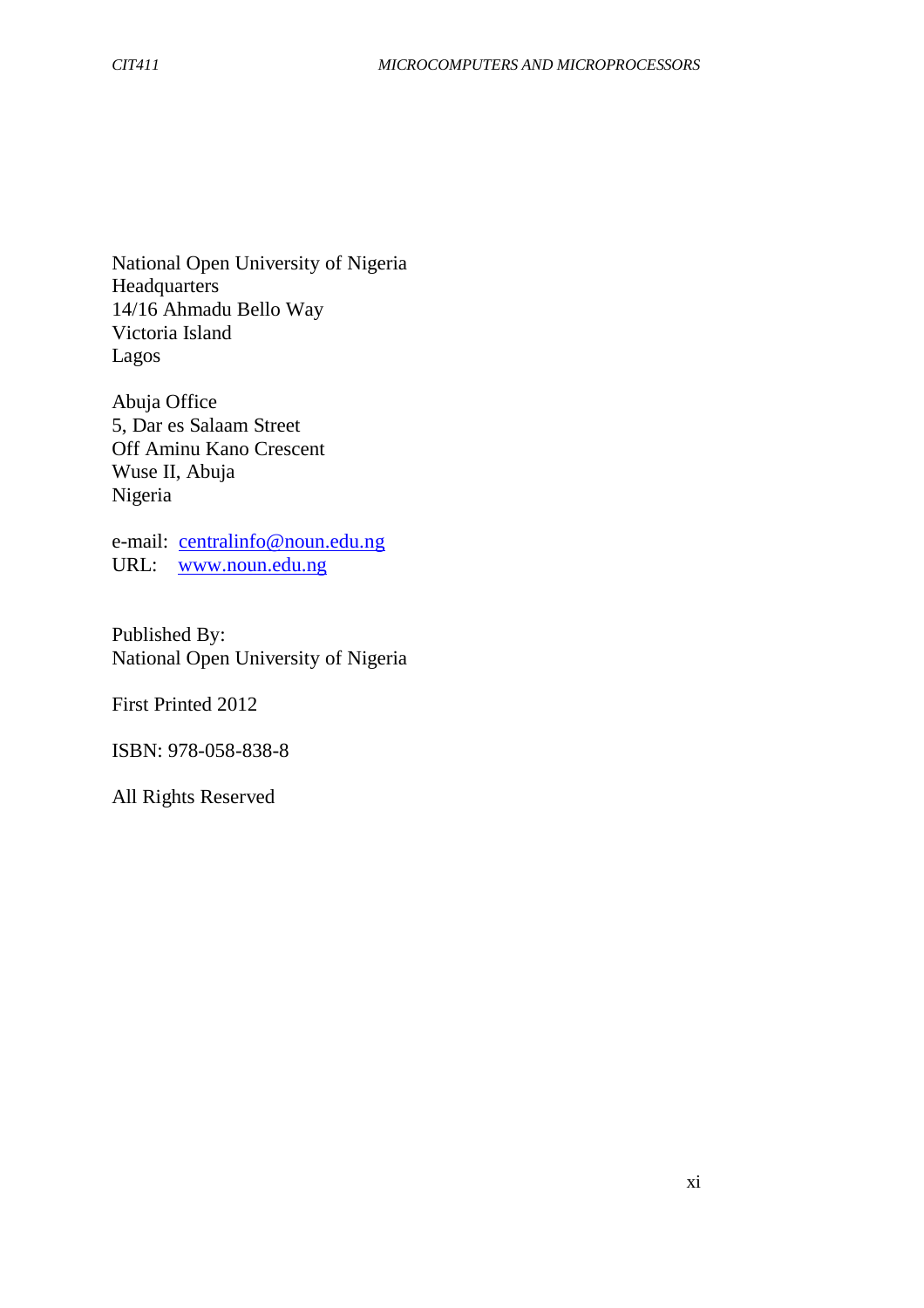# **CONTENTS PAGE**

| <b>Module 1</b> |                                         | $\mathbf 1$  |
|-----------------|-----------------------------------------|--------------|
| Unit 1          |                                         | $\mathbf{1}$ |
| Unit 2          |                                         | 5            |
| Unit 3          |                                         | 12           |
| Unit 4          | Microprocessors Operation and Functions | 26           |
| <b>Module 2</b> |                                         |              |
| Unit 1          |                                         | 30           |
| Unit 2          |                                         | 45           |
| Unit 3          |                                         | 54           |
| Unit 4          |                                         | 61           |
| <b>Module 3</b> |                                         | 69           |
| Unit 1          |                                         | 69           |
| Unit 2          |                                         | 77           |
| Unit 3          |                                         | 82           |
| Unit 4          |                                         |              |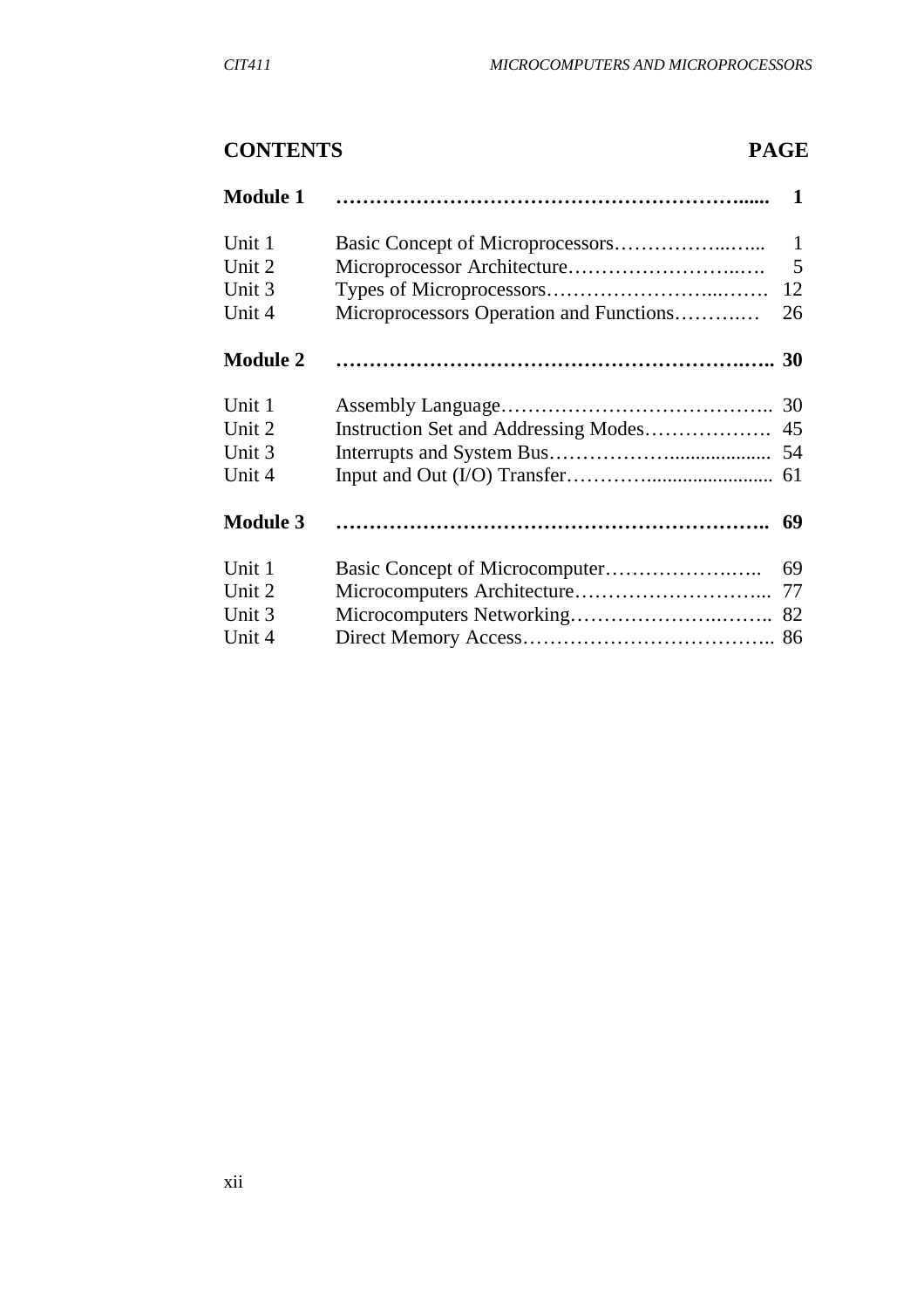# **MODULE 1**

- Unit 1 Basic Concept of Microprocessors
- Unit 2 Microprocessor Architecture
- Unit 3 Types of Microprocessors
- Unit 4 Microprocessors Operation and Functions

# **UNIT 1 BASIC CONCEPT OF MICROPROCESSORS**

## **CONTENTS**

- 1.0 Introduction
- 2.0 Objectives
- 3.0 Main Content
	- 3.1 Description of Microprocessor
	- 3.2 History of Microprocessor
	- 3.3 Technological Innovations of Microprocessors
- 4.0 Conclusion
- 5.0 Summary
- 6.0 Tutor-Marked Assignment
- 7.0 References/Further Reading

# **1.0 INTRODUCTION**

On a personal computer, the CPU (the control unit, arithmetic/logic unit and the inside memory) is usually contained on a single chip and sometimes is called a **microprocessor**. It is often identified by its model name or model number. From the technological viewpoint, a microprocessor is a VLSI (Very Large Scale Integration) single-chip implementation of a complete processing unit. Microprocessors are capable of accepting coded instructions for execution in **16-, 32- or even 64-bit word formats**, that is in groups of bits, bytes or characters, considered as an entity, and capable of being stored in one memory location.

# **2.0 OBJECTIVES**

At the end of this unit, you should be able to:

- explain what a microprocessor is
- give historical development of the microprocessors
- discuss technological innovations of microprocessors.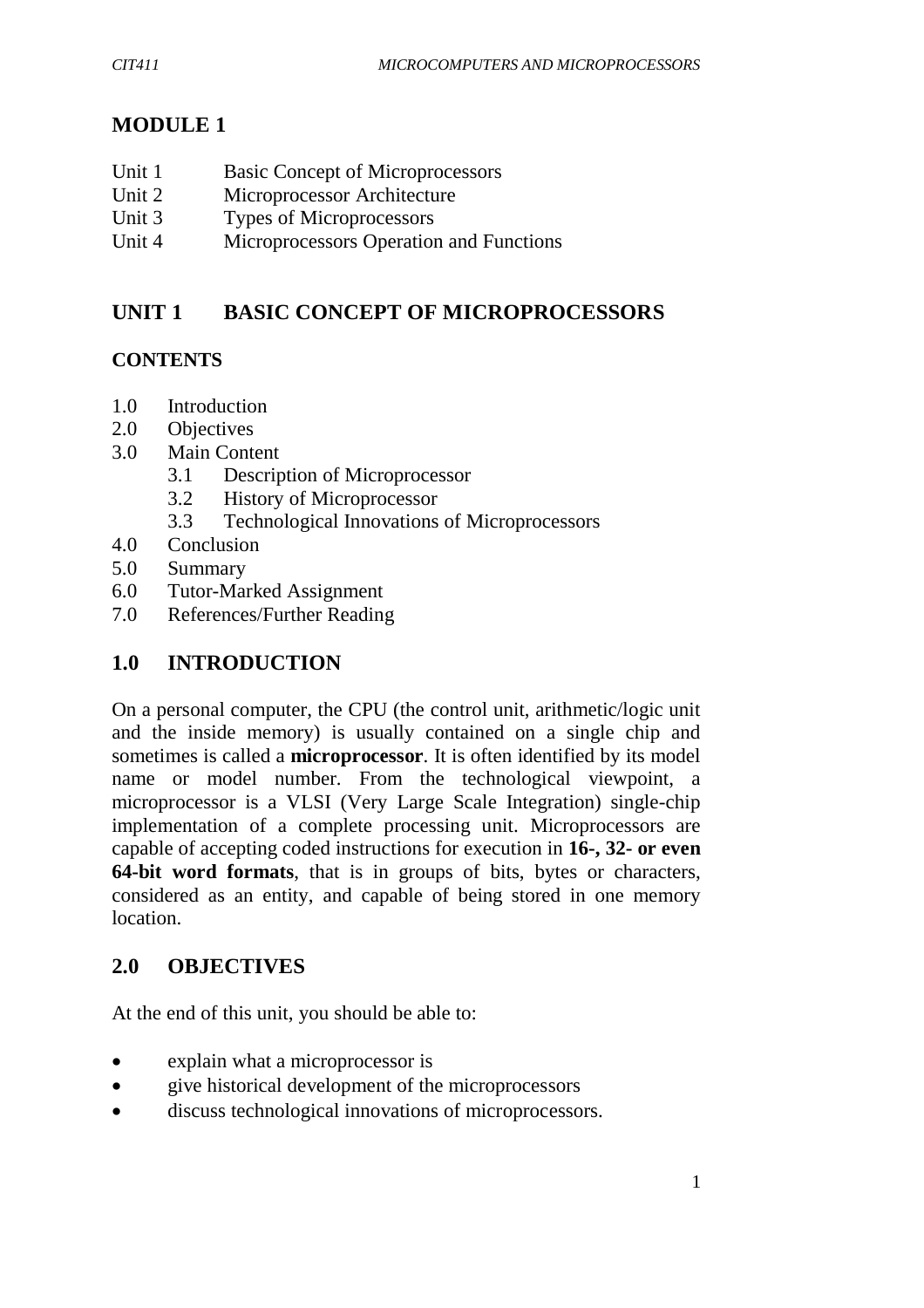#### **3.0 MAIN CONTENT**

#### **3.1 Description of Microprocessor**

The brain or engine of the PC is the processor (sometimes called microprocessor), or central processing unit (CPU). The CPU performs the system's calculating and processing. A microprocessor is an integrated circuit that holds most of the works of a computer. It can fetch an instruction, process it and delivered an output. When there is program memory, RAM, and other support circuitry on the chip, this is a micro-controller. Depending on how much data can be processed at once, this can be a 4, 8, 16, 32 (and more) bit processor.

The processor is usually the most expensive component in the system, costing up to four or more times greater than the motherboard it plugs into. Intel is generally credited with creating the first microprocessor in 1971 with the introduction of a chip called the 4004. Today, Intel still has control over the processor market, at least for PC systems. This means that all PC-compatible systems use either Intel processors or Intel-compatible processors from a handful of competitors (such as AMD or Cyrix). Integrated circuits are miniature complex circuits consisting of semiconductor devices, mainly diodes and transistors, interconnected with various passive elements. All these elements are formed upon or within a semiconductor, substrate called a *die.* The circuit configuration so formed is called a **chip,** the terms "chip" and "die" being often considered synonymous.

#### **3.2 History of Microprocessor**

The historical development of the microprocessors can document increases in clock speed (the speed at which a processor executes instructions) and number of transistors in chips. Since 1982, **Intel** has been the leading manufacturer of processors. They used a model number to identify the various chips (Intel 8088, 80286, 80386, 80486). Later, they decided to identify their microprocessors with names: **Pentium®**  processors, **Celeron TM** processors (less expensive PCs) and **XeonTM**  processors (workstations, servers). Pentium has been developed to be available with clock frequencies of up to 155 MHz and it uses a speedy version of CISC (Complex Instruction Set Computer) technology and a 64-bit internal data bus. Users of multimedia applications should obtain an Intel processor equipped with MMXTM technology, in which a set of instructions is built in the processor so it can manipulate and process multimedia data more efficiently.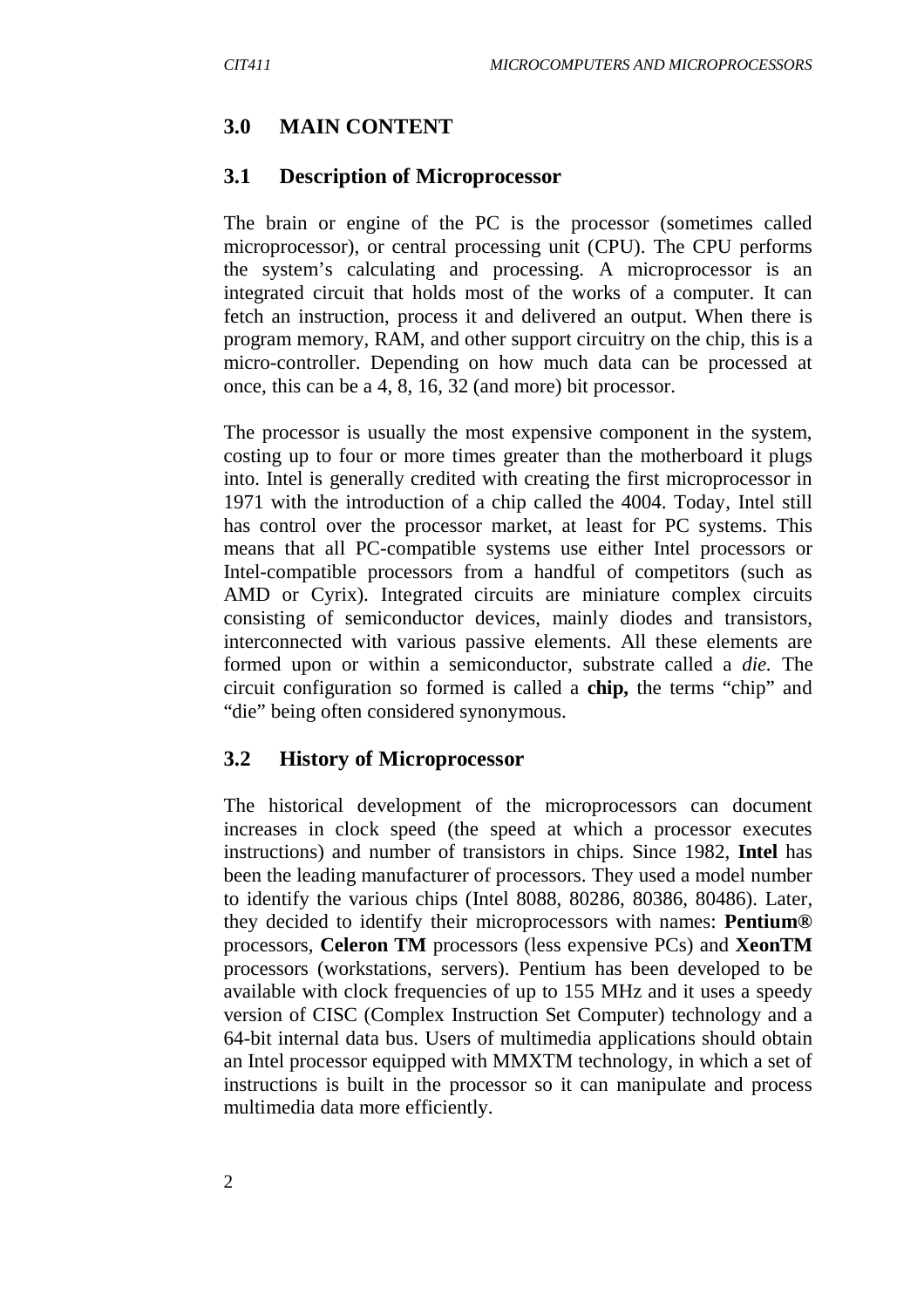An alternative to the Intel-style microprocessor is the *Motorola*  microprocessor, which is in Apple Macintosh and Power Macintosh systems. The RISC (Reduced Instruction Set Computer) processor used in Apple's PowerPC introduced a new architecture that increased the speed of the processor because it had been designed to understand a relatively small number of basic instructions. The *Alpha*  microprocessor, which was developed by Digital Equipment Corporation, is used primarily in workstations and high-end servers. Current models of the Alpha chip run at clock speeds from 300 to 600 MHz.

## **3.3 Technological Innovations of Microprocessors**

Some of the technological innovations of microprocessors include the following.

- **1. Digital signal processors (DSPs):** A specific new class of microprocessors intended for processing analog signals by sampling their momentary values and using digital processing methods for this
- **2. Transputers:** This is 32-bit microprocessors with a memory and direct links for connection to other transputer units cooperating in a network system.
- **3.** *Programmable logic devices* **(PLDs):** complex programmable logic systems consisting of several logic blocks connected via a programmable interconnect matrix.
- **4. Fifth-generation computers (5G-computers):** They have CPU replaced by a *problem-solving and interference machine* (or called *interference engine, control structure, rule interpreter*) which enables dialogue between a computer and its user, often in a natural language, for instance.

*A* **coprocessor** is a special processor chip or circuit board that assists the processor in performing specific tasks. Users running engineering, scientific, or graphic applications, for instance, will notice a dramatic increase in speed applications that take advantage of a floating-point coprocessor (sometimes called math or numeric coprocessors).

When a coprocessor is not connected in the system and the functions of the coprocessor is done by the CPU by writing coprocessor instructions from a predetermined location in the form of a software routine and invoked by interrupt, it is known as '**coprocessor trap**'. There are three fields in a coprocessor instruction—these are code, address, and opcode. The code field distinguishes between the coprocessor and CPU instructions. The address field indicates the address of a particular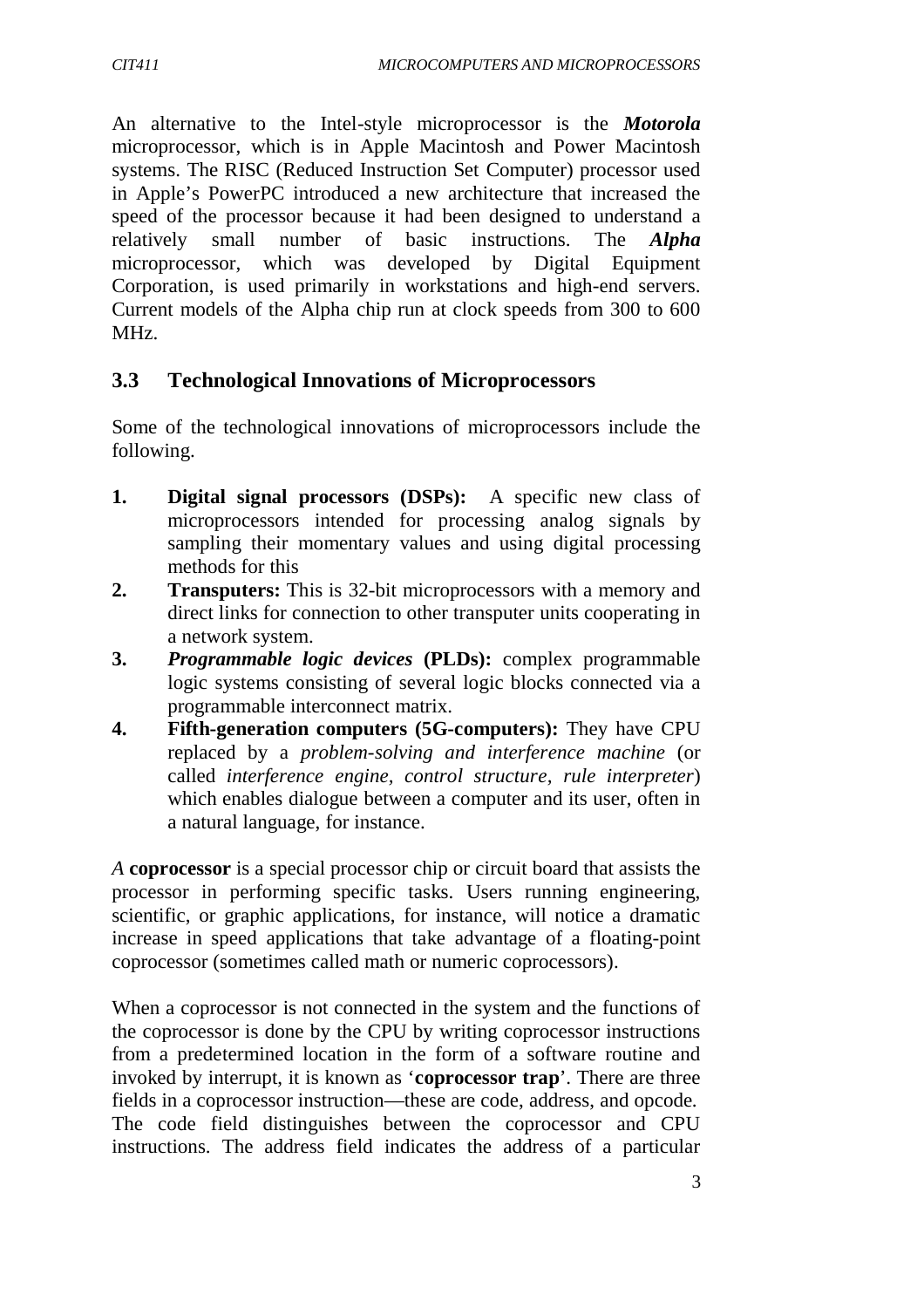coprocessor. This is required when several coprocessors are used in the system. The opcode field indicates the type of operation to be executed by the processor.

# **4.0 CONCLUSION**

Microprocessor is the brain of the PC. It is the most expensive component in the system. It is interesting to note that the microprocessor had only existed for 10 years prior to the creation of the PC! The microprocessor was invented by Intel in 1971. The PC was created by IBM in 1981. Some of the technological innovations of microprocessors are: *Digital signal processors* (DSPs), *Transputers*, *Programmable logic devices* (PLDs), Fifth-generation computers (5G-computers) and a coprocessor.

# **5.0 SUMMARY**

In this unit, we have discussed the component of the microprocessor; its history as well as its technological innovations. The brain or engine of the PC is the processor (sometimes called microprocessor), or central processing unit (CPU). The CPU performs the system's calculating and processing. The historical development of the microprocessors was also discussed in this unit.

# **6.0 TUTOR-MARKED ASSIGNMENT**

- 1. What is a microprocessor?
- 2. When was the first microprocessor developed?
- 3. What is a coprocessor trap?
- 4. Explain the three fields contained in a coprocessor instruction.

# **7.0 REFERENCES/FURTHER READING**

Rafiquzzaman, M. (1995). *Microprocessor- and Microcomputer-Based System Design* (2nd edition). CRC Press.

Heffernan, G. (2001). "8051 Tutorial"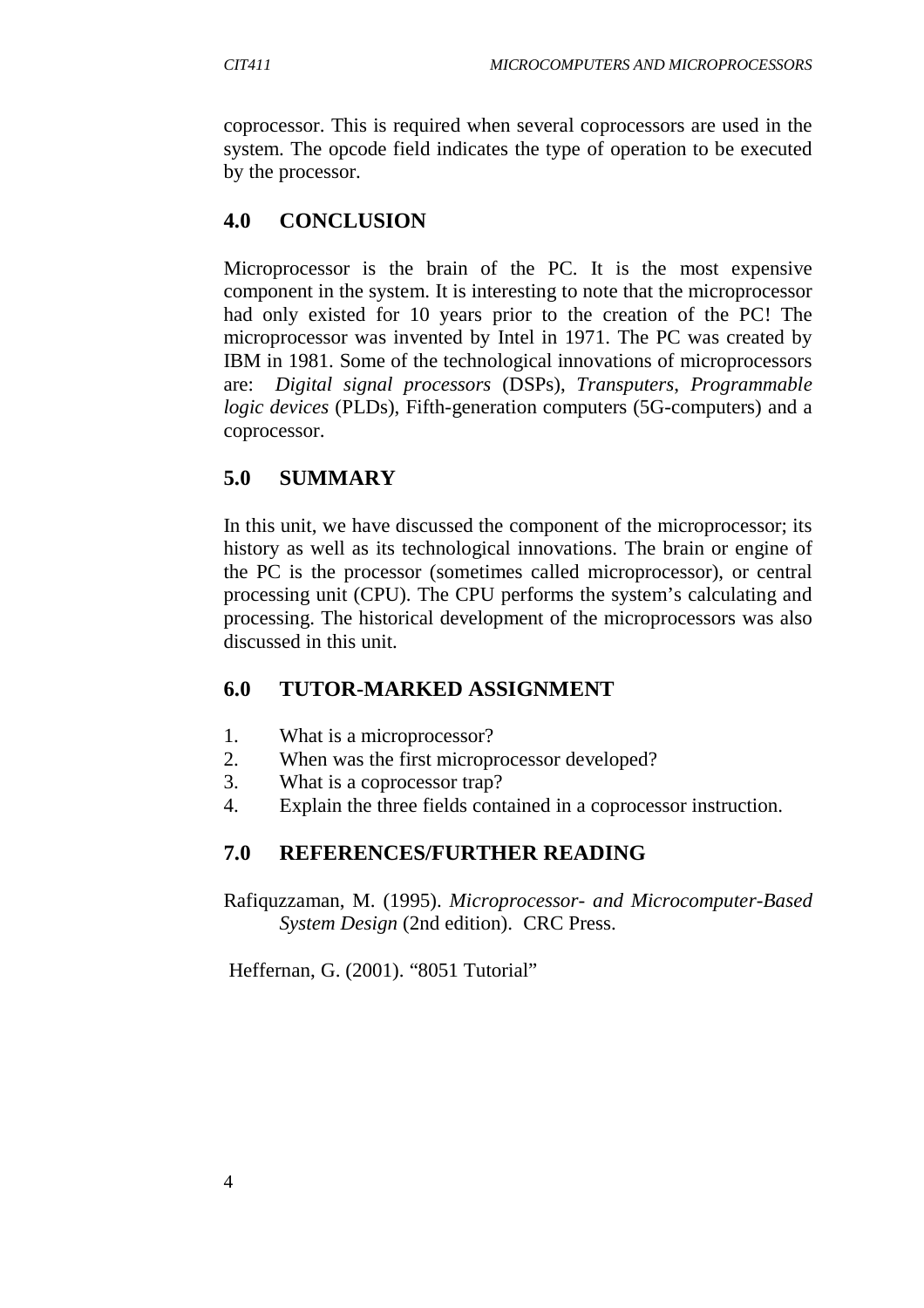# **UNIT 2 MICROPROCESSORS ARCHITECTURE**

## **CONTENTS**

- 1.0 Introduction
- 2.0 Objectives
- 3.0 Main Content
	- 3.1 Microprocessor Architectural Design
	- 3.2 Components of Microprocessor
	- 3.3 Microprocessor Interfacing Technique
- 4.0 Conclusion
- 5.0 Summary
- 6.0 Tutor-Marked Assignment
- 7.0 References/Further Reading

## **1.0 INTRODUCTION**

This unit looks at the architectural design of a microprocessor. The 8085 microprocessor is used to describe the architectural design of microprocessor. The function features and the various components of a microprocessor are also examined in this unit.

## **2.0 OBJECTIVES**

At the end of this unit, you should be able to:

- describe the component of a microprocessor
- explain microprocessor architectural design.

## **3.0 MAIN CONTENT**

## **3.1 Microprocessor Architectural Design**

The salient features of 8085 microprocessor are listed below.

- It is 8-bit microprocessor.
- It is manufactured with N-MOS technology.
- It has 16-bit address bus and hence can address up to  $216 =$ 65536 bytes (64KB) memory locations through  $A_0$ - $A_{15}$ .
- The first eight lines of address bus and eight lines of data bus are multiplexed  $AD_0 - AD_7$ .
- Data bus is a group of eight lines  $D_0 D_7$ .
- It supports external interrupt request.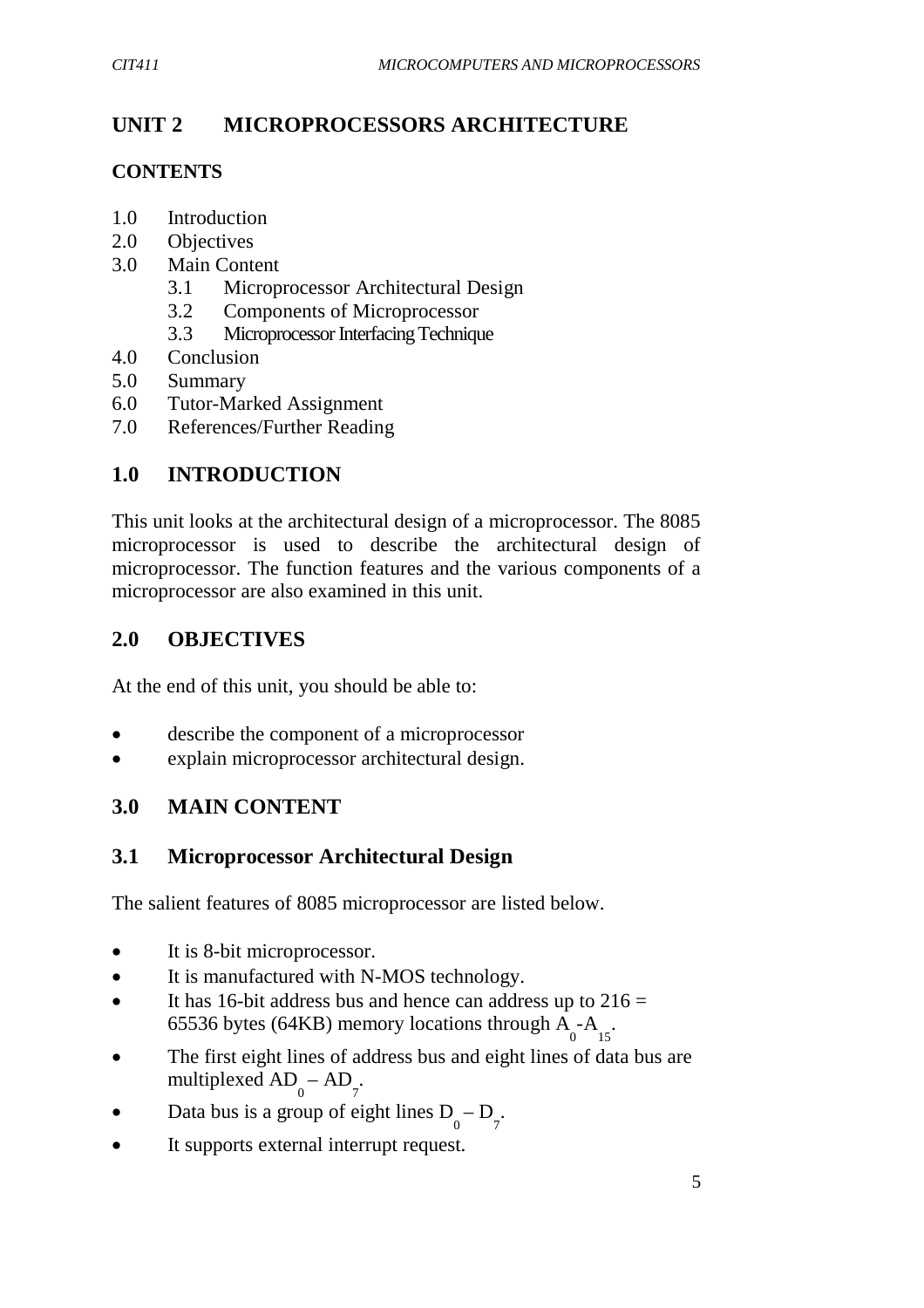- A 16-bit program counters (PC)
- A 16-bit stack pointer (SP)
- Six 8-bit general purpose register arranged in pairs: BC, DE, HL.
- It requires a signal +5V power supply and operates at 3.2 MHZ single phase clock.
- It is enclosed with 40 pins DIP (Dual in line package). The architectural structure of 8085 microprocessor is shown below. The components of the 8085 will be discussed in section 3.2.



*Figure 1:* Architecture of 8085 Microprocessor

#### **3.2 Components of 8085 Microprocessor**

#### **1. Control Unit**

Generates signals within uP to carry out the instruction, which has been decoded. In reality causes certain connections between blocks of the uP to be opened or closed so that data goes where it is required, and so that ALU operations occur.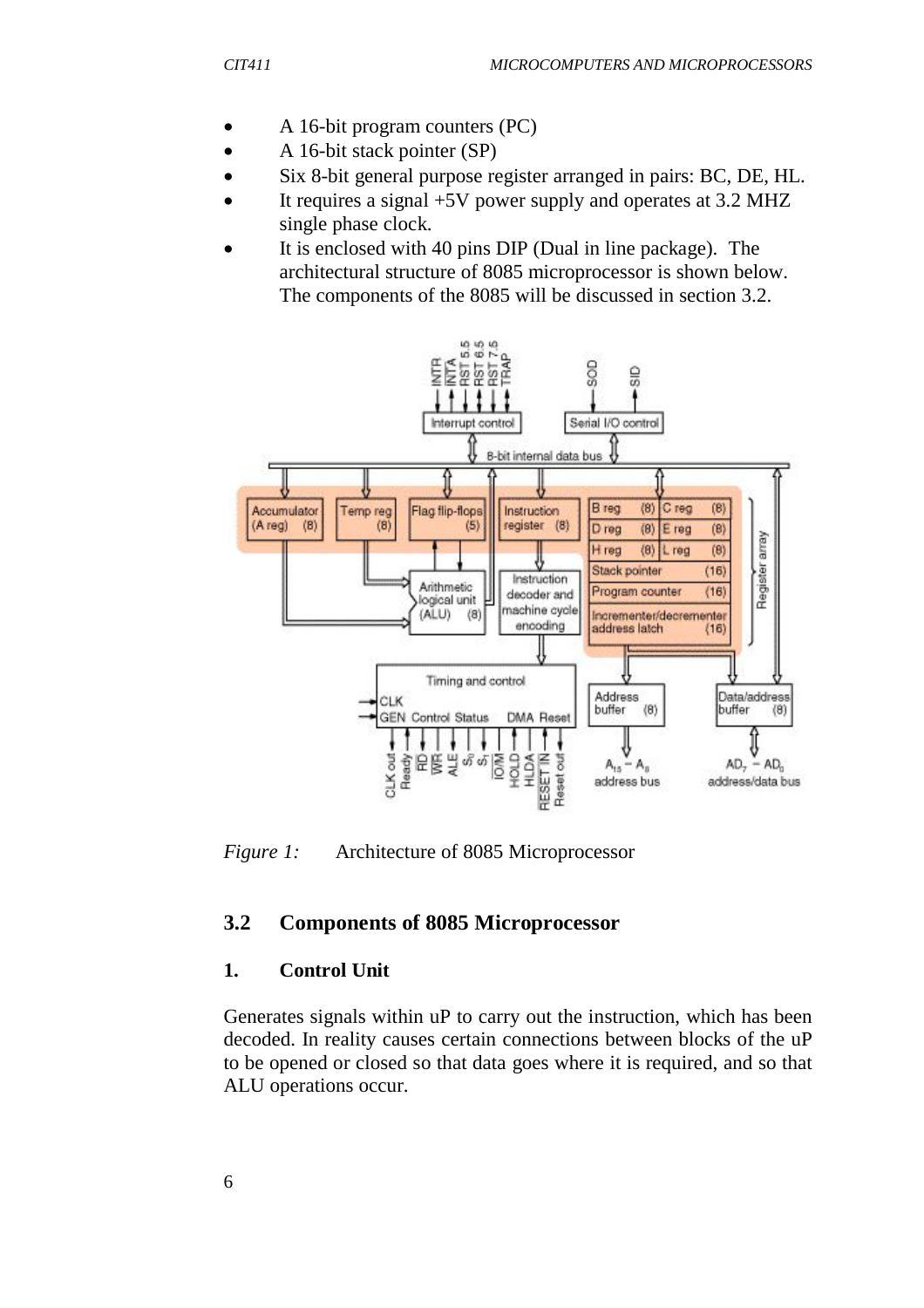## **2. Arithmetic Logic Unit**

The ALU performs the actual numerical and logic operation such as 'add', 'subtract', 'AND', 'OR', an so on. Uses data from memory and from accumulator to perform arithmetic. Always stores result of operation in accumulator.

#### **3. Registers**

The 8085/8080A-programming model includes six registers, one accumulator, and one flag register, as shown in Figure. In addition, it has two 16-bit registers: the stack pointer and the program counter. They are described briefly as follows.

The 8085/8080A has six general-purpose registers to store 8-bit data; these are identified as B, C, D, E, H, and L as shown in the figure1. They can be combined as register pairs - BC, DE, and HL - to perform some 16-bit operations. The programmer can use these registers to store or copy data into the registers by using data copy instructions.

## **4. Accumulator**

The accumulator is an 8-bit register that is a part of arithmetic/logic unit (ALU). This register is used to store 8-bit data and to perform arithmetic and logical operations.

The result of an operation is stored in the accumulator. The accumulator is also identified as register A.

## **5. Flags**

The ALU includes five flip-flops, which are set or reset after an operation according to data conditions of the result in the accumulator and other registers. They are called Zero (Z), Carry (CY), Sign (S), Parity (P), and Auxiliary Carry (AC) flags; they are listed in the Table and their bit positions in the flag register are shown in the Figure below. The most commonly used flags are Zero, Carry, and Sign. The microprocessor uses these flags to test data conditions. For example, after an addition of two numbers, if the sum in the accumulator id larger than eight bits, the flip-flop uses to indicate a carry -- called the Carry flag  $(CY)$  – is set to one. When an arithmetic operation results in zero, the flip-flop called the Zero (Z) flag is set to one. The first Figure shows an 8-bit register, called the flag register, adjacent to the accumulator. However, it is not used as a register; five-bit positions out of eight are used to store the outputs of the five flip-flops. The flags are stored in the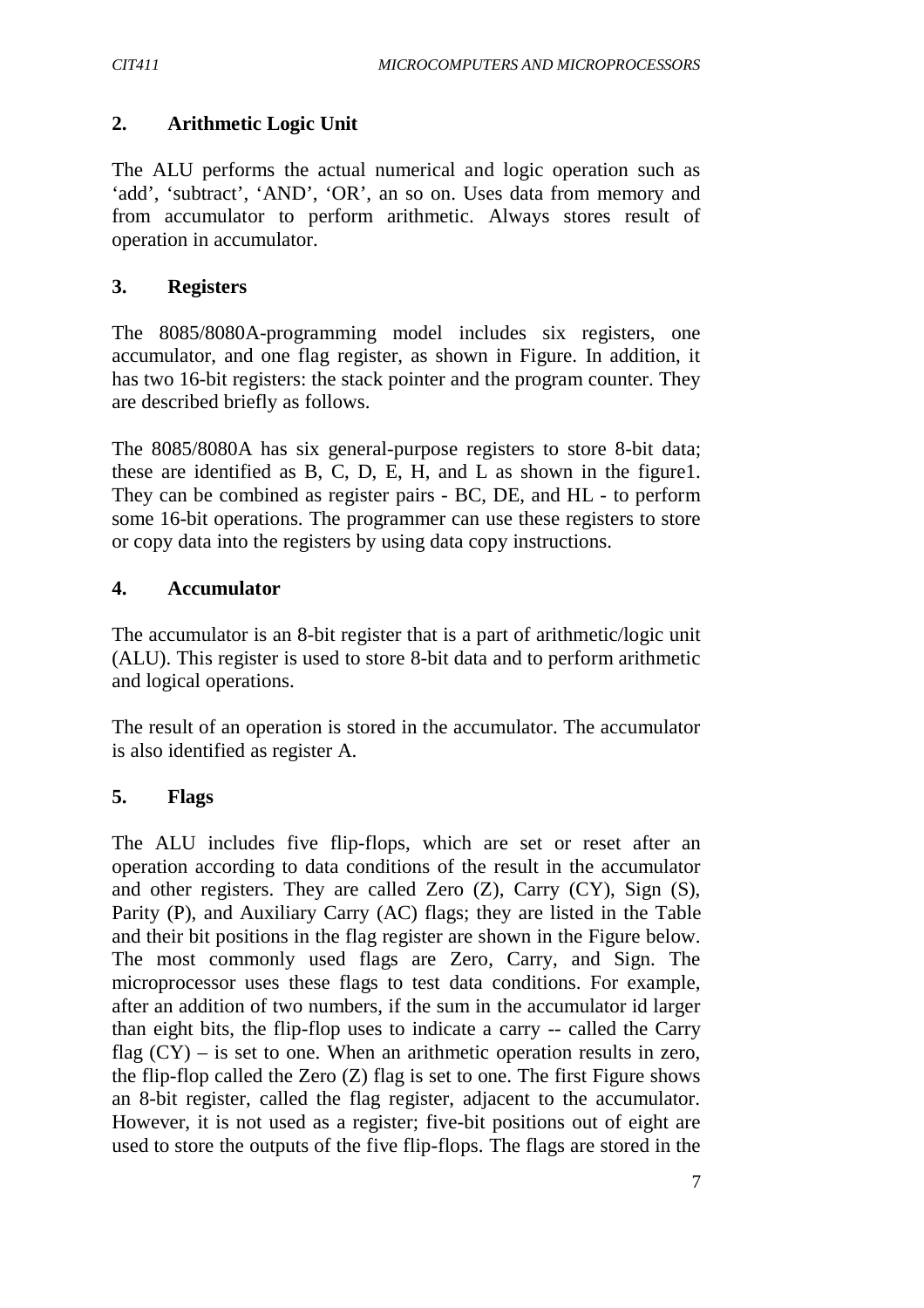8-bit register so that the programmer can examine these flags (data conditions) by accessing the register through an instruction. These flags have critical importance in the decision-making process of the microprocessor.

The conditions (set or reset) of the flags are tested through the software instructions. For example, the instruction JC (Jump on Carry) is implemented to change the sequence of a program when CY flag is set. The thorough understanding of flag is essential in writing assembly language programs.

# **6. Program Counter (PC)**

This 16-bit register deals with sequencing the execution of instructions. This register is a memory pointer. Memory locations have 16-bit addresses, and that is why this is a 16-bit register. The microprocessor uses this register to sequence the execution of the instructions. The function of the program counter is to point to the memory address from which the next byte is to be fetched. When a byte (machine code) is being fetched, the program counter is incremented by one to point to the next memory location

## **7. Stack Pointer (SP)**

The stack pointer is also a 16-bit register used as a memory pointer. It points to a memory location in R/W memory, called the stack. The beginning of the stack is defined by loading 16-bit address in the stack pointer. The stack concept is explained in the chapter "Stack and Subroutines."

## **8. Instruction Register/Decoder**

This is a temporary store for the current instruction of a program. Latest instruction sent here from memory prior to execution. Decoder then takes instruction and 'decodes' or interprets the instruction. Decoded instruction then passed to next stage.

## **9. Memory Address Register**

This component holds address, received from PC, of next program instruction. It also feeds the address bus with addresses of location of the program under execution.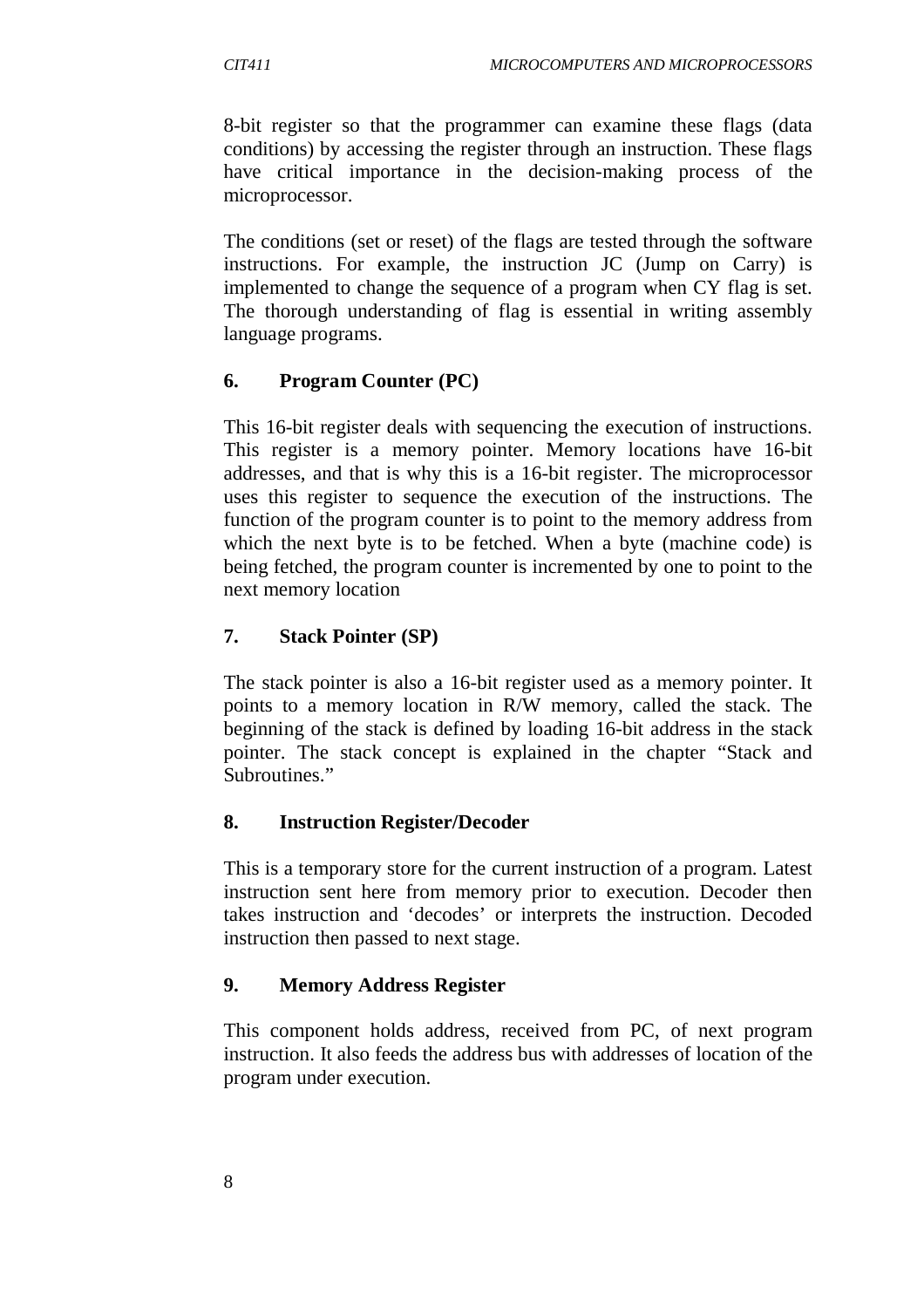#### **10. Control Generator**

This generates signals within uP to carry out the instruction which has been decoded. It causes certain connections between blocks of the uP to be opened or closed, so that data goes where it is required, and ALU operations can be carried out.

#### **10. Register Selector**

This block controls the use of the register stack in the example. It is a logic circuit, which switches between different registers in the set will receive instructions from control unit.

#### **11. General Purpose Registers**

uP requires extra registers for versatility. It can be used to store additional data during a program. More processors that are complex may have a variety of differently named registers.

#### **12. Microprogramming**

How does the μP knows what an instruction means, especially when it is only a binary number? The microprogram in a uP/uC is written by the chip designer and tells the uP/uC the meaning of each instruction uP/uC can then carry out operation.

## **3.3 Microprocessor Interfacing Technique**

A microprocessor would not be of much use by itself. To perform useful work, it needs to be connected to other electronic components. To design a computer, a microprocessor must be interfaced to main memory, a graphic subsystem, disk memory, the keyboard and USB ports, to say the least.

For the design of industrial automation systems such as alternative energy system controller, the microprocessor will need to be interfaced to a host of electromechanical devices and sensors. For the design of supercomputers, microprocessors, the microprocessor must be interfaced to banks of not just 10 or 20, but thousands of other microprocessors. Related Searches:

#### **1. Interface Fundamentals**

A number of intermediary electronic circuits are needed to interface a microprocessor to another component. Common microprocessor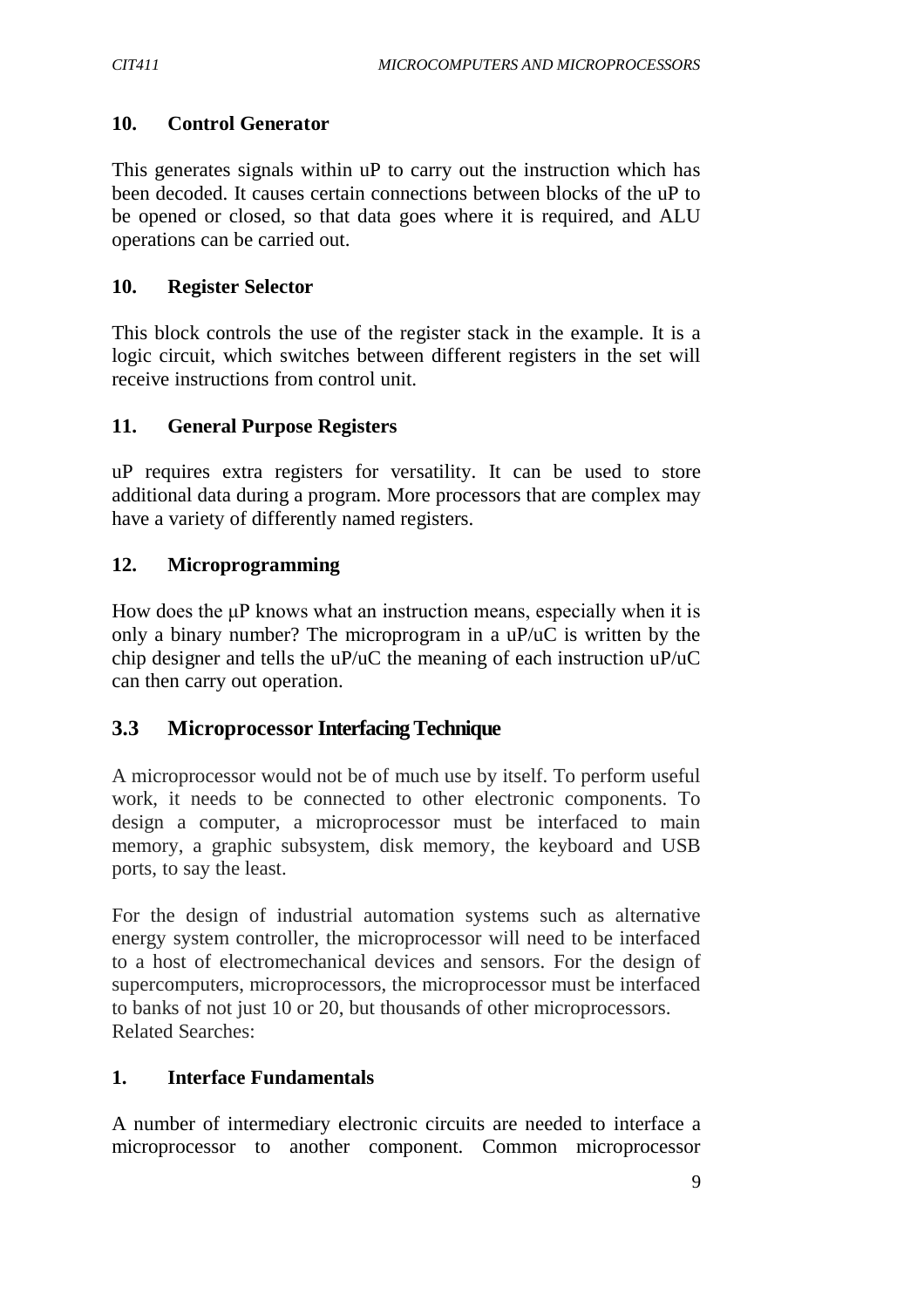interface components include a peripheral interface controller (PIC), an interrupt controller, and drivers also known as **buffers**. Glue logic, a mish-mash of logic gates, is also often used to interface microprocessors.

## **2. 8255 Peripheral Interface Controller**

The 8255 Peripheral Interface Controller is the essential interface used with 8086 microprocessor Common 8255 interface designs are stepper motors and digital to analog converter interfaces.

The 8255 peripheral interface controller takes signals from the 8086 microprocessors and redirects those signals to its own internal ports. The ports are directly connected to the peripheral to be controlled.

There are a number of control lines that connect directly between the 8086 and the 8255. These control lines are used to enable the 8255's ports for a read or write operation. The 8086 addresses the 8255 through the 8086 address lines and feeds it 8-bit data through the 8086 data bus.

# **4.0 CONCLUSION**

The 8085 microprocessor is used to describe the architectural design of microprocessor. The features of 8085 microprocessor such as the flags stack pointer, general registers, and so on. Each of the components is discussed above and show in figure 1.

# **5.0 SUMMARY**

In this unit, you have learnt the salient features of 8085 microprocessor, which are:

- It is 8-bit microprocessor
- It is manufactured with N-MOS technology
- It has 16-bit address bus and hence can address up to  $216 =$ 65536 bytes (64KB) memory locations through  $A_{0}$ - $A_{15}$
- The first 8 lines of address bus and 8 lines of data bus are multiplexed  $AD_{0} - AD_{7}$
- Data bus is a group of 8 lines  $D_0 D_7$ .

Some of the Components of 8085 Microprocessor

- 1. Control Unit
- 2. Arithmetic Logic Unit
- 10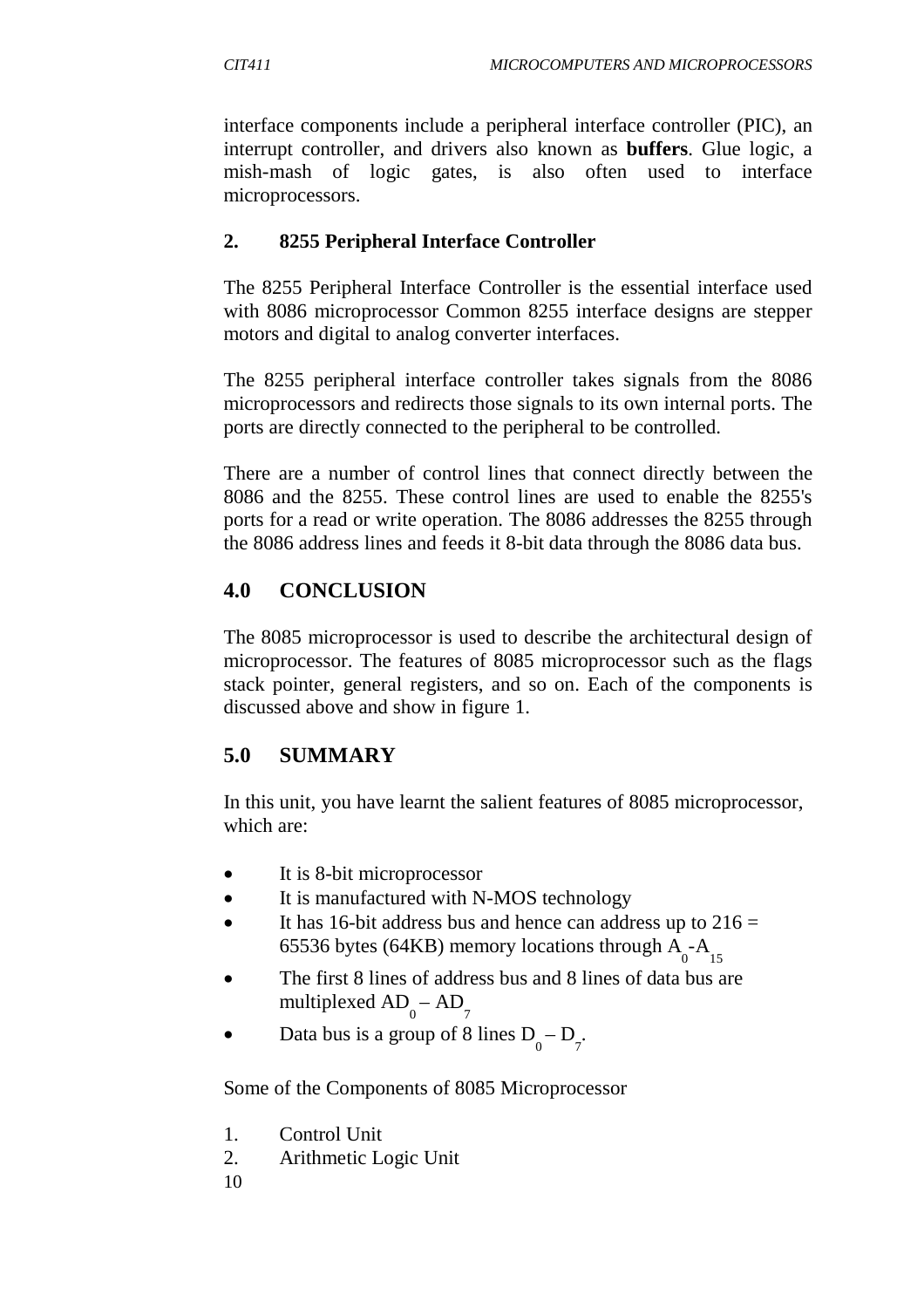- 3. Registers
- 4. Accumulator
- 5. Flags
- 6. Program Counter (PC)
- 7. Stack Pointer (SP)
- 8. Instruction Register/Decoder
- 9. Memory Address Register

# **6.0 TUTOR-MARKED ASSIGNMENT**

Explain the architecture of microprocessor and their operation.

# **7.0 REFERENCES/FURTHER READING**

Heffernan G. (2001). "8051 Tutorial"

- Krishna Kumar, M. (2004). "Microprocessors and Microcontrollers/Architecture of Microprocessors Lecture Notes."
- Mack, P. E. (2005). "The Microcomputer Revolution" http// www. Clemson.edu/caah/history/Facultypages/Pammack/lec122/micro. htm.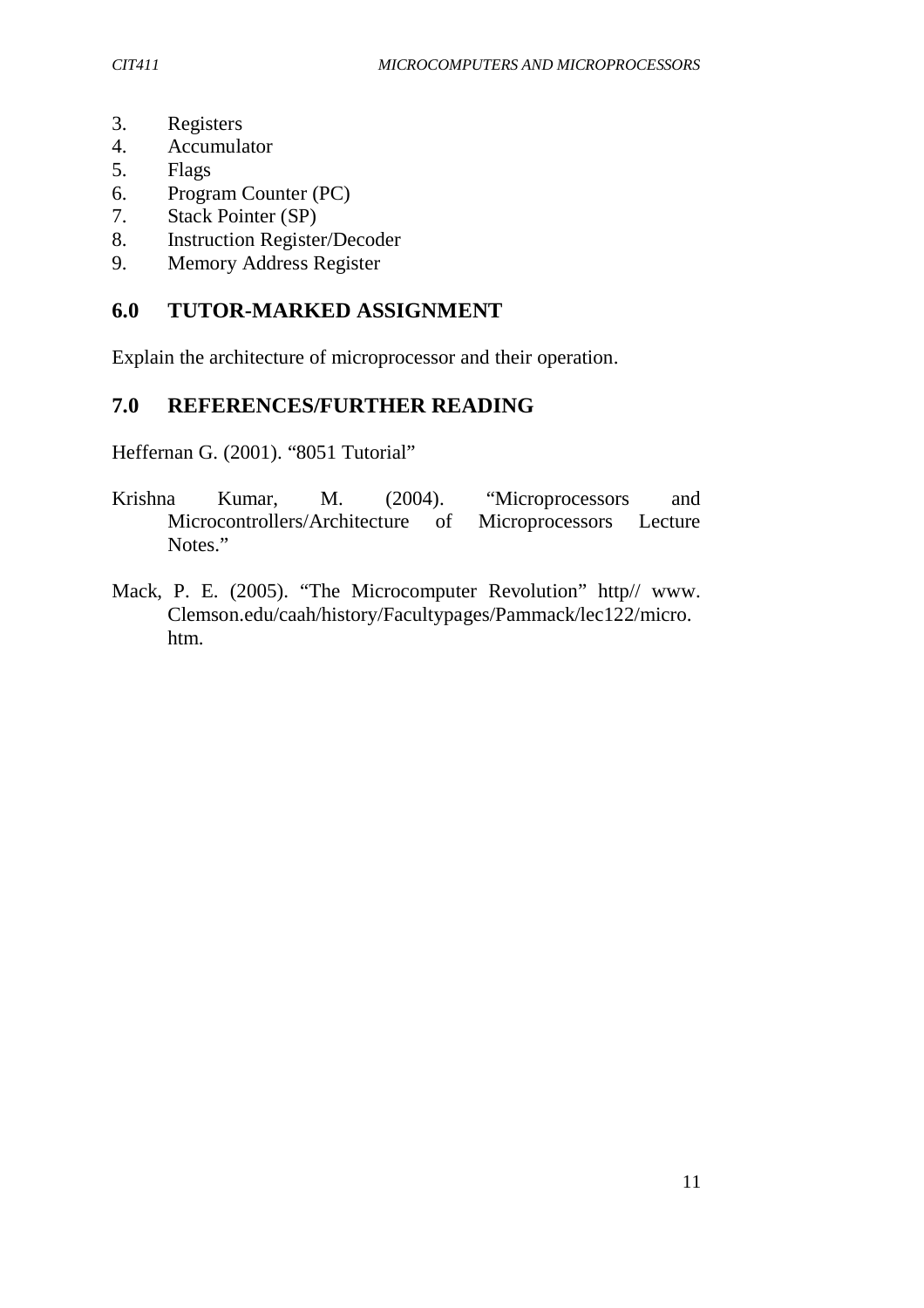## **UNIT 3 TYPES OF MICROPROCESSORS**

#### **CONTENTS**

- 1.0 Introduction
- 2.0 Objectives
- 3.0 Main Content
	- 3.1 Types of Microprocessor
	- 3.2 Comparison of Microprocessors: Intel and Motorola
	- 3.3 Types of Use
	- 3.4 Comparison of Different Microprocessor Architecture
- 4.0 Conclusion
- 5.0 Summary
- 6.0 Tutor-Marked Assignment
- 7.0 References/Further Reading

## **1.0 INTRODUCTION**

This unit explains types of microprocessors based on Hardware characteristic (RISC, CISC VLIW AND SUPERSCALE) and characteristic of application areas (General Purpose Processor and Special Purpose Processor). The types of microprocessor will also be examined using the Intel and Motorola microprocessors. The comparison of microprocessor is also discussed.

## **2.0 OBJECTIVES**

At the end of this unit, you should be able to:

- explain the types of microprocessor based on the hardware characteristic and applications areas
- discuss various types of microprocessor especially the Intel and Motorola
- compare various types of microprocessor base on their features
- explain the differences in microprocessor architecture.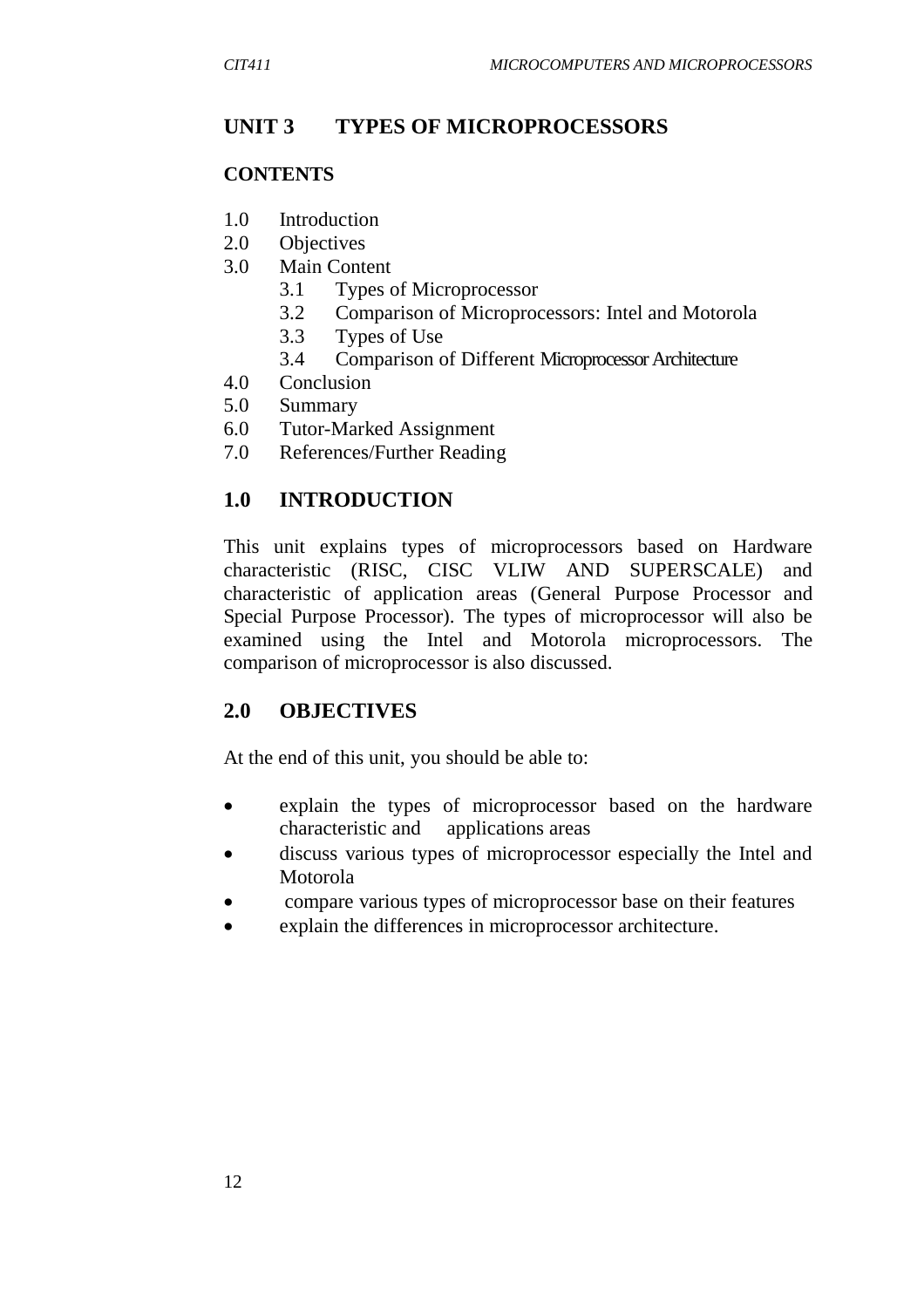# **3.0 MAIN CONTENT**

## **3.1 Types of Microprocessor Based on Hardware Characteristics and Application Areas**

The types of Microprocessor are discussed based on two classification criteria:

- 1. hardware characteristics
- RISC
- CISC
- VLIW
- Superscalar
- 2. characteristics of application areas
- GPP (General Purpose Processor) / MCU (MicroController Unit)
- SPP (Special Purpose Processor)
- i. ASIC (Application-Specific Integrated Circuit)
- ii. ASIP (Application-Specific Instruction-set Processor)
- iii. DSP (Digital Signal Processor)

#### **Features of the Various Hardware Characteristic**

#### **1. Complex Instruction Set Computer (CISC)**

- large number of complex addressing modes
- many versions of instructions for different operands
- different execution times for instructions
- few processor registers
- microprogrammed control logic

## **2. Reduced Instruction Set Computer (RISC)**

- one instruction per clock cycle
- memory accesses by dedicated load/store instructions
- few addressing modes
- hard-wired control logic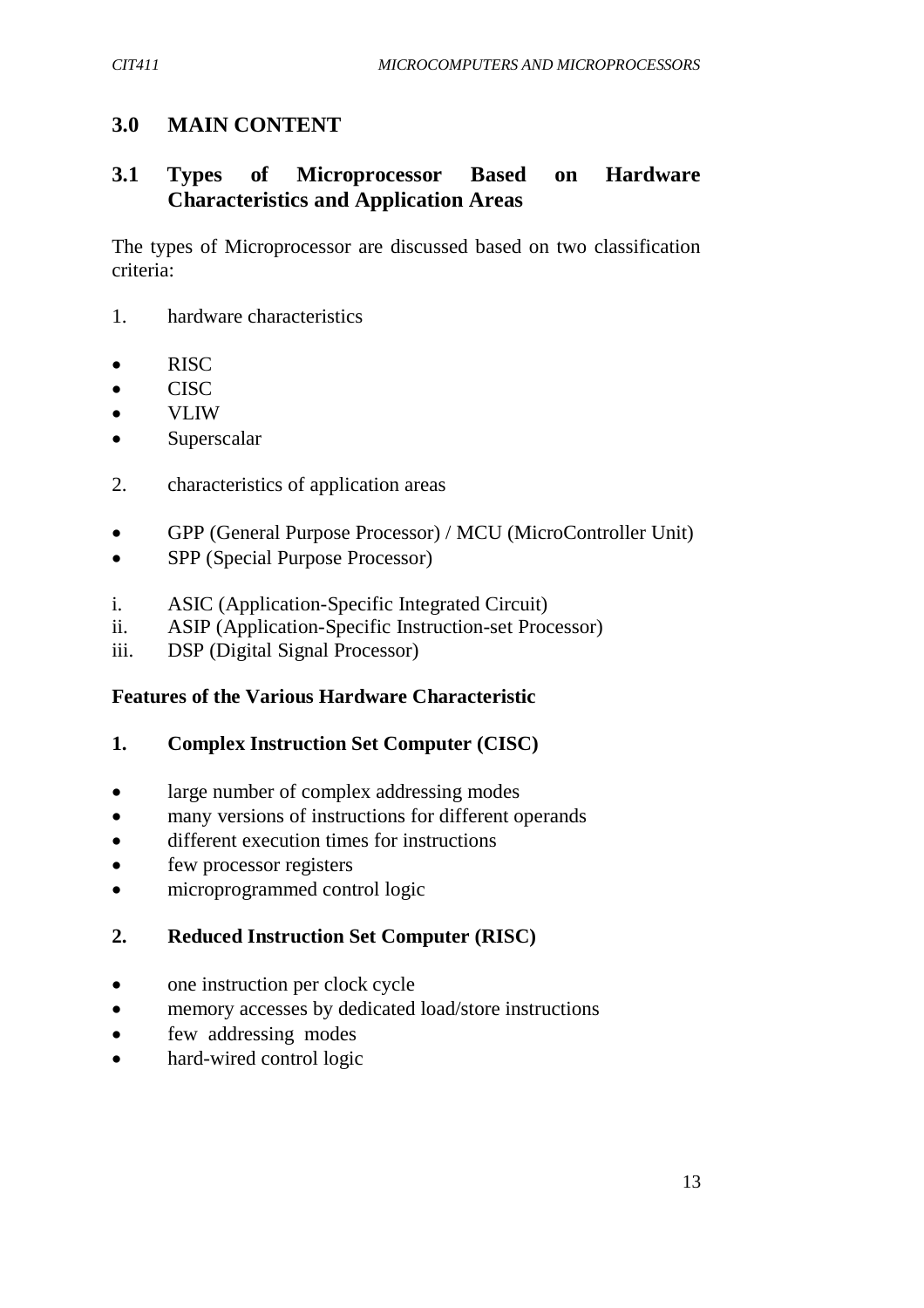# **3. Very Long Instruction Word (VLIW)**

- statically determined instruction-level parallelism (under compiler control)
- instructions are composed of different machine operations whose execution is started in parallel
- many parallel functional units
- large register sets

## **4. Superscalar Processors**

- subclass of RISCs or CISCs
- multiple instruction pipelines for overlapping execution of
- instructions
- parallelism not necessarily exposed to the compiler

## **Features based on Application Areas**

## **General Purpose versus Specific Use**

Microprocessors that are capable of performing a wide range of tasks are called **general purpose microprocessors**. General purpose microprocessors are typically the kind of CPUs found in desktop computer systems. These chips typically are capable of a wide range of tasks (integer and floating point arithmetic, external memory interface, general I/O, and so on). We shall discuss some other types of processor units available.

# **General Purpose**

A general purpose processing unit, typically referred to as a "microprocessor" is a chip that is designed to be integrated into a larger system with peripherals and external RAM. These chips can typically be used with a very wide array of software.

# **DSP**

14 A Digital Signal Processor, or DSP for short, is a chip that is specifically designed for fast arithmetic operations, especially addition and multiplication. These chips are designed with processing speed in mind, and do not typically have the same flexibility as general purpose microprocessors. DSPs also have special address generation units that can manage circular buffers, perform bit-reversed addressing, and simultaneously access multiple memory spaces with little to no overhead. They also support zero-overhead looping, and a single-cycle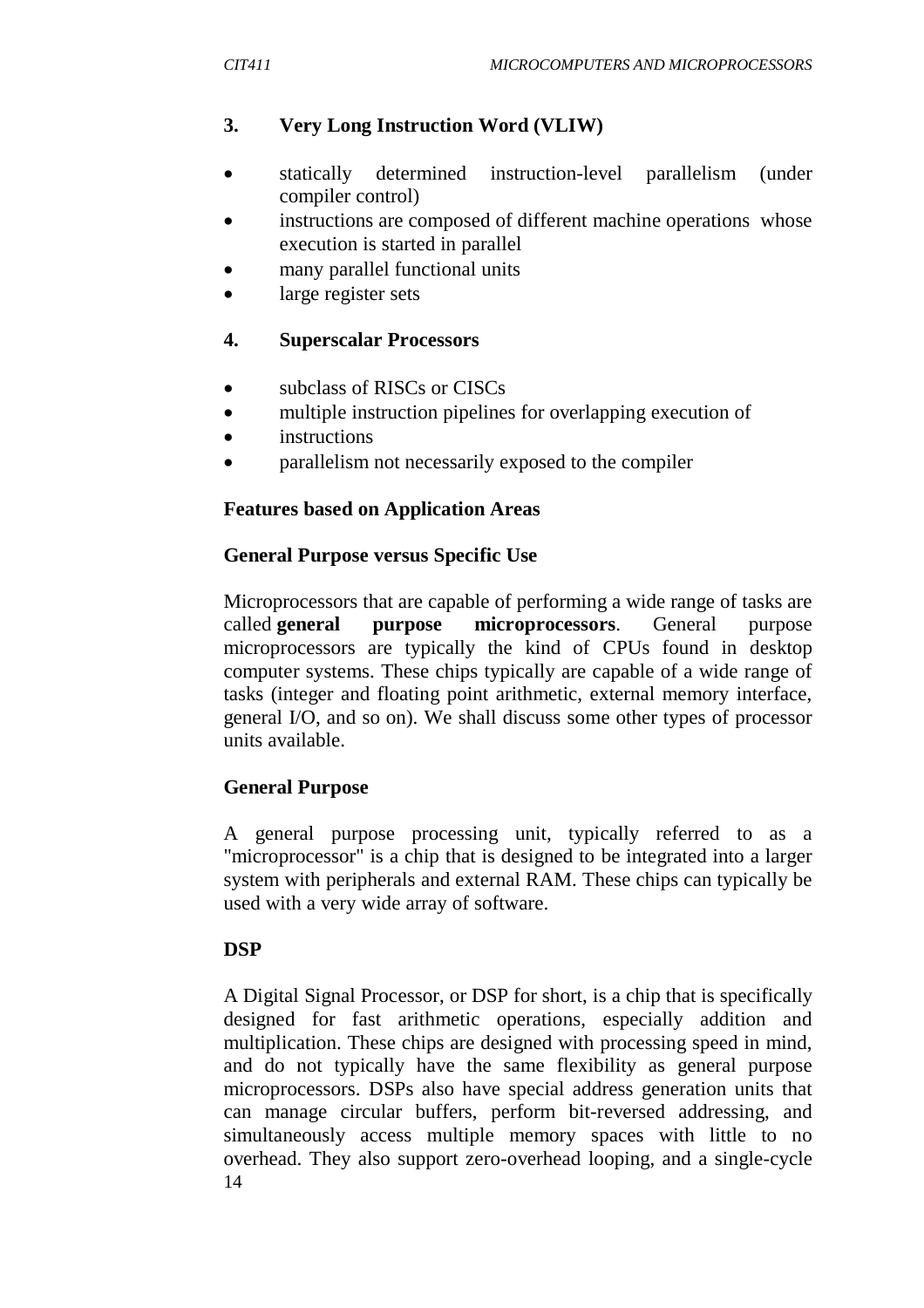multiply-accumulate instruction. They are not typically more powerful than general purpose microprocessors, but can perform signal processing tasks using far less power (as in watts).

## **Embedded Controller**

Embedded controllers or "microcontrollers" are microprocessors with additional hardware integrated into a single chip. Many microcontrollers have RAM, ROM, A/D and D/A converters, interrupt controllers, timers, and even oscillators built into the chip itself. These controllers are designed to be used in situations where a whole computer system is not available, and only a small amount of simple processing needs to be performed.

## **Programmable State Machines**

The most simplistic of processors, programmable state machines are a minimalist microprocessor that is designed for small and simple operations. PSMs typically have very small amount of program ROM available, limited scratch-pad RAM, and they are also typically limited in the type and number of instructions that they can perform. PSMs can either be used stand-alone, or (more frequently) they are embedded directly into the design of a larger chip.

#### **Graphics Processing Units**

Computer graphics are so complicated that functions to process the visuals of video and game applications have been offloaded to a special type of processor known as a GPU. GPUs typically require specialized hardware to implement matrix multiplications and vector arithmetic. GPUs are typically also highly parallelized, performing shading calculations on multiple pixels and surfaces simultaneously.

## **3.2 Comparison of Microprocessor Intel and Motorola Microprocessors**

#### **1. Intel Microprocessors**

#### **The Early Intel Microprocessors**

The first microprocessor to appear in the market was the Intel **4004**, a 4 bit data bus device. This device was followed by the **8008**, which had an 8-bit data bus. Two more 8-bit microprocessors (reference to the number of bits usually refers to the data bus unless stated otherwise), the **8080**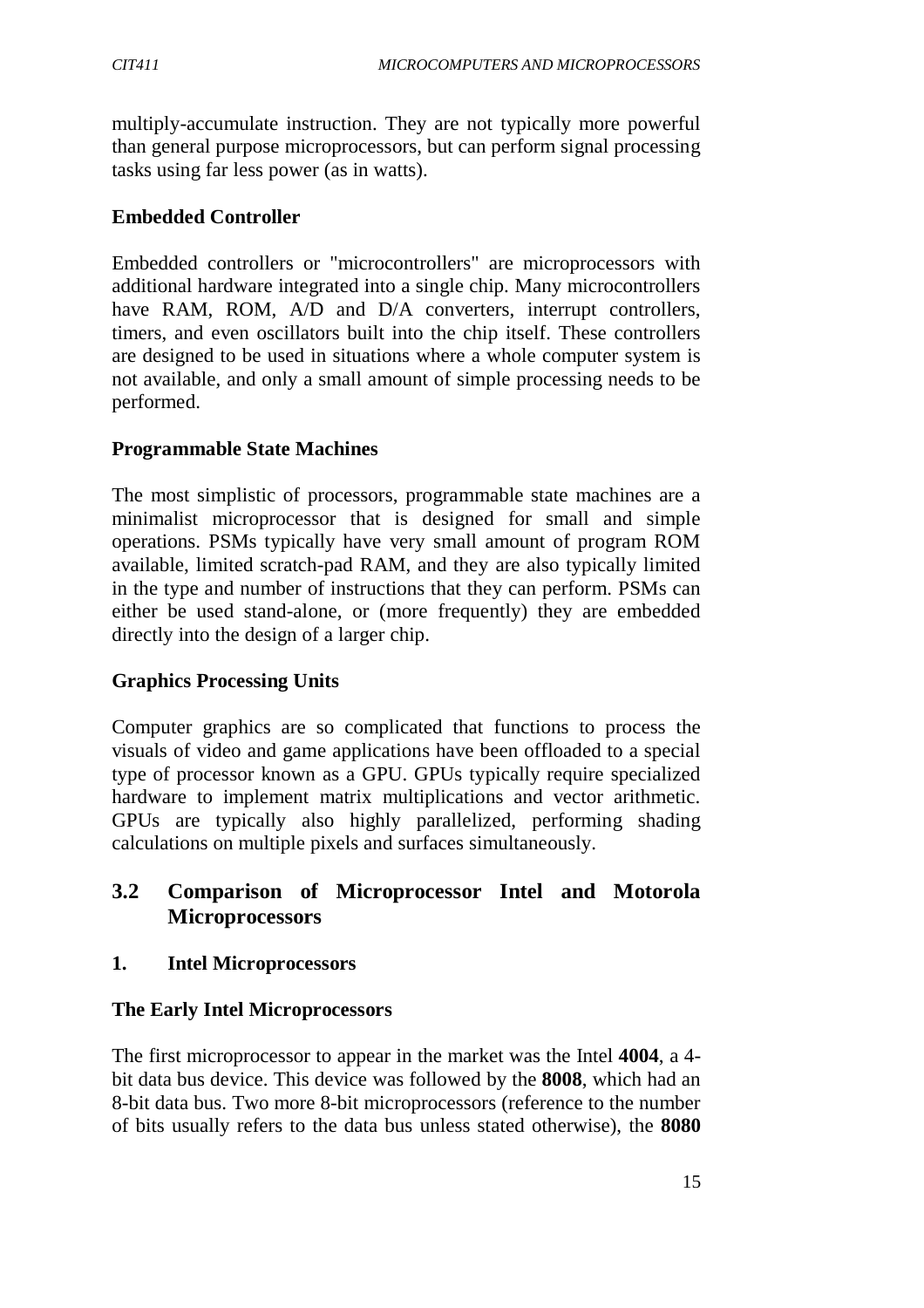and **8085** were introduced in the mid-1970s. These two devices could address only 216 memory locations.

#### **The 80X86 Family of Microprocessors**

Since its introduction in 1978, the so-called X86 architecture has undergone five major evolutionary stages. The term *architecture* in relation to microprocessors refers to the internal design and organisation of the device.

The first generation of the 80X86 family includes the **8086**, the **8088**, and the **80186**. Next, came the **80286**, followed by the **80386**, and then the **80486**. The **Pentium** is the fifth generation Intel microprocessor. Each generation built upon the basic concept of the first additional features and improved performance.

#### **Intel 8086/8088 and 80186**

Introduced in 1978, the **8086** was the first 80X86 family and is the basis for all Intel microprocessors that followed. The 8086 was a 16-bit microprocessor (16-bit data bus) and represented a significant departure from the earlier 8-bit devices. It owned 20 address lines (allowing 220 memory locations to be accessed). The various versions of the 8086 operated at clock frequencies of %, 8, or 10MHz.

The **8088** is essentially an 8086 with the 16-bit internal data bus multiplied down to an 8-bit external bus. It was intended to meet the demand for applications in simpler 8-bit systems and was used in the original IBM personal computer (PC).

The **80186** is an 8086 with several support functions such as clock generator, system controller, interrupt controller, and direct memory access (DMA) controller integrated on the chip. An increased clock frequency of 12.5MHz was added and the 5MHz available in the 8086/8088 was dropped, resulting in a selection of 8, 10, or 12.5MHz.

#### **Intel 80286**

Introduced in 1982, the memory addressing capability was increased to 24 address lines. First Intel processor to include an advanced mode of operation (used in the next generations of microprocessors) - **protected mode**. This mode allows access to additional memory locations and advanced programming features. It operates at the same clock frequencies as the 80186.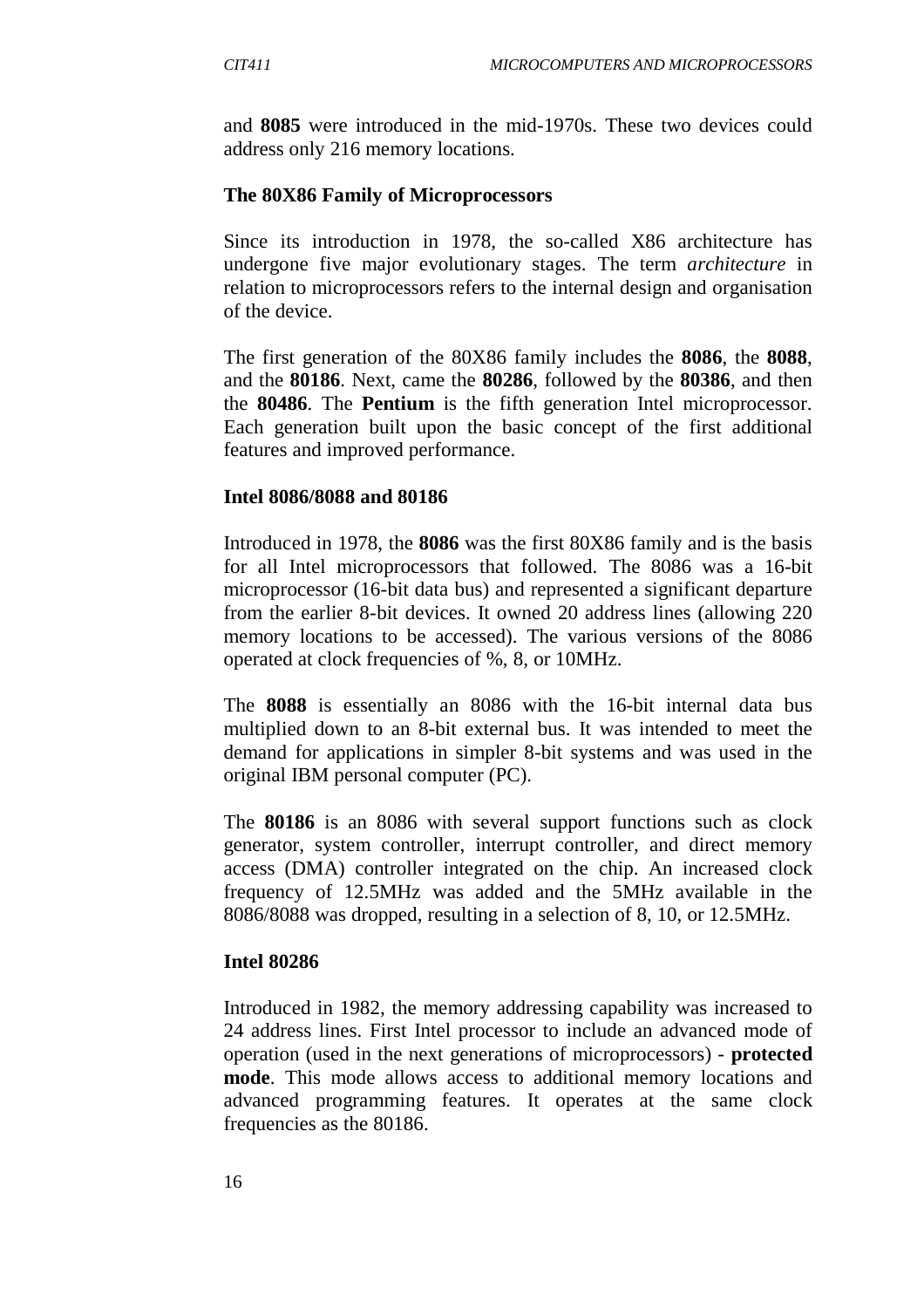#### **Intel 80386**

Introduced in 1985, it was the first 32-bit Intel microprocessor (32-bit data bus  $+32$ -bit address bus). The first Intel microprocessor to use instruction pipelining. All 80386 versions can operate in conjunction with math (floating-point) co-processors. More economical versions: 80386SX and 80386SL, in which the data bus is multiplied down to 16 bits and the address bus down to 24 bits. Versions that operate at clock frequencies of 16, 20, 25 and 33MHz are available. **Intel 80486**

Introduced in 1989, it incorporates an 8Kbytes cache memory (shared for data and instruction).

The first Intel processor to present an internal floating-point unit (FPU). Different versions operate at clock frequencies from 25 to 100MHz (Intel 80486 DX4).

#### **Pentium**

Introduced in 1993, Pentium retains the 32-bit address bus of the 80486 but doubles the data bus to 64 bits. It presents two 8Kbytes cache memories (one for instruction, one for data) and dual pipeline method, known as superscalar architecture. At present, it operates at clock frequencies up to 1.75GHz, 20-stage pipeline, and 3-level cache memory architectures (**Itaniun**).

#### **2. Motorola microprocessors**

#### **The Early Motorola Microprocessors**

The first microprocessors from Motorola were all 8-bit devices (8-bit data bus). The **6800** appeared in 1975 with a clock frequency of 2MHz and capable of addressing 64 Kbytes of memory with a 16-bit address bus. In the **6802**, a 128Kbytes RAM was added for use in the place of some registers. The clock frequency was increased in the **6803** to 3.58MHz, and a UART (Universal Asynchronous Receiver/Transmitter) was added for serial communications. The last of the 8-bit microprocessors was the **6809** which offered an enhanced instruction set including a multiply instruction. All of the 8-bit devices retained the 16 bit address bus.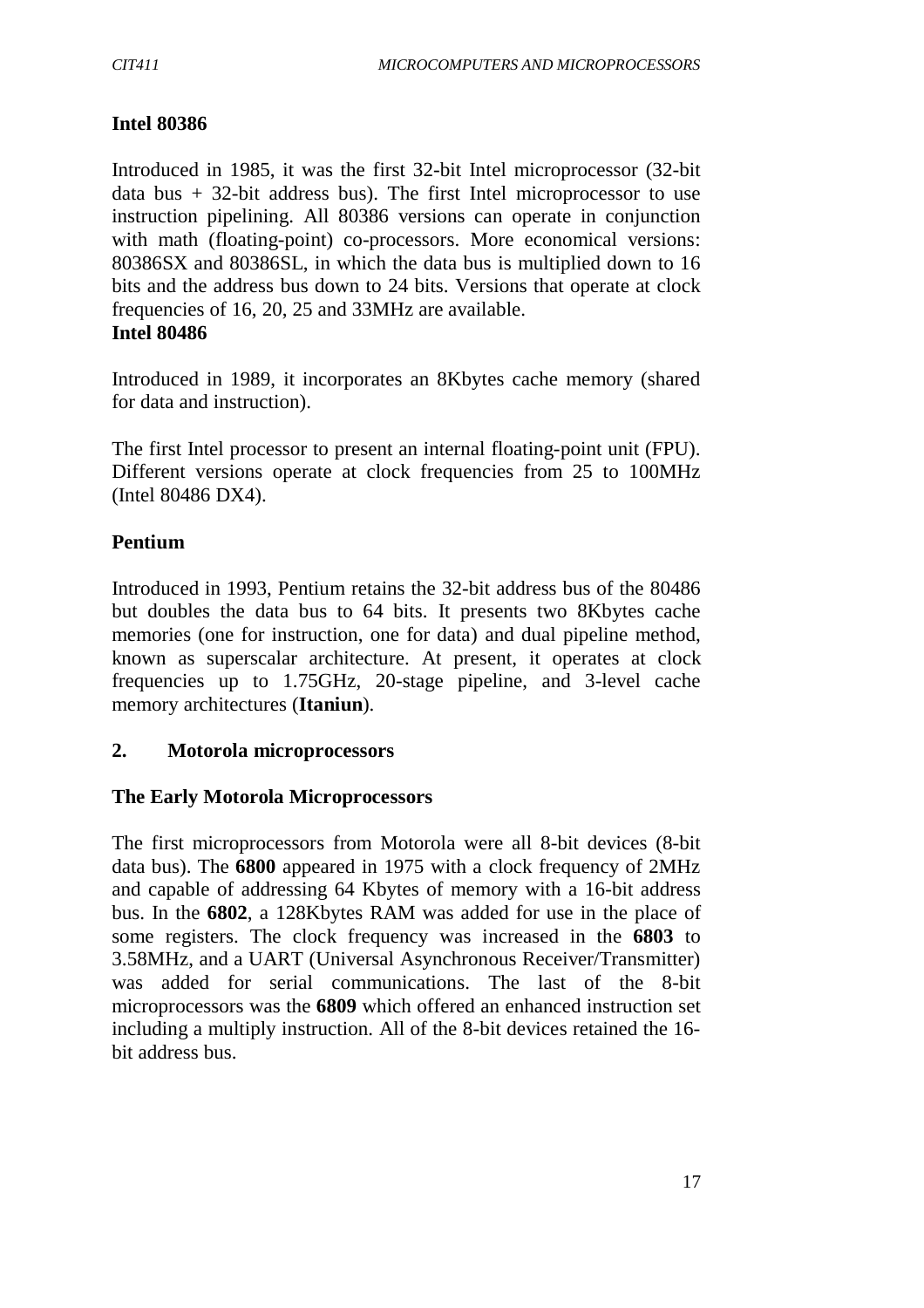

*Figure 2:* Motorola Microprocessor

#### **The 680X0 Family of Microprocessors**

The Motorola 680X0 family of microprocessors is split into five generations. It was started in 1978, with the MC68000, and was concluded in 1994 with the MC68060. The PowerPC family is the sixth generation of Motorola microprocessors.

#### **Motorola 68020**

The MC68020 provides a code-compatible upgrade path from the MC68000. It offers slightly reduced functionality at a lower cost. Motorola entered the world of 32-bit microprocessors with the 68020. 4 Gbytes Direct Linear Address Space.

The MC68020 featured a 256-byte cache memory for instructions, an innovative feature at that time.

10 MIPS @ 33 MHz. Available in 12, 16, 20, 25, and 33 MHz. MC68EC020 Available in 16 and 25 MHz.

#### **Motorola 68030**

Another 256-byte cache was added for data. Internal Harvard Architecture. On-Chip Memory Management Unit (MC68 030).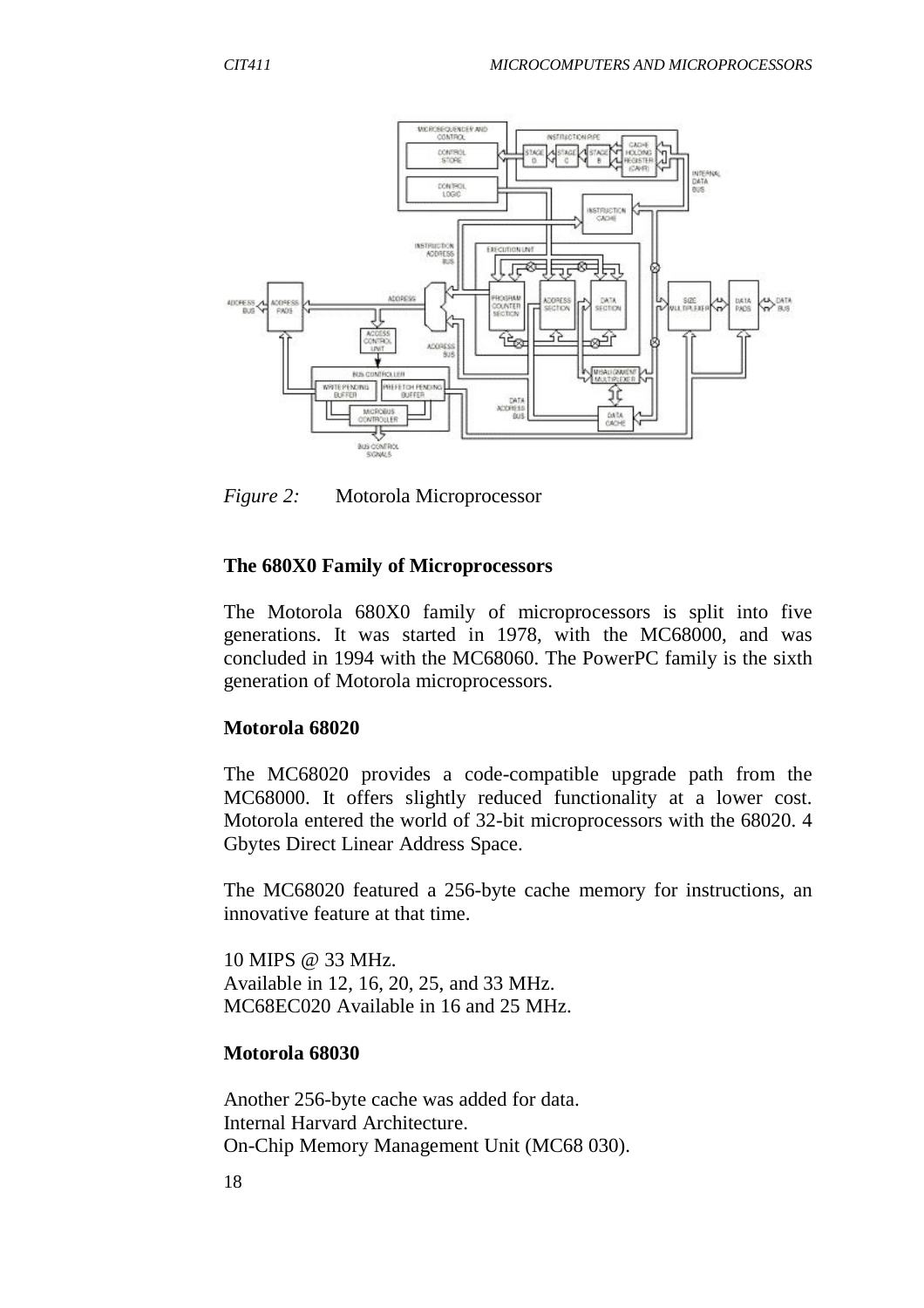Burst Memory Interface. The MC68EC030 offers a lower cost embedded solution by removing the memory management unit.

18 MIPS @ 50MHz. Available in 16, 20, 25, 33, 40, and 50 MHz. MC68EC030 Available in 25 and 40 MHz.

#### **Motorola 68040**

The data and instruction caches (separated) were increased to 4kbytes each.

Internal Harvard Architecture. On-Chip Memory Management Unit. Burst Memory Interface.

On-chip math coprocessor (floating point unit) was added in the 68040.

44 MIPS @ 40 MHz. Available in 25, 33, and 40 MHz.

MC68040V is a Low Power (3.3V) Version of MC68LC040.

PowerPC 601/601v

**The PowerPC 601/601v Microprocessor:** The PowerPC 601 microprocessor is the first 32-bit implementation of the PowerPC Reduced Instruction Set Computer (RISC) architecture. The PowerPC 601 microprocessor provides high levels of performance for desktop, workstation, and symmetric multiprocessing computer systems and offers design flexibility through operation at either 2.5 volts (601v) or 3.6 volts (601).

**Superscalar Microprocessor:** The PowerPC 601 microprocessor is a superscalar design capable of issuing and retiring three instructions per clock. Instructions issue to multiple execution units, execute in parallel, and can complete out of order, while preserving program correctness. The PowerPC 601 integrates three execution units: an integer unit (IU), a branch processing unit (BPU), and a floating-point unit (FPU). It also incorporates a memory management unit (MMU), a unified instruction and data cache, a real-time clock (RTC), and on-chip test capability. The ability to execute multiple instructions in parallel and the use of simple instructions with rapid execution times yield maximum efficiency and throughput for PowerPC systems.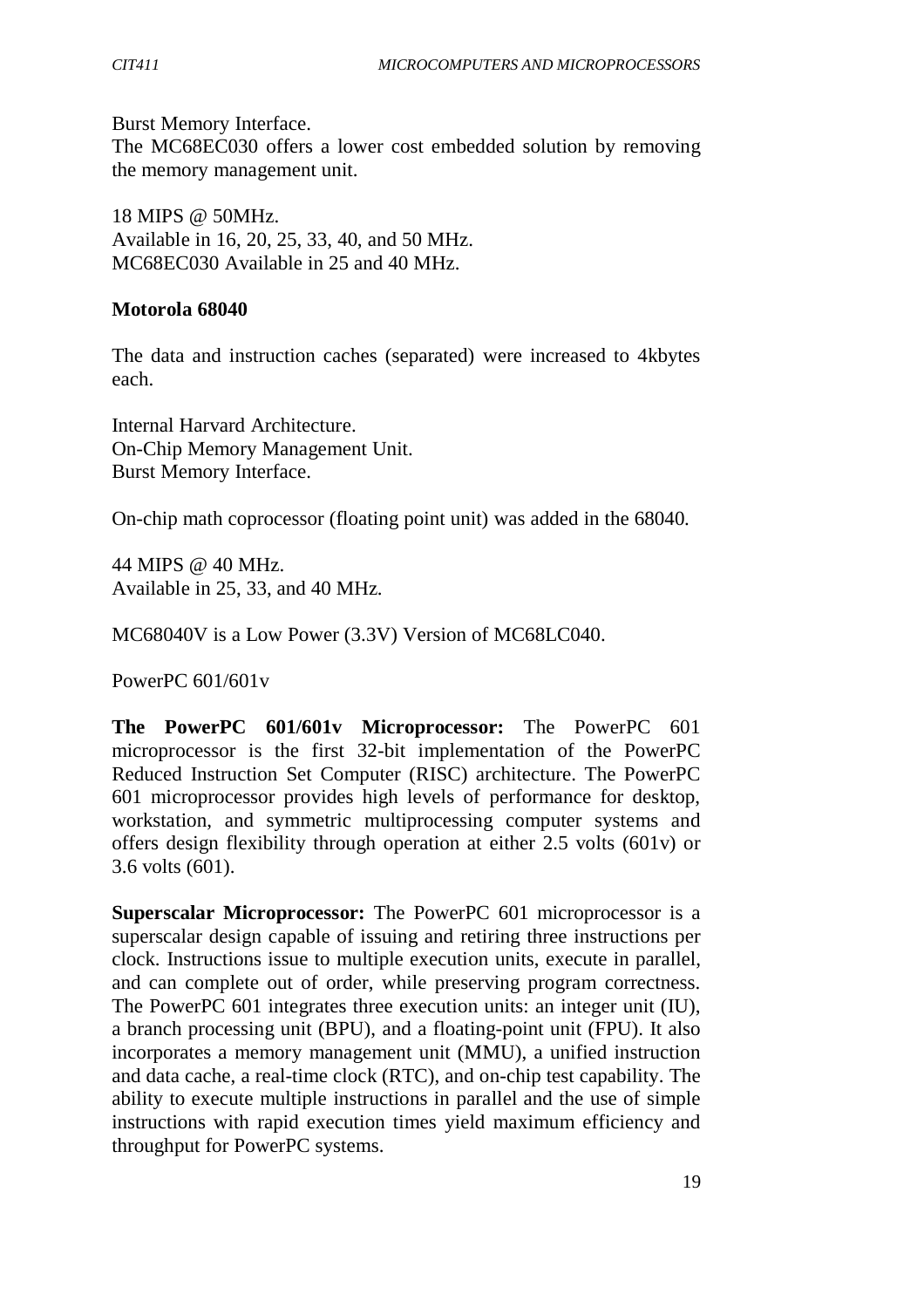**Cache and MMU Support:** The PowerPC 601 microprocessor includes an on-chip, 32-Kbyte, eight-way set-associative, physically addressed, unified (instruction and data) cache.

An on-chip MMU contains 256-entry, two-way set-associative, unified (instruction and data) translation lookaside buffer (UTLB) and provides support for demand paged virtual memory address translation and variable-sized block translation.

**Flexible Bus Interface:** The PowerPC 601 microprocessor has a high bandwidth, 64-bit data bus and a separate 32-bit address bus. The interface protocol allows multiple masters to access system resources through a central external arbiter. Additionally, on-chip snooping logic maintains cache coherency in multiprocessor applications.

PowerPC 601 Major Features:

Specifications Summary 32-Kbyte unified cache Superscalar-3 instructions per clock Multiple execution 64-bit data bus L2 cache

**Power consumption:** Full operation - 10 watts maximum at 80 MHz.

#### **Technology**

3.6-volt implementation 0.6-micron static CMOS technology 120 mm2 die size 2.8 million transistors Packaging 304 CQFP

#### **3.3 Types of Use**

Microcontrollers and Microprocessors are used for different types of applications. People may be the most familiar with the desktop PC, but the fact is that desktop PCs make up only a small fraction of all microprocessors in use today. We will list here some of the basic uses for microprocessors.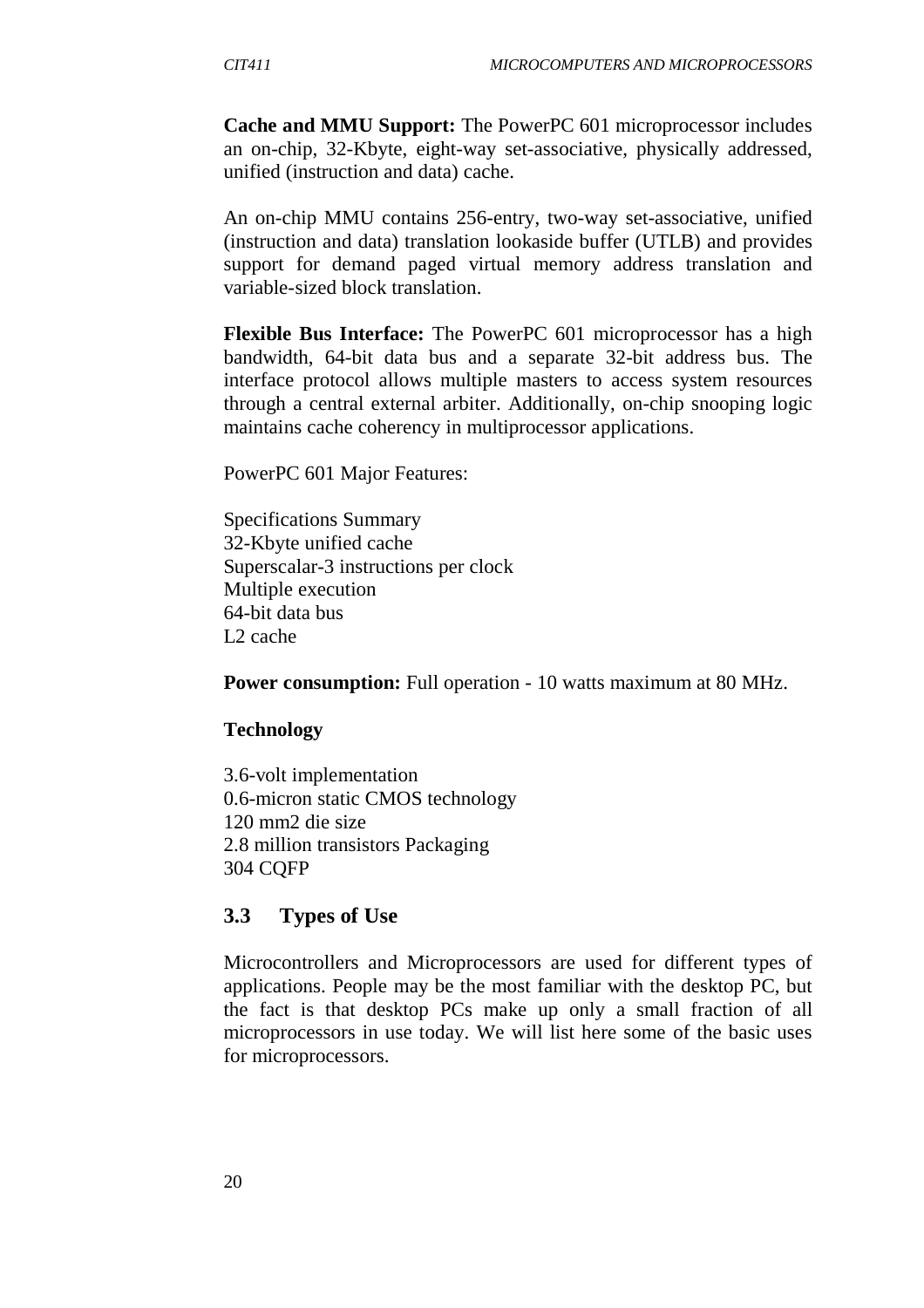### **Signal Processing**

Signal processing is an area that demands high performance from microcontroller chips to perform complex mathematical tasks. Signal processing systems typically need to have low latency, and are very deadline driven. An example of a signal processing application is the decoding of digital television and radio signals.

#### **Real Time Applications**

Some tasks need to be performed so quickly that even the slightest delay or inefficiency can be detrimental. These applications are known as "real time systems", and timing is of the upmost importance. An example of a real-time system is the anti-lock braking system (ABS) controller in modern automobiles.

### **Throughput and Routing**

Throughput and routing is the use of a processor where data is moved from one particular input to an output, without necessarily requiring any processing. An example is an internet router, which reads in data packets and sends them out on a different port.

#### **Sensor monitoring**

Many processors, especially small-embedded processors are used to monitor sensors. The microprocessor will either digitise and filter the sensor signals, or it will read the signals and produce status outputs (the sensor is good, the sensor is bad). An example of a sensor monitoring processor is the processor inside an antilock brake system: This processor reads the brake sensor to determine when the brakes have locked up, and then outputs a control signal to activate the rest of the system.

### **General Computing**

A general purpose processor is like the kind of processor that is typically found inside a desktop PC. Names such as Intel and AMD are typically associated with this type of processor, and this is also the kind of processor that the public is most familiar with.

### **Graphics**

Processing of digital graphics is an area where specialised processor units are frequently employed. With the advent of digital television,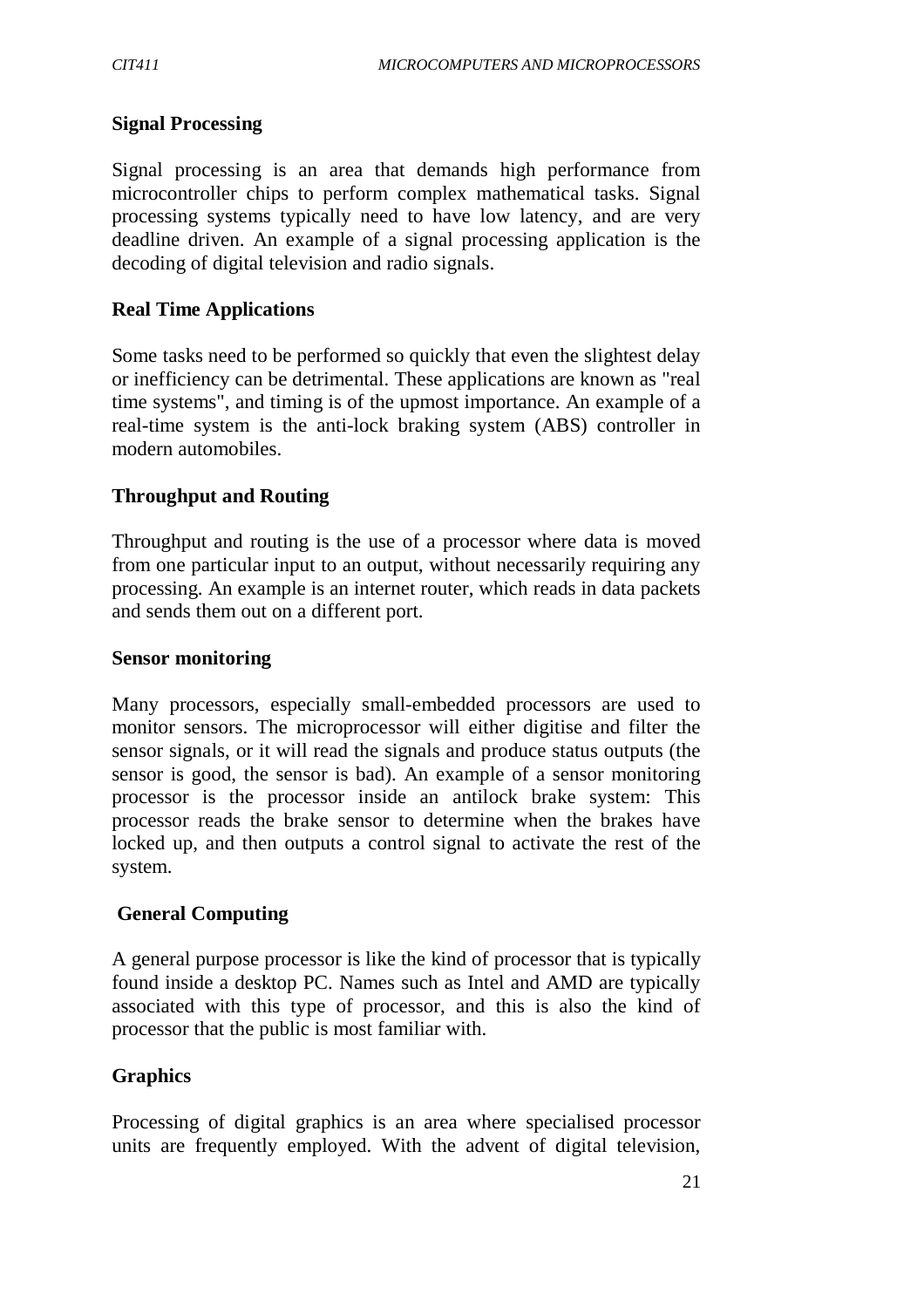graphics processors are becoming more common. Graphics processors need to be able to perform multiple simultaneous operations. In digital video, for instance, a million pixels or more will need to be processed for every single frame, and a particular signal may have 60 frames per second! To the benefit of graphics processors, the colour value of a pixel is typically not dependent on the values of surrounding pixels, and therefore many pixels can typically be computed in parallel.

# **3.4 Comparison of Different Microprocessor Architecture**

### **X64 vs. X86**

A microprocessor may be listed for sale as an "x86 processor" or an "x64 processor." What is the difference, though?

An "x86" processor is a microprocessor that is capable of processing information in 32-bit pieces (called "instructions"). Each "bit" is a piece of information that the computer uses to transmit information, run computations and perform other such processes. A processor using x86 architecture is considered a successor technology to the original microprocessors used in the IBM PC. Since the original processor used in an IBM PC was based upon the Intel 8086 microprocessor, successive microprocessors using the same set of instructions to run have been named similarly--the 80286, 80386 and 80486, for example.

A microprocessor using x64 architecture is slightly different from the x86 processor. An x64 processor is capable of processing not only 32-bit instructions, but also 64-bit instructions as well. Because of the increased capability of the x64 microprocessor, a computer that utilises an x64 microprocessor is also capable of utilising more memory (128 GB maximum vs. 4 GB maximum) than a computer with an x86 microprocessor.

An x64 microprocessor, therefore, would be the better choice if you plan to use the computer for memory-intensive applications, or if you need better overall performance out of your computer system.

### **Dual-Core vs. Quad-Core Architecture**

Many microprocessors made by Intel and AMD are multi-core processors. What this means is that within one microprocessor, there are two or more central processing units (cores) within one integrated circuit package.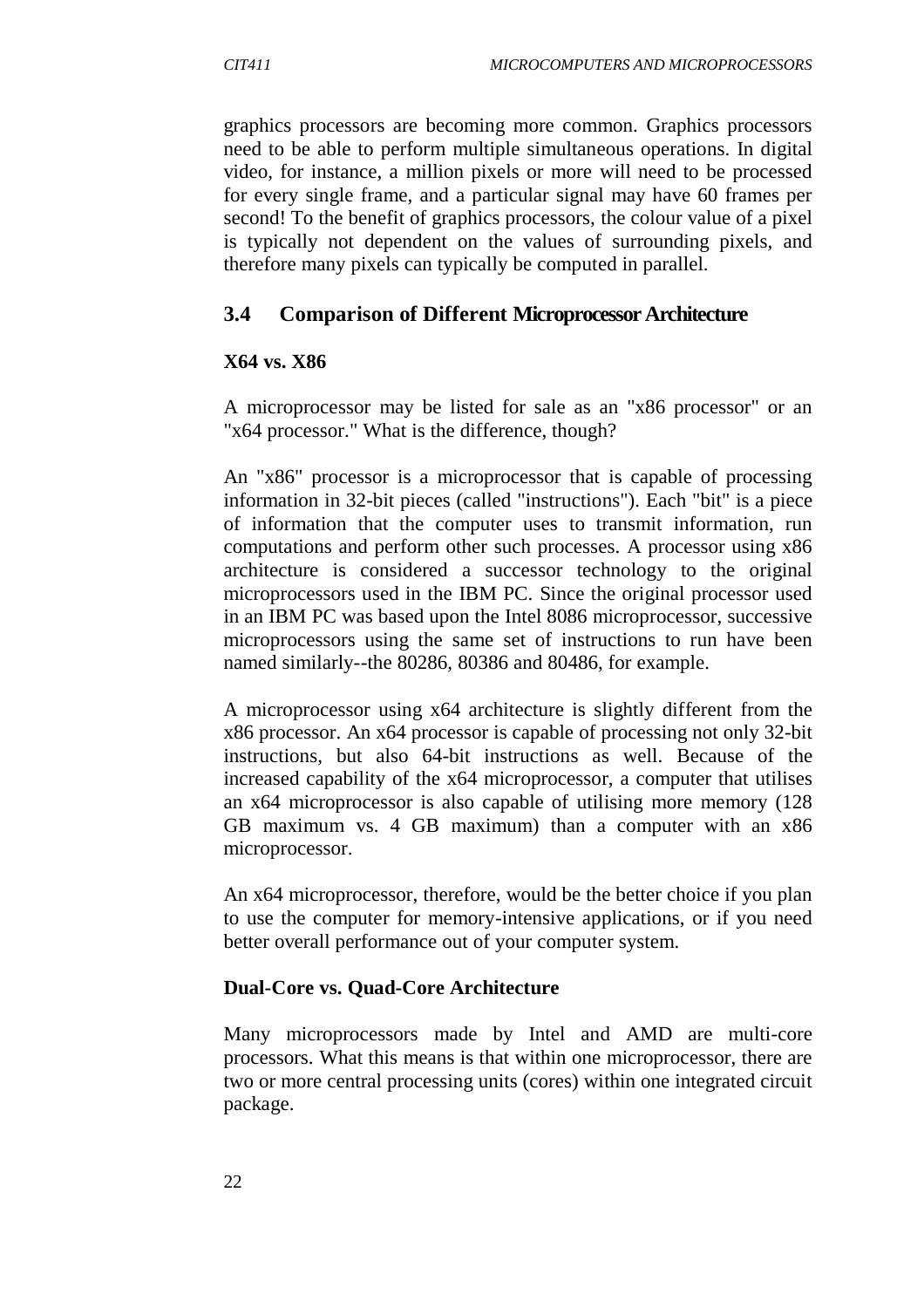As their names imply, "dual-core" multiprocessors have two CPU cores in the multiprocessor package, and "quad-core" multiprocessors have four CPU cores. Depending upon the software being used, the operating system the computer system has installed and the amount of memory available to the computer system, a quad-core system is capable of running more simultaneous processes than a dual-core system.

However, some older software or operating systems (such as Windows 95, Windows 98 or Windows Me) are not capable of utilising multi-core microprocessors. If the software or operating system is incapable of utilising the resources available, using a multi-core microprocessor is no different than using a single-core microprocessor.

# **4.0 CONCLUSION**

A microprocessor is an integrated circuit that holds most of the works of a computer; it can fetch an instruction.

When there is program memory, RAM, and other support circuitry on the chip, this is a microcontroller. Depending on how much data can be processed at once, this can be a 4, 8, 16, 32 (and more) bit processor.

The vast majority of microprocessors are embedded microcontrollers. The second most common type of processors are desktop processors, such as Intel's Pentium or AMD's Athlon. Less common are the extremely powerful processors used in high-end servers, such as Sun's SPARC, IBM's Power, or Intel's Itanium.

Historically, microprocessors and microcontrollers have come in "standard sizes" of 8 bits, 16 bits, 32 bits, and 64 bits. These sizes are common, but that does not mean that other sizes are not available. Some microcontrollers (usually specially designed embedded chips) can come in other "non-standard" sizes such as 4 bits, 12 bits, 18 bits, or 24 bits. The number of bits represents how much physical memory can be directly addressed by the CPU. It also represents the amount of bits that can be read by one read/write operation. In some circumstances, these are different; for instance, many 8 bit microprocessors have an 8 bit data bus and a 16 bit address bus.

- 8 bit processors can read/write 1 byte at a time and can directly address 256 bytes
- 16 bit processors can read/write 2 bytes at a time, and can address 65,536 bytes (64 Kilobytes)
- 32 bit processors can read/write 4 bytes at a time, and can address 4,294,967,295 bytes (4 Gigabytes)
- 64 bit processors can read/write 8 bytes at a time, and can address 18,446,744,073,709,551,616 bytes (16 Exabytes)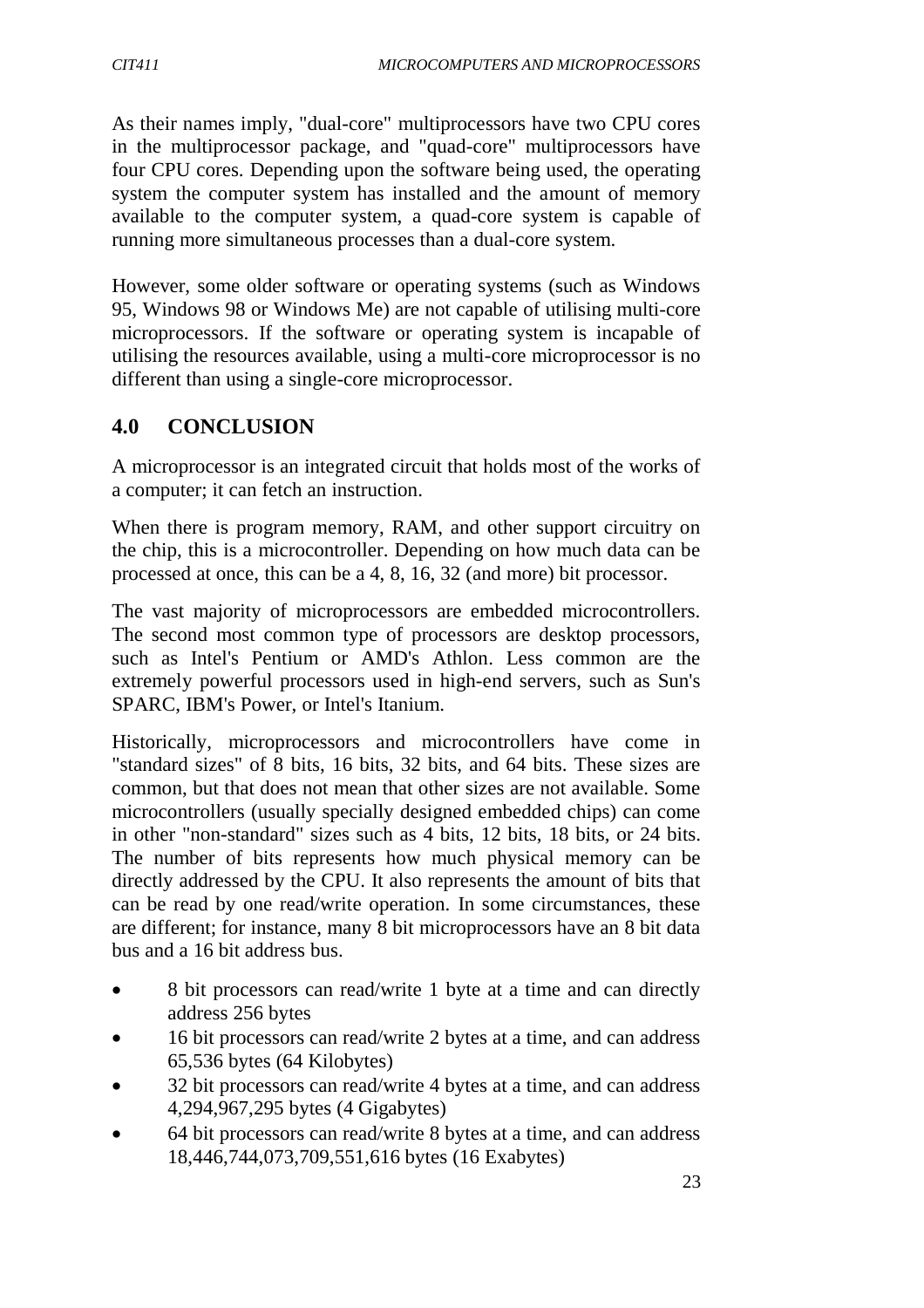This device was followed by the **8008**, which had an 8-bit data bus. Two more 8-bit microprocessors (reference to the number of bits usually refers to the data bus unless stated otherwise), the **8080** and **8085** were introduced in the mid-1970s. These two devices could address only 216 memory locations.

## **Two classification criteria:**

- Hardware characteristics
- a. RISC
- b. CISC
- c. VLIW
- d. Superscalar
- Characteristics of application areas
- a. GPP (General Purpose Processor) / MCU (MicroController Unit)
- b. SPP (Special Purpose Processor)
- ASIC (Application-Specific Integrated Circuit)
- ASIP (Application-Specific Instruction-set Processor)
- DSP (Digital Signal Processor)

# **5.0 SUMMARY**

In this unit, you learnt various types of microprocessor based on the hardware characteristic and applications areas. We also examined types of microprocessor using the Intel and Motorola microprocessors. The comparison of microprocessor was also discussed.

## **6.0 TUTOR-MARKED ASSIGNMENT**

- 1. Explain types of microprocessor based on hardware characteristic.
- 2. Explain briefly any two types of microprocessor based on the following.
- a. Intel
- b. Motorola
- 3. Compare and contrast the following:
- a. Dual-Core vs. Quad-Core Architecture
- b. X64 vs. X86 processor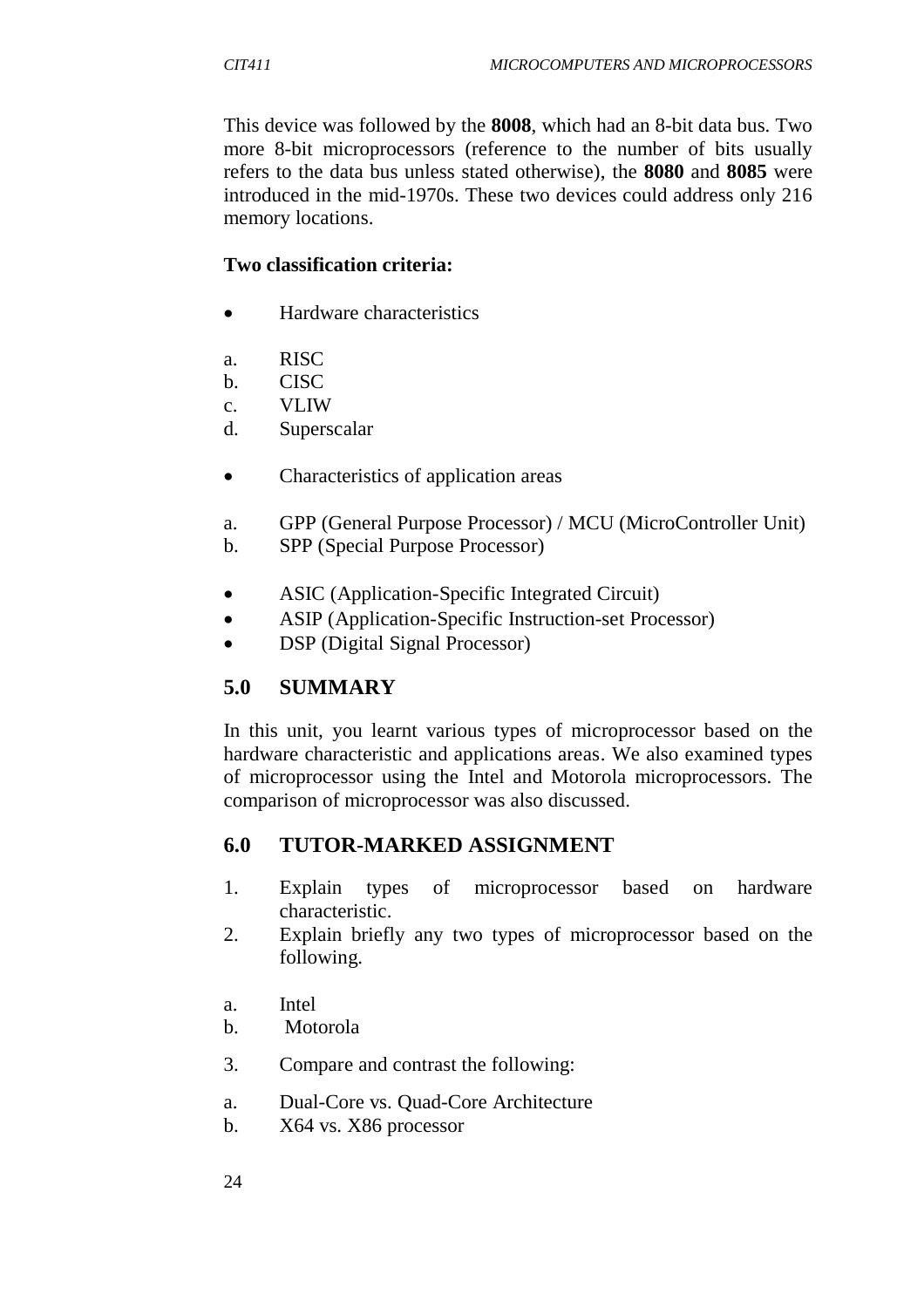# **7.0 REFERENCES/FURTHER READING**

Heffernan G. (2001). "8051 Tutorial"

Kastner, D. (2003). "Embedded System."

- Krishna, K. M. (2004). "Microprocessors and Microcontrollers/Architecture of Microprocessors" Lecture Notes.
- Mack, P. E. (2005). "The Microcomputer Revolution" http// www. Clemson.edu/caah/history/Facultypages/Pammack/lec122/micro. htm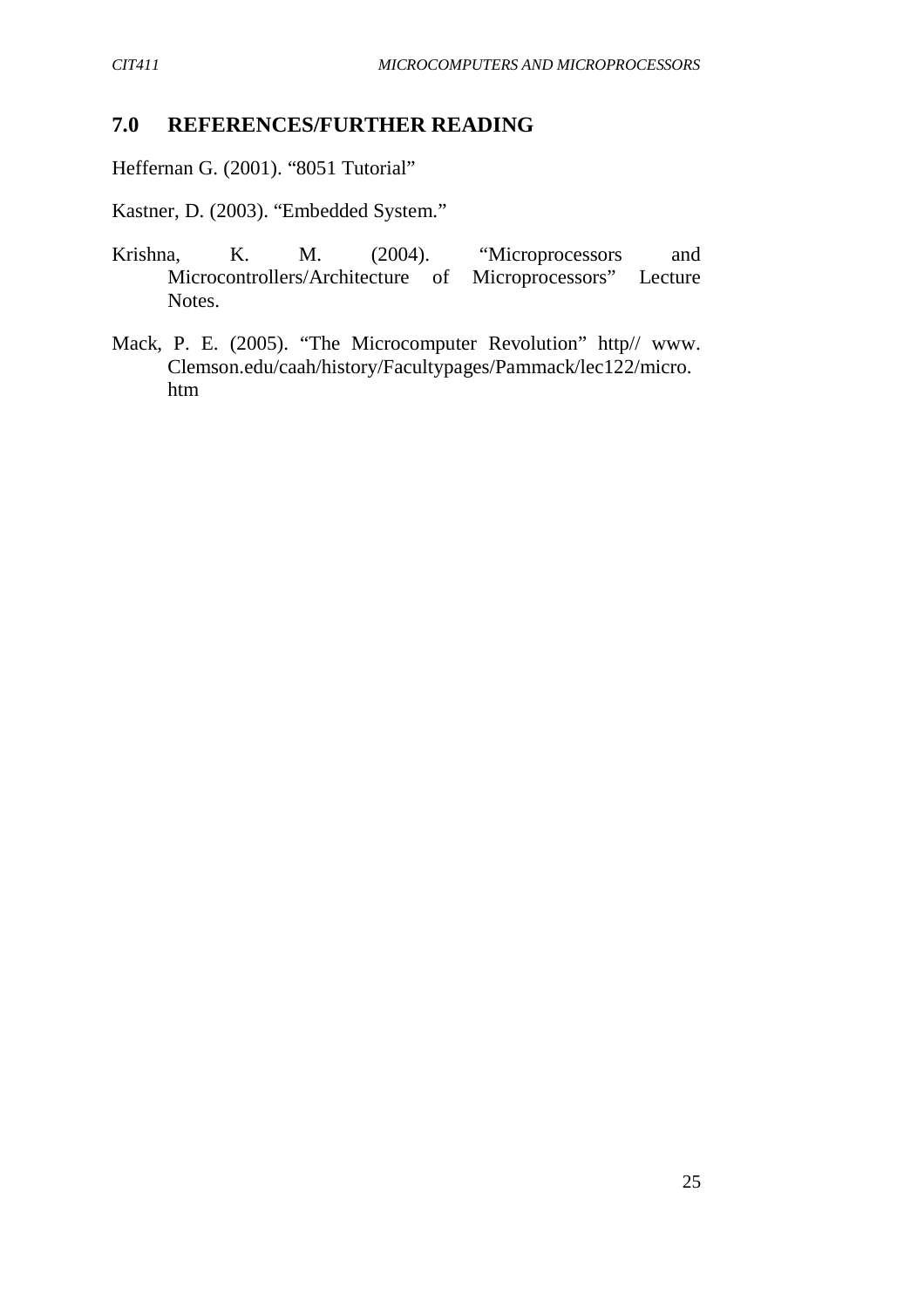## **UNIT 4 MICROPROCESSORS OPERATION AND FUNCTIONS**

#### **CONTENTS**

- 1.0 Introduction
- 2.0 Objectives
- 3.0 Main Content
	- 3.1 Different Operations of a Microprocessor
	- 3.2 Functional Description of 8085 Microprocessor
- 4.0 Conclusion
- 5.0 Summary
- 6.0 Tutor-Marked Assignment
- 7.0 References/Further Reading

## **1.0 INTRODUCTION**

A microprocessor manipulates data in a computer system. The central processing unit acts as the brain of a computer and consists of one or more microprocessors made up of several thousand transistors on a single integrated circuit. The microprocessor works in conjunction with other parts of the computer to compute arithmetic and logic functions to handle tasks using an instruction set to perform all tasks within a computer.

### **2.0 OBJECTIVES**

At the end of this unit, you should be able to:

- list different operations of a microprocessor
- explain functions of a microprocessor.

## **3.0 MAIN CONTENT**

### **3.1 Different Operations of a Microprocessor**

The microprocessor works in conjunction with other parts of the computer to compute arithmetic and logic functions to handle tasks using an instruction set to perform all tasks within a computer.

### **1. Input and Output**

The microprocessor accepts input from devices, such as a mouse, keyboard or scanner, and performs a function on that data. It makes a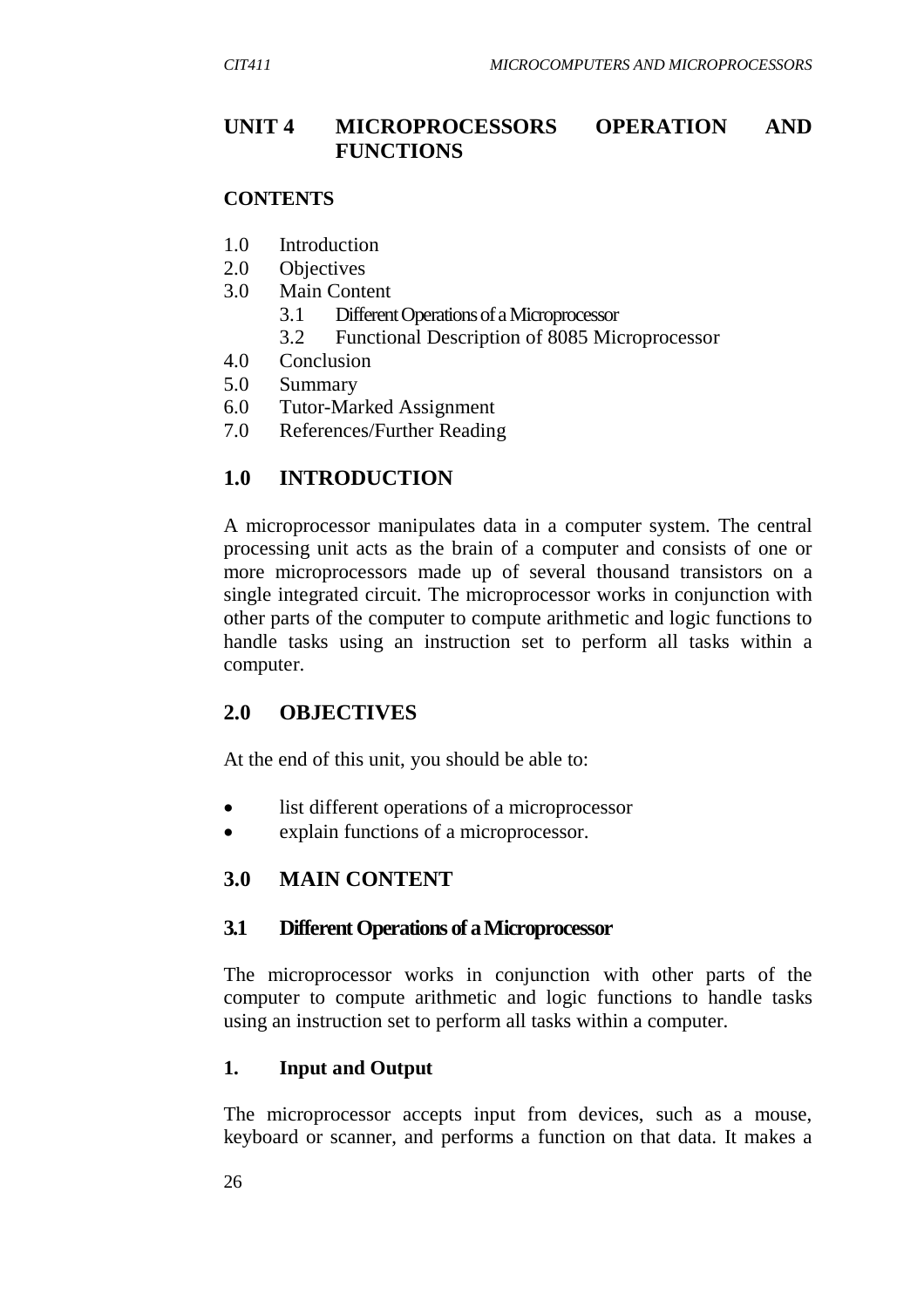decision based on the data, the microprocessor computes the information, and then it sends the results to the output devices, such as a monitor or printer, as readable information for the user. For example, if a user using a word processor presses "m" on the keyboard, the microprocessor will accept that and send the letter "m" to the monitor.

## **2. Arithmetic Logic Unit**

The arithmetic logic unit gathers information as input from the CPU registers and operands and then does the arithmetic operations (addition, subtraction, multiplication and division) and logic operations (AND, OR and XOR). During data processing, the ALU tests conditions and prepares to take different actions based on results. The ALU also gathers data from additional sources, including number systems, instructions, timing and data routing circuits, such as adders and subtracters.

## **3. Memory**

The microprocessor accesses and stores binary instructions into memory, or circuits that store bits. Random access memory is a control memory that uses registers to temporarily store data. The microprocessor stores volatile data used by programs in RAM. Readonly memory stores data permanently on chips with instructions built in. It takes longer to access the information in ROM, but it does not lose information when a computer shuts down as does RAM.

## **4. Control Unit**

The control unit directs the flow of operations and data by selecting one program statement at a time, interpreting it, and sending messages to the ALU or registers to carry out the instruction. It also decides where to keep information in memory and which devices to communicate with by interfacing with the ALU, memory and input/output devices. The control unit can also shut down a computer if it or another device, such as the power source, detects abnormal conditions.

# **5. Information Exchange**

The system bus connects the microprocessor to the peripherals, such as a keyboard, mouse, printer, scanner, speaker or digital camera. The microprocessor sends and receives data through the system bus to communicate with the peripherals. It only communicates with one peripheral at a time to not mix up any information and send it to the wrong place. The control unit controls the timing of the information exchange.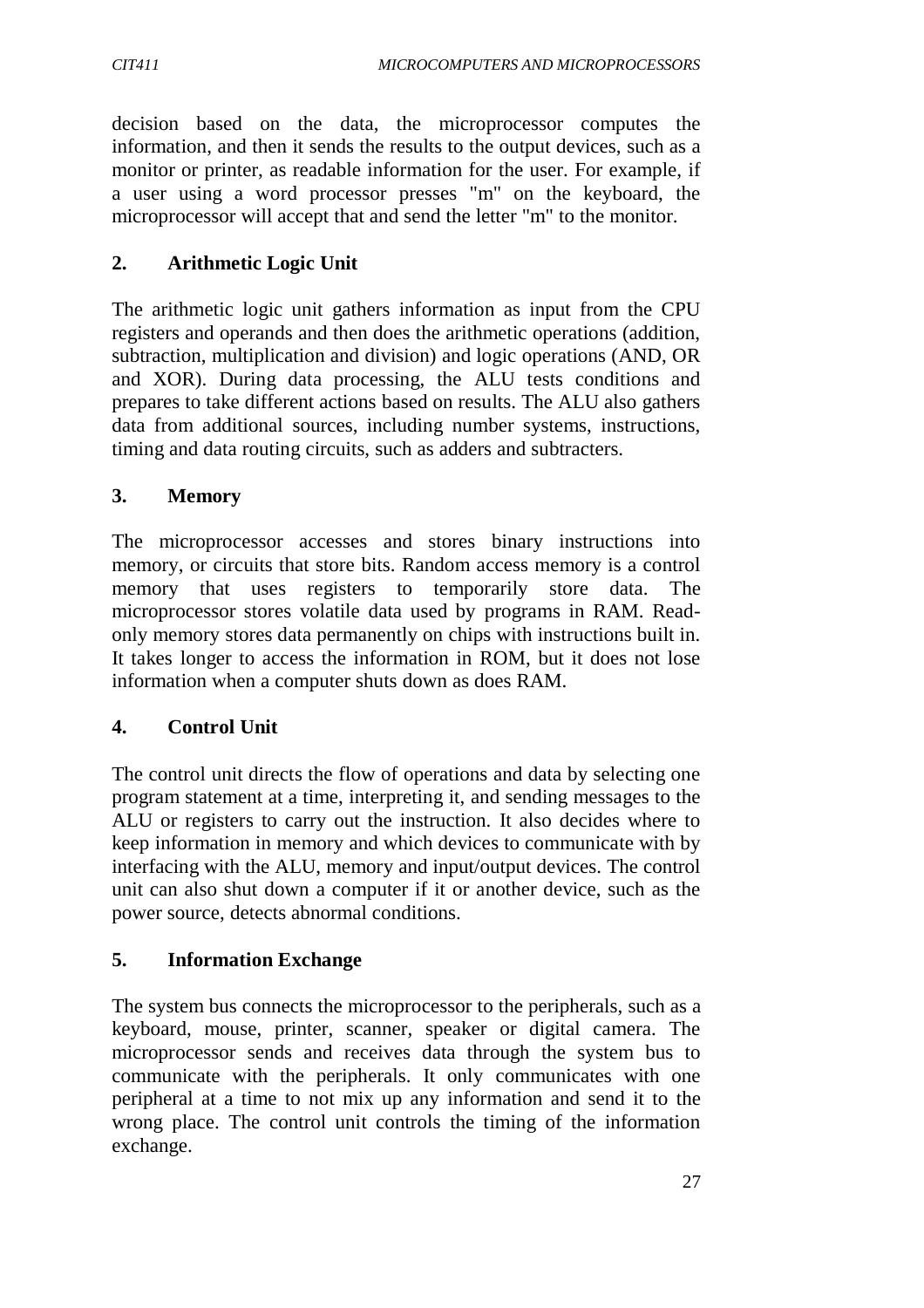## **3.2 Function of Microprocessors**

A microprocessor controls all functions of the CPU, or central processing unit, of a computer or other digital device. The microprocessor functions as an artificial brain. The entire function of the CPU is controlled by a single integrated circuit. The microprocessor is programmed to give and receive instructions from other components of the device. The system can control everything from small devices such as calculators and mobile phones, to large automobiles. Microprocessors are small chips that carry out all the roles of CPU. A device allows a computer to work. It performs in same distinct way whether incorporated on laptops or servers. The first ever microprocessor was introduced by Intel in the year 1971. The processor was called Intel4004 and carried out most simple operations related to mathematics.

It is the size of a chip, which contains billions of various transistors. They have the power to calculate mathematical operations using algorithms. Due to floating point processors, the microprocessors can conduct any operation or computation accurately at the earliest.

The microprocessor does enable to transfer data from one location to another. The information that you require is shifted to the hard drive in split seconds. The microprocessors are considered devices that make instant decisions and carry out multiple commands with the help of the decisions. The register and coder do help the microprocessor to carry out the required duties and instructions.

The two memories are responsible for any microprocessor to function properly. Firstly, the read only memory and secondly, random access memory, which together constitute the microprocessor. ROM as a program includes a finite set of instructions that is combined with a constant set of bytes. RAM includes a pre-defined set of bytes that can store a limited amount of information. The other function of microprocessor is to conduct and carry out executions in all kinds of formats be it data, video or audio. However, we have already entered the digital age whereby microprocessors sometimes do not exist. The recent developments in the field of technology, medicine, communications in the twenty first century has lead to various innovations in microprocessors. Microprocessors have improved our lifestyle due to new enabled, lighter and improved hand held machinery.

### **4.0 CONCLUSION**

The microprocessor works in conjunction with other parts of the computer to compute arithmetic and logic functions to handle tasks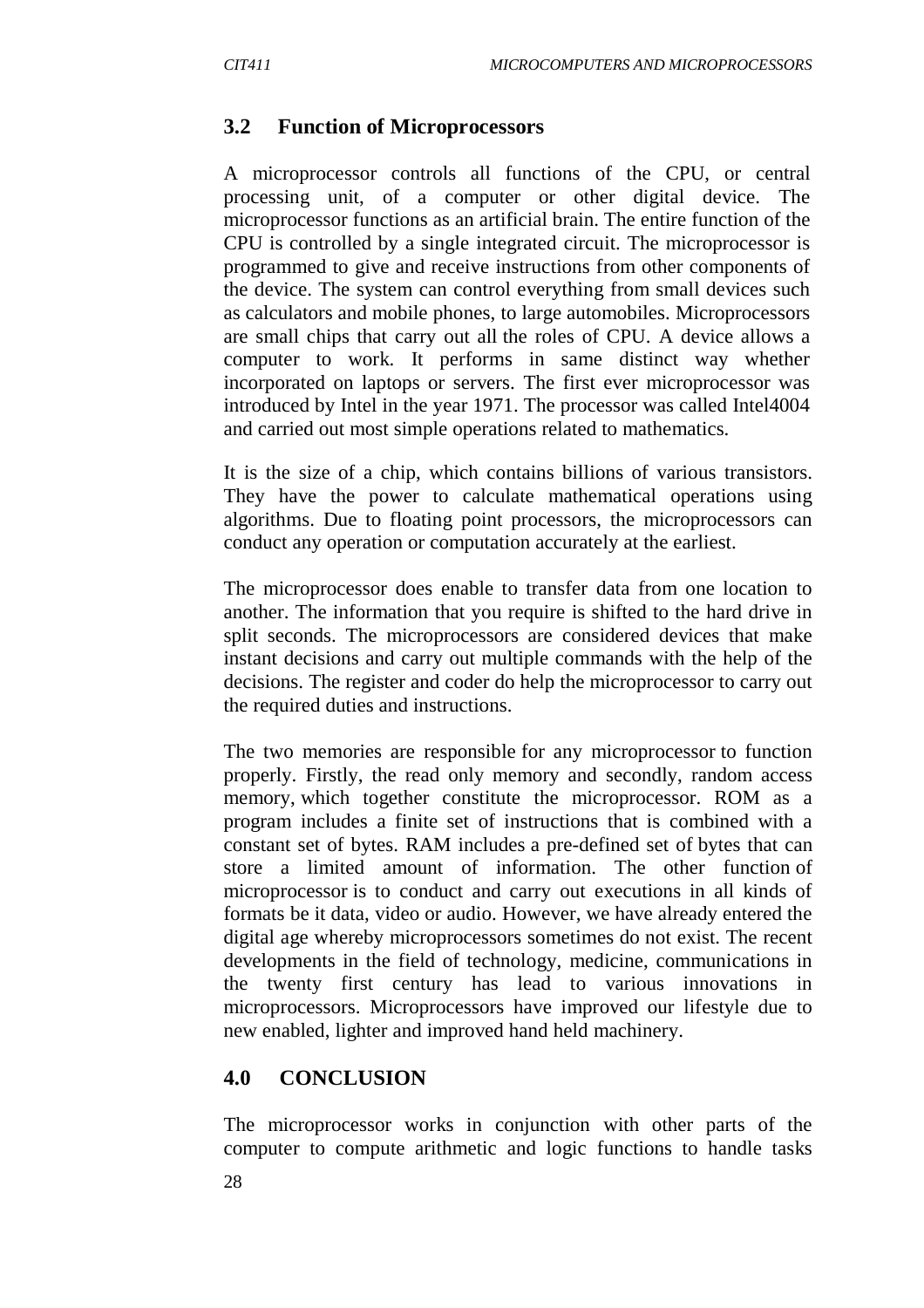using an instruction set to perform all tasks within a computer. The microprocessor functions as an artificial brain. The entire function of the CPU is controlled by a single integrated circuit. The microprocessor is programmed to give and receive instructions from other components of the device.

# **5.0 SUMMARY**

In this unit, we have discussed how the microprocessor works in conjunction with other parts of the computer. We also discussed different operations of a microprocessor such as input and output, ALU, memory, control unit, and so on.

# **6.0 TUTOR-MARKED ASSIGNMENT**

- 1. What are the main operations of microprocessor?
- 2. What are the main functions of microprocessor?

# **7.0 REFERENCES/FURTHER READING**

Kastner, D. (2003). "Embedded System."

Krishna Kumar, M. (2004). "Microprocessors and Microcontrollers/Architecture of microprocessors." Lecture Notes.

Microprocessor Architecture "http://www.ehow.com/way\_5581467\_microprocessorarchitecture-"tutorials.html.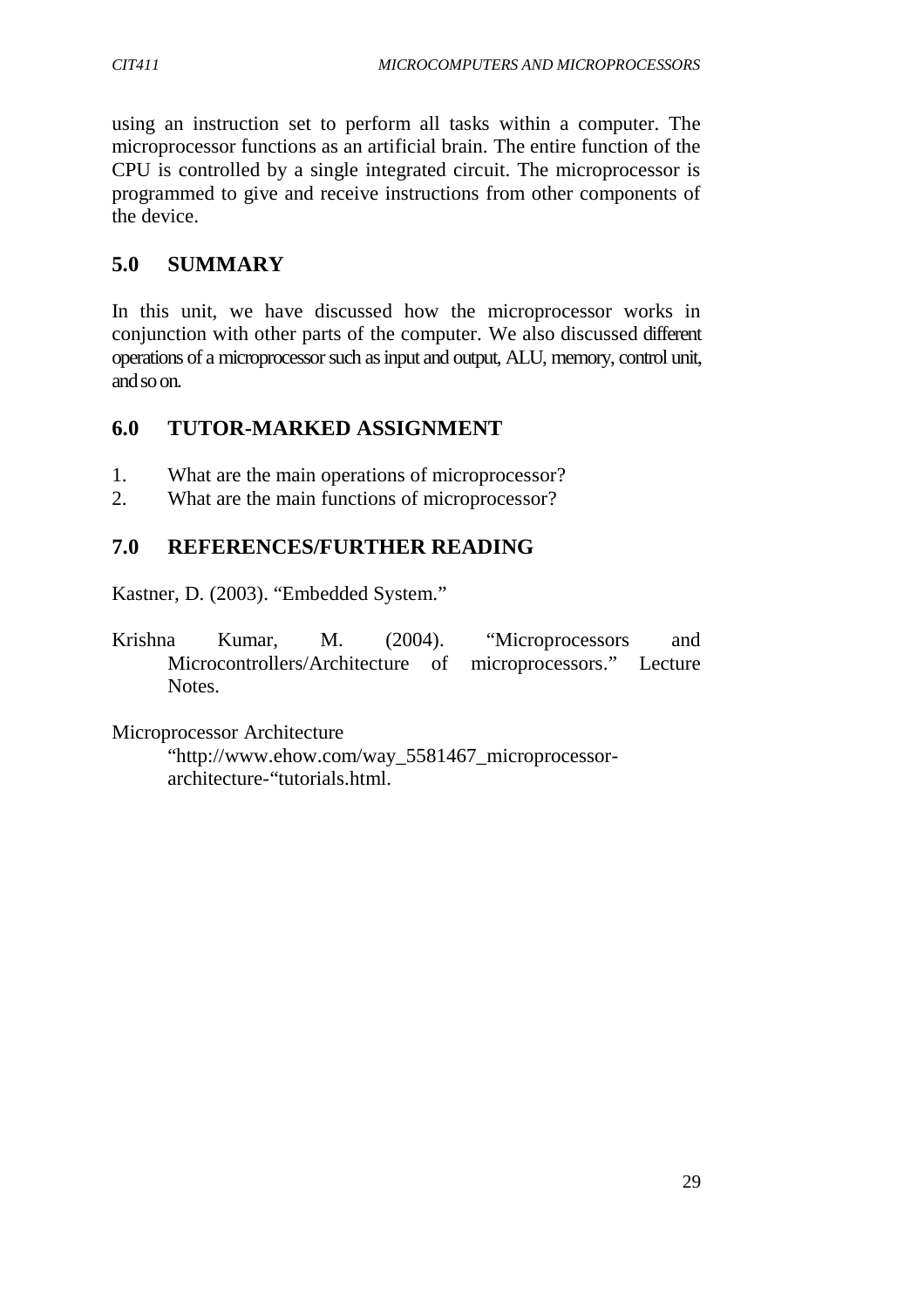# **MODULE 2**

| Unit 1 | <b>Assembly Language</b> |
|--------|--------------------------|
|--------|--------------------------|

- Unit 2 Instruction Set and Addressing Modes
- Unit 3 Interrupts and Control Bus
- Unit 4 Input and Out (I/O) Transfer

# **UNIT 1 ASSEMBLY LANGUAGE**

## **CONTENTS**

- 1.0 Introduction
- 2.0 Objectives
- 3.0 Main Content
	- 3.1 What is Assembly Language?
	- 3.2 Assembly Language Format
	- 3.3 8085 Assembly Language Instruction Set
- 4.0 Conclusion
- 5.0 Summary
- 6.0 Tutor-Marked Assignment
- 7.0 References/Further Reading

# **1.0 INTRODUCTION**

An assembly language is a low-level language that contains a short word or "mnemonic" for each individual command that a microcontroller can follow. Assembly language is converted (by a program called an "assembler") into the binary machine code. The machine code is specific to each different type of machine. There are three reasons for using assembly language: speed, speed, and more speed. Even those who absolutely hate assembly language will admit that if speed is your primary concern, assembly language is the way to go. The 8085 Assembly language instruction set is used to explain the format and operation of assembly language. Assembly language has several benefits, which are stated in the main text.

## **2.0 OBJECTIVES**

At the end of this unit, you should be able to:

- explain what assembly language is
- identify benefits of assembly language
- explain assembly language formats
- discuss 8085 assembly language instruction set.
- 30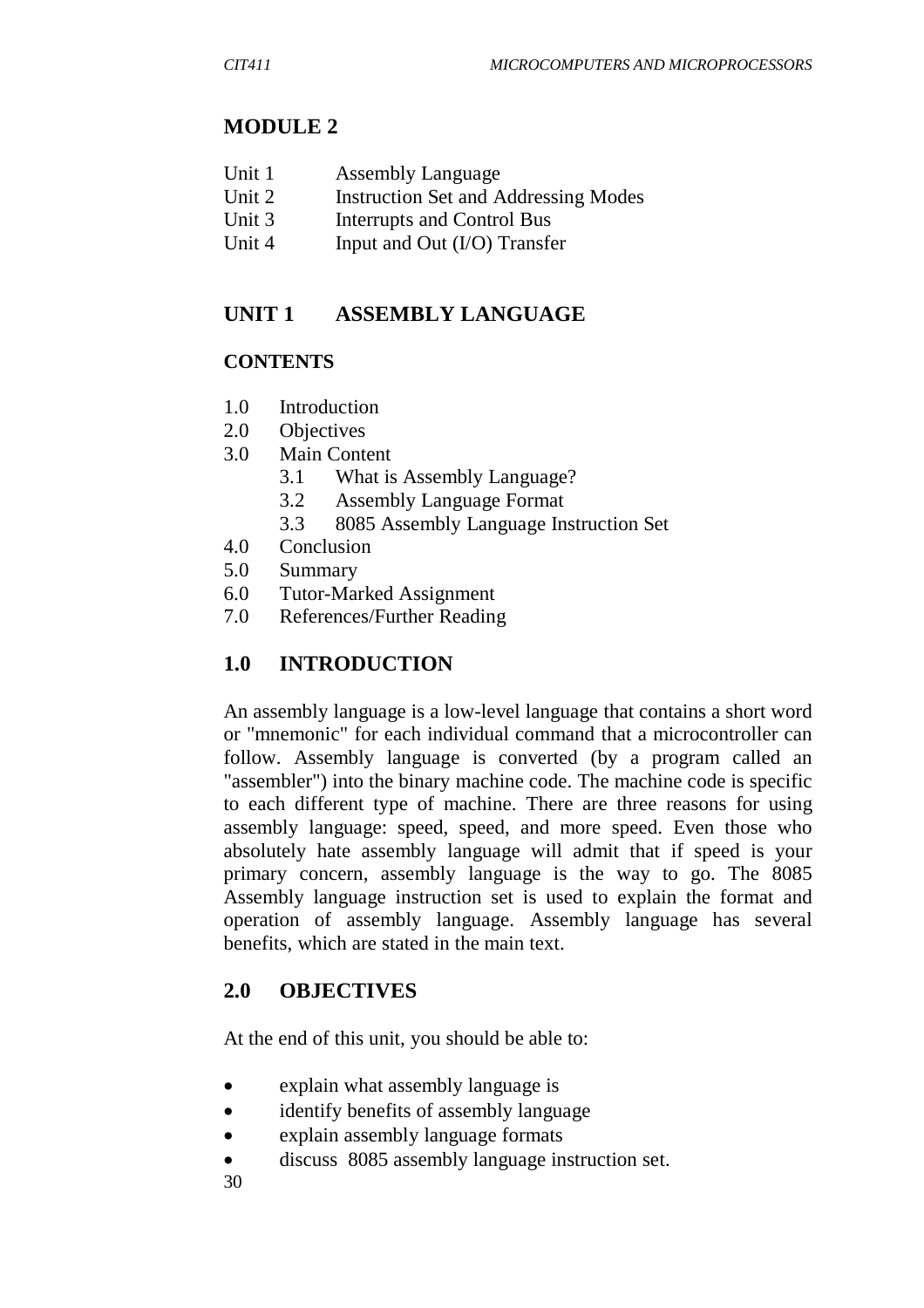## **3.0 MAIN CONTENT**

#### **3.1 What is Assembly Language?**

An assembly language is a small language that contains a short word or "mnemonic" for each individual command that a microcontroller can follow. Each command gets a single mnemonic, and each mnemonic corresponds to a single machine command. Assembly language is converted (by a program called an "assembler") into the binary machine code. The machine code is specific to each different type of machine.

When using assembly language, you will store most of your variables in registers. There are only 14 general purpose registers; nevertheless, you will need to use memory words for other variables. A variable is just a location in memory that is reserved for use as that variable. To use that variable, you will need to first load its value into a register. If the value changes, you will need to write its value back into the memory location if you want to keep it. The variables are declared in assembly language by using a .DATA directive, and using a label to specify a certain word of memory.

Assembly language has several benefits, which are:

- **Speed:** Assembly language programs are generally the fastest programs around.
- **Space:** Assembly language programs are often the smallest.
- **Capability:** You can do things in assembly, which are difficult or impossible in high-level languages.
- **Knowledge:** Your knowledge of assembly language will help you write better programs

#### **Number Representation for Different Bases**

The following is an example showing the decimal number 46 represented in different number bases:

| 46d             | $: 46$ decimal                                     |
|-----------------|----------------------------------------------------|
| 2E <sub>h</sub> | : 2Eh is 46 decimal represented as a hex number    |
| 560             | : 560 is 46 decimal represented as an octal number |
| 101110b         | ; 101110b is 46 decimal represented as a binary    |
| number.         |                                                    |

Note a number digit must be used in the first character of a hexadecimal number. For example, the hexadecimal number A5h is illegally represented and should be represented as 0A5h.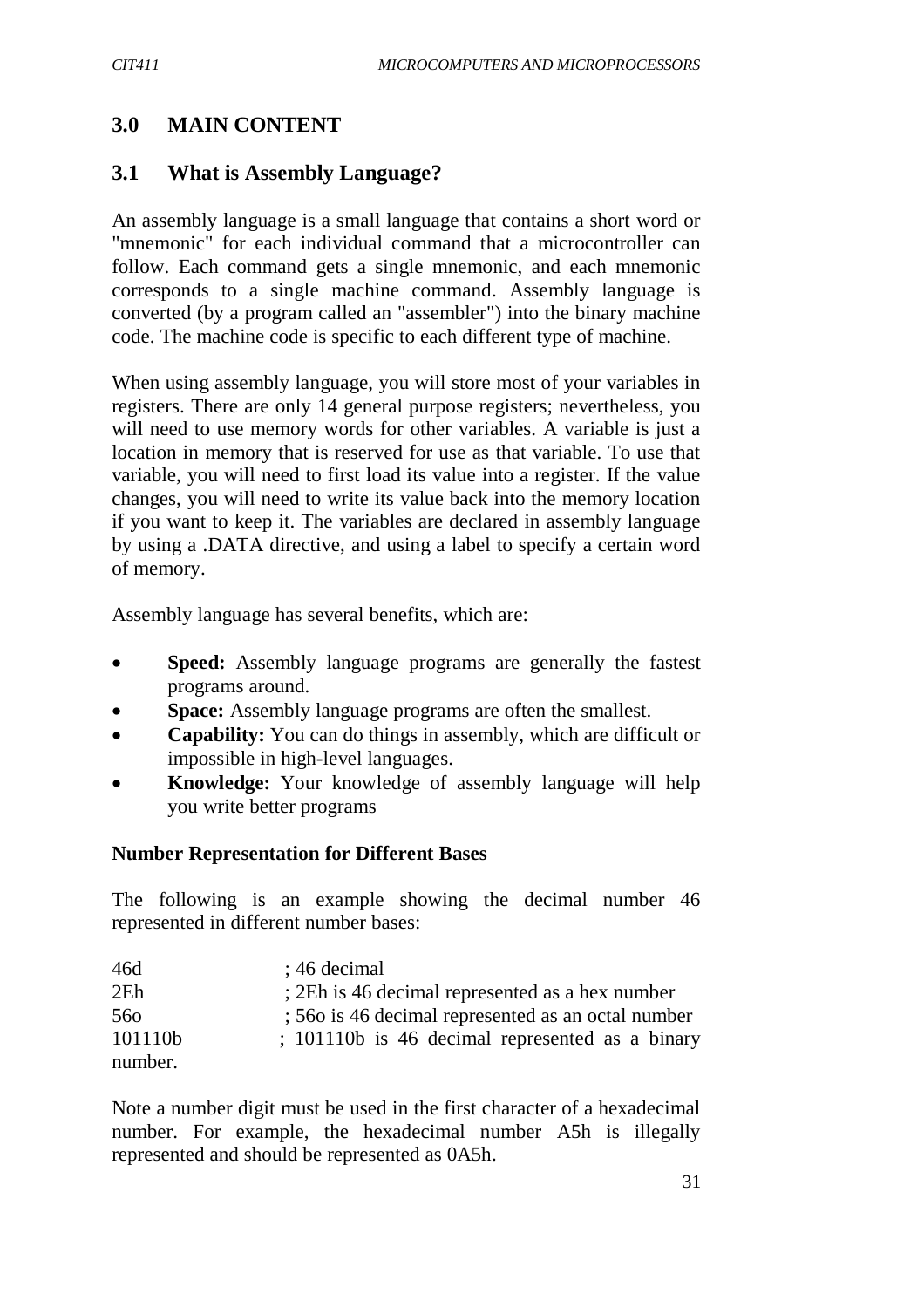#### **The Basic Assembly Language Operators**

#### **1. The Arithmetic Operators**

The arithmetic operators are:

+ add - subtract \* multiply / divide

MOD modulo (result is the remainder following division)

#### **2. The Logical Operators**

The logical operators are:

AND Logical AND OR Logical OR XOR Logical XOR (exclusive OR) NOT Logical NOT

#### **3. The Relational Operators**

The result of a relational operation is either true (represented by minus 1), or false (represented by zero). The relational operators are:

Equal to  $EQ =$ not equal to  $NE <$ greater than GT > greater than or equal to GE >= less than LT < less than or equal to  $LE \leq$ (note 'EQ' symbol and  $=$  ' symbol have the same meaning)

#### **4. Operator Precedence**

Like a high-level language, assembly level programs define operator precedence. Operators with same precedence are evaluated left to right. Note, brackets ( ) means to

evaluate this first. HIGH indicates the high-byte and LOW indicates the low-byte.

Later examples will clarify the use of such special operators. The precedence list, highest first, is as follows: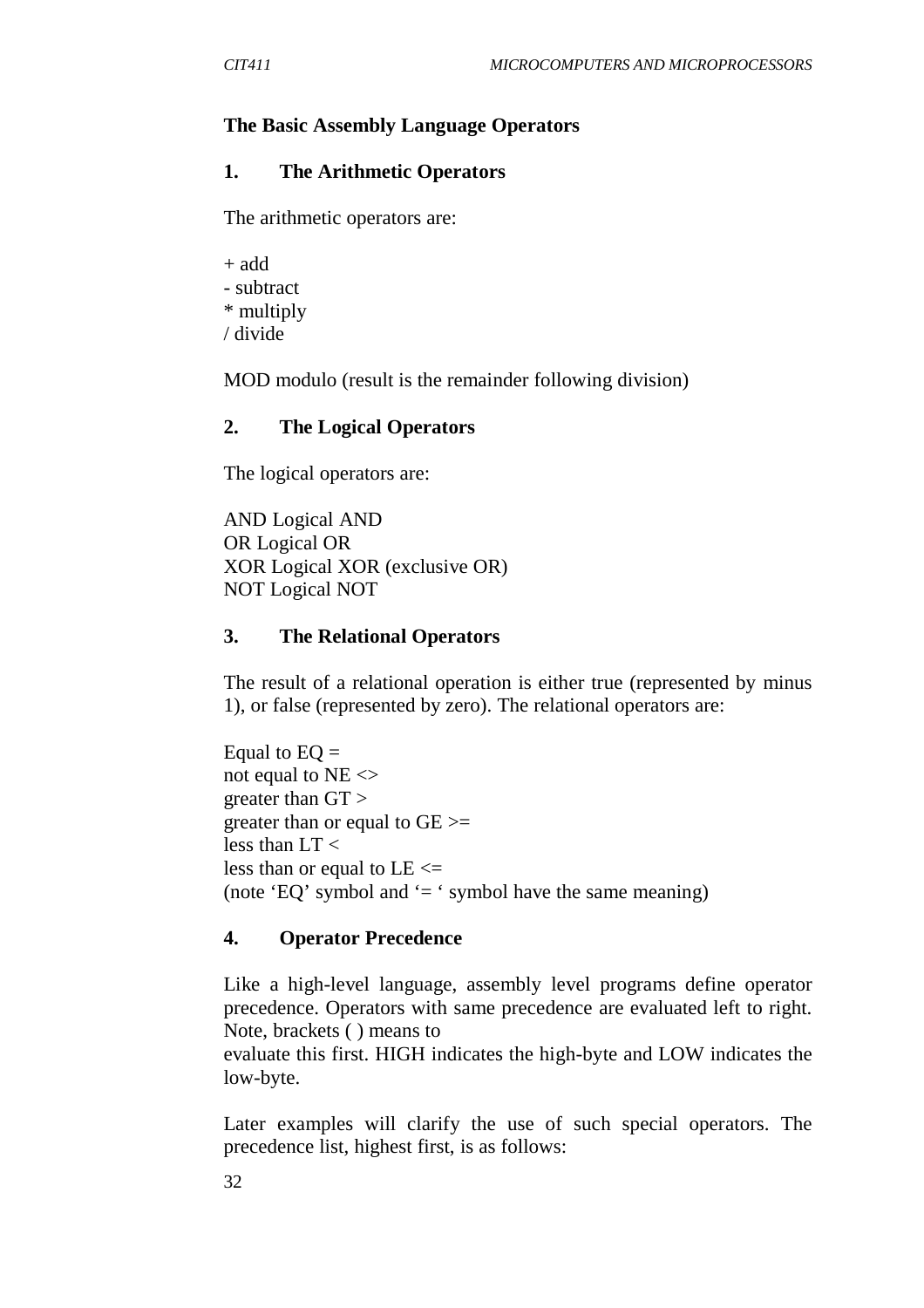```
( )
HIGH LOW
* / MOD SHL SHR
+ -= \lt \lt \lt \lt \lt \lt \gt \gt \gt \gtNOT
AND
OR XOR
```
## **3.2 Assembly Language Format**

The format of an assembly language instruction is as follows.

INST arg1, arg2, arg3 ; comment

The first thing on the line is the name of the instruction. This is generally a three or 4-letter abbreviation of what the instruction does. This is known as a *mnemonic*. In assembly language, whitespace does not matter, but there can only be one instruction on a line, and you cannot break up an instruction across multiple lines. The Smalltium assembler is not case sensitive (except for character constants in the data section).

The actual number and type of the arguments is variable and depends on which instruction you are using. In general, the arguments can be either registers or values. A register is specified by ``r#'' where # is the register number (for example r0 or r12). Remember that r0 always contains the value 0, and r15 is the program counter. Because r15 is the program counter, you can also refer to it as ``pc''. A value is specified by a decimal number or by a label. We will discuss labels a bit later.

### **3.3 8085 Assembly Language Instruction Set**

#### **Assembler Directives**

The assembler directives are special instruction to the assembler program to define some specific operations but these directives are not part of the executable program.

Some of the most frequently assembler directives are listed as follows.

ORG: OriGinate, defines the starting address for the program in program (code) memory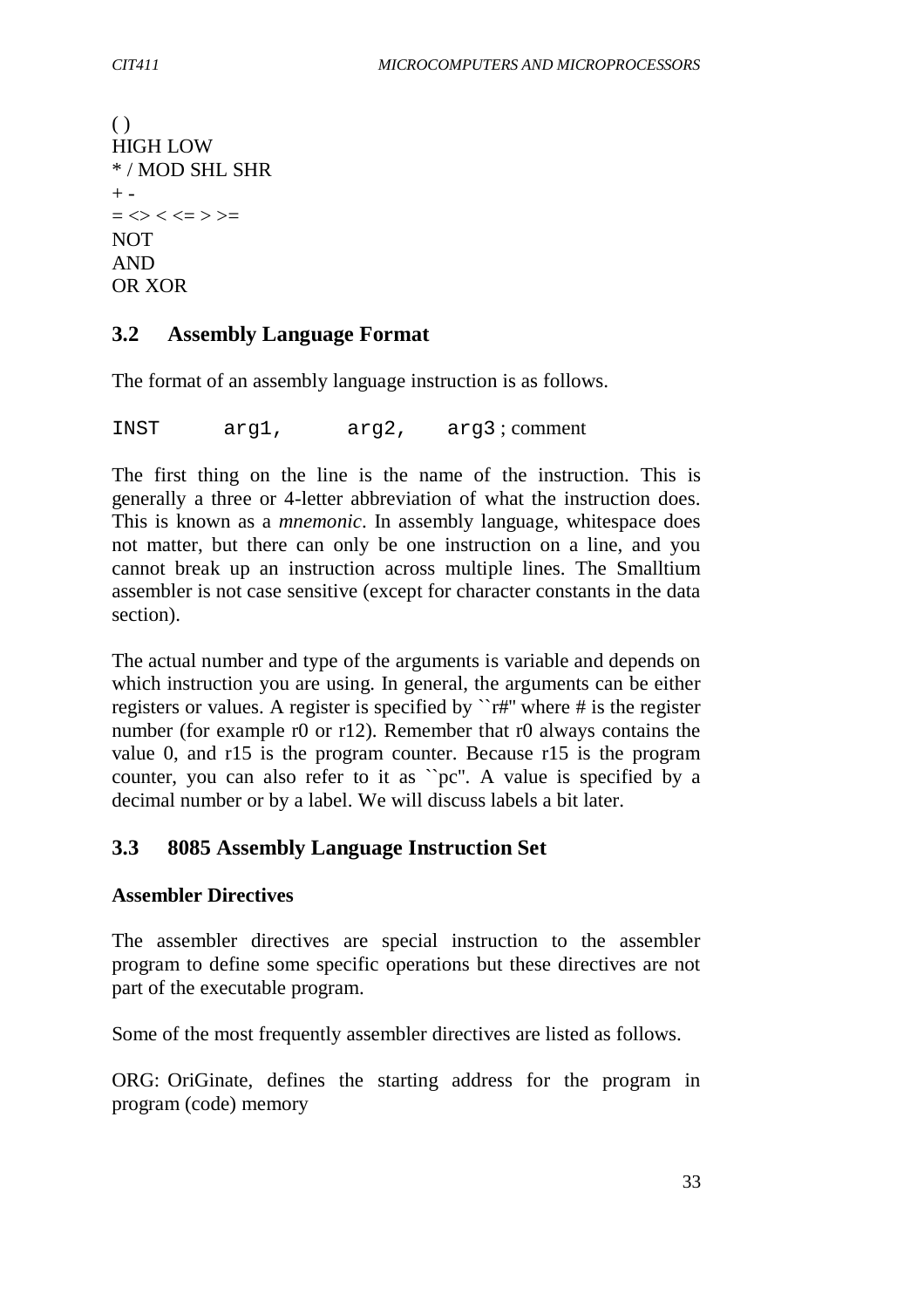EQU: EQUate, assigns a numeric value to a symbol identifier so as to make the program more readable.

DB: Define a Byte, puts a byte (8-bit number) number constant at this memory location

DW: Define a Word, puts a word (16-bit number) number constant at this memory location

DBIT: Define a Bit, defines a bit constant, which is stored in the bit addressable section if the Internal RAM.

END: This is the last statement in the source file to advise the assembler to stop the assembly process.

### **Types of Instructions**

The assembly level instructions include: data transfer instructions, arithmetic instructions, logical instructions, program control instructions, and some special instructions such as the rotate instructions.

#### **Data Transfer**

Many computer operations are concerned with moving data from one location to another. The 8051 uses five different types of instruction to move data.

MOV MOVX MOVC PUSH and POP XCH

#### **MOV**

In the 8051 the MOV instruction is concerned with moving data internally, that is between Internal RAM, SFR registers, general registers etc. MOVX and MOVC are

used in accessing external memory data. The MOV instruction has the following

format:

#### MOV destination <- source

The instruction copies (copy is a more accurate word than move) data from a defined source location to a destination location. Example MOV instructions are: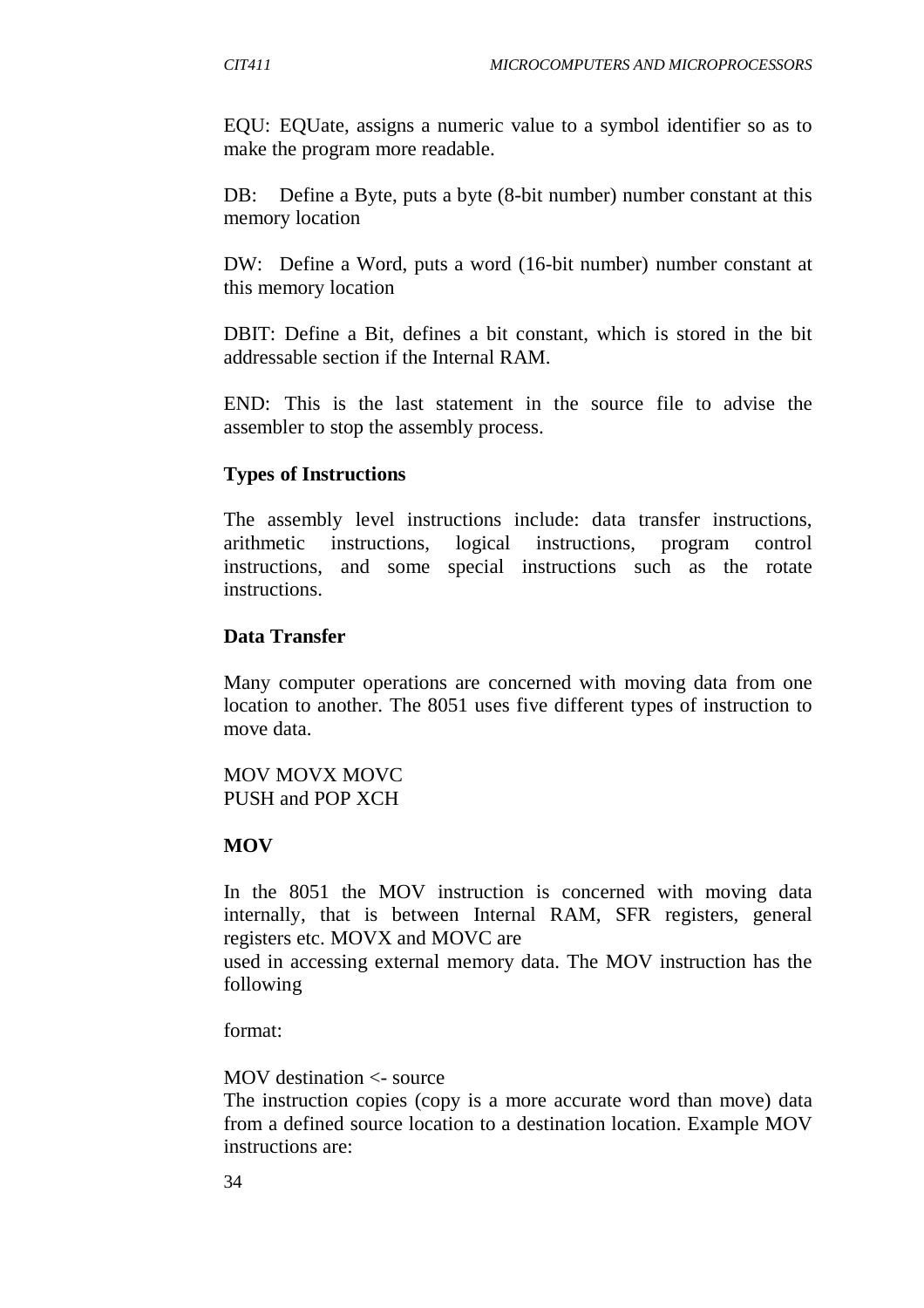| MOV R2, #80h               | ; Move immediate data value 80h to register |
|----------------------------|---------------------------------------------|
| R <sub>2</sub>             |                                             |
| MOV R4, A                  | ; Copy data from accumulator to register R4 |
| MOV DPTR, #0F22Ch          | ; Move immediate value F22Ch to the DPTR    |
| register                   |                                             |
| <b>MOV R2, 80h</b>         | ; Copy data from 80h (Port 0 SFR) to        |
| R <sub>2</sub>             |                                             |
| MOV 52h, #52h              | ; Copy immediate data value 52h to RAM      |
| location 52h               |                                             |
| MOV 52h, 53h               | ; Copy data from RAM location 53h to RAM    |
| 52h                        |                                             |
| MOV A, @R0                 | ; Copy contents of location addressed in R0 |
| to A (indirect addressing) |                                             |
|                            |                                             |

## **MOVX**

The 8051 the external memory can be addressed using indirect addressing only. The DPTR register is used to hold the address of the external data (since DPTR is a 16-bit register it can address 64KByte locations:  $216 = 64K$ ). The 8 bit registers R0 or R1 can also be used for indirect addressing of external memory but the address range is limited to the lower 256 bytes of memory  $(28 = 256$  bytes).

## **PUSH and POP**

PUSH and POP instructions are used with the stack only. The SFR register SP contains the current stack address. Direct addressing is used as shown in the following examples:

PUSH 4Ch ; Contents of RAM location 4Ch is saved to the stack. SP is incremented.

PUSH 00h ; The content of R0 (which is at 00h in RAM) is saved to the stack and SP is incremented.

POP 80h ; The data from current SP address is copied to 80h and SP is decremented.

### **Arithmetic Instruction**

Some key flags within the PSW, i.e. C, AC, OV, P, are utilised in many of the arithmetic instructions. The arithmetic instructions can be grouped as follows.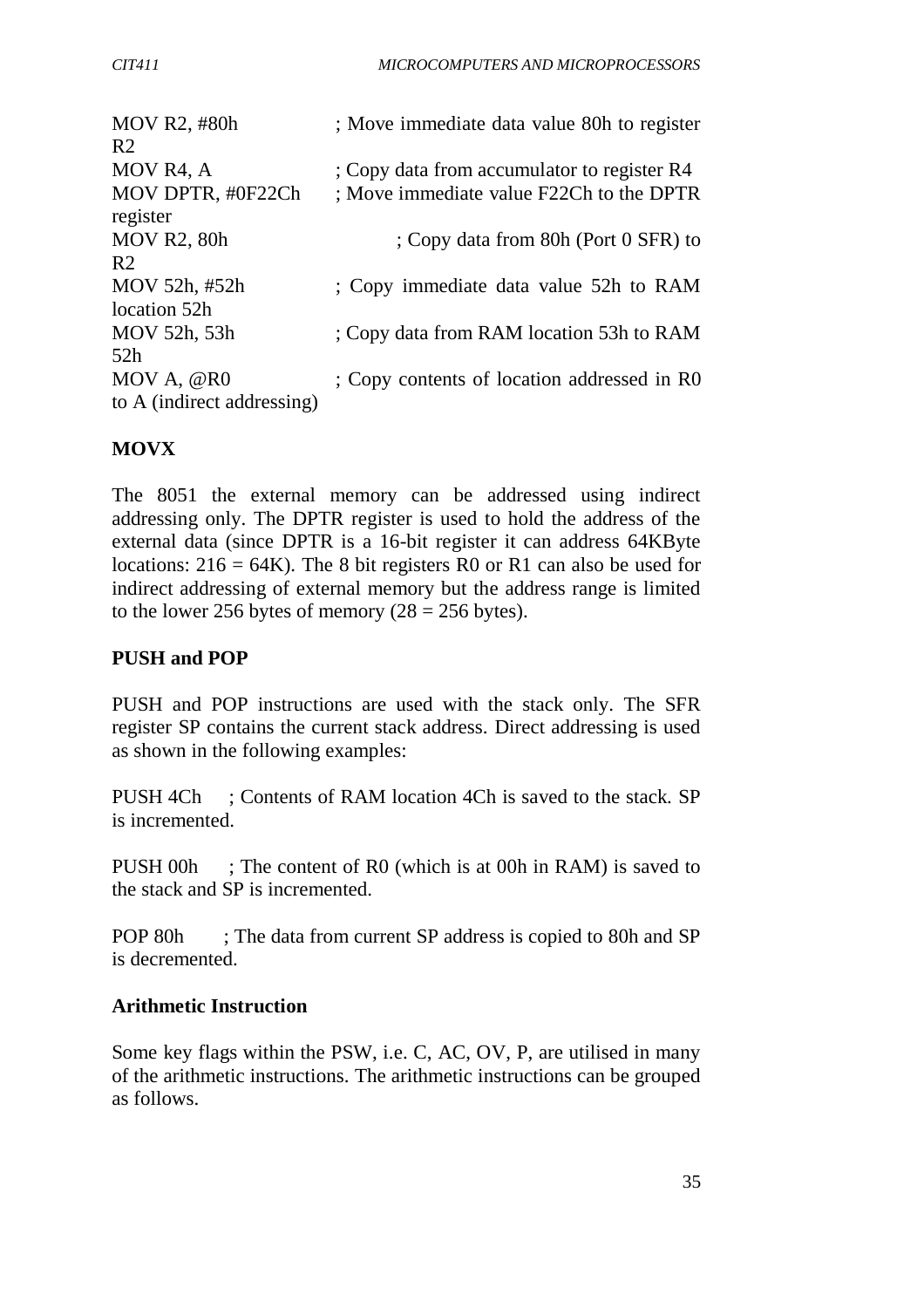#### **Addition**

Register A (the accumulator) is used to hold the result of any addition operation.

Some simple addition examples are:

ADD A, #25h ; Adds the number 25h to A, putting sum in A ADD A, R3 ; Adds the register R3 value to A, putting sum in A

Simple addition is done within the 8051 based on 8-bit numbers, but it is often required to add 16-bit numbers, or 24-bit numbers, and so on. This leads to the use of multiple byte (multi-precision) arithmetic. The least significant bytes are first added, and if a carry results, this carry is carried over in the addition of the next significant byte etc. This addition process is done at 8-bit precision steps to achieve multiprecision arithmetic. The ADDC instruction is used to include the carry bit in the addition process. Example instructions using ADDC are:

ADDC A, #55h ; Add contents of A, the number 55h, the carry bit; and put the sum in A

ADDC A,  $R4$  ; Add the contents of A, the register  $R4$ , the carry bit; and put the sum in A.

### **Subtraction**

Computer subtraction can be achieved using 2's complement arithmetic. Most computers also provide instructions to directly subtract signed or unsigned numbers.

The accumulator, register A, will contain the result (difference) of the subtraction operation. The C (carry) flag is treated as a borrow flag, which is always subtracted from the minuend during a subtraction operation. Some examples of subtraction instructions are:

SUBB A, #55d ; Subtract the number 55 (decimal) and the C flag from A; and put the result in A.

SUBB A, R6 ; Subtract R6 the C flag from A; and put the result in A. SUBB A, 58h ; Subtract the number in RAM location 58h and the C flag From A; and put the result in A.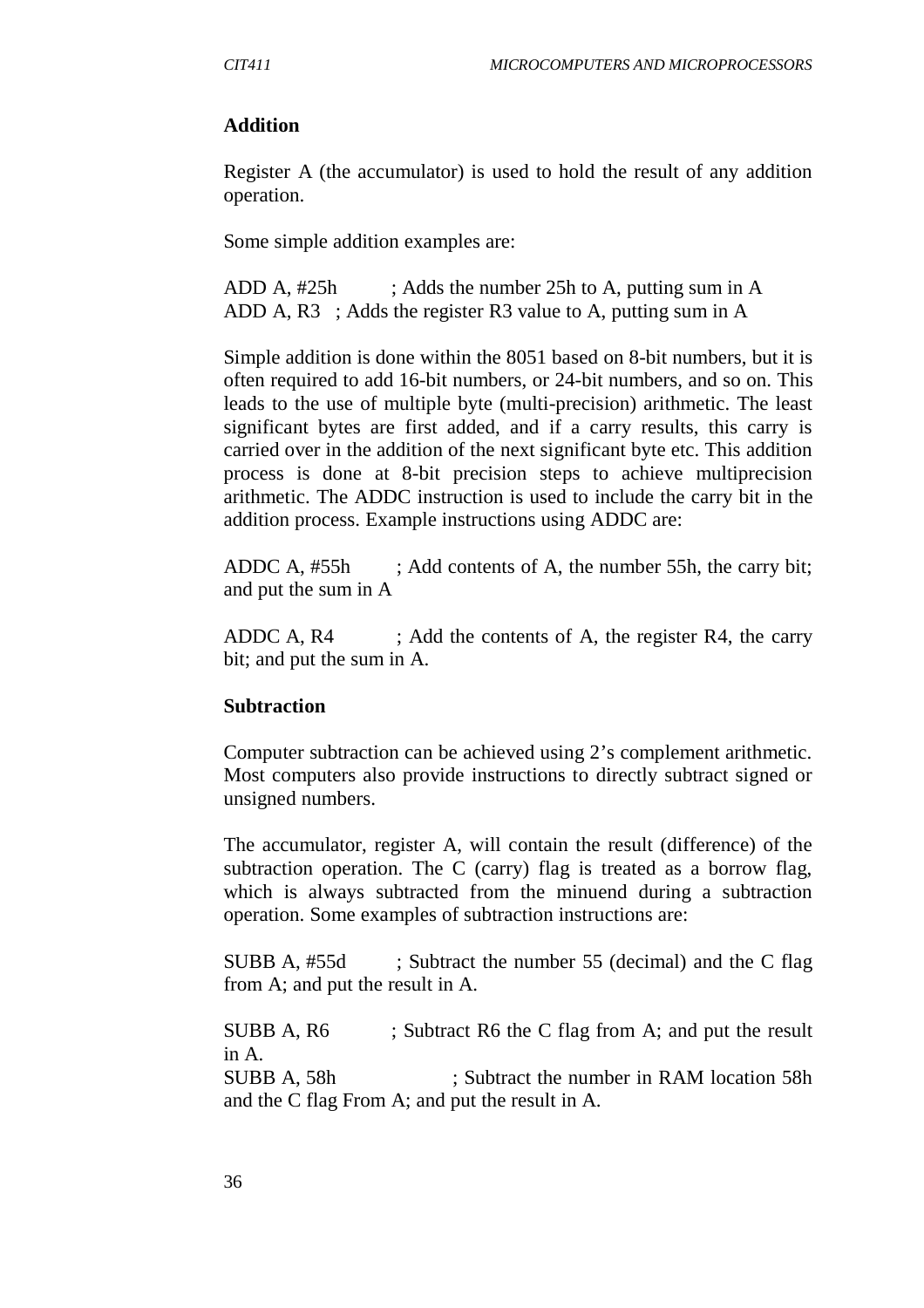## **Increment/Decrement**

The increment (INC) instruction has the effect of simply adding a binary one to a number while a decrement (DEC) instruction has the effect of subtracting a binary one from a number. The increment and decrement instructions can use the addressing modes: direct, indirect and register. The flags C, AC, and OV are not affected by the increment or decrement instructions. If a value of FFh is increment it overflows to 00h. If a value of 00h is decrement it underflows to FFh. The DPTR can overflow from FFFFh to 0000h. The DPTR register cannot be decremented using a DEC instruction (unfortunately!). Some example INC and DEC instructions are as follows:

| INC R7             | ; Increment register R7                            |
|--------------------|----------------------------------------------------|
| INC A              | ; Increment A                                      |
| INC $@R1$          | ; Increment the number which is the content of the |
|                    | address in R1                                      |
| DEC A              | ; Decrement register A                             |
| DEC <sub>43h</sub> | ; Decrement the number in RAM address 43h          |
| <b>INC DPTR</b>    | ; Increment the DPTR register                      |

### **Multiply/Divide**

The 8051 supports 8-bit multiplication and division. This is low precision (8-bit) arithmetic but is useful for many simple control applications. The arithmetic is relatively fast since multiplication and division are implemented as single instructions. If better precision, or indeed, if floating point arithmetic is required then special software routines need to be written. For the MUL or DIV instructions, the A and B registers must be used and only unsigned numbers are supported.

### **Multiplication**

The MUL instruction is used as follows (note absence of a comma between the A and B operands):

MUL AB ; Multiply A by B.

The resulting product resides in registers A and B, the low-order byte is in A and the high order byte is in B.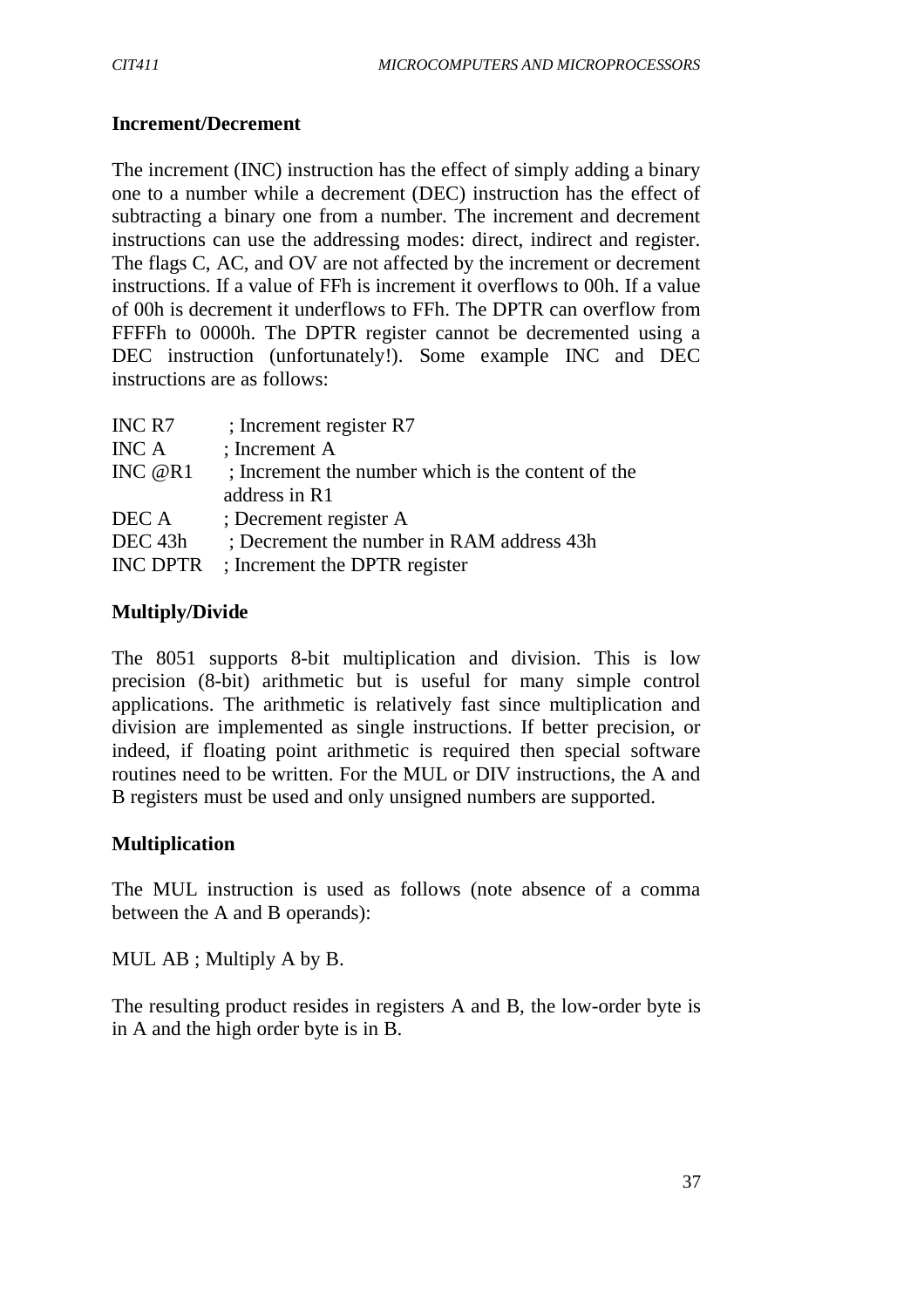#### **Division**

The DIV instruction is used as follows:

DIV AB  $; A$  is divided by B.

The remainder is put in register B and the integer part of the quotient is put in register A.

Decimal Adjust (Special)

The 8051 performs all arithmetic in binary numbers (i.e. it does not support BCD arithmetic). If two BCD numbers are added then the result can be adjusted by using the DA, decimal adjust, instruction:

DA A ; Decimal adjust A following the addition of two BCD numbers.

#### **Logical**

#### **Boolean Operations**

Most control applications implement control logic using Boolean operators to act on the data. Most microcomputers provide a set of Boolean instructions that act on byte level data. However, the 8051 (somewhat uniquely) additionally provides Boolean instruction, which can operate on bit level data.

The following Boolean operations can operate on byte level or bit level data:

ANL Logical AND ORL Logical OR CPL Complement (logical NOT) XRL Logical XOR (exclusive OR) Logical operations at the BYTE level

The destination address of the operation can be the accumulator (register A), a general register, or a direct address. Status flags are not affected by these logical operations (unless PSW is directly manipulated). Example instructions are:

ANL A, #55h ; AND each bit in A with corresponding bit in number 55h, leaving the result in A.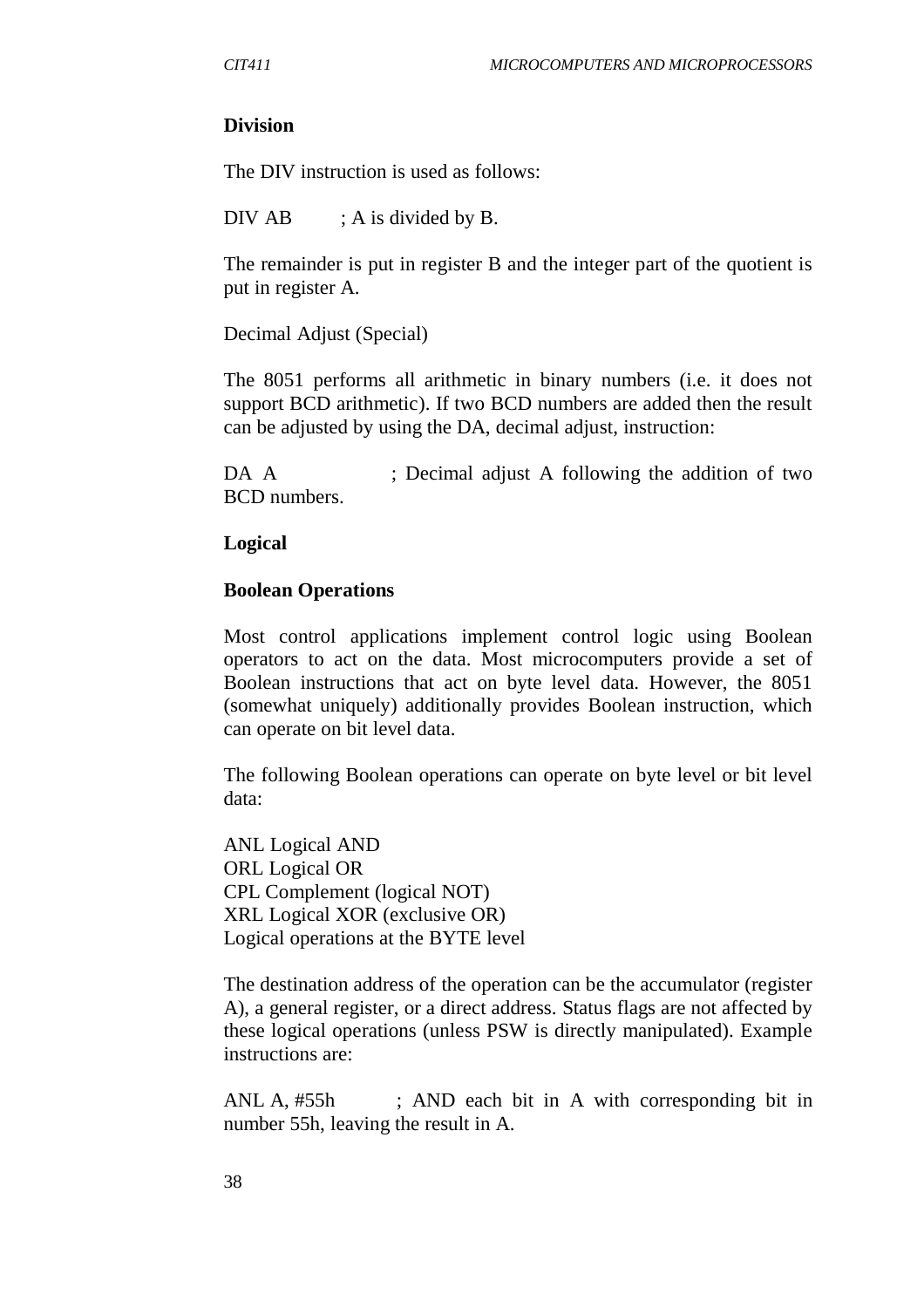ANL 42h, R4 ; AND each bit in RAM location 42h with corresponding bit in R4, leaving the result in RAM location 42h.

ORL  $A, @R1$ ; OR each bit in A with corresponding bit in the number whose address is contained in R1 leaving the result in A.

XRL R4, 80h ; XOR each bit in R4 with corresponding bit in RAM location 80h (port 0), leaving result in A.

CPL R0 ; Complement each bit in R0 Logical operations at the BIT level

The C (carry) flag is the destination of most bit level logical operations. The carry flag can easily be tested using a branch (jump) instruction to quickly establish program flow control decisions following a bit level logical operation.

The following SFR registers only are addressable in bit level operations:

PSW IE IP TCON SCON

Examples of bit level logical operations are as follows.

| <b>SETB 2Fh</b> | : Bit 7 of Internal RAM location 25h is set                    |
|-----------------|----------------------------------------------------------------|
| <b>CLR C</b>    | ; Clear the carry flag (flag $=0$ )                            |
| CPL 20h         | ; Complement bit 0 of Internal RAM location 24h                |
|                 | MOV C, 87h; Move to carry flag the bit 7of Port 0 (SFR at 80h) |
|                 | ANL C,90h ; AND C with the bit 0 of Port 1 (SFR at 90)         |
|                 | ORL C, 91h; OR C with the bit 1 of Port 1 (SFR at 90)          |

### **Rotate Instructions**

The ability to rotate the A register (accumulator) data is useful to allow examination of individual bits. The options for such rotation are as follows.

RL A ; Rotate A one bit to the left. Bit 7 rotates to the bit 0 position RLC A ; The Carry flag is used as a ninth bit in the rotation loop

### **Accumulator**

b7 b6 b5 b4 b3 b2 b1 b0 Carry flag C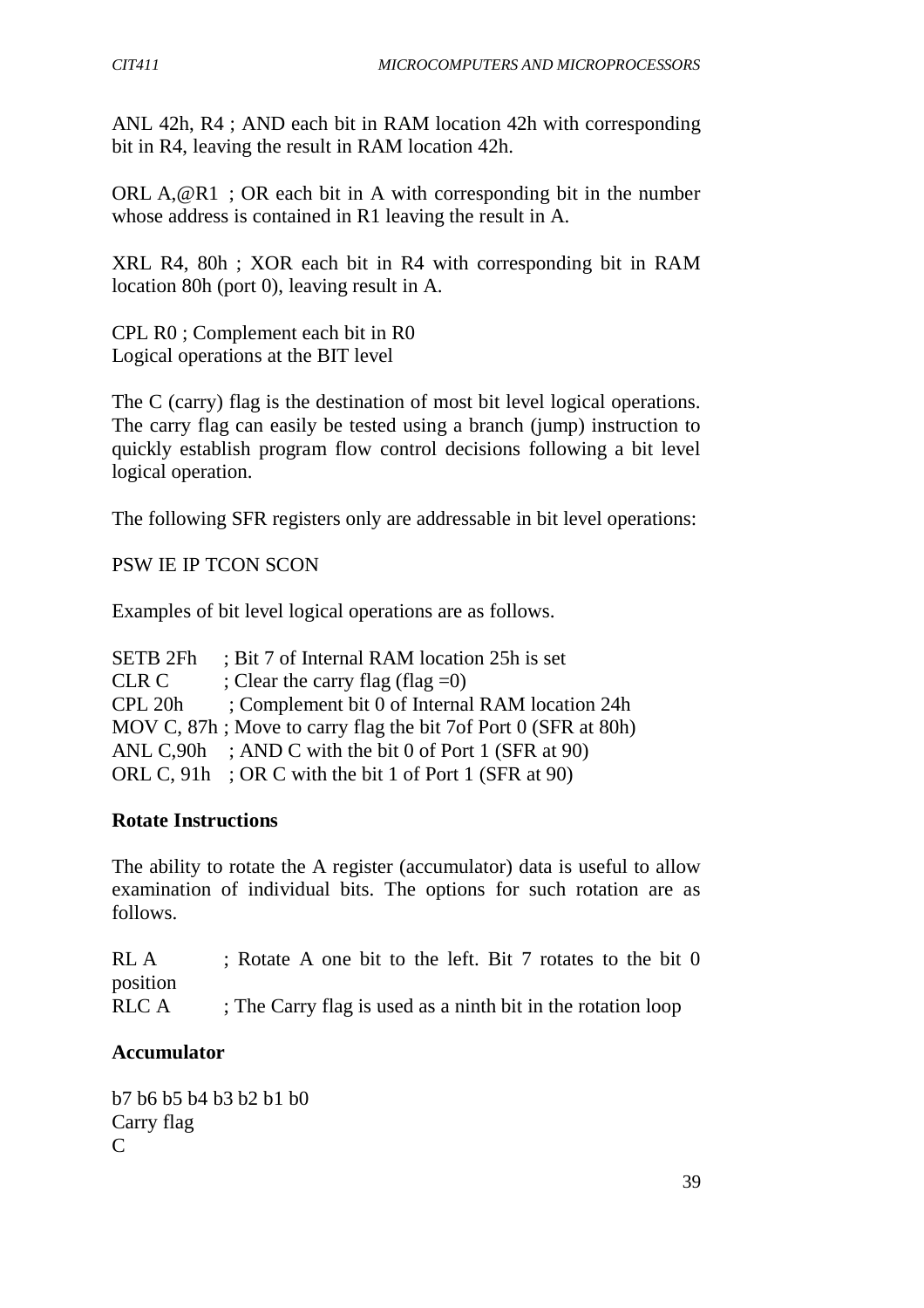### **Accumulator**

b7 b6 b5 b4 b3 b2 b1 b0 RR A ; Rotates A to the right (clockwise) RRC A ; Rotates to the right and includes the carry bit as the 9th bit.

### **Swap instruction**

The Swap instruction swaps the accumulator's high order nibble with the low-order nibble using the instruction: SWAP A

## **Program Control Instructions**

The 8051 supports three kinds of jump instructions: LJMP, SJMP, AJMP

## **LJMP**

LJMP (long jump) causes the program to branch to a destination address defined by the 16-bit operand in the jump instruction. Because a 16-bit address is used the instruction can cause a jump to any location within the 64KByte program space (216 = 64K). Some example instructions are:

LJMP  $LABEL_X$ ; Jump to the specified label LJMP 0F200h ; Jump to address 0F200h LJMP @A+DPTR ; Jump to address which is the sum of DPTR and Reg. A

### **SJMP**

SJMP (short jump) uses a single byte address. This address is a signed 8-bit number and allows the program to branch to a distance –128 bytes back from the current PC

### **Accumulator**

b7 b6 b5 b4 b3 b2 b1 b0 Carry flag C **Accumulator**

b7 b6 b5 b4 b3 b2 b1 b0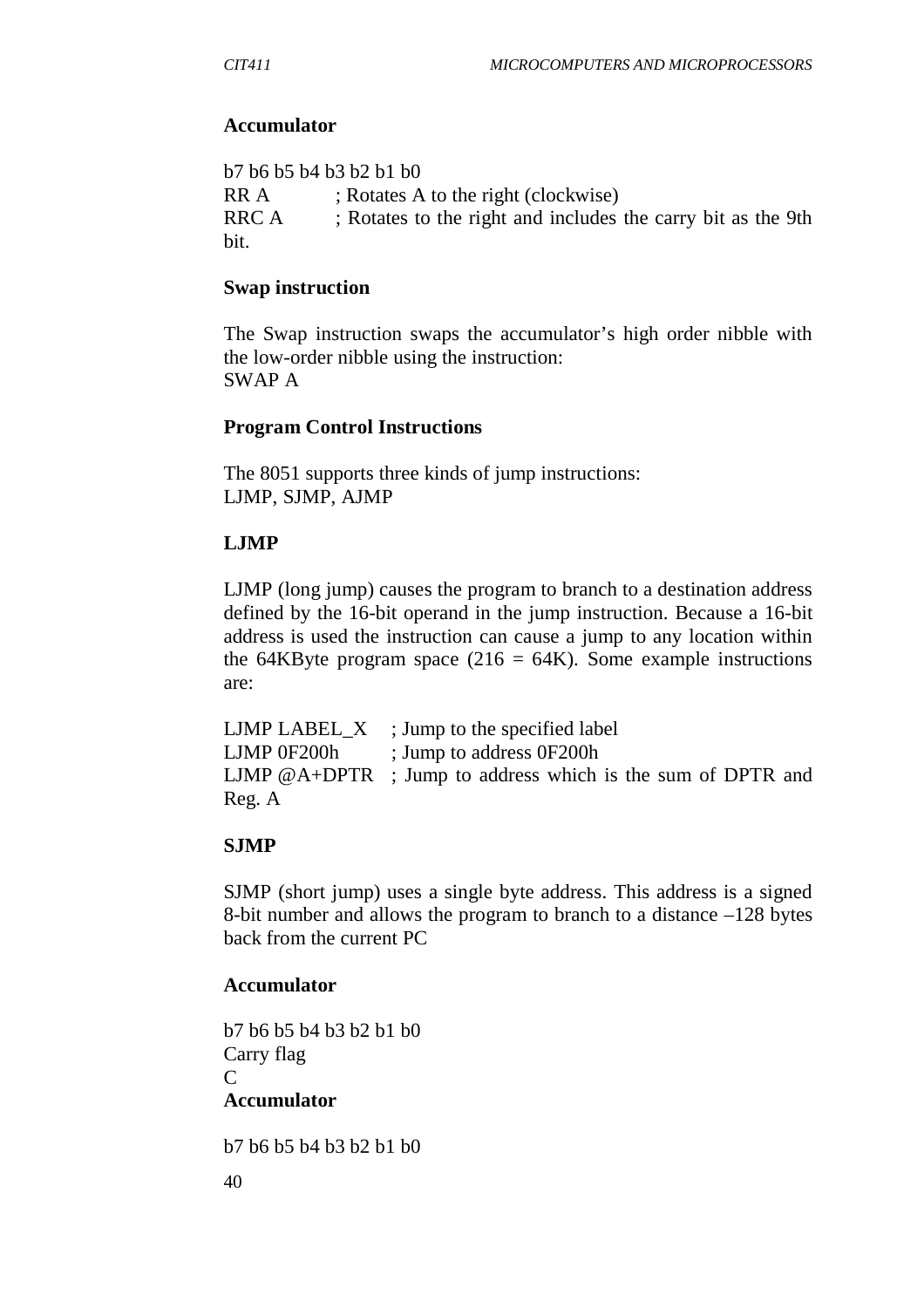### **Accumulator**

#### b7 b6 b5 b4 b3 b2 b1 b0

High nibble low nibble address or  $+127$  bytes forward from the current PC address. The address mode used with this form of jumping (or branching) is referred to as relative addressing, introduced earlier as the jump is calculated relative to the current PC address.

### **AJMP**

This is a special 8051 jump instruction, which allows a jump with a 2KByte address boundary (a 2K page).

There is also a generic JMP instruction supported by many 8051 assemblers. The assembler will decide which type of jump instruction to use, LJMP, SJMP or AJMP, so as to choose the most efficient instruction.

#### **Subroutines and Program Flow Control**

A subroutine is called using the LCALL or the ACALL instruction.

### **LCALL**

This instruction is used to call a subroutine at a specified address. The address is 16 bits long so the call can be made to any location within the 64KByte memory space.

When a LCALL instruction is executed, the current PC content is automatically pushed onto the stack of the PC. When the program returns from the subroutine the PC contents is returned from the stack so that the program can resume operation from the point where the LCALL was made The return from subroutine is achieved using the RET instruction, which simply pops the PC back from the stack.

### **ACALL**

The ACALL instruction is logically similar to the LCALL but has a limited address range similar to the AJMP instruction.

ACALL is a generic call instruction supported by many 8051 assemblers. The assembler will decide which type of call instruction, LCALL or ACALL, to use to choose the most efficient instruction.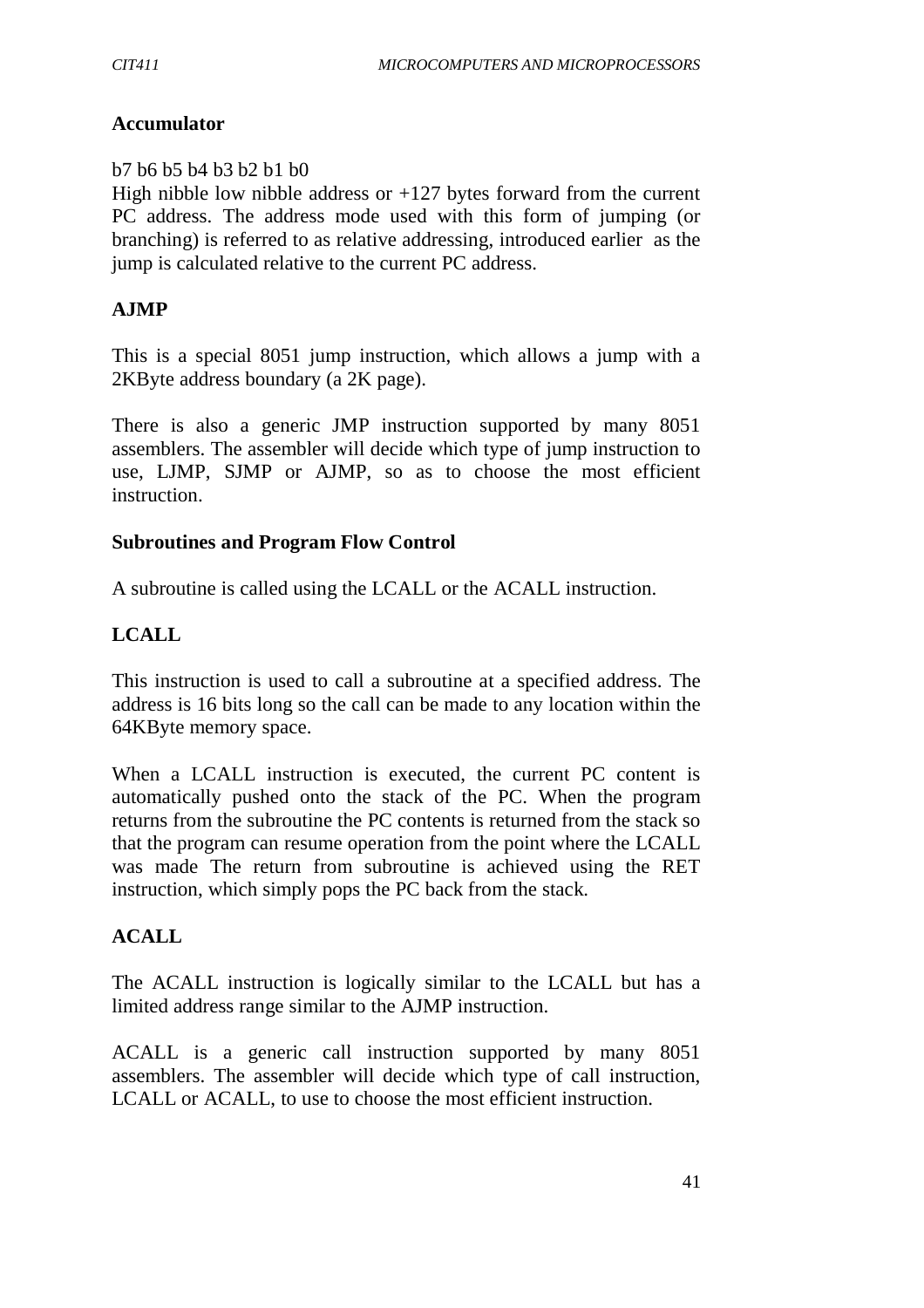#### **Program Control Using Conditional Jumps**

Most 8051 jump instructions use an 8-bit destination address, based on relative addressing, that is addressing within the range  $-128$  to  $+127$ bytes.

When using a conditional jump instruction the programmer can simply specify a program label or a full 16-bit address for the conditional jump instruction's destination. The assembler will position the code and work out the correct 8-bit relative address for the instruction. Some example conditional jump instructions are:

JZ LABEL 1; Jump to LABEL 1 if accumulator is equal to zero JNZ LABEL\_X ; Jump to LABEL\_X if accumulator is not equal to zero JNC LABEL\_Y ; Jump to LABEL\_Y if the carry flag is not set DJNZ R2, LABEL ; Decrement R2 and jump to LABEL if the resulting value of R2 is not zero.

CJNE R1, #55h , LABEL\_2 ; Compare the magnitude of R1 and the number 55h and jump to LABEL\_2 if the magnitudes are not equal. Note, jump instructions such as DJNZ and CJNE are very powerful as they carry out a particular operation (e.g.: decrement, compare) and then make a decision based on the result of this operation. Some example code later will help to explain the context in which such instructions might be used.

#### **Definition of Important Terms**

| <b>Assembler</b>         | A program that translates assembly language<br>into machine language.                                                                                                                              |
|--------------------------|----------------------------------------------------------------------------------------------------------------------------------------------------------------------------------------------------|
| assembler directive      | A command in assembly language that causes<br>the assembler to exhibit different behavior.<br>Does not result in the generation of a machine<br>language instruction.                              |
| <b>Assembly language</b> | A programming language that is very similar to<br>machine language, but uses symbols instead of<br>binary numbers.                                                                                 |
| condition flags          | A register that is treated such that each bit has a<br>different meaning, rather than all of them taken<br>together as a number. These bits are set during a<br>compare, and tested during a jump. |
| core                     | Another name for the system memory. A "core"<br>image" is a file that contains an image of the                                                                                                     |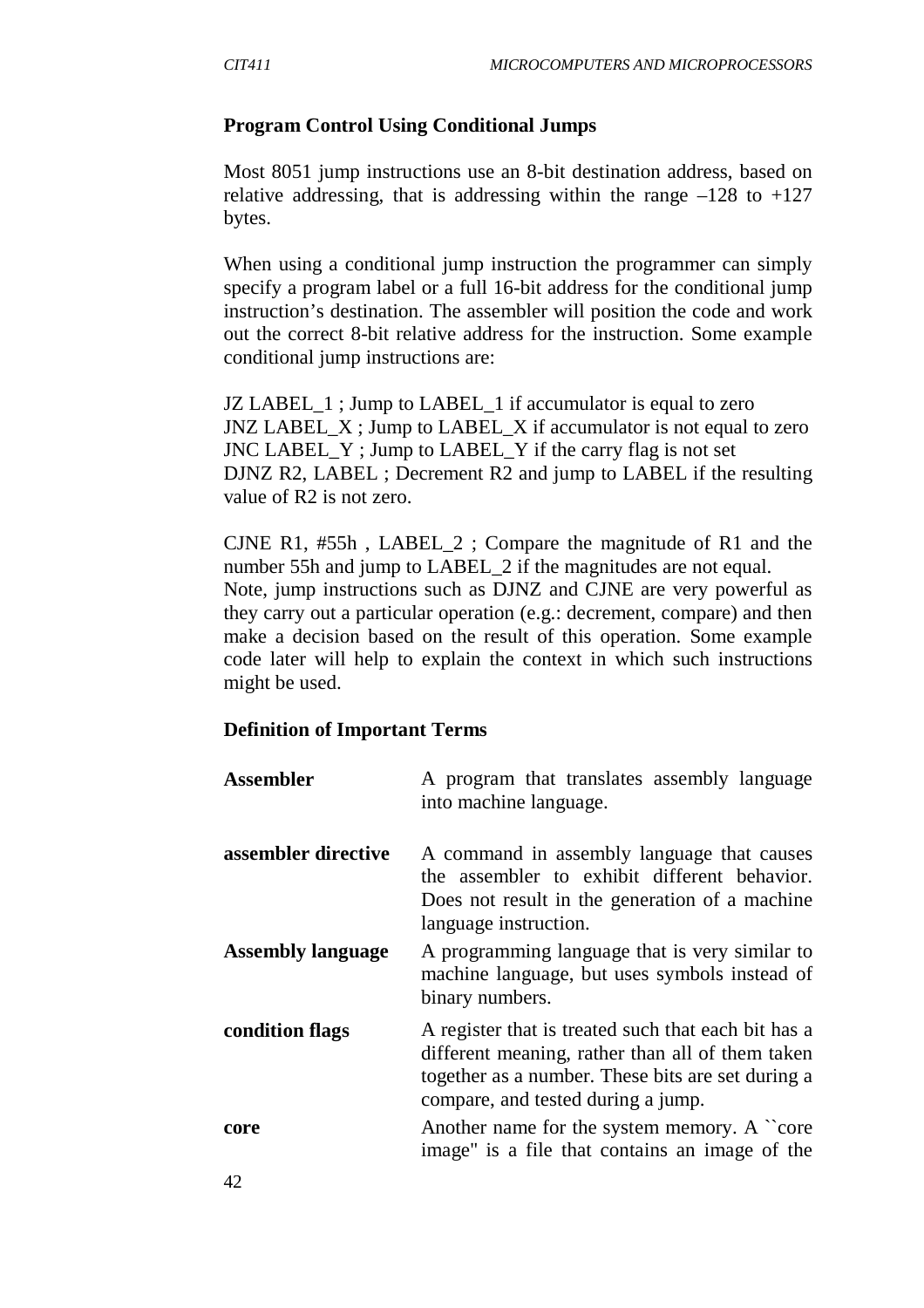|                  | contents of memory. The assembler program                                                                                                              |
|------------------|--------------------------------------------------------------------------------------------------------------------------------------------------------|
|                  | produces a core image, along with some extra<br>comments to help you understand it.                                                                    |
| ifetch loop      | The control loop used inside a processor.<br>Consists of a fetch, decode, and execute phase.                                                           |
| immediate value  | A value that is immediately available in a<br>machine language instruction word, rather than<br>having to be loaded from a register or from<br>memory. |
| label            | A symbolic representation of a memory<br>address.                                                                                                      |
| machine language | The binary form of instructions that a processor<br>can run directly.                                                                                  |
| mnemonic         | A symbolic representation of an opcode.                                                                                                                |
| opcode           | Operation Code. The portion of an instruction<br>word that specifies what kind of instruction it is.                                                   |
|                  | <b>program counter (PC)</b> The register used to keep track of where in the<br>program the machine is currently executing.                             |
| register         | A memory word located inside the processor.<br>Used as temporary work space.                                                                           |
| word             | The unit of memory access. Usually defined by<br>the size of the registers in the CPU. In the<br>Smalltium, a word is 16 bits.                         |

## **4.0 CONCLUSION**

The major strength of assembly language is speed. It is closer to the machine language. You can do things in assembly language, which are difficult or impossible in high-level languages. Your knowledge of assembly language will help you write better programs.

## **5.0 SUMMARY**

In this unit, we have defined assembly language and benefits of assembly language. Formats and sets of instruction of assembly language were also examined.

### **6.0 TUTOR-MARKED ASSIGNMENT**

- 1. What is assembly language?
- 2. What are the benefits of assembly language?
- 3. What are assembly language directives?
- 4. Explain the following instructions: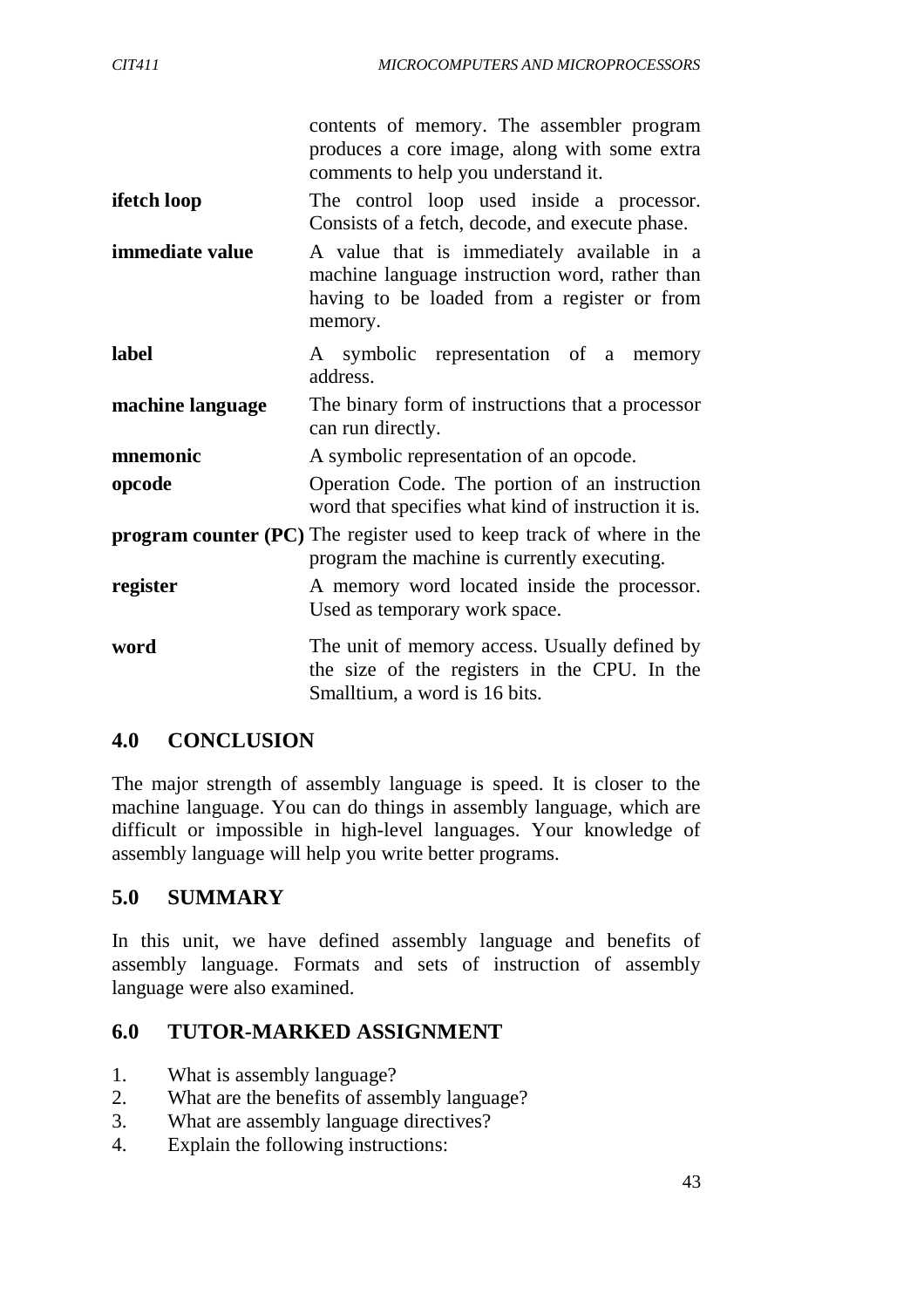i. MOV A, @R0 ii. PUSH 00h iii. ANL A, #55h iv. ADD A, R3

5. Write an assembly program to find greatest between two numbers.

## **7.0 REFERENCES/FURTHER READING**

Heffernan G. (2001). "8051 Tutorial".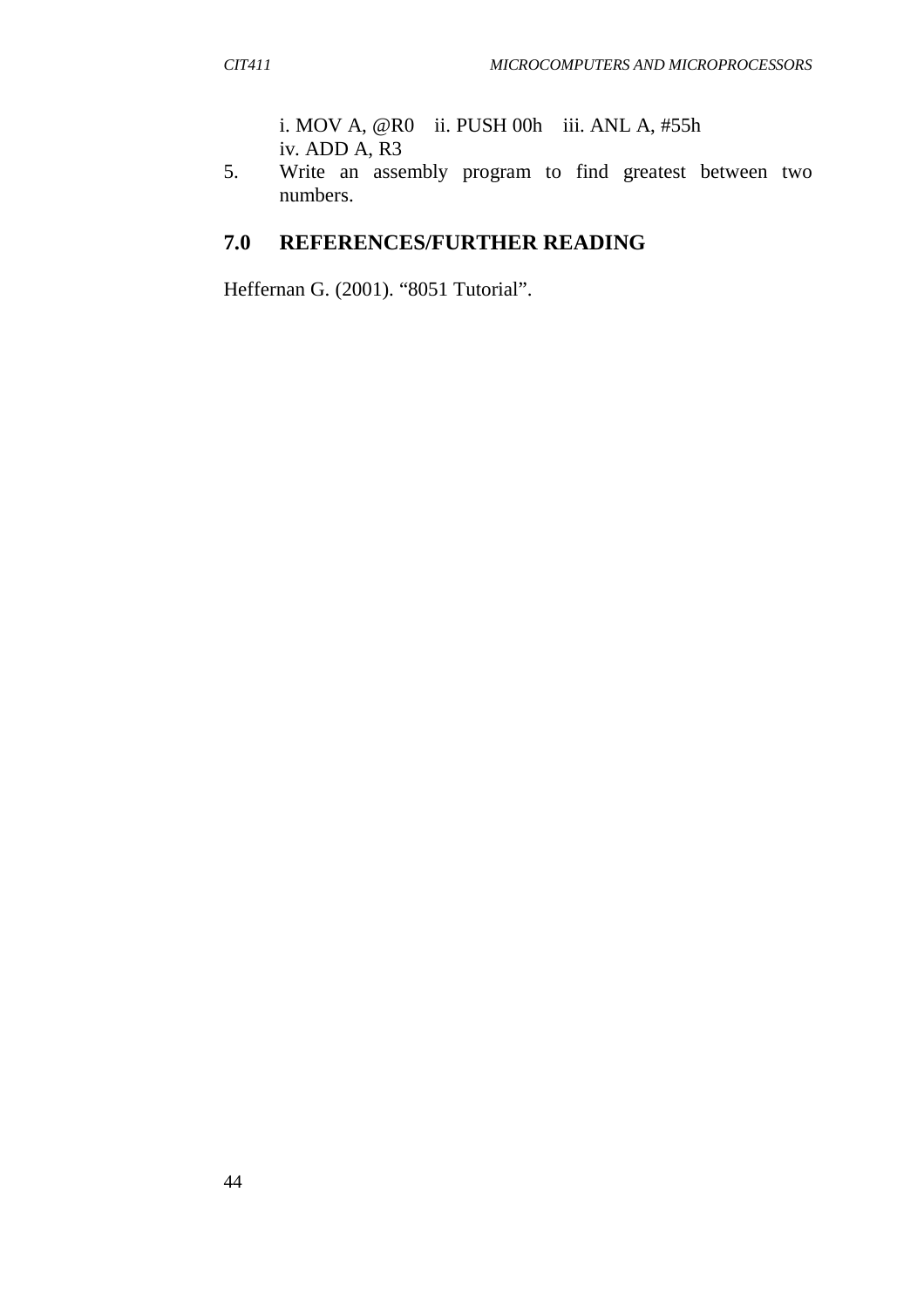# **UNIT 2 INSTRUCTION SET AND ADDRESSING MODES**

## **CONTENTS**

- 1.0 Introduction
- 2.0 Objectives
- 3.0 Main Content
	- 3.1 Instruction Set Classification
	- 3.2 The 8085 Addressing Modes
- 4.0 Conclusion
- 5.0 Summary
- 6.0 Tutor-Marked Assignment
- 7.0 References/Further Reading

## **1.0 INTRODUCTION**

This unit discusses the instruction set format of 8085 microprocessor. The instruction set of arithmetic operation, data transfer, and machine control operation. The various addressing mode is also discussed.

## **2.0 OBJECTIVES**

At the end of this unit, you should be able to:

- explain what are instructions set
- explain data transfer operation
- explain arithmetic operation
- discuss instruction set format
- explain addressing mode and the various types of addressing modes.

# **3.0 MAIN CONTENT**

## **3.1 Instruction Set Classification**

An **instruction** is a binary pattern designed inside a microprocessor to perform a specific function. The entire group of instructions, called the **instruction set**, determines what functions the microprocessor can perform. These instructions can be classified into the following five functional categories: data transfer (copy) operations, arithmetic operations, logical operations, branching operations, and machinecontrol operations.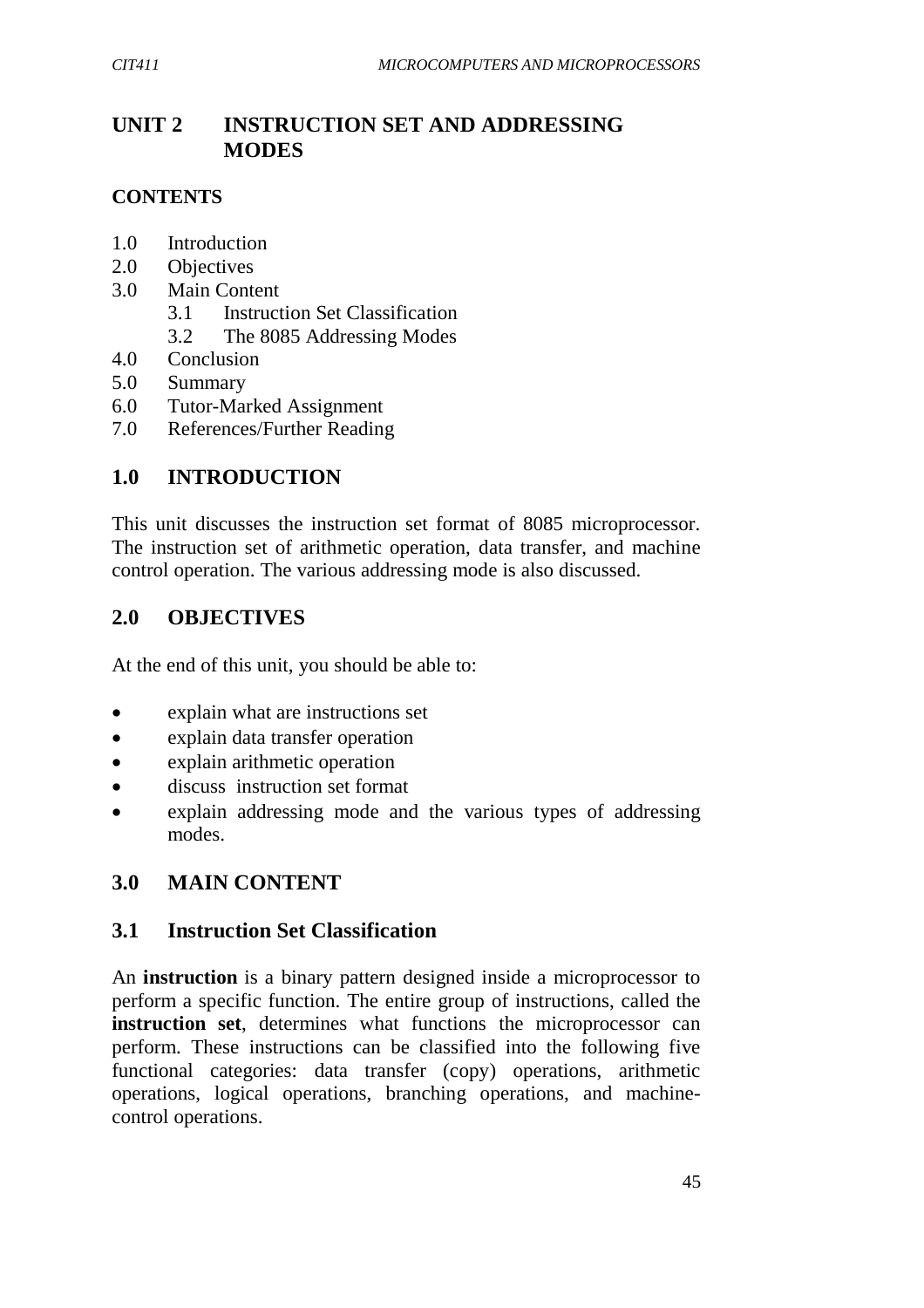### **Data Transfer (Copy) Operations**

This group of instructions copy data from a location called a source to another location called a destination, without modifying the contents of the source. In technical manuals, the term *data transfer* is used for this copying function. However, the term *transfer* is misleading; it creates the impression that the contents of the source are destroyed when, in fact, the contents are retained without any modification.

The various types of data transfer (copy) are listed below together with examples of each type:

- 1. Between Registers: Copy the contents of the register B into register D.
- 2. Specific data byte to a register or a memory location: Load register B with the data byte 32H.
- 3. Between a memory location and a register: From a memory location 2000H to register B.
- 4. Between an I/O device and the accumulator: From an input keyboard to the accumulator.

## **Arithmetic Operations**

These instructions perform arithmetic operations such as addition, subtraction, increment, and decrement.

**Addition -** Any 8-bit number, or the contents of a register or the contents of a memory location can be added to the contents of the accumulator and the sum is stored in the accumulator. No two other 8 bit registers can be added directly (e.g., the contents of register B cannot be added directly to the contents of the register C). The instruction DAD is an exception; it adds 16-bit data directly in register pairs.

**Subtraction -** Any 8-bit number, or the contents of a register, or the contents of a memory location can be subtracted from the contents of the accumulator and the results stored in the accumulator. The subtraction is performed in 2's compliment, and the results if negative, are expressed in 2's complement. No two other registers can be subtracted directly.

**Increment/Decrement -** The 8-bit contents of a register or a memory location can be incremented or decrement by one. Similarly, the 16-bit contents of a register pair (such as BC) can be incremented or decrement by one. These increment and decrement operations differ from addition and subtraction in an important way; that is, they can be performed in any one of the registers or in a memory location.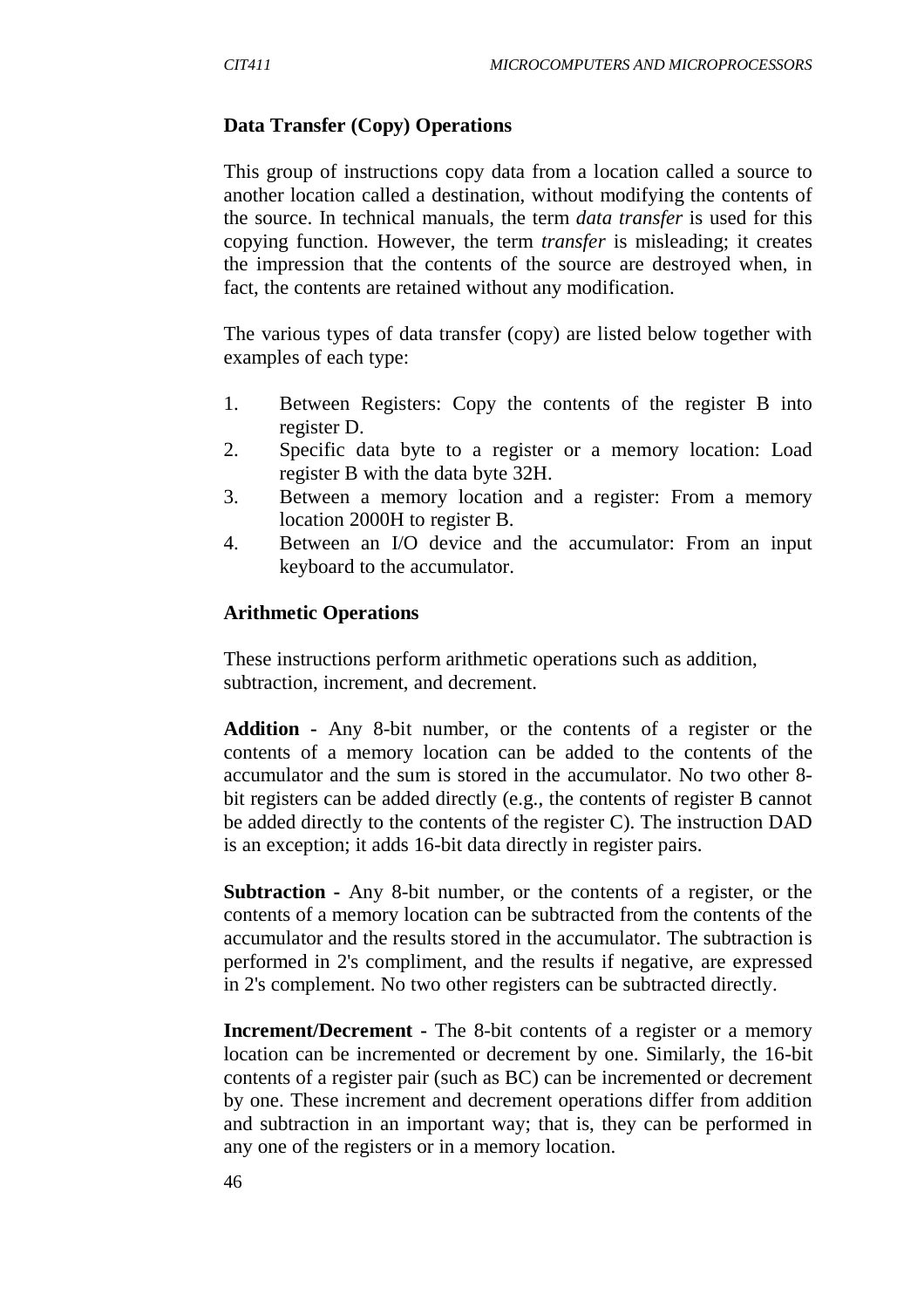## **Logical Operations**

These instructions perform various logical operations with the contents of the accumulator.

**AND, OR Exclusive-OR** - Any 8-bit number, or the contents of a register, or of a memory location can be logically ANDed, Ored, or Exclusive-ORed with the contents of the accumulator. The results are stored in the accumulator.

**Rotate**- Each bit in the accumulator can be shifted either left or right to the next position.

**Compare**- Any 8-bit number or the contents of a register, or a memory location can be compared for equality, greater than, or less than, with the contents of the accumulator.

**Complement -** The contents of the accumulator can be complemented. All 0s are replaced by 1s and all 1s are replaced by 0s.

### **Branching Operations**

This group of instructions alters the sequence of program execution either conditionally or unconditionally.

**Jump** - Conditional jumps are an important aspect of the decisionmaking process in the programming. These instructions test for a certain conditions (for instance, Zero or Carry flag) and alter the program sequence when the condition is met. In addition, the instruction set includes an instruction called *unconditional jump.*

**Call, Return, and Restart -** These instructions change the sequence of a program either by calling a subroutine or by returning from a subroutine. The conditional Call and Return instructions also can test condition flags.

### **Machine Control Operations**

These instructions control machine functions such as halt, interrupt, or do nothing. The microprocessor operations related to data manipulation can be summarised in four functions:

- 1. Copying data
- 2. Performing arithmetic operations
- 3. Performing logical operations
- 4. Testing for a given condition and alerting the program sequence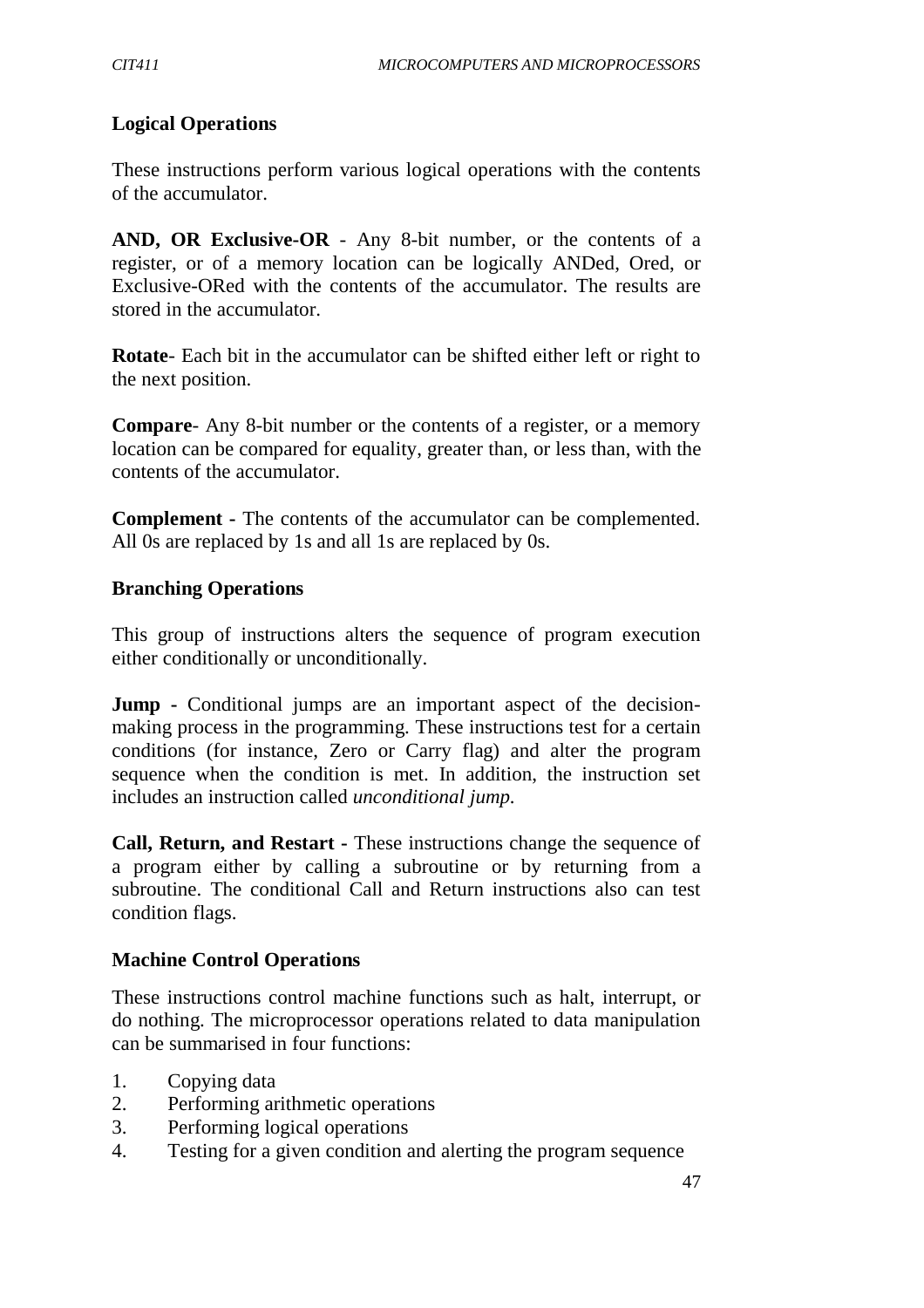Some important aspects of the instruction set are noted below.

- 1. In data transfer, the contents of the source are not destroyed; only the contents of the destination are changed. The data copy instructions do not affect the flags.
- 2. Arithmetic and logical operations are performed with the contents of the accumulator, and the results are stored in the accumulator (with some expectations). The flags are affected according to the results.
- 3. Any register including the memory can be used for increment and decrement.
- 4. A program sequence can be changed either conditionally or by testing for a given data condition.

### **Instruction Format**

An **instruction** is a command to the microprocessor to perform a given task on a specified data. Each instruction has two parts: one is task to be performed, called the **operation code** (opcode), and the second is the data to be operated on, called the **operand.** The operand (or data) can be specified in various ways. It may include 8-bit (or 16-bit) data, an internal register, a memory location, or 8-bit (or 16-bit) address. In some instructions, the operand is implicit.

#### Instruction word size

The 8085 instruction set is classified into the following three groups according to word size:

- 1. One-word or 1-byte instructions
- 2. Two-word or 2-byte instructions
- 3. Three-word or 3-byte instructions

In the 8085, "byte" and "word" are synonymous because it is an 8-bit microprocessor. However, instructions are commonly referred to in terms of bytes rather than words.

### **One-Byte Instructions**

A one-byte instruction includes the opcode and operand in the same byte. Operand(s) are internal register and are coded into the instruction.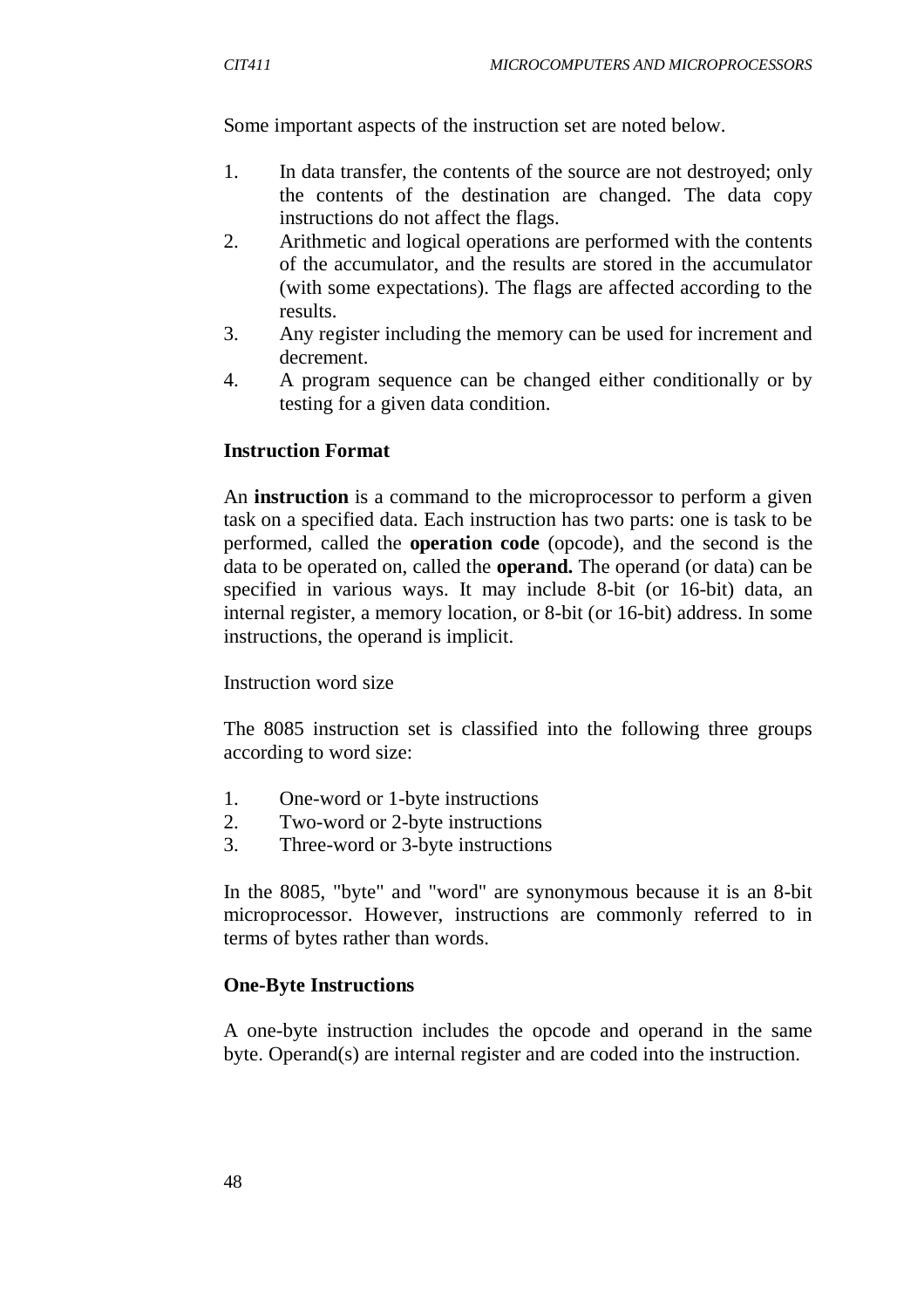| Task                       | Opcode |      | operand   Binary code | Hex Code |
|----------------------------|--------|------|-----------------------|----------|
| Copy the contents of   MOV |        | C, A | 0100 1111             | 4FH      |
| the accumulator in         |        |      |                       |          |
| the register C.            |        |      |                       |          |
| Add the contents of ADD    |        | B    | 1000 0000             | 80H      |
| register B to the          |        |      |                       |          |
| contents of the            |        |      |                       |          |
| accumulator                |        |      |                       |          |
| Invert (compliment)   CMA  |        |      | 0010 1111             | 2FH      |
| each bit in the            |        |      |                       |          |
| accumulator                |        |      |                       |          |

For example:

These instructions are one-byte instructions performing three different tasks. In the first instruction, both operand registers are specified. In the second instruction, the operand B is specified and the accumulator is assumed. Similarly, in the third instruction, the accumulator is assumed the implicit operand. These instructions are stored in 8- bit binary format in memory; each requires one memory location.

MOV rd, rs

rd <-- rs copies contents of rs into rd.

Coded as 01 ddd sss where ddd is a code for one of the 7 general registers which is the destination of the data, sss is the code of the source register.

Example: MOV A,B Coded as  $01111000 = 78H = 170$  octal (octal was used extensively in instruction design of such processors). ADD r

 $A \leftarrow A + r$ 

#### **Two-Byte Instructions**

In a two-byte instruction, the first byte specifies the operation code and the second byte specifies the operand. Source operand is a data byte immediately following the opcode. For example:

| Task                | Opcode   Operand   Binary |             | Hex code |             |
|---------------------|---------------------------|-------------|----------|-------------|
|                     |                           | code        |          |             |
| Load an 8-bit   MVI | A, Data                   | 0011 1110   | 3E       | First       |
| data byte in        |                           |             |          | <b>Byte</b> |
| the                 |                           |             | Data     |             |
| accumulator         |                           | <b>DATA</b> |          | Second      |
|                     |                           |             |          | <b>Byte</b> |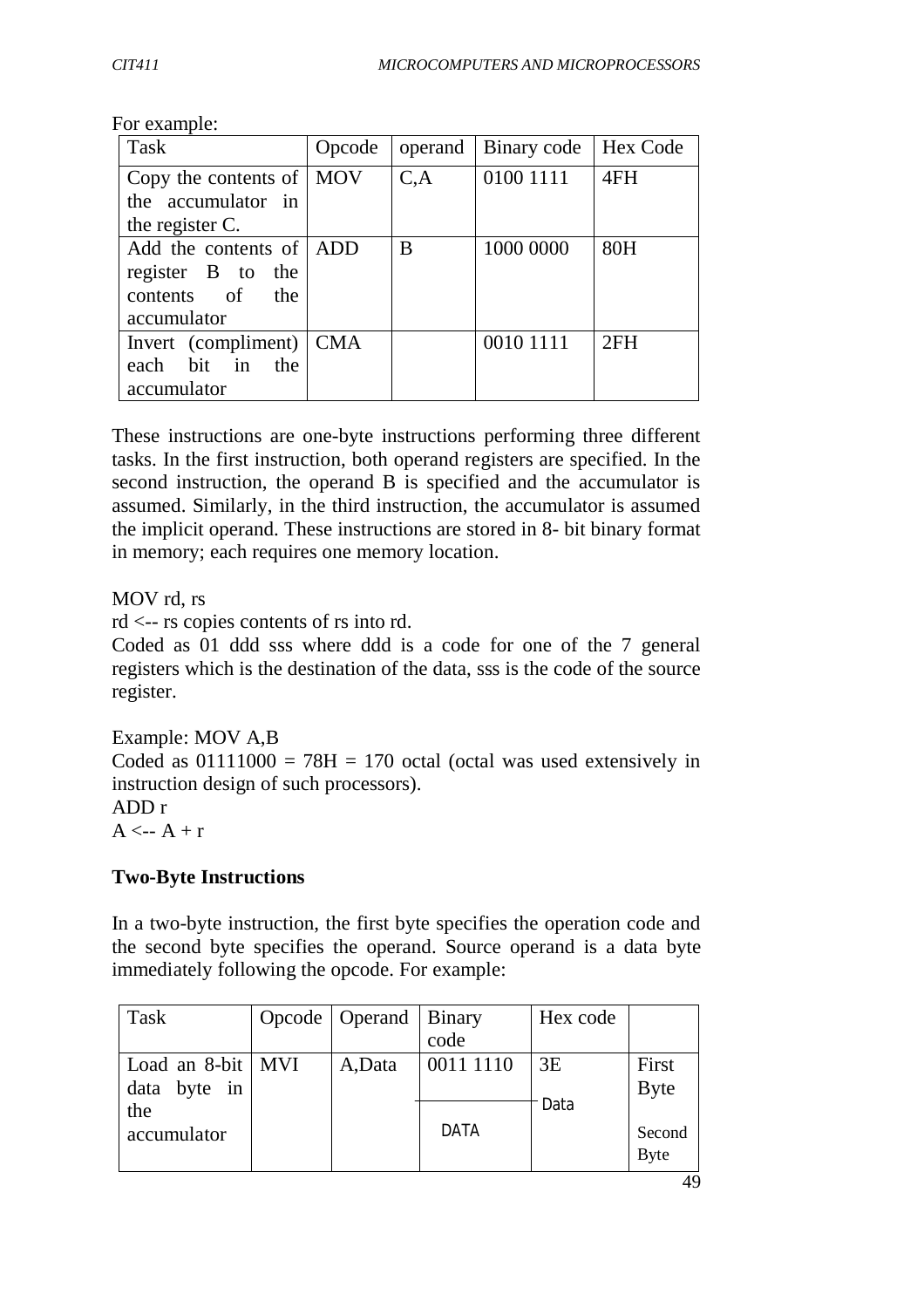Assume that the data byte is 32H. The assembly language instruction is written as

| <b>Mnemonics</b>  | <b>Hex</b> code |
|-------------------|-----------------|
| <b>MVI A, 32H</b> | 3E 32H          |

The instruction would require two memory locations to store in memory.

MVI r, data  $r < -$  data

Example: MVI A,30H coded as 3EH 30H as two contiguous bytes. This is an example of immediate addressing.

ADI data  $A \leftarrow A + data$ OUT port 0011 1110 DATA where port is an 8-bit device address. (Port)  $\leq$  - A. Since the byte is not the data but points directly to where it is located this is called direct addressing.

#### **Three-Byte Instructions**

In a three-byte instruction, the first byte specifies the opcode, and the following two bytes specify the 16-bit address. Note that the second byte is the low-order address and the third byte is the high-order address.

opcode + data byte + data byte

For example:

| <b>Task</b>    | Opcode | <b>Operand</b> | <b>Binary</b> | <b>Hex</b>     |             |
|----------------|--------|----------------|---------------|----------------|-------------|
|                |        |                | Code          | Code           |             |
| Transfer the   | JMP    | 2085H          | 110 0011      |                |             |
| program        |        |                |               | C <sub>3</sub> | First byte  |
| sequence<br>to |        |                | 1000 0101     | 85             |             |
| the memory     |        |                |               |                | Second Byte |
| location       |        |                | 0010 0000     | 20             |             |
| 2085H.         |        |                |               |                | Third Byte  |

This instruction would require three memory locations to store in memory.

50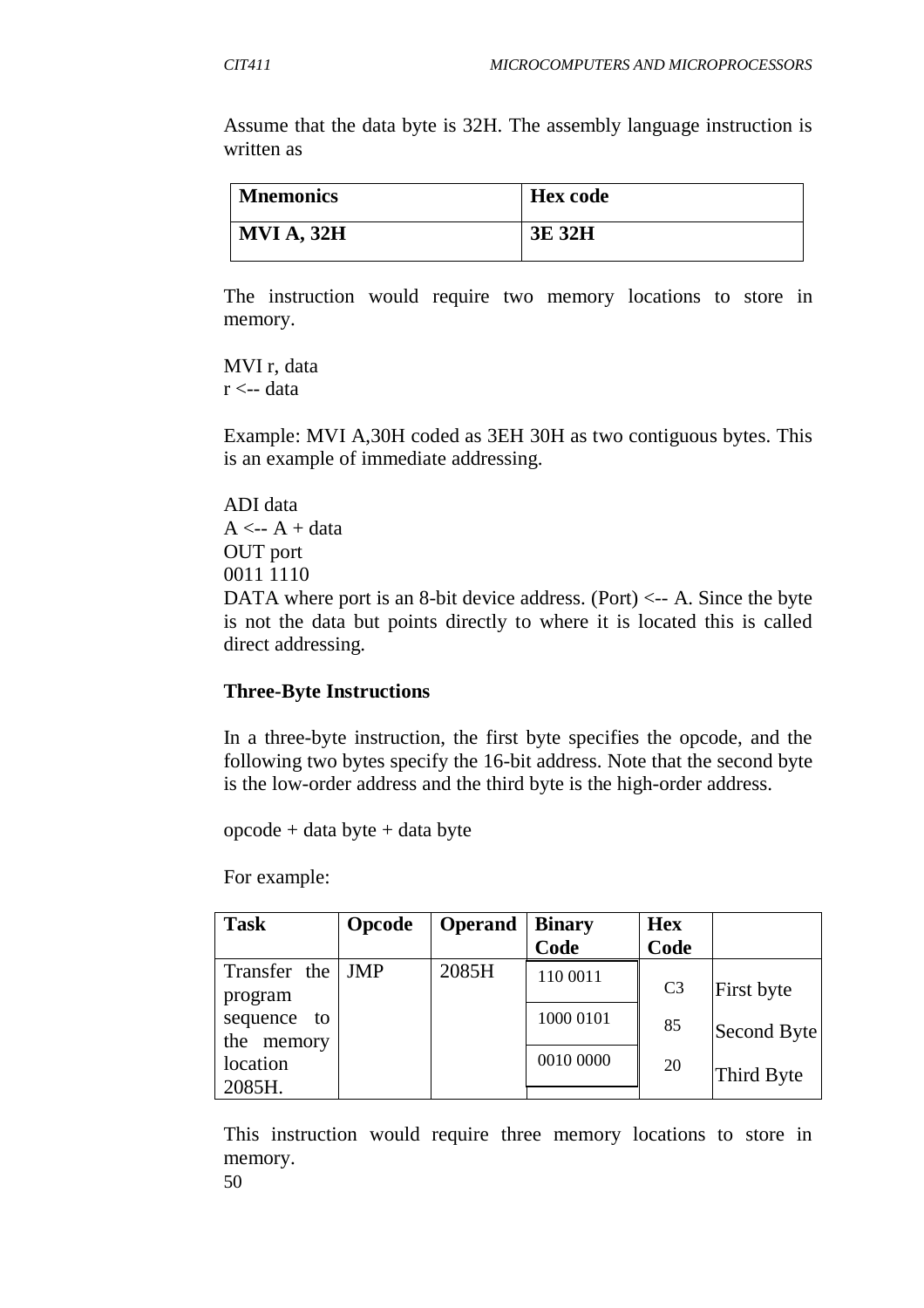Three byte instructions - opcode  $+$  data byte  $+$  data byte LXI rp, data16

rp is one of the pairs of registers BC, DE, HL used as 16-bit registers. The two data bytes are 16-bit data in L H order of significance.  $rp \leftarrow data16$ 

Example:

LXI H,0520H coded as 21H 20H 50H in three bytes. This is also immediate addressing.

LDA addr

A <-- (addr) Addr is a 16-bit address in L H order. Example: LDA 2134H coded as 3AH 34H 21H. This is also an example of direct addressing.

## **3.2 The 8085 Addressing Modes**

The instructions MOV B, A or MVI A, 82H are to copy data from a source into a destination. In these instructions, the source can be a register, an input port, or an 8-bit number (00H to FFH). Similarly, a destination can be a register or an output port. The sources and destination are operands. The various formats for specifying operands are called the **addressing modes**. For 8085, they include the following.

- 1. Immediate addressing
- 2. Register addressing
- 3. Direct addressing
- 4. Indirect addressing

### **Immediate addressing**

Data is present in the instruction. Load the immediate data to the destination provided.

Example: MVI R, data Register addressing Data is provided through the registers. Example: MOV Rd, Rs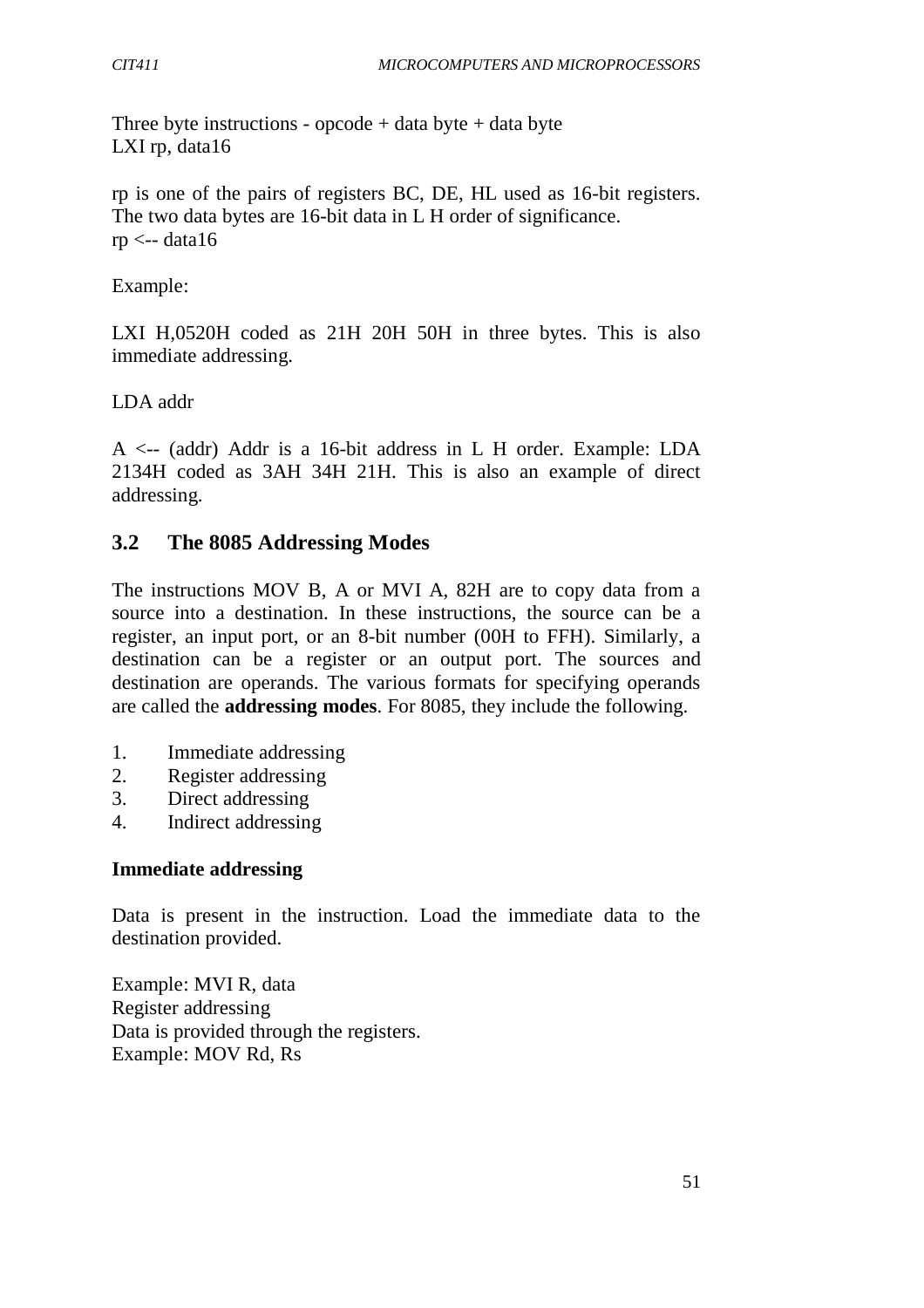#### **Direct addressing**

Used to accept data from outside devices to store in the accumulator or send the data stored in the accumulator to the outside device. Accept the data from the port 00H and store them into the accumulator or Send the data from the accumulator to the port 01H.

Example: IN 00H or OUT 01H.

#### **Indirect Addressing**

This means that the effective address is calculated by the processor. In addition, the contents of the address (and the one following) are used to form a second address. The second address is where the data is stored. Note that this requires several memory accesses; two accesses to retrieve the 16-bit address and a further access (or accesses) to retrieve the data, which is to be loaded into the register.

## **4.0 CONCLUSION**

Instruction set is the set of machine language instructions that a processor can understand.

The microprocessor operations related to data manipulation can be summarised in four functions:

- 1. Copying data
- 2. Performing arithmetic operations
- 3. Performing logical operations
- 4. Testing for a given condition and alerting the program sequence

The various formats for specifying operands are called the ADDRESSING MODES. For 8085, they are:

- 1. Immediate addressing
- 2. Register addressing
- 3. Direct addressing
- 4. Indirect addressing

### **5.0 SUMMARY**

This unit has been able to discuss the classification of instructions sets and their operation, which relate to the processor to perform data manipulation. The addressing mode and the types of addressing mode were also discussed.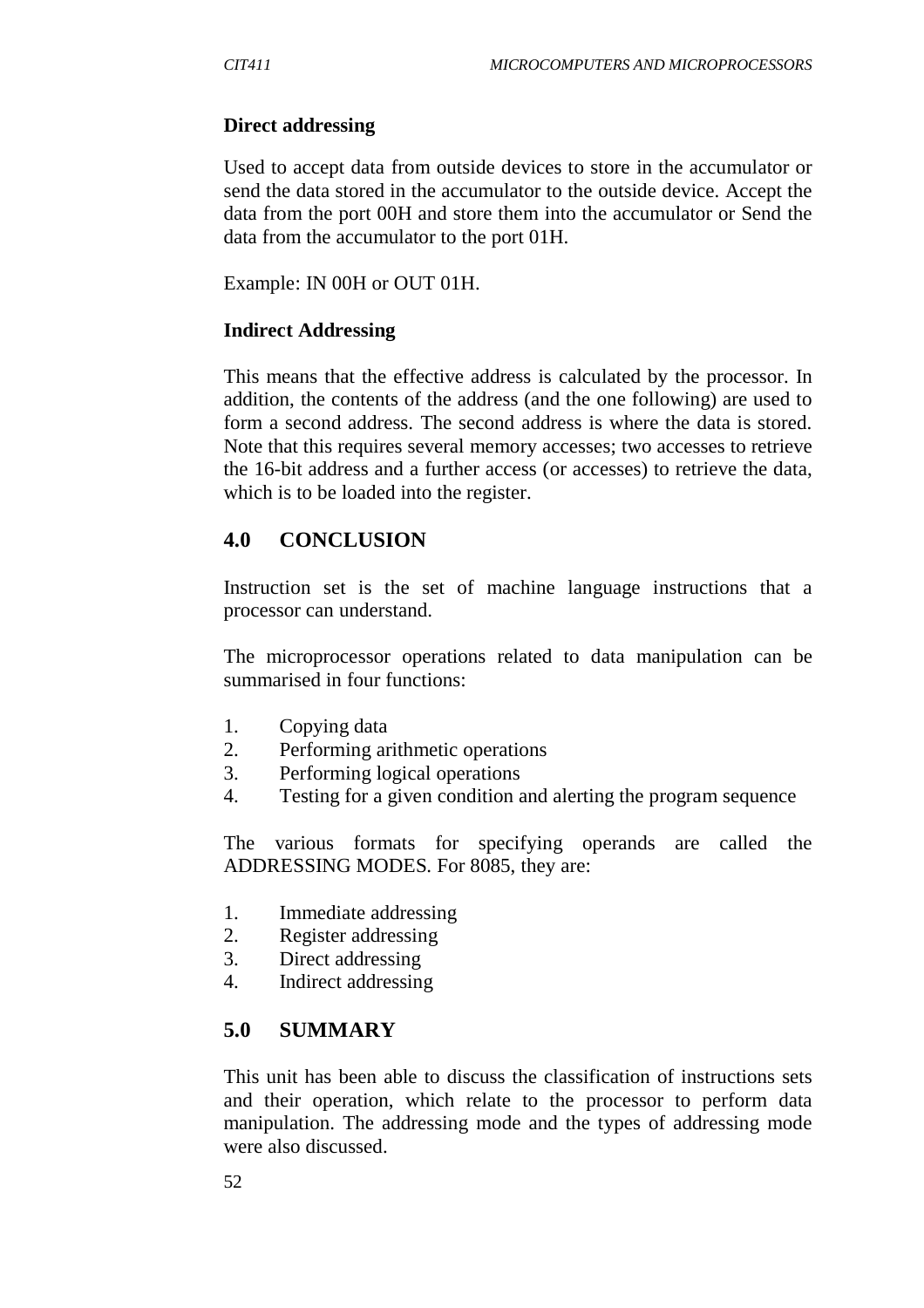## **6.0 TUTOR-MARKED ASSIGNMENT**

- 1. What is an instruction set?
- 2. What is addressing modes?<br>3. Explain briefly four types of
- Explain briefly four types of addressing modes.

# **7.0 REFERENCES/FURTHER READING**

"Introduction to 8085 Architecture and Programming" http://en.wikibooks.org/wiki/ "Introduction to 8085 Architecture and Programming"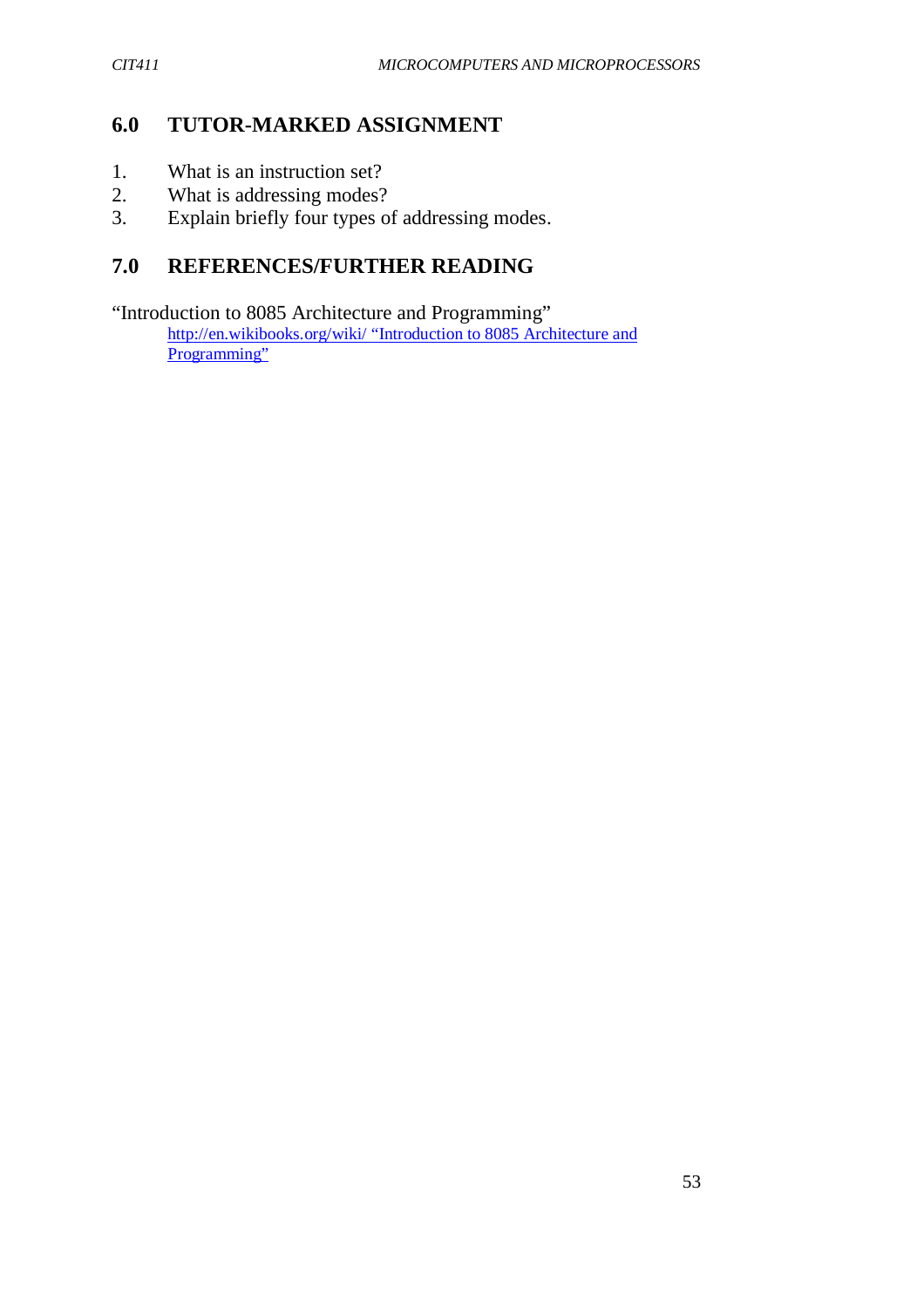## **UNIT 3 INTERRUPTS**

#### **CONTENTS**

- 1.0 Introduction
- 2.0 Objectives
- 3.0 Main Content
	- 3.1 Description of an Interrupts
	- 3.2 Interrupt Priorities
	- 3.3 What Happen When an Interrupts Occur and End
	- 3.4 Serial Interrupts
	- 3.5 Common Interrupts Problems
- 4.0 Conclusion
- 5.0 Summary
- 6.0 Tutor-Marked Assignment
- 7.0 References/Further Reading

## **1.0 INTRODUCTION**

As the name implies, an **interrupt** is some event, which interrupts normal program execution. As stated earlier, program flow is always sequential, being altered only by those instructions, which expressly cause program flow to deviate in some way. However, interrupts give us a mechanism to "put on hold" the normal program flow, execute a subroutine, and then resume normal program flow as if we had never left it. This subroutine, called an interrupt handler, is only executed when a certain event (interrupt) occurs. The event may be one of the timers "overflowing," receiving a character via the serial port, transmitting a character via the serial port, or one of two "external events."

### **2.0 OBJECTIVES**

At the end of this unit, you should be able to:

- explain what a interrupts is
- discuss the interrupts priorities
- explain what happen when an interrupt occur and end
- identify the common problems of interrupts.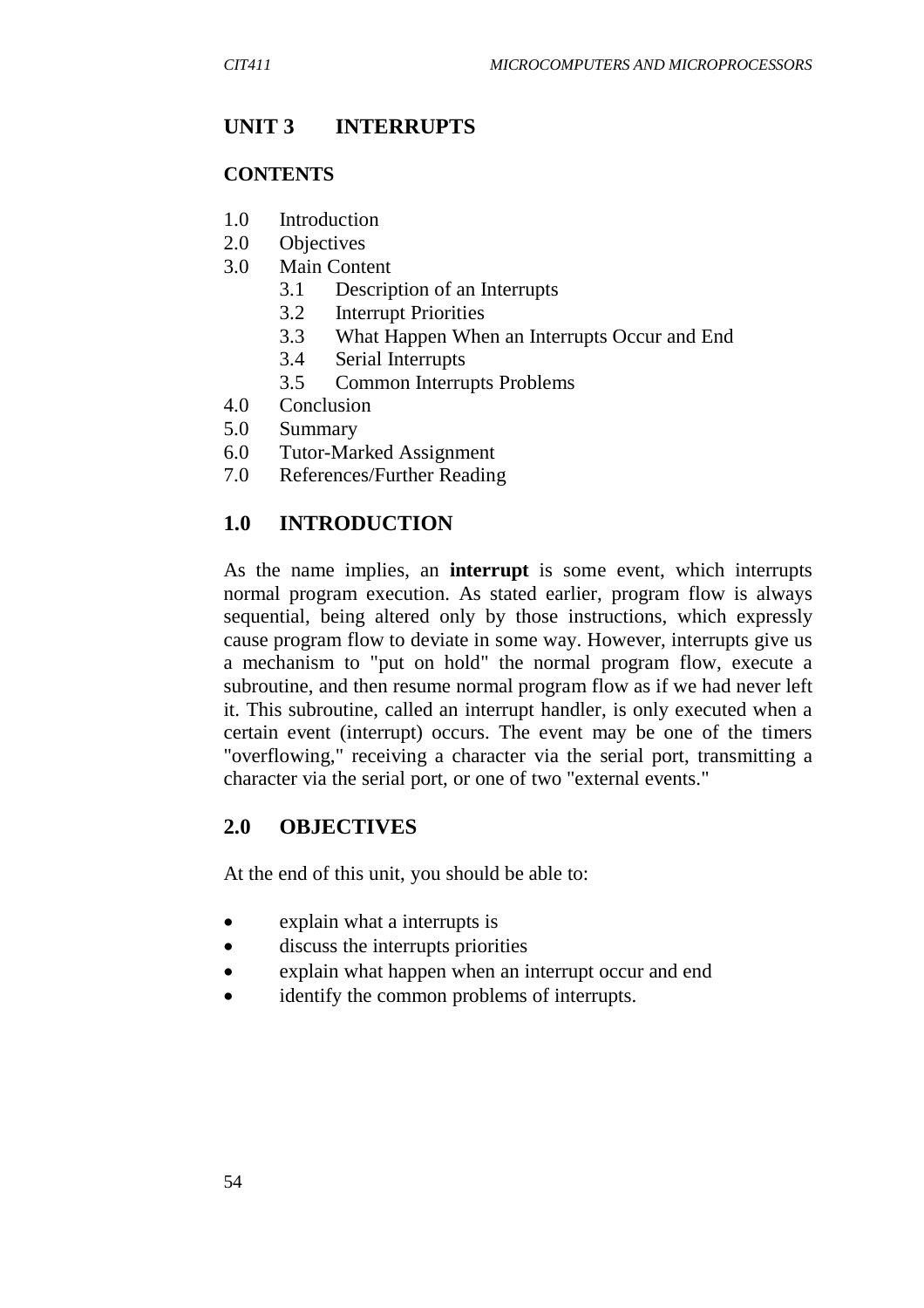### **3.0 MAIN CONTENT**

#### **3.1 Description of Interrupts**

An interrupt can be defined as some event, which interrupts normal program execution. Program flow is always sequential, being altered only by those instructions, which expressly cause program flow to deviate in some way. However, interrupts give us a mechanism to "put on hold" the normal program flow, execute a subroutine, and then resume normal program flow as if we had never left it. This subroutine, called an **interrupt handler**, is only executed when a certain event (interrupt) occurs. The event may be one of the timers "overflowing," receiving a character via the serial port, transmitting a character via the serial port, or one of two "external events." The interrupt automatically transfers control to an interrupt processing routine, which takes some action in response to the condition that caused the interrupt, and then control, is returned to the program at which its execution was interrupted.

program



interrupt occurs

*Figure 3:* Interrupt

The ability to interrupt normal program execution when certain events occur makes it much easier and much more efficient to handle certain conditions. If it were not for interrupts, we would have to manually check in our main program whether the timers had overflow, whether we had received another character via the serial port, or if some external event had occurred. Besides making the main program ugly and hard to read, such a situation would make our program inefficient since wed be burning precious "instruction cycles" checking for events that usually do not happen.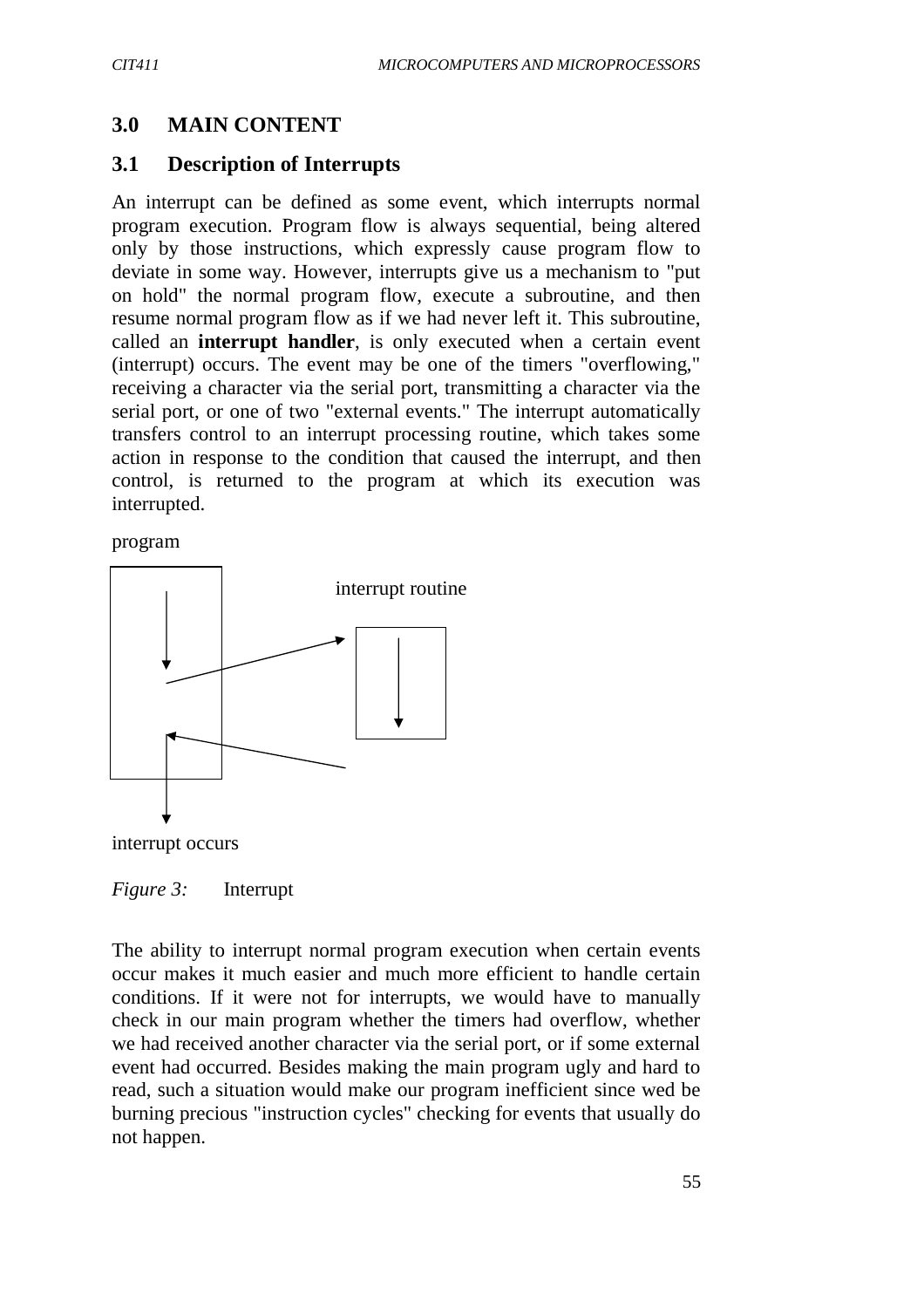## **3.2 Interrupt Priorities**

The 8051 offers two levels of interrupt priority: high and low. By using interrupt priorities, you may assign higher priority to certain interrupt conditions. For instance, you may have enabled Timer 1 Interrupt, which is automatically called every time Timer 1 overflows. Additionally, you may have enabled the Serial Interrupt, which is called every time a character is received via the serial port. However, you may consider that receiving a character is much more important than the timer interrupt. In this case, if Timer 1 Interrupt is already executing you may wish that the serial interrupt itself interrupts the Timer 1 Interrupt. When the serial interrupt is complete, control passes back to Timer 1 Interrupt and finally back to the main program. You may accomplish this by assigning a high priority to the Serial Interrupt and a low priority to the Timer 1 Interrupt.

Interrupt priorities are controlled by the **IP** SFR (B8h). The IP SFR has the following format.

|                |                 |            | <b>Bit Name Bit Address Explanation of Function</b> |
|----------------|-----------------|------------|-----------------------------------------------------|
|                |                 |            | Undefined                                           |
|                |                 |            | Undefined                                           |
| $\overline{5}$ |                 |            | Undefined                                           |
| 4              | <b>PS</b>       | <b>BCh</b> | Serial Interrupt Priority                           |
| 3              | PT1             | <b>BBh</b> | Timer 1 Interrupt Priority                          |
| 2              | PX1             | <b>BAh</b> | <b>External 1 Interrupt Priority</b>                |
| 1              | PT <sub>0</sub> | B9h        | Timer 0 Interrupt Priority                          |
| 0              | PX <sub>0</sub> | B8h        | <b>External 0 Interrupt Priority</b>                |

When considering interrupt priorities, the following rules apply:

- Nothing can interrupt a high-priority interrupt--not even another high priority interrupt.
- A high-priority interrupt may interrupt a low-priority interrupt.
- A low-priority interrupt may only occur if no other interrupt is already executing.
- If two interrupts occur at the same time, the interrupt with higher priority will execute first. If both interrupts are of the same priority, the interrupt, which is serviced first by polling sequence, will be executed first.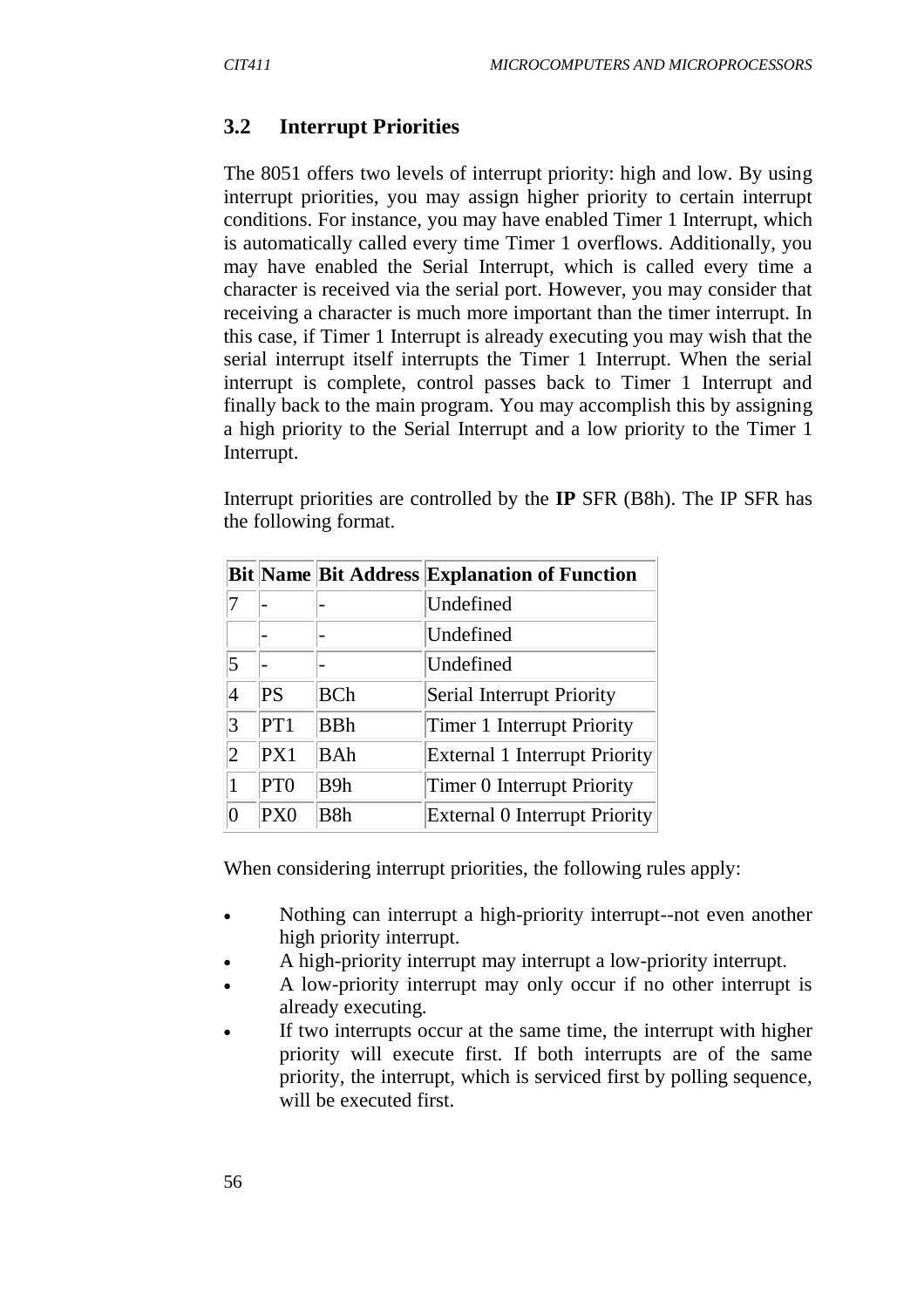# **3.3 What Happens When an Interrupt Occurs and Ends?**

When an interrupt is triggered, the following actions are taken automatically by the microcontroller.

- The current Program Counter is saved on the stack, low-byte first.
- Interrupts of the same and lower priority are blocked.
- In the case of Timer and External interrupts, the corresponding interrupt flag is cleared.
- Program execution transfers to the corresponding interrupt handler vector address.
- The Interrupt Handler Routine executes.

Take special note of the third step: If the interrupt being handled is a Timer or External interrupt, the microcontroller automatically clears the interrupt flag before passing control to your interrupt handler routine. This means it is not necessary that you clear the bit in your code.

An interrupt ends when your program executes the RETI (Return from Interrupt) instruction. When the RETI instruction is executed, the following actions are taken by the microcontroller.

- Two bytes are popped off the stack into the Program Counter to restore normal program execution.
- Interrupt status is restored to its pre-interrupt status.

## **3.4 Serial Interrupts**

Serial Interrupts are slightly different from the rest of the interrupts. This is because there are two interrupt flags: RI and TI. If either flag is set, a serial interrupt is triggered. As you will recall from the section on the serial port, the RI bit is set when a byte is received by the serial port and the TI bit is set when a byte has been sent.

This means that when your serial interrupt is executed, it may have been triggered because the RI flag was set or because the TI flag was set--or because both flags were set. Thus, your routine must check the status of these flags to determine what action is appropriate. In addition, since the 8051 does not automatically clear the RI and TI flags you must clear these bits in your interrupt handler.

# **3.5 Common Problems with Interrupts**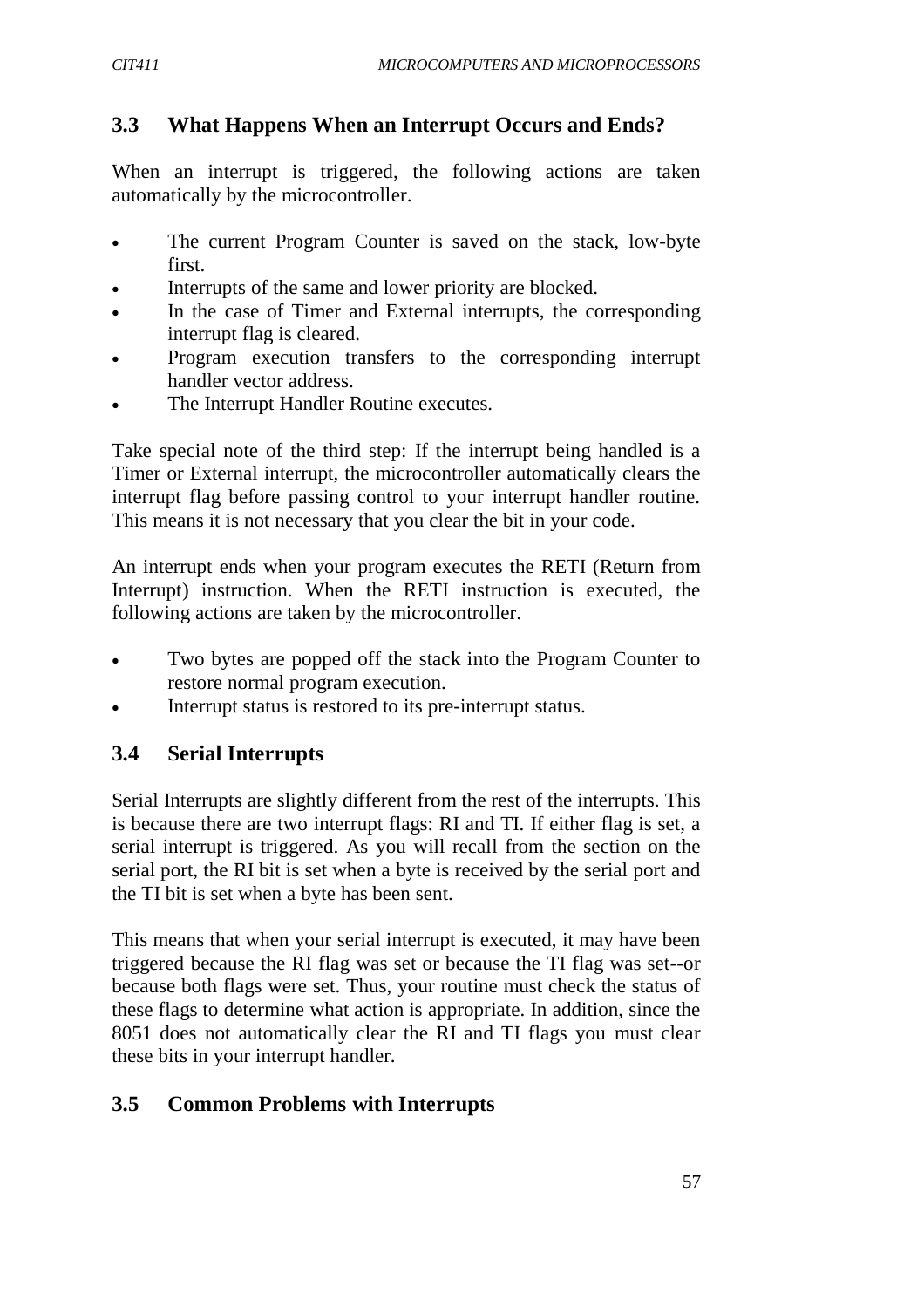Interrupts are powerful tool available to the 8051 developer, but when used incorrectly they can be a source of a huge number of debugging hours. Errors in interrupt routines are often very difficult to diagnose and correct.

If you are using interrupts and your program is crashing or does not seem to be performing as you would expect, always review the following interrupt-related issues.

- **Register Protection**: Make sure you are protecting all your registers, as explained above. If you forget to protect a register that your main program is using, strange results may occur. In our example above we saw how failure to protect registers caused the main program to apparently calculate that  $25h + 10h = 51h$ . If you witness problems with registers changing values unexpectedly or operations producing "incorrect" values, it is very likely that you have forgotten to protect registers. **ALWAYS PROTECT YOUR REGISTERS.**
- **Forgetting to restore protected values**: Another error associated with interrupts is pushing registers onto the stack (to protect them), and then forgetting to pop them off the stack before exiting the interrupt. For example, you may push ACC, B, and PSW onto the stack in order to protect them and subsequently pop only ACC and PSW off the stack before exiting. In this case, since you forgot to restore the value of "B", an extra value remains on the stack. When you execute the RETI instruction, the 8051 will use that value as the return address instead of the correct value. In this case, your program will almost certainly crash. **ALWAYS MAKE SURE YOU POP THE SAME NUMBER OF VALUES OFF THE STACK AS YOU PUSHED ON TO IT.**
	- Using RET instead of RETI: Remember that interrupts are always terminated with the RETI instruction. It is easy to inadvertently use the RET instruction instead. However, the RET instruction will not end your interrupt. Usually, using a RET instead of a RETI will cause the illusion of your main program running normally, but your interrupt will only be executed once. If it appears that your interrupt mysteriously stops executing, verify that you are exiting with RETI.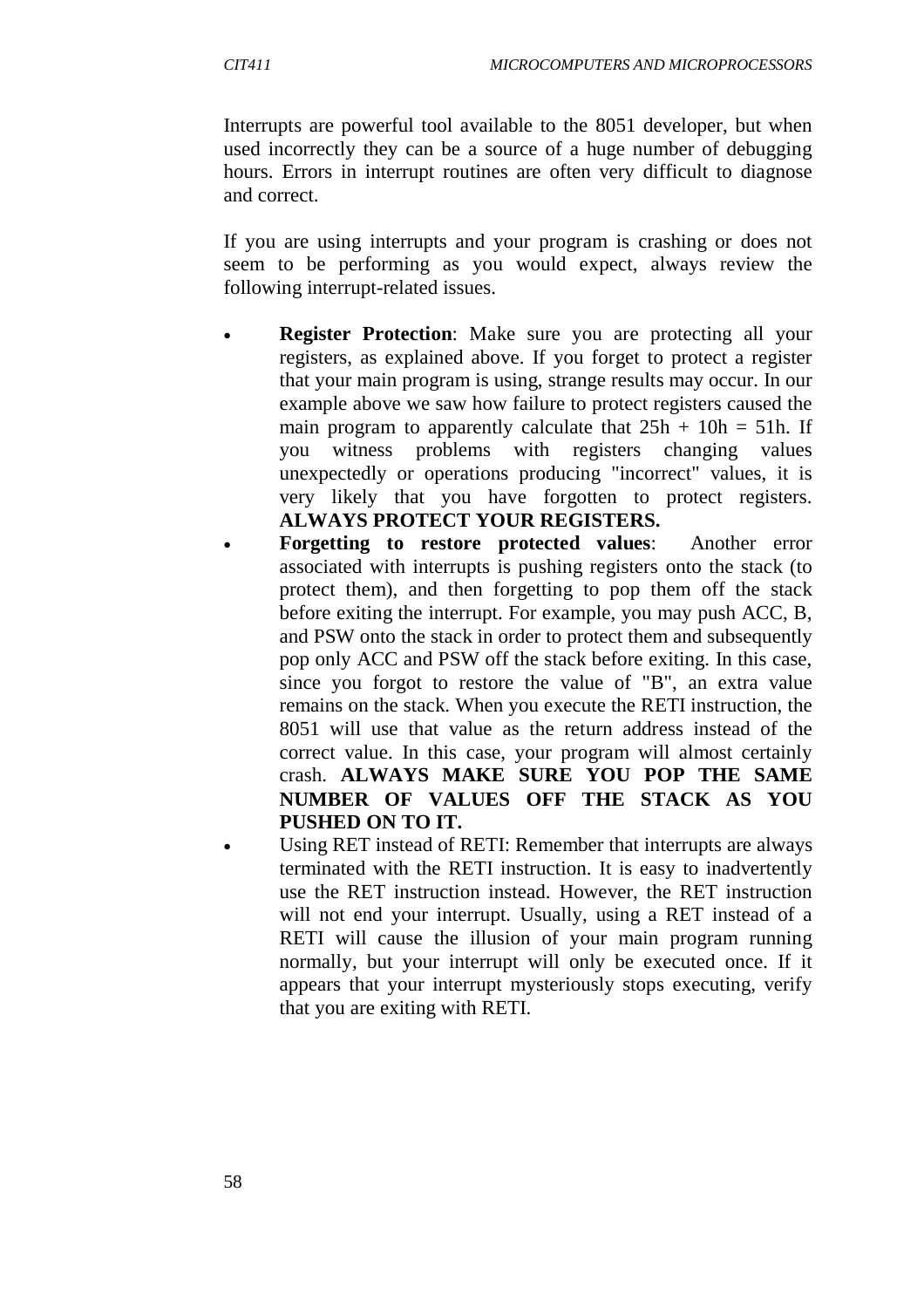# **4.0 CONCLUSION**

In general, your interrupt routine must protect the following registers:

- PSW
- DPTR (DPH/DPL)
- PSW
- ACC
- B
- Registers R0-R7

Remember that PSW consists of many individual bits that are set by various 8051 instructions. Unless you are absolutely sure of what you are doing and have a complete understanding of what instructions set what bits, it is generally a good idea to *always* protect PSW by pushing and

An interrupt is a signal that causes the computer to alter its normal flow of instruction execution. For instance, divide by zero, time out, I/O operation

Some interrupt types:

-I/O interrupt: Generated by an I/O channel or device.

**Program interrupt:** Generated by some condition that occurs during program execution (eg. divide by zero, illegal machine instruction, etc.) **Timer interrupt**: Generated by an internal timer within the CPU **Supervisor call interrupt (SVC):** A SVC instruction generates an interrupt that transfers control to an OS service routine. The CPU switches from user mode to supervisor mode.

When an interrupt occurs, the status of the CPU is saved (registers, program counter etc.) and the interrupt service routine is executed. After the interrupt is processed, they are restored by the interrupt routine and control is transferred to the program. Saving and restoring the processor status is called context switching.

**Interrupt priority**: During the processing of an interrupt, all interrupts of equal or lower priority are inhibited, higher priority interrupts are allowed. At the end of an interrupt, if there are more than one interrupt pending, one with the highest priority is executed.

**Interrupt masking**: is used to prevent certain interrupts from occurring while the first one is being processed.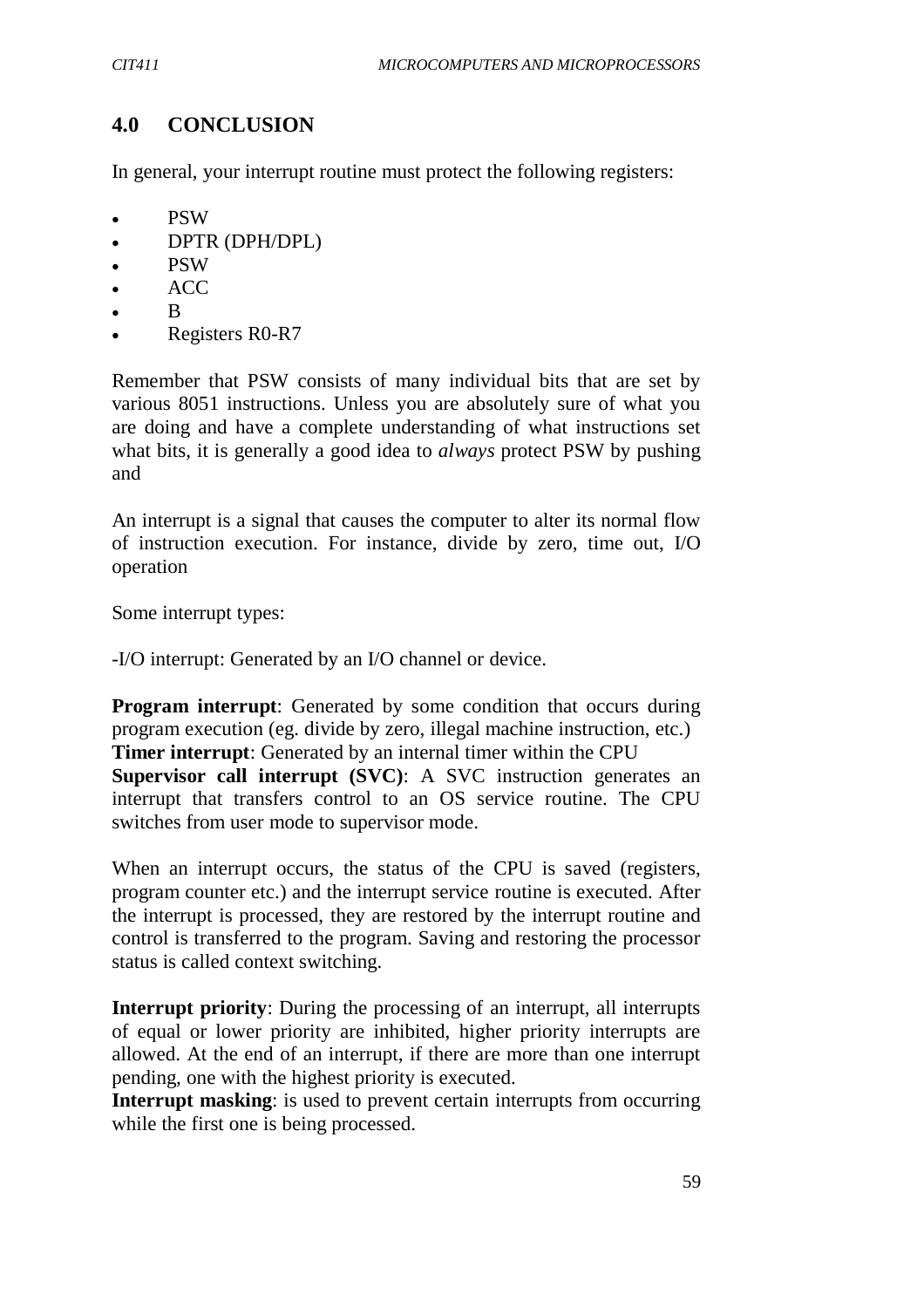## **5.0 SUMMARY**

In this unit, we have defined the term interrupts. Interrupts priorities, problems associated with using interrupt, what happens when an interrupt occur and end were also discussed.

## **6.0 TUTOR-MARKED ASSIGNMENT**

- 1. What is an interrupts?
- 2. What are various interrupts used in 8085.
- 3. Explain what happen when an interrupt occur and end.

## **7.0 REFERENCES/FURTHER READING**

"Introduction to 8085 Architecture and Programming." http://en.wikibooks.org/wiki/ "Introduction to 8085 Architecture

and Programming"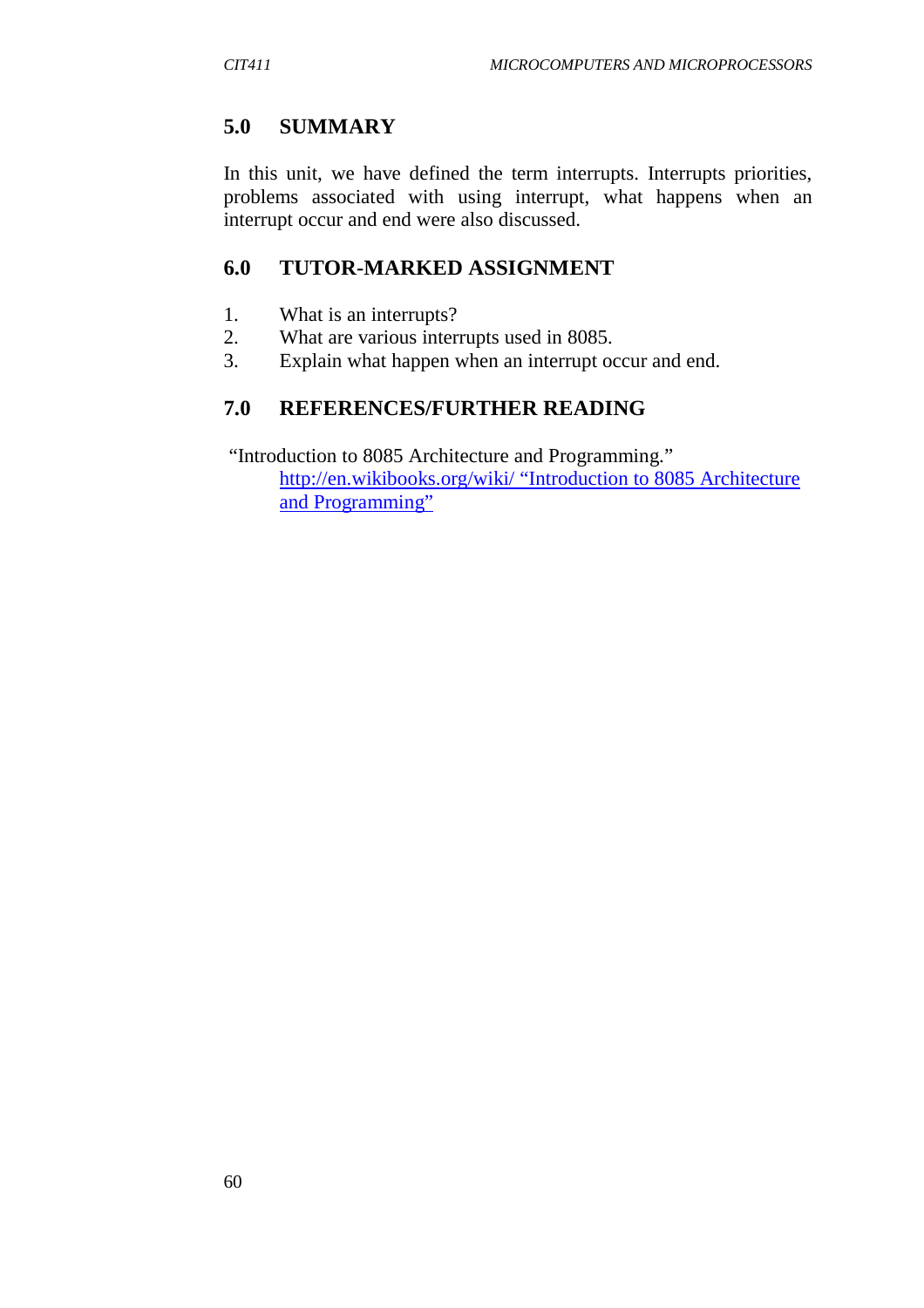# **UNIT 4 INPUT AND OUT (I/O) TRANSFER / SYSTEM BUS**

## **CONTENTS**

- 1.0 Introduction
- 2.0 Objectives
- 3.0 Main Content
	- 3.1 Input and Output Devices/ Transfer
	- 3.2 System Bus
- 4.0 Conclusion
- 5.0 Summary
- 6.0 Tutor-Marked Assignment
- 7.0 References/Further Reading

# **1.0 INTRODUCTION**

In computing, **input/output**, or **I/O**, refers to the communication between an information processing system (such as a computer), and the outside world, possibly a human, or another information processing system. Inputs are the signals or data received by the system, and outputs are the signals or data sent from it. The term can also be used as part of an action; to "perform I/O" is to perform an input or output operation. I/O devices are used by a person (or other system) to communicate with a computer. For instance, a keyboard or a mouse may be an input device for a computer, while monitors and printers are considered output devices for a computer. Devices for communication between computers, such as modems and network cards, typically serve for both input and output. A bus is a collection of wires on which electrical signals pass between components in the system. The 80x86 family has three major busses: the *address*  bus, the *data* bus, and the *control* bus.

## **2.0 OBJECTIVES**

At the end of this unit, you should be able to:

- explain input and output device
- list function of some input and out device
- identify the major port for input and output.
- describe system bus
- identify and differentiate between different types of system buses.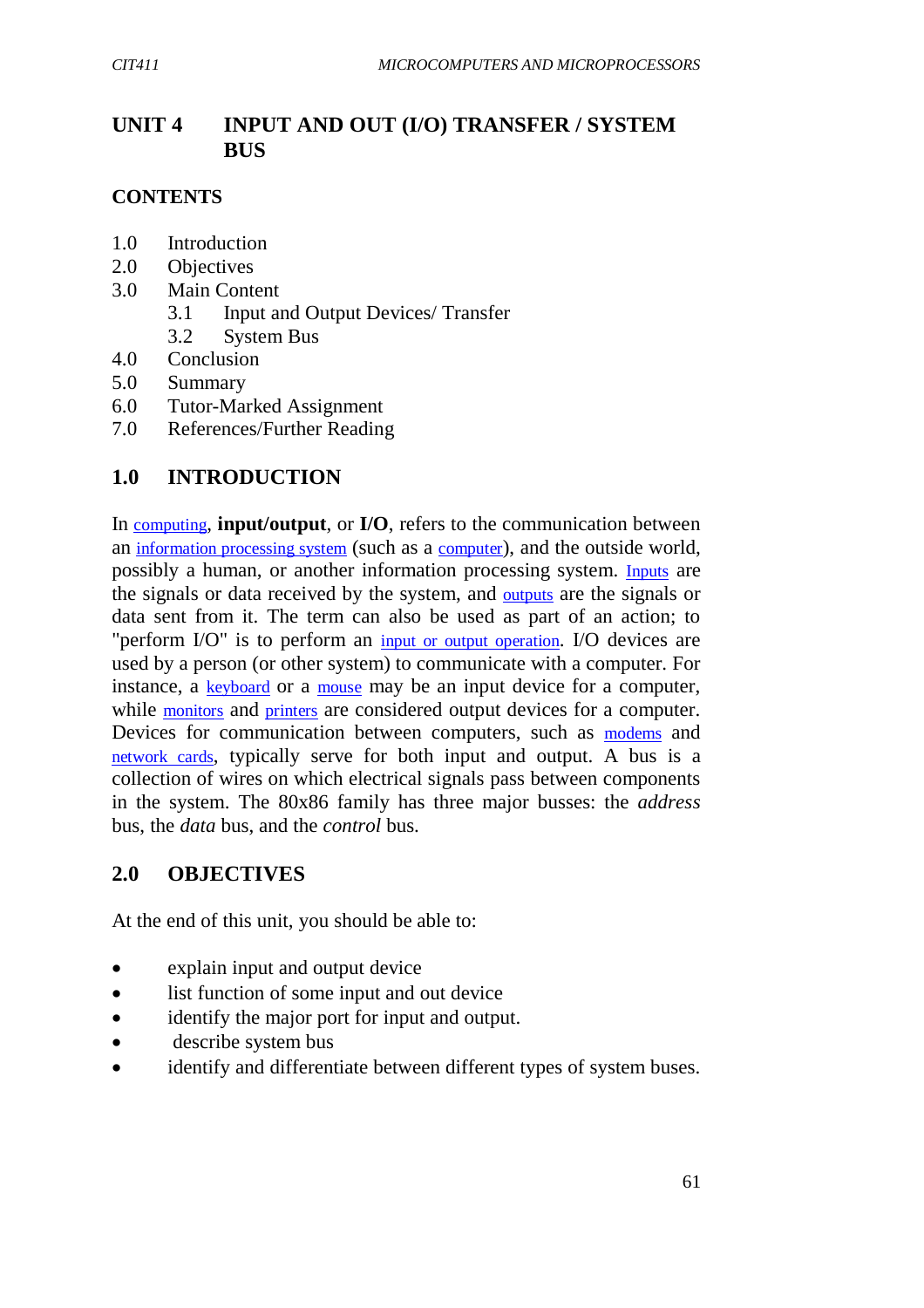# **3.0 MAIN CONTENT**

## **3.1 Input and Output Device/Transfer**

In computing, the term I/O is short for "Input/output," which refers to the transfer of data either to or from a computer application. A keyboard acts as an input device, transferring whatever you type into the computer, while a monitor or printer would be an example of an output device, since they present the transferred data to the user. Blocking I/O plays a key role in the entire process, helping manage the flow of input and output data.

#### **Input Device**

The term "input devices" is used commonly to refer to external hardware components, used to feed data and control signals to a computer system. These devices, along with output devices, constitute the process of human-computer interaction. Output devices are used to present the processed data (information) to an end-user or operator. In this manner, an end-user (a human) communicates with a processing machine (computer) and utilizes it for different tasks. Input devices are usually categorised according to their functions and operations, which determine the nature of input these devices are used to give.

#### **1. Keyboards**

Keyboards are oldest type of input devices, which are used extensively to give discrete data, commands to a computer system in the form of text. A normal keyboard has 101 to 104 keys--depending upon the region of origin--which contains all the alphabetical characters (A to Z), numerical figures (0 to 9), and some control (enter, shift,) and function keys (F1 to F12) used in wide range of operations. A keyboard acts as an input device in a manner that whenever a key is pressed, a pre-defined value in the form of electrical signals is transferred to processor, indicating exactly what key is pressed. In this way, different commands and instructions are forwarded to the processor, by using a keyboard.

#### **2. Pointing Devices**

Pointing devices are input devices, which, unlike keyboards, feed a computer system with spatial or continuous data. By the term "spatial", it means that pointing devices involve some form of mechanical motion asserted by the end-user, which results in sending control signals to a processor. Further, they are referred as pointing devices because their mechanical movement is depicted graphically in the form of a pointer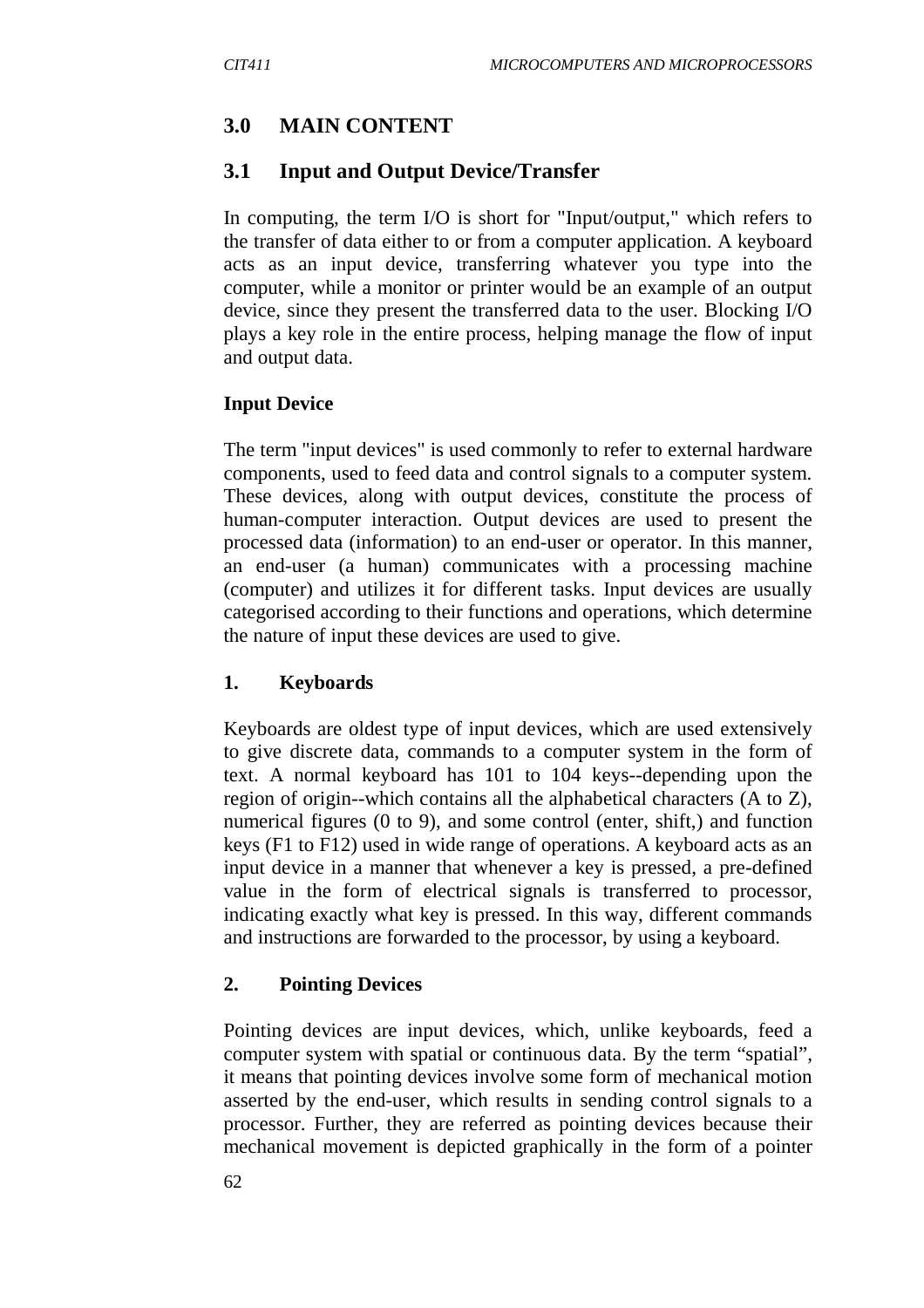(or cursor) over a monitor screen, which is an output device. Most commonly used pointing devices include mouse, trackball, touchpad, game joystick, light pen.

## **3. Video Input Devices**

As their name suggests, video input devices are used to transfer video signals to a computer system. These video signals are transferred in the form digital bits, which are first captured from external world as analog optical (light) signals. Some frequently used video input devices with computer systems include webcams, digital video cameras, and barcode readers. Usually, these input devices require specific software (driver) programs to interface their signals to the processor, which in turn processes their input digital signals and show them in the form of a video on a monitor screen.

## **4. Audio Input Devices**

Another important category of input devices encompasses all those external hardware components, which transfer audio analog signals to computer processor, again in the form of digital bits. These bits are processed and forwarded to audio output devices like speakers, headphones. Audio input devices can be further categorised as audio signal capturing or audio signal generating devices. Audio signal capturing devices carry a microphone to capture audio signals from external environment, while audio signal generating devices use internal electronic circuitry to produce audio signals.

## **5. Hybrid Input Devices**

Hybrid input devices provide a combined single interface for multiple types of input signals to be transferred to the computer processor. These devices are usually used in computer video games, and carry different features for gamer accessibility, like volume control, position control, and so on. The domain of hybrid input devices contains sophisticated and simple hardware devices, including gamepads, game controllers, and mechanical gaming paddles.

#### **Output Device**

Peripherals are devices that connect to a computer but are not an integrated or necessary part of the computer. Peripherals are used for input and output. When a camera, for example, is attached to a computer to download photos it becomes a peripheral input device because files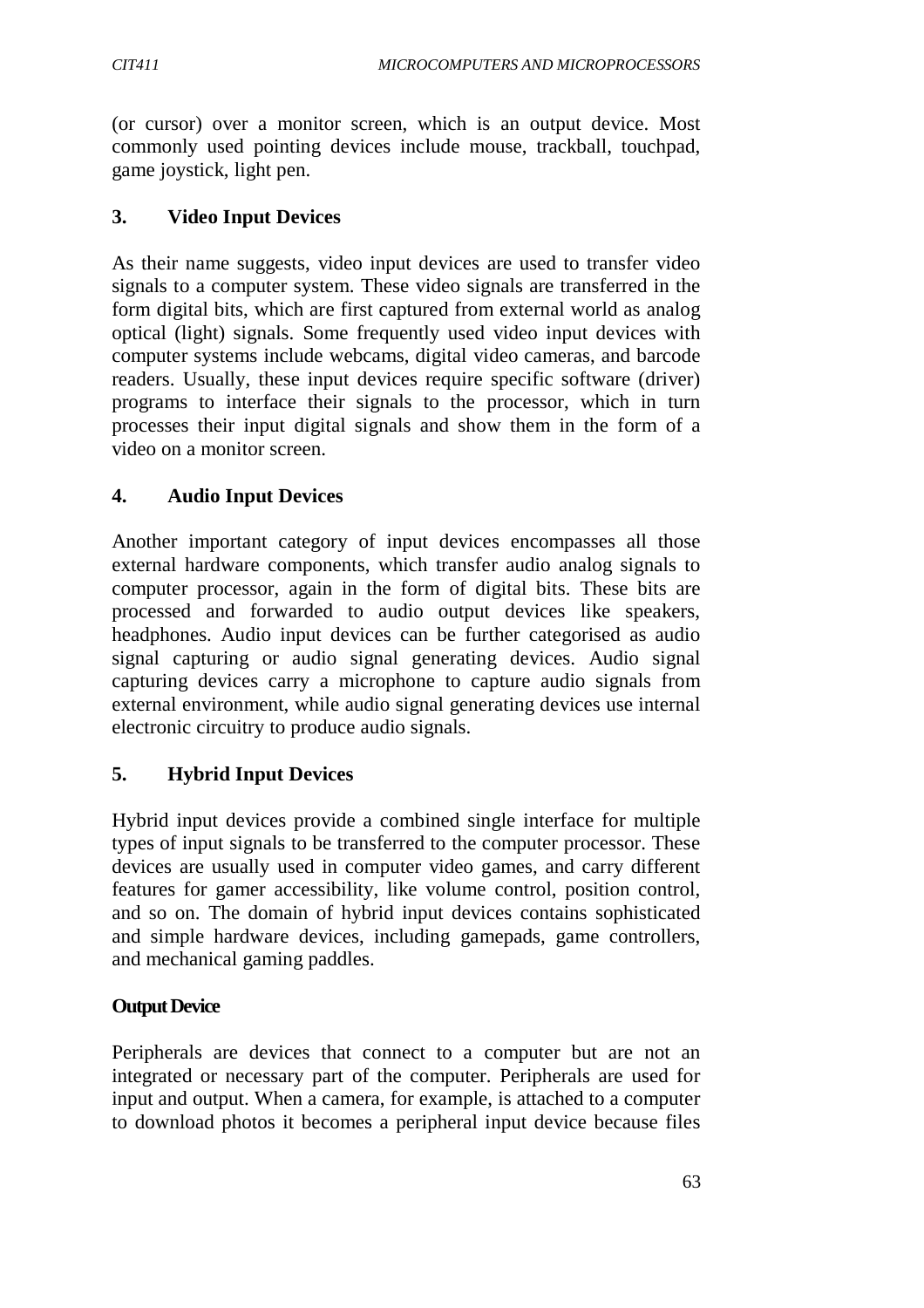on the camera are being moved to the computer. A webcam built into a laptop is also a peripheral.

## **1. Printer**

Printers are common computer peripherals. They are used to write out documents and print photographs. Printers are available in a wide variety of sizes, styles and prices. All-in-one printers are able to scan, receive faxes and make photocopies as well as print documents. Other printers can create high quality photographs or print onto CDs and DVDs. Portable printers are small and lightweight devices that can be used with laptops for mobile offices. Inkjet printers produce a good quality image and print on canvas as well as paper. Laser printers are usually faster and produce a crisper image than inkjet printers. Although prices vary, they may be more expensive than inkjet printers. Solid ink printers produce a high quality color image. They may be slower than laser printers.

# **2. Speakers**

Speakers allow users to enjoy listening to music, movies and other audio files stored on the computer. Speakers are computer peripherals that output sound. Most laptop computers have built-in speakers, which are adequate but external speakers produce better quality sound and higher volume for playing movies and music. External speakers are connected through either a USB port or an audio out port marked with a headset symbol. Most desktops use two external speakers, however, serious gamers or those who want better quality sound often add a third speaker for sounds in the low tones. Speakers vary a great deal in quality, price and configuration.

# **3. External Memory Device**

External memory is used to store data for transport to another computer or for backup in case of computer failure. Jump drives, memory sticks or flash drives are small devices that plug into computers' USB ports. Any type of file can be transferred from the computer to the jump drive. They are primarily used for physically transporting files from one computer to another computer. Jump drives are relatively inexpensive and are sometimes made into key chains or jewelry. External hard drives are another type of external memory. They are larger and more expensive but hold more data. They are used for storing photos and other large files that computers' memories may not be able to store. They are also used for backing up important files in case the computers suffer hard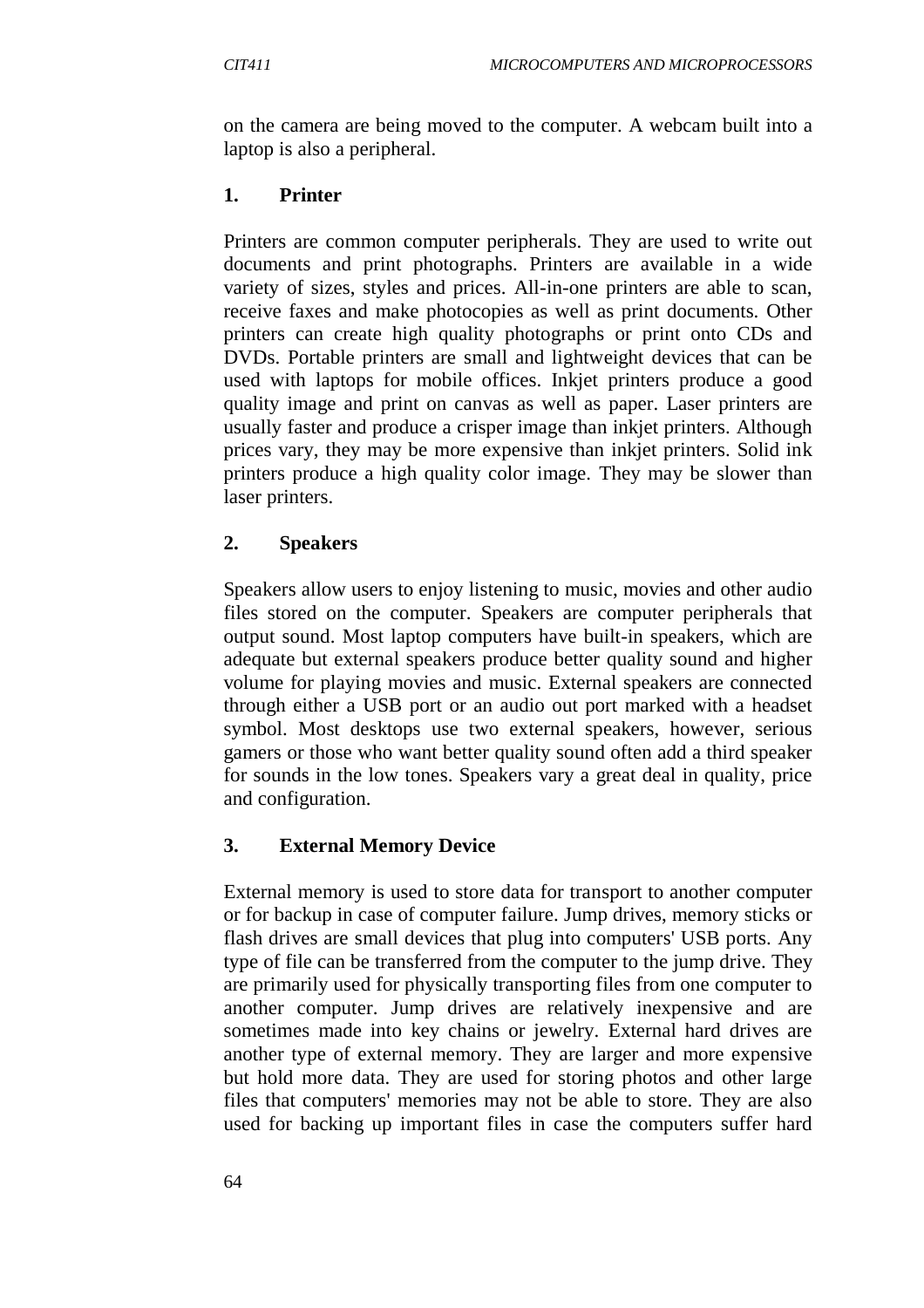drive crashes or other failures. They also offer encryption to keep sensitive data secure.

## **Input and Output (I/O) types:**

- Programmed I/O
- Interrupt driven I/O (Interrupt service routine)
- Direct memory access (DMA)

**Port**: an addressable register

- input only ports: CPU only reads from it
- output only ports: CPU only writes to it
- ports for both input and output

Every port has a number. A port can be referred to in an assembly language program by its number, such as:  $IN$  1

**Status port**: checked by the CPU to see if a key has been pressed and data is ready to be sent to CPU

**Data port**: when a key is pressed, its ASCII code is found in the data port

**Polling:** CPU continually examines the status port until a key is pressed (Programmed I/O)

*Ex:* Reading a character from keyboard

KEYIN: IN  $0$  ; read status port into A ANA A ; test A ( $10_H$  – key is pressed,  $00_H$  – otherwise) JZ  $KEYIN$ ; jump if  $00<sub>H</sub>$ IN 1; take data into A **RET** 

**Data port**: character to be printed is put in this port

**Control port**: when the character is ready in the data port, strobe signal (that tells the printer that it can take the character in data port) is sent.

A timing loop must be used in the CPU so that the characters are never passed to the printer at a rate faster than it can accept.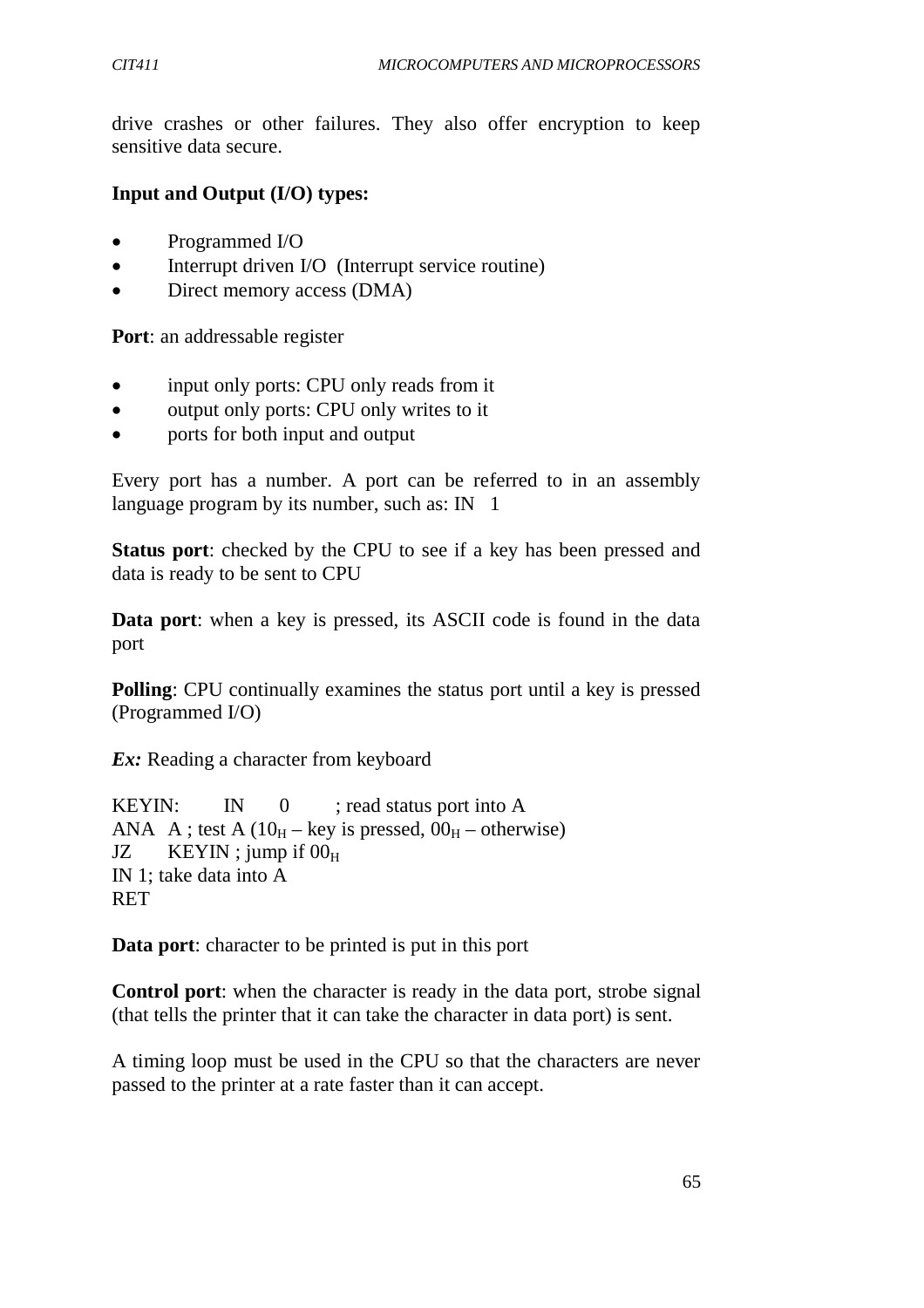- Special characters:
- a. *carriage return*: causes the printer head to move to the left side of the paper
- b. *line feed*: causes the printer to advance the paper by one line

*Ex:* Writing a character to printer

CHAROUT: OUT 3 ; put char. in accumulator into output port CALL DELAY ; make sure printer is ready MVI A, 10H ; set up strobe word  $(10<sub>H</sub> - char.$  in data port is available for printing) OUT 2 ; put it into control port to start strobe signal to printer MVI A, 00H ; reset strobe  $(00<sub>H</sub> - char.$  in data port is not available for printing) OUT 2 ; put it into control port to finish strobe signal **RET** 

## **3.2 The System Bus**

The system bus connects the various components of a VNA machine. The 80x86 family has three major busses: the address bus, the data bus, and the control bus. A bus is a collection of wires on which electrical signals pass between components in the system. These busses vary from processor to processor. However, each bus carries comparable information on all processors; for instance, the data bus may have a different implementation on the 80386 than on the 8088, but both carry data between the processor, I/O, and memory.

A typical 80x86 system component uses standard TTL logic levels*.* This means each wire on a bus uses a standard voltage level to represent zero and one1. We will always specify zero and one rather than the electrical levels because these levels vary on different processors (especially laptops).

#### **The Data Bus**

The 80x86 processors use the data bus to shuffle data between the various components in a computer system. The size of this bus varies widely in the 80x86 families. Indeed, this bus defines the "size" of the processor.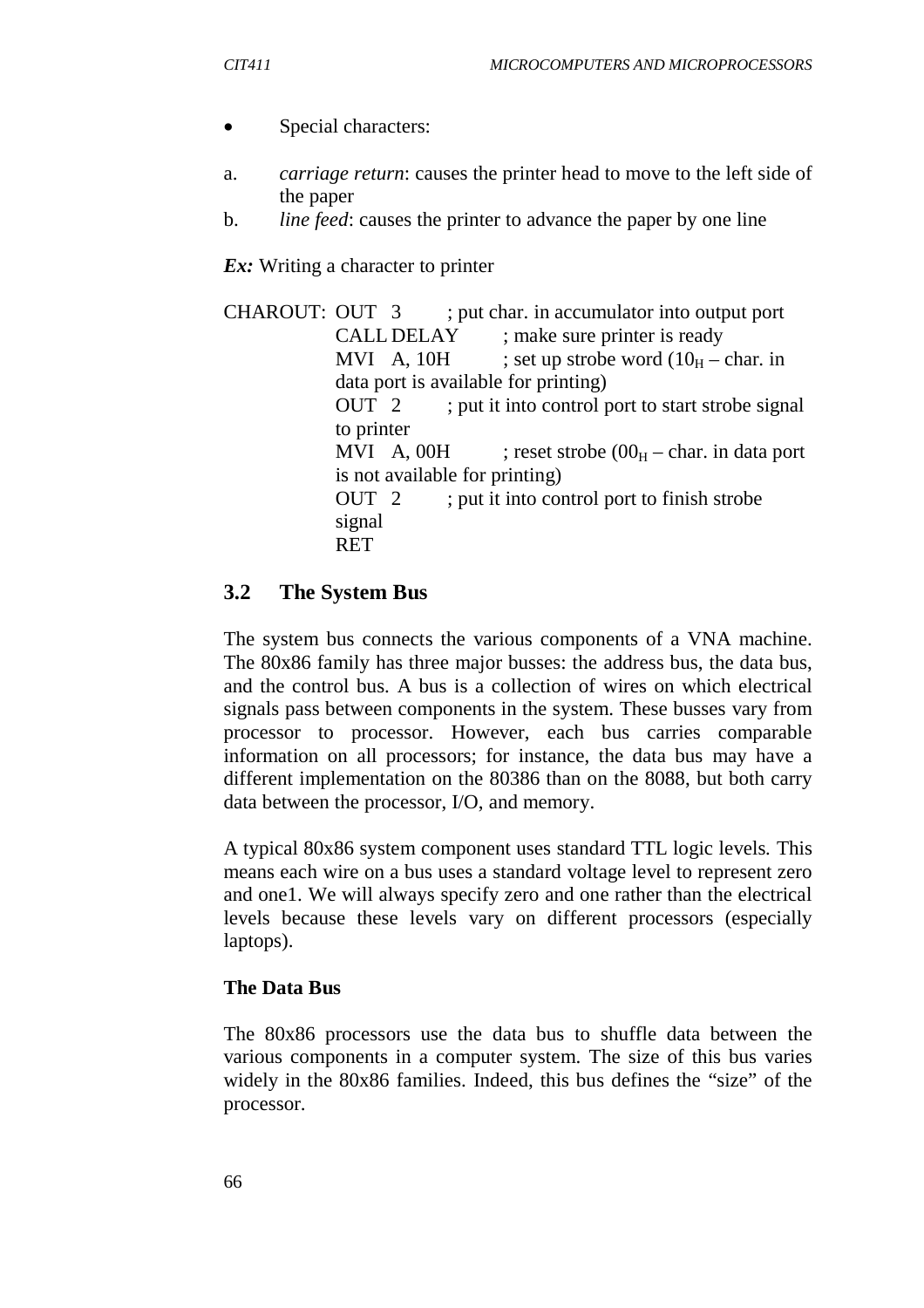On typical 80x86 systems, the data bus contains eight, 16, 32, or 64 lines. The 8088 and 80188 microprocessors have an eight-bit data bus (eight data lines). The 8086, 80186, 80286, and 80386SX processors have a 16 bit data bus. Future versions of the chip (the 80686/80786?) may have a larger bus.

#### **The Address Bus**

The data bus on an 80x86 family processor transfers information between a particular memory location or I/O device and the CPU. The only question is, "*Which memory location or I/O device?"* The address bus answers that question. To differentiate memory locations and I/O devices, the system designer assigns a unique memory address to each memory element and I/O device. When the software wants to access some particular memory location or I/O device, it places the corresponding address on the address bus. Circuitry associated with the memory or I/O device recognises this address and instructs the memory or I/O device to read the data from or place data on the data bus. In either case, all other memory locations ignore the request. Only the device whose address matches the value on the address bus responds.

#### **The Control Bus**

The control bus is an eclectic collection of signals that control how the processor communicates with the rest of the system. Consider for a moment the data bus. The CPU sends data to memory and receives data from memory on the data bus. This prompts the question, "Is it sending or receiving?" There are two lines on the control bus, *read* and *write*, which specify the direction of data flow. Other signals include system clocks, interrupt lines, status lines, and so on. The address space is the set of all addressable memory locations.

The *read* and *write* control lines control the direction of data on the data bus. When both contain a logic one, the CPU and memory-I/O are not communicating with one another. If the read line is low (logic zero), the CPU is reading data from memory (that is, the system is transferring data from memory to the CPU). If the write line is low, the system transfers data from the CPU to memory.

## **4.0 CONCLUSION**

Blocking I/O plays a key role in the entire process, helping manage the flow of input and output data.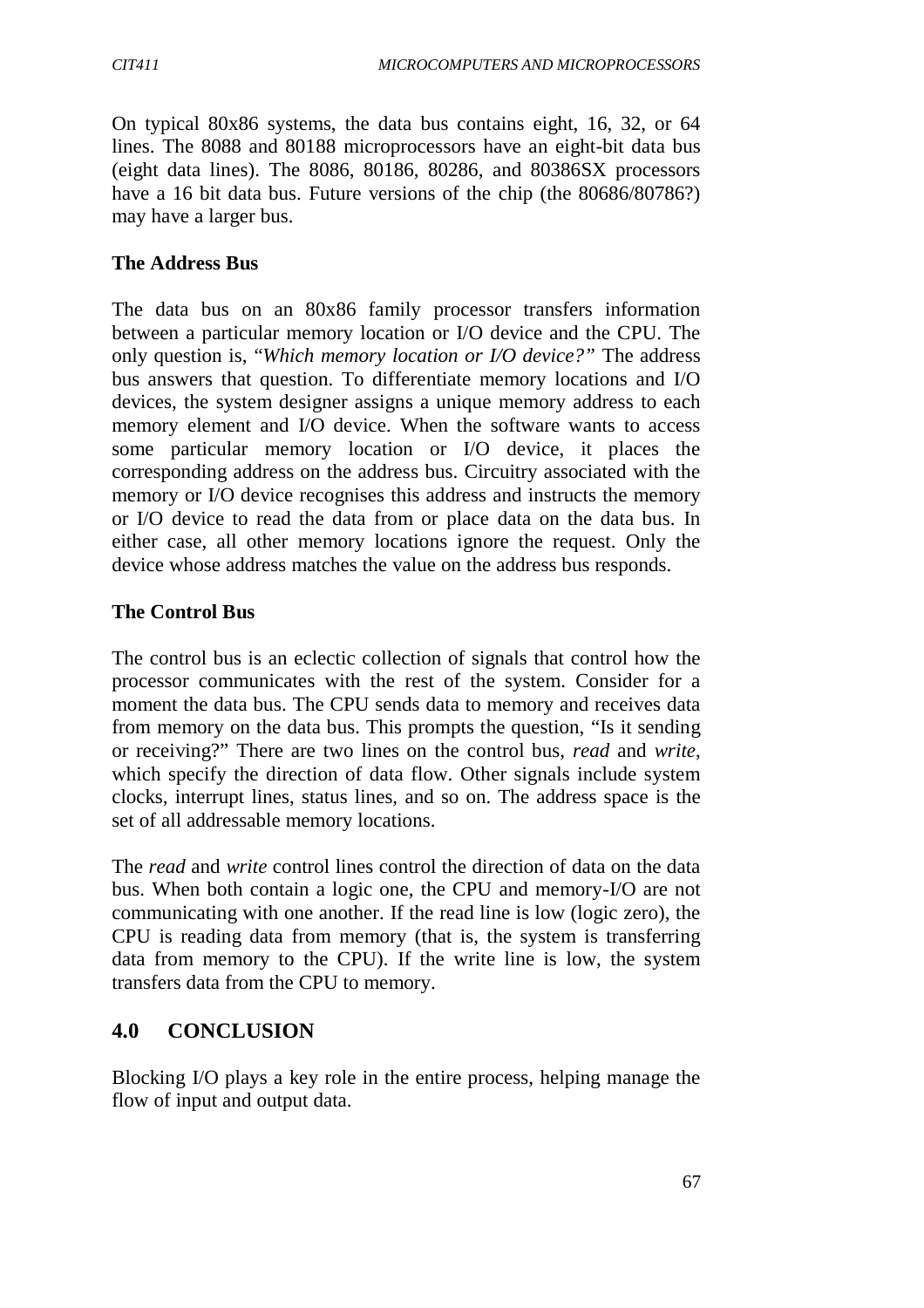## **5.0 SUMMARY**

**Port**: it an addressable registers, which has the following:

- *input only ports*: CPU only reads from it
- *output only ports*: CPU only writes to it
- *ports for both input and output*

**Data port**: character to be printed is put in this port

**Control port**: when the character is ready in the data port, strobe signal (that tells the printer that it can take the character in data port) is sent. Special characters:

- *carriage return*: causes the printer head to move to the left side of the paper
- *line feed*: causes the printer to advance the paper by one line

**The system bus** connects the various components of a VNA machine. The 80x86 family has three major busses: the *address* bus, the *data* bus, and the *control* bus. A bus is a collection of wires on which electrical signals pass between components in the system. These busses vary from processor to processor.

**Address bus**: carries the address of a unique memory or input/output (I/O) device 2

**Data bus**: carries data stored in memory (or an I/O device) to the CPU or from the CPU to the memory (or I/O device).

**Control bus**: is a collection of control signals that coordinate and synchronize the whole system.

#### **6.0 TUTOR-MARKED ASSIGNMENT**

- 1. Explain with example four output and input device you know.
- 2. What is system bus?
- 3. Explain briefly the three types of system bus.
- 4. How does the microprocessor communicate with the memory and input/output devices?

#### **7.0 REFERENCES/FURTHER READING**

Nasrat, H. "Introduction to Computer & Microcomputers."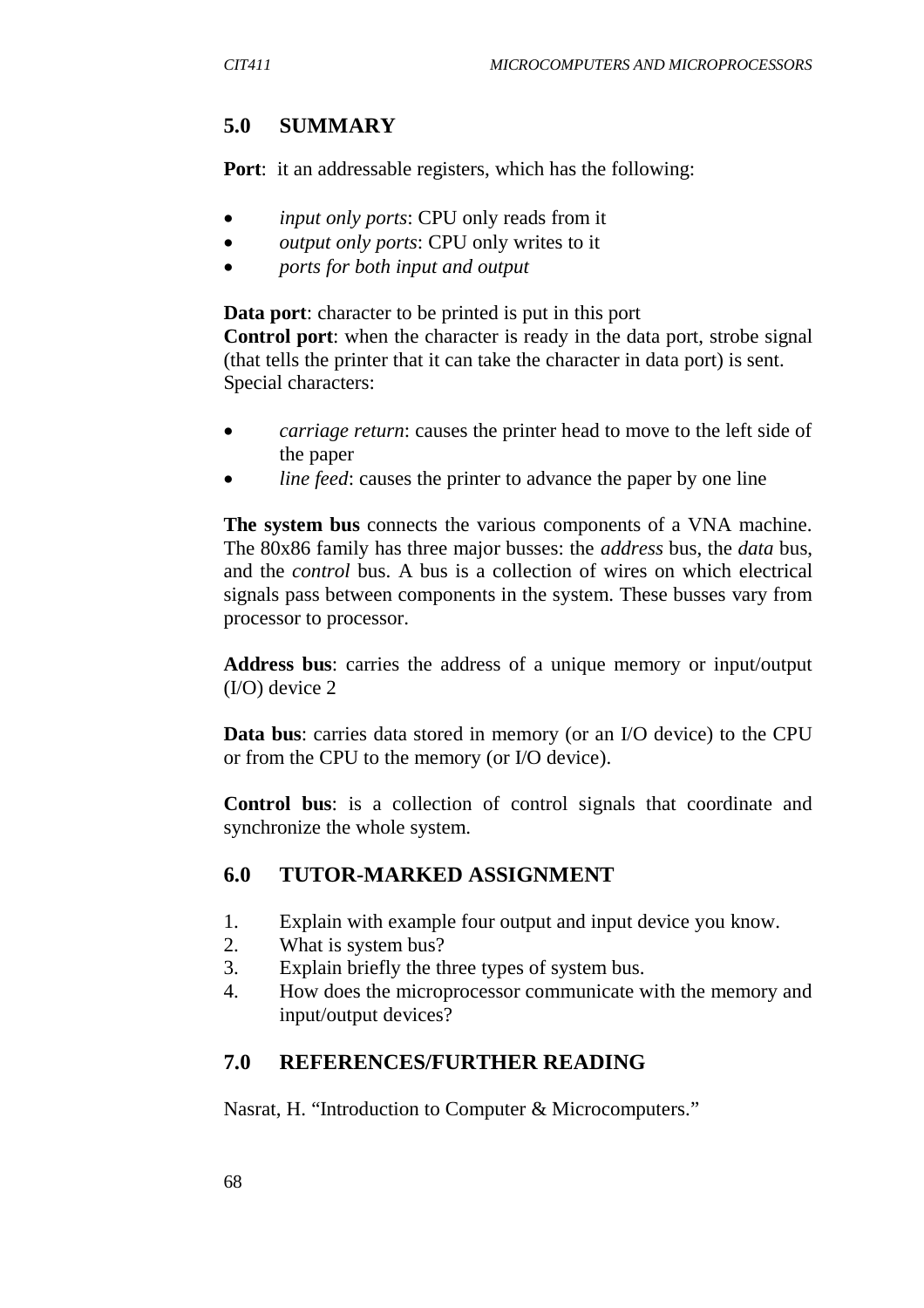# **MODULE 3**

| Unit 1 | <b>Basic Concept of Microcomputer</b> |
|--------|---------------------------------------|
| -- -   |                                       |

- Unit 2 Microcomputers Design
- Unit 3 Microcomputers Networking
- Unit 4 Microcomputer Interfacing

# **UNIT 1 BASIC CONCEPT OF MICROCOMPUTER**

## **CONTENTS**

- 1.0 Introduction
- 2.0 Objectives
- 3.0 Main Content
	- 3.1 Description of Microcomputer
	- 3.2 The Microcomputer Revolution
	- 3.3 Basic Blocks of a Microcomputer
	- 3.4 Uses of Microcomputers
- 4.0 Conclusion
- 5.0 Summary
- 6.0 Tutor-Marked Assignment
- 7.0 References/Further Reading

# **1.0 INTRODUCTION**

A computer system can be divided into four components:

- the hardware (CPU, memory, input/output devices, and so on)
- the operating system
- the system programs (word processors, spread sheets, accounting software, compilers)
- the application programs.

This various components will be discussed in this unit.

## **2.0 OBJECTIVES**

At the end of this unit, you should be able to:

- explain microcomputer
- discuss microcomputer revolution.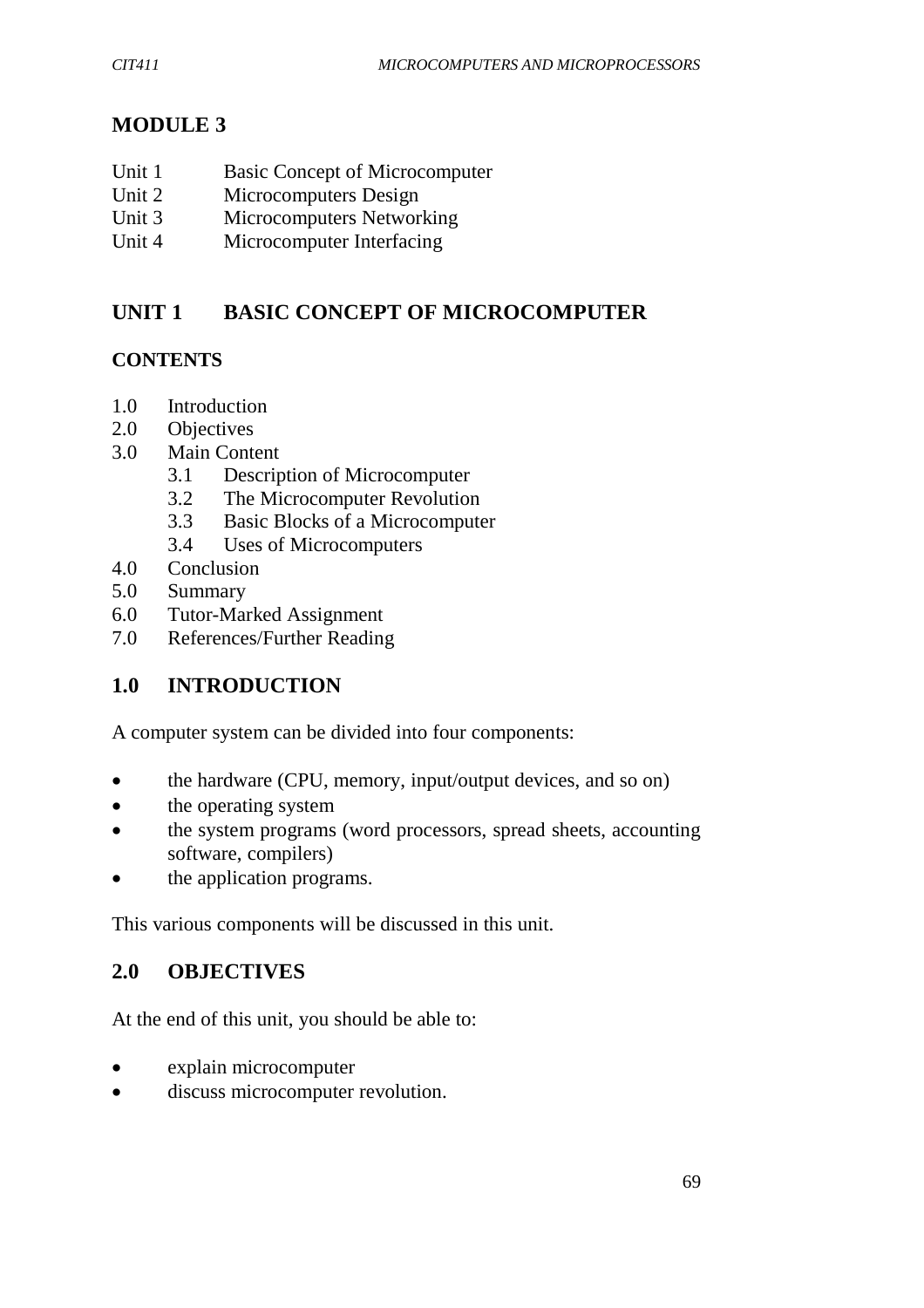## **3.0 MAIN CONTENT**

#### **3.1 Description Microcomputers**

A microcomputer (micro) is a digital computer whose processing unit consists of one or more microprocessors, and includes storage and inputoutput facilities. Today there are fabricated microcomputer assemblies including almost all of the basic microcomputer parts and they all are called the *single-chip microcomputers or microcontrollers.* Such a microcomputer reduces the computer to a small, inexpensive, and easily replaceable design component.

A computer system can be divided into four components:

- the hardware (CPU, memory, input/output devices, and so on.)
- the operating system
- the system programs (word processors, spread sheets, accounting software, compilers,…)
- the application programs

Application Programs



*Figure 4:* Hierarchy of computer components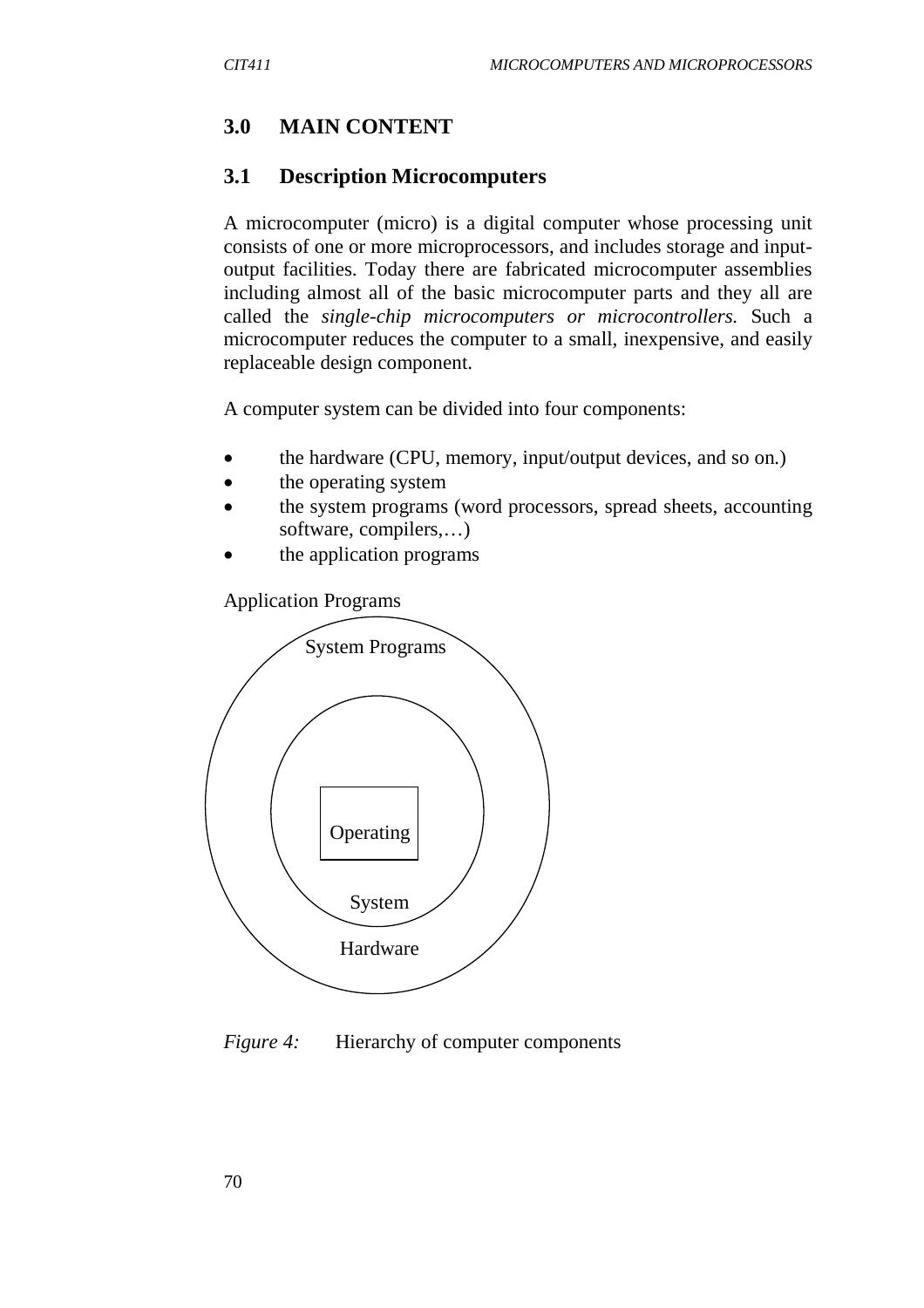## **3.2 The Microcomputer Revolution**

Integrated circuit:

- First patent to J.S. Kilby in 1959. Introduced by Texas Instruments and Westinghouse in the early 1960s, came into real commercial use in 1964 with Fairchild Semiconductors 702 linear IC.
- The first desktop electronic calculators were introduced about 1963. In 1965, Texas Instruments began work on a fourfunction pocket calculator based on a single IC--they patented that design. They had trouble getting their invention into production--it came out in 1972 at \$150 (the Japanese got copies on the market as early as 1970).
- These had a more predictable market and got more initial interest from big companies than the personal computer. They also had a tremendously steep price curve--by



1975, you could buy a 4-function calculator for under \$20. Integrated circuits were also used for special-purpose word processors by Wang (1971) and IBM (the Display writer)

The key step for the computer was the introduction of the microprocessor:

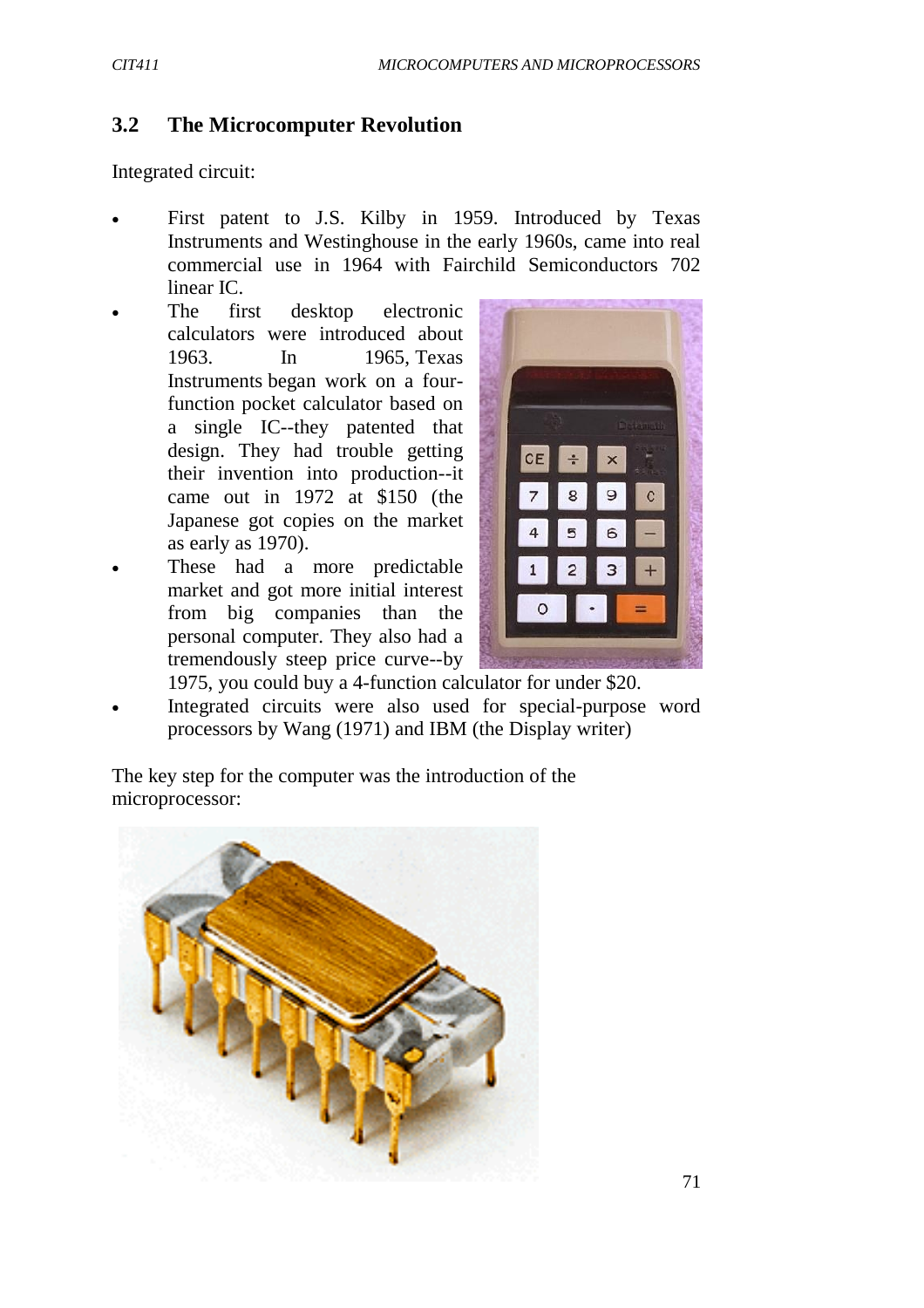## Intel 4004

- The idea of creating an entire simple computer from integrated circuits began with amateurs.
- The first microprocessor was the Intel 4004 in Nov. 1971 and the 2 MHz 8080 in 1972. The 8080 was an 8-bit microprocessor that could access 64 k of memory.
- In April 1975 Altair starts selling a kit (called the Altair 8800) with a 8080 microprocessor and 1 kilobyte of memory for \$375- users entered data in binary form with 16 toggle switches and read the results in binary form on an array of 16 pairs of panel lamps. Users had to develop their own applications using machine language



## **Altair 8800**

- Gary Kildall was already at work writing the CP/M operating system
- In 1975, a BASIC interpreter was demonstrated on the Altair, and IBM introduces a 55 lb. luggable computer with BASIC, 16 KB of RAM, and tape storage for the price of \$9000.
- In June 1976 Southwest Technical Products Company offered a machine with an editor and assembler, and shortly afterwards with a BASIC interpreter. This expanded the potential market, though it was still hobbyists, and all sorts of small companies lept into the business.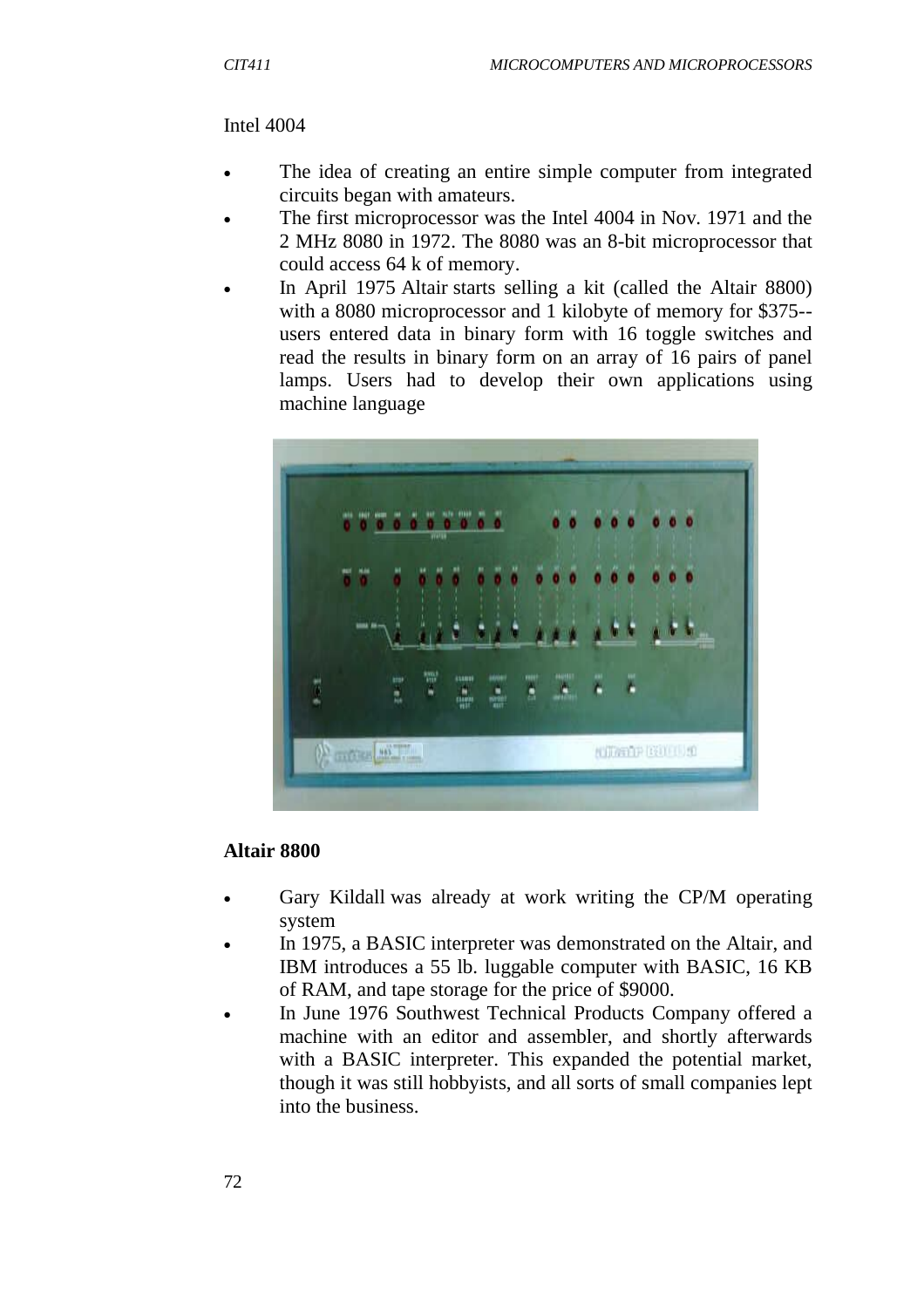In 1977, the home computer began to move past the electronics hobbyist:



# **Apple II**

- Apple II and Commodore PET came to the market in 1977--both included keyboard, game paddles, BASIC in ROM, and storage of data via audiocassette recorder. The Apple II cost \$1300 and had 4 KB RAM--175 kits were sold in the first 10 months. The first model did not include a monitor--you hooked it to a TV set for display. Only in Jan 1977 did Apple Computer move from Steve Jobs's garage to an office.
- In Aug. Radio Shack announced the TRS-80 microcomputer with 4 KB RAM, keyboard, video display, and tape cassette for \$600-- 10,000 are sold in the first month.
- the 8086 microprocessor in 1978 had a speed of 4.77 MHz, 16 bit processing, and could access 1 MB of memory
- The first application was VisiCalc in 1979--the first spreadsheet- creating a business market. Applewriter and WordStar were released in the same year--they had been preceded by Electric Pencil in 1977.
- In the 1979 fiscal year Apple sold 35,000 Apple II computers, 78,000 in 1980
- The most popular computer of the time was the Commodore 64, introduced in 1982, which sold an estimated 22 million units. It had colour graphics and 64 K of RAM; it cost only \$400 (it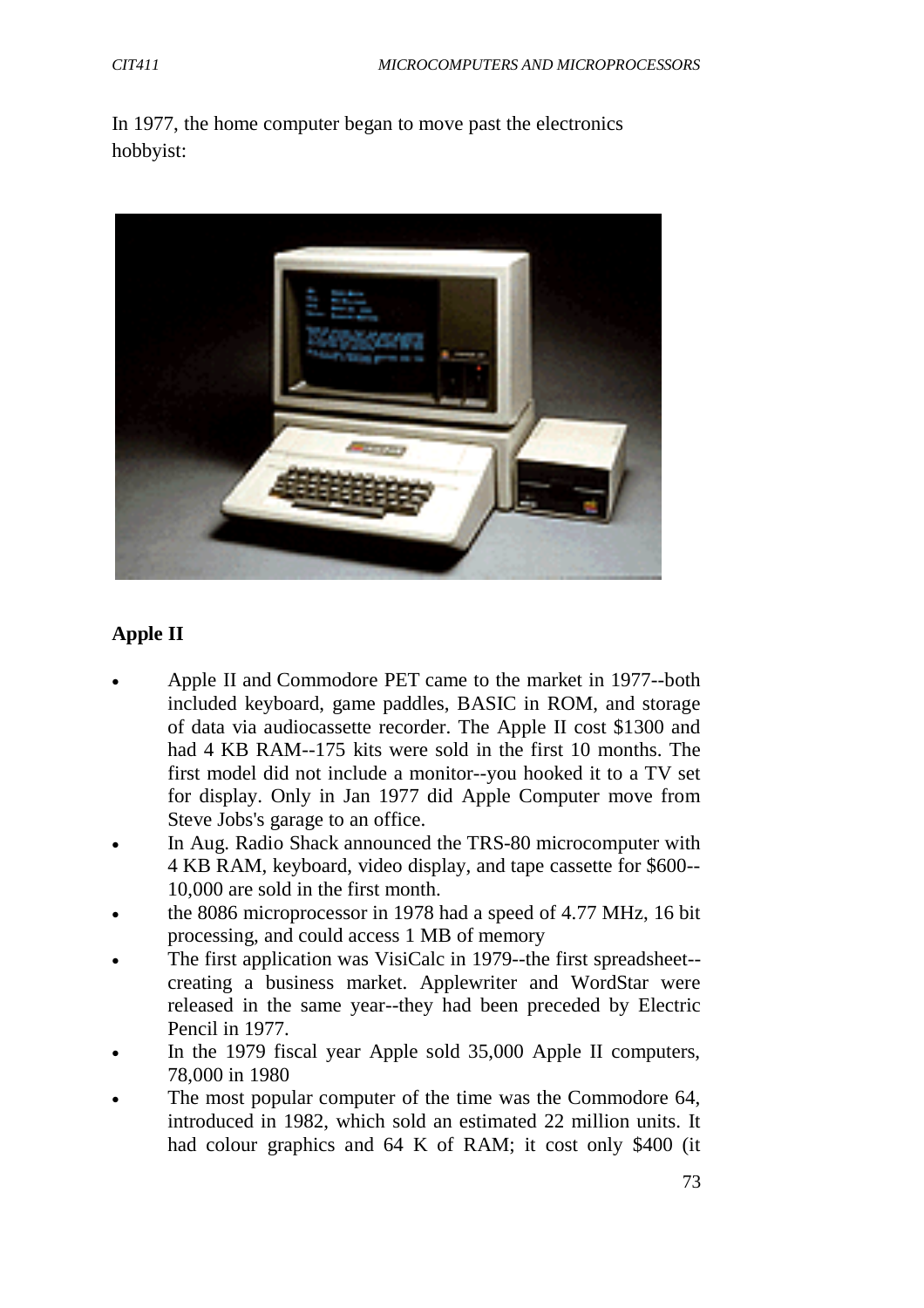hooked to a TV set for display) and was used primarily for games.

- Lotus 1-2-3 introduced in 1982 was the killer business application--the microcomputer became more than a toy. dBase was the first data base program. WordPerfect was introduced in 1984 and came to dominate the wordprocessing market.
- Apple tried to compete with the IBM PC with the Macintosh, introduced in 1984 at a price of \$2495. A revolutionary new way of using a computer, with a graphical user interface, a mouse, and What-You-See-Is-What-You-Get word processing.
- The IBM AT in 1985 went in a different direction, with a speed of 6 MHz, 512 KB of RAM, and a 20 MB hard drive for about \$5000.
- Commodore released the Amiga in 1985 with much improved graphics and sound, but people did not see any use for it except for games.
- Windows was first released in 1985 but did not earn a following until Windows 3 in 1990. Apple sued Microsoft for copying the Macintosh user interface, but lost. Windows represented a major change in the way people used PCs.



**Windows 286 (Windows 2)**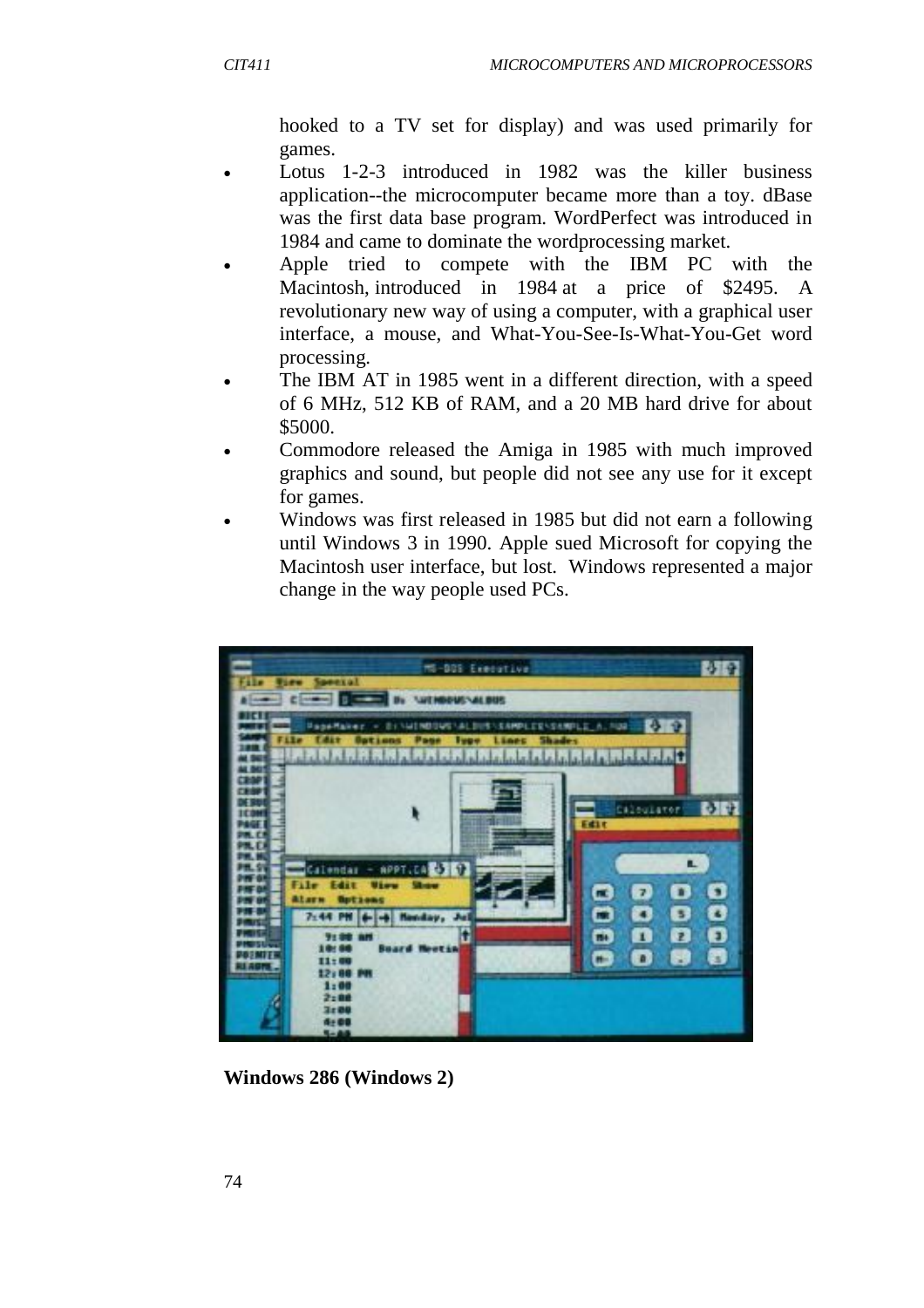## **3.3 Basic Blocks of a Microcomputer**

If we think of the computer as an information manipulation device, then the basic components of a microcomputer are:

#### **Input Units --** *"How to tell it what to do"*

Devices allow us to enter information into the computer. A keyboard and mouse are the standard way to interact with the computer. Other devices include mice, scanners, microphones, joysticks and game pads used primarily for games.

#### **Output Units --** *"How it shows you what it is doing"*

Devices are how the manipulated information is returned to us. They commonly include video monitors, printers, and speakers.

#### **Memory -- "How the processor stores and uses immediate data"**

#### **3.4 Uses of a Microcomputer**

"Microcomputer" is the term coined in the 1970s for a personal computer. Until that point, computers had been bulky room-sized electronics; even the smallest models were the size of large cars. The microcomputer has many uses, especially in the home, in business and in the medical field.

#### **1. Home**

Families use microcomputers for education; software can hold thousands of book volumes worth of information. In addition, the first portable video games were built for the microcomputers. The home microcomputers paved the way for the invention of laptops.

#### **2. Business**

Businesses took a huge leap forward in bookkeeping, inventory and communication when microcomputers were made readily available. An owner could have years of information at the tap of a button instead of going through multiple cabinets of documents and receipts. Information also can be saved to disks and shared among branches of a business, making the business able to trade inventory and update sales figures much faster than before.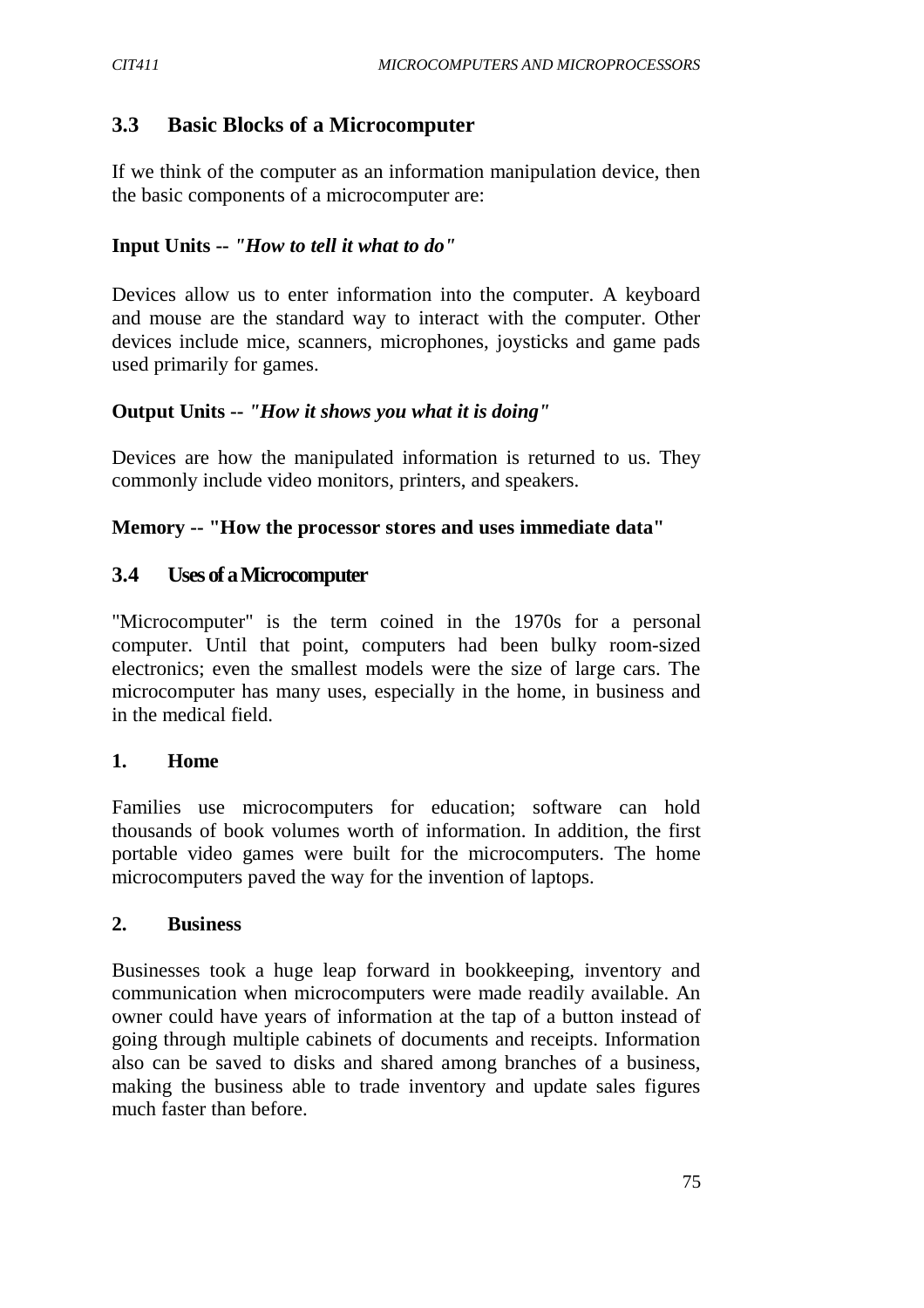#### **3. Medical Uses**

The first microcomputer (dubbed the "Sac State 8008") was built specifically for storing medical records. Before microcomputers were available, medical records were stored in paper form. Microcomputers make it possible to download patients' medical histories.

#### **4.0 CONCLUSION**

Microcomputer

#### **5.0 SUMMARY**

A microcomputer (micro) is a digital computer whose processing unit consists of one or more microprocessors, and includes storage and inputoutput facilities.

The microcomputer has many uses, especially in the home, in business and in the medical field.

The computer as an information manipulation device the basic components of a microcomputer are:

**Input Units --** *"*How to tell it what to do" **Output Units --** "How it shows you what it is doing" **Memory --** "How the processor stores and uses immediate data"

#### **6.0 TUTOR-MARKED ASSIGNMENT**

- 1. What is microcomputer?
- 2. What are the uses of microcomputers?
- 3. Explain briefly the evolution of microcomputers.

#### **7.0 REFERENCES/FURTHER READING**

Kastner, D. (2003)."Embedded System"

Mack Pamela E. (2005). "The Microcomputer Revolution" http// www. Clemson.edu/caah/history/Facultypages/Pammack/lec122/micro. htm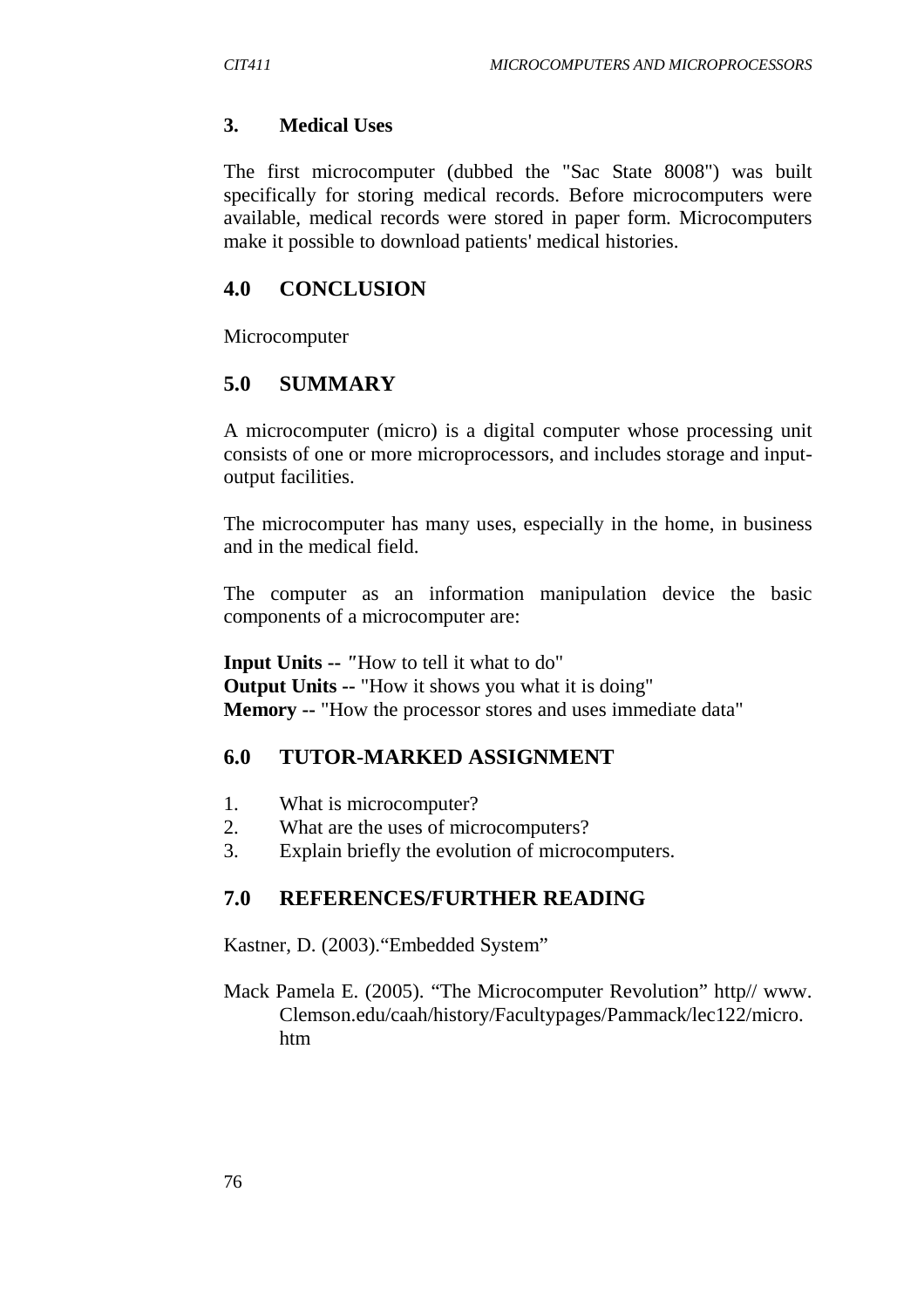# **UNIT 2 MICROCOMPUTERS ARCHITECTURE**

## **CONTENTS**

- 1.0 Introduction
- 2.0 Objectives
- 3.0 Main Content
	- 3.1 Microcomputer Architecture
	- 3.2 Types of Microcomputer Architecture
- 4.0 Conclusion
- 5.0 Summary
- 6.0 Tutor-Marked Assignment
- 7.0 References/Further Reading

# **1.0 INTRODUCTION**

Identify the separate components of your computer system if you have a desktop computer. Note, for instance, that while your monitor -- the piece of equipment that contains your screen -- is the primary part of the computer that you pay attention to, it does not do the computing. Locate the tower or CPU (central processing unit), which is the part of your system that is actually the "computer," by finding your on/off switch. Peripherals such as the "mouse" and "keyboard" help you use the computer, but they have only limited computer characteristics within them.

## **2.0 OBJECTIVES**

At the end of this unit, you should be able to:

- explain microcomputer architecture
- identifies types of Microcomputers
- discuss the Von Neumann Architecture
- discuss the Harvard-Architecture

## **3.0 MAIN CONTENT**

## **3.1 Microcomputer Architecture**

In computer engineering, computer architecture is the conceptual design and fundamental operational structure of a computer system. It is a blueprint and functional description of requirements (especially speeds and interconnections) and design implementations for the various parts of a computer — focusing largely on the way by which the central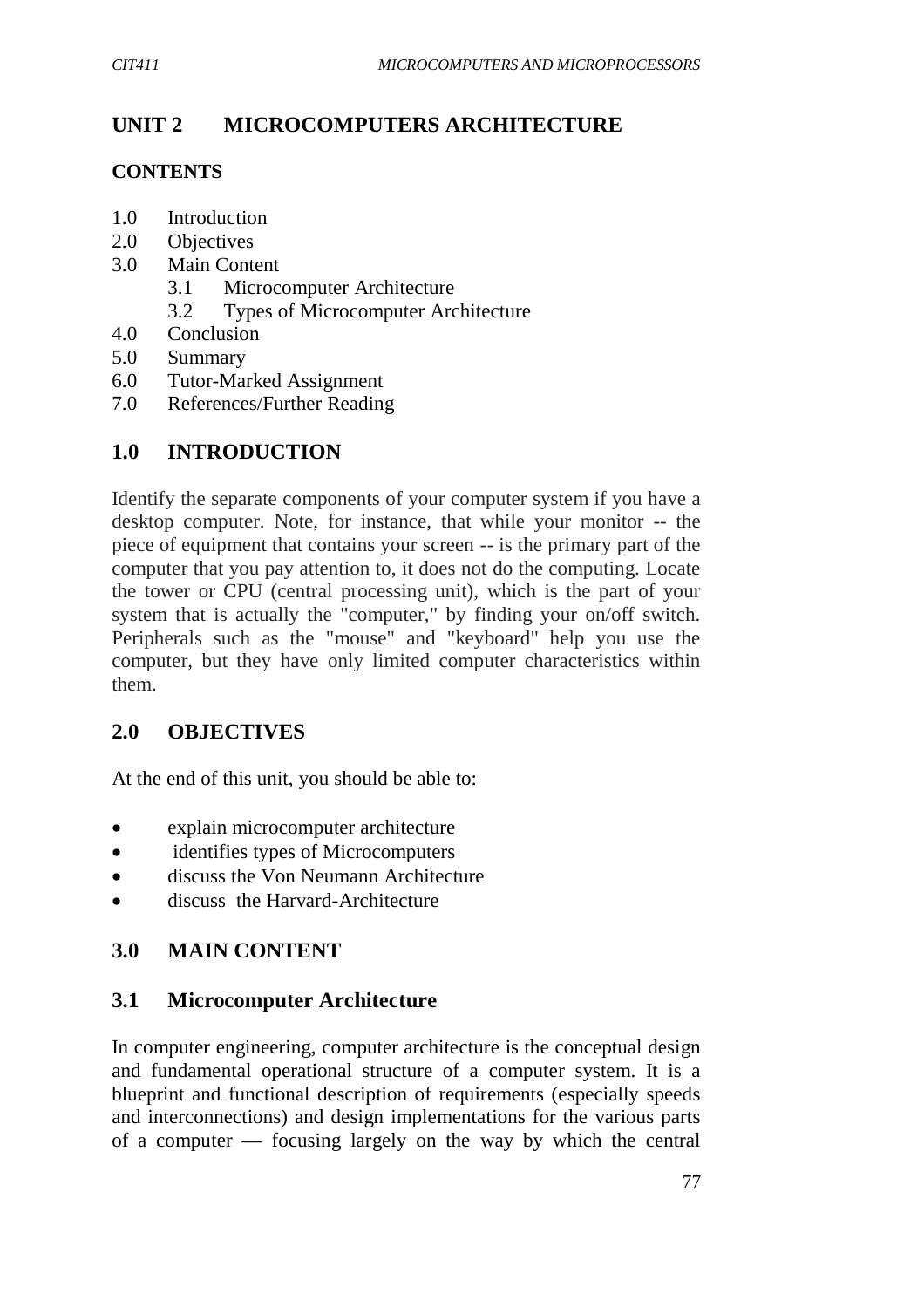processing unit (CPU) performs internally and accesses addresses in memory.

Computer architecture comprises at least three main subcategories

- *Instruction set architecture*, or ISA, is the abstract image of a computing system that is seen by a machine language (or assembly language) programmer, including the instruction set, memory address modes, processor registers, and address and data formats.
- *Microarchitecture*, also known as *Computer organization* is a lower level, more concrete, description of the system that involves how the constituent parts of the system are interconnected and how they interoperate in order to implement the ISA. The size of a computer's cache for instance, is an organizational issue that generally has nothing to do with the ISA.
- *System Design* which includes all of the other hardware components within a computing system such as:
- a. system interconnects such as computer buses and switches
- b. memory controllers and hierarchies
- c. CPU off-load mechanisms such as direct memory access issues like multi-processing.

Once both ISA and micro architecture has been specified, the actual device needs to be designed into hardware. This design process is often called *implementation*. Implementation is usually not considered architectural definition, but rather hardware design engineering.

Computer Organization deals with the advances in computer architecture right from the Von Neumann machines to the current day super scalar architectures.

# **3.2 Types of Microcomputer Architecture**

This section will discuss two types of microcomputers, which are:

- **Von Neumann Architecture**
- **Hardvard Architecture**

# **1. Von Neumann Architecture**

78 The von Neumann architecture is a computer design model that uses a processing unit and a single separate storage structure to hold both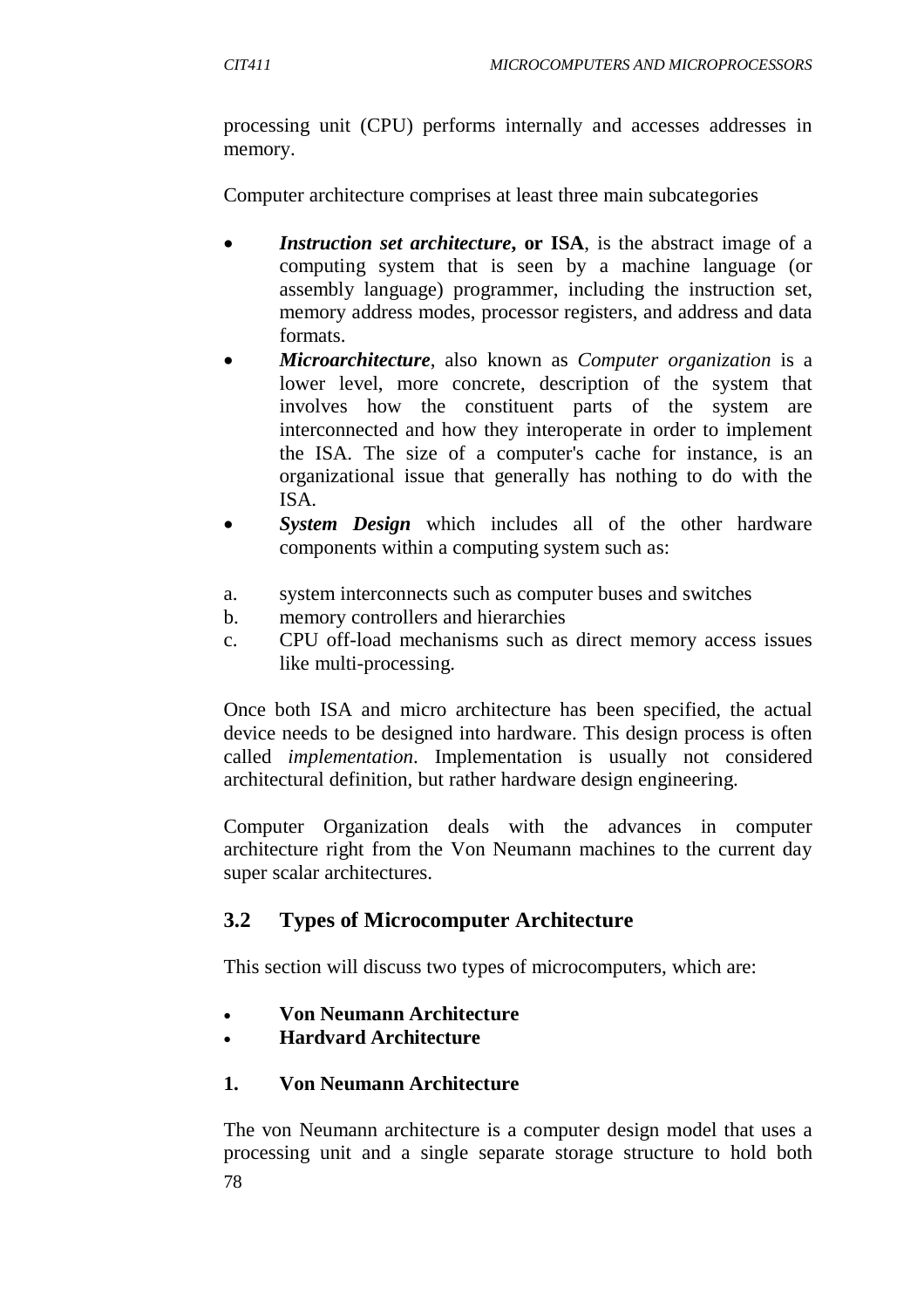instructions and data as shown in Figure 5. It is named after mathematician and early computer scientist John von Neumann. Such a computer implements a universal Turing machine, and the common "referential model" of specifying sequential architectures, in contrast with parallel architectures. The term "stored-program computer" is generally used to mean a computer of this design, although as modern computers are usually of this type, the term has fallen into disuse. All general-purpose computers are now based on the key concepts of the von Neumann architecture.

Though the von Neumann model is universal in general-purpose computing, it suffers from one obvious problem. All information (instructions and data) must flow back and forth between the processor and memory through a single channel, and this channel will have finite bandwidth. When this bandwidth is fully used the processor can go no faster. This performance limiting factor is called the *von Neumann bottleneck.*



*Figure 5:* von Neumann architecture

#### **2. Hardvard Architecture**

A *Harvard Architecture* as shown in Figure 6 has one memory for instructions and a second for data. The name comes from the Harvard Mark 1, an electromechanical computer which pre-dates the storedprogram concept of von Neumann, as does the architecture in this form.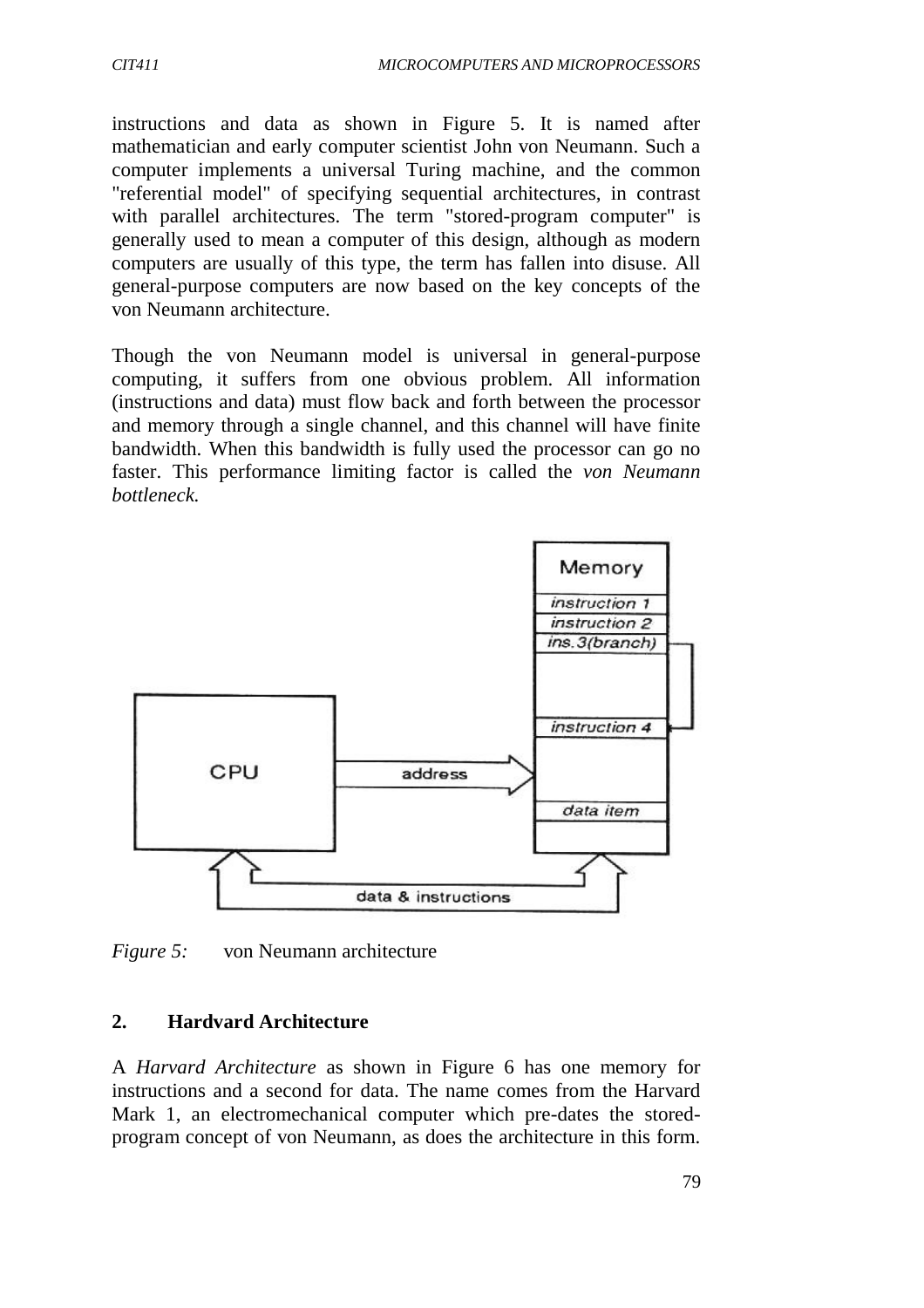It is still used for applications, which run fixed programs, in areas such as digital signal processing, but not for general purpose computing. The advantage is the increased bandwidth available due to having separate communication channels for instructions and data; the disadvantage is that the storage is allocated to code and data in a fixed ratio.

In Harvard architecture, there is no need to make the two memories share characteristics. In particular, the word width, timing, implementation technology, and memory address structure can differ. Instruction memory is often wider than data memory. In some systems, instructions can be stored in read-only memory while data memory generally requires read-write memory. In some systems, there is much more instruction memory than data memory so instruction addresses are much wider than data addresses.



*Figure 6:* Hardvard Architecture

## **4.0 CONCLUSION**

The two major microcomputers architectural design is discussed which the main foundation for architectural design is. The Von Neumann Architecture and Hardvard Architecture are well discussed.

#### **5.0 SUMMARY**

Computer architecture is the conceptual design and fundamental operational structure of a computer system. It is a blueprint and functional description of requirements (especially speeds and interconnections) and design implementations for the various parts of a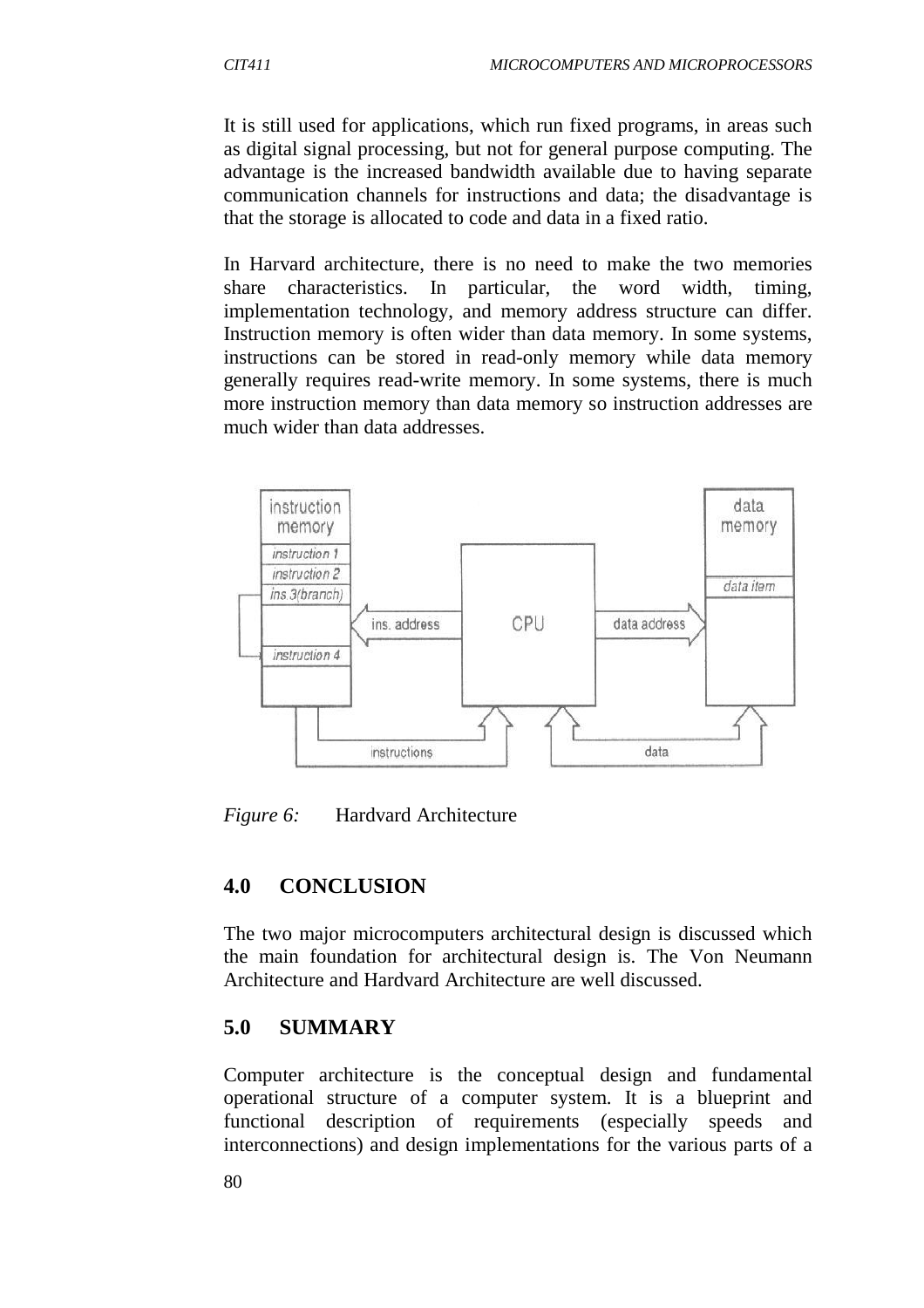computer — focusing largely on the way by which the central processing unit (CPU) performs internally and accesses addresses in memory.

Von Neumann architecture is a computer design model that uses a processing unit and a single separate storage structure to hold both instructions and data.

A *Harvard Architecture* has one memory for instructions and a second for data. The name comes from the Harvard Mark 1, an electromechanical computer which pre-dates the stored-program concept of von Neumann.

## **6.0 TUTOR-MARKED ASSIGNMENT**

- 1. Explain the von Neumann Architecture.
- 2. Differential between the Hardvard architecture and von Neumann architecture.

## **7.0 REFERENCES/FURTHER READING**

Microprocessor Architecture

"http://www.ehow.com/way\_5581467\_microprocessor-architecture- "tutorials.html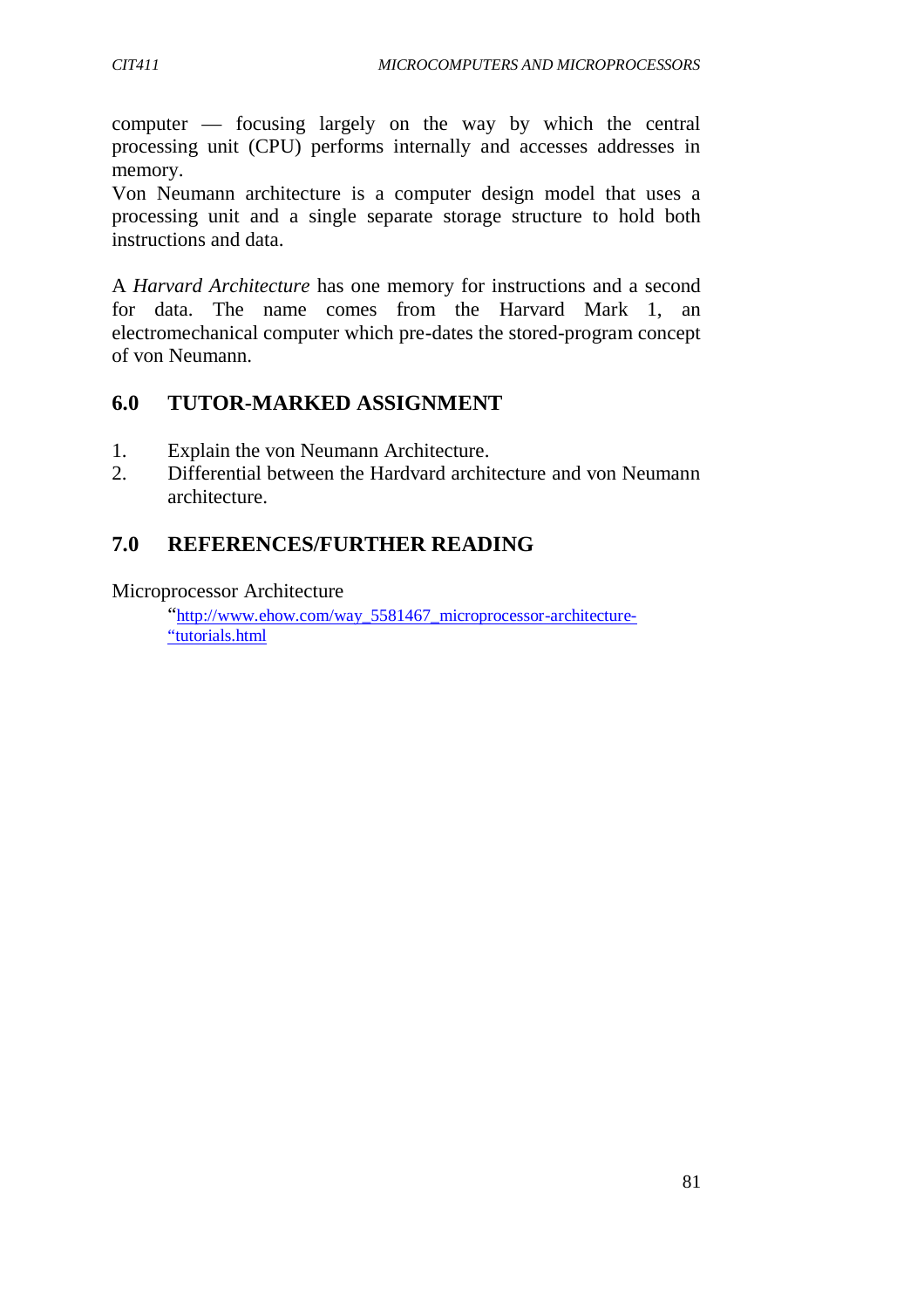## **UNIT 3 MICROCOMPUTERS NETWORKING**

#### **CONTENTS**

- 1.0 Introduction
- 2.0 Objectives
- 3.0 Main Content
	- 3.1 What is Microcomputer Networking?
	- 3.2 Types of Microcomputer Networking
	- 3.3 Host-Based Networks vs. Client Server Networks
- 4.0 Conclusion
- 5.0 Summary
- 6.0 Tutor-Marked Assignment
- 7.0 References/Further Reading

## **1.0 INTRODUCTION**

A network is a group of computers and other devices, such as printers and modems, connected to each other. This enables the computers to effectively share data and resources. The concept of sharing resources over a network is called networking. The computers in a network can share data, messages, graphics, printers, fax machines, modems, and other hardware and software resources.

#### **2.0 OBJECTIVES**

At the end of this unit, you should be able to:

- explain microcomputer networking
- identify types of microcomputer networking.

#### **3.0 MAIN CONTENT**

#### **3.1 What is Microcomputer Networking?**

A computer network consists of several computers that are connected to one another using devices that allow them to communicate. Computer networks may be connected using network cables called Cat5 cables and network cards. Your network may also be wireless and connected using wireless routers. If your computer network is wireless, it would not require that they be connected using hardware. When the computers are connected via a computer network, they are able to transmit files from one computer to another. These computers are also able to connect to the internet using one connection.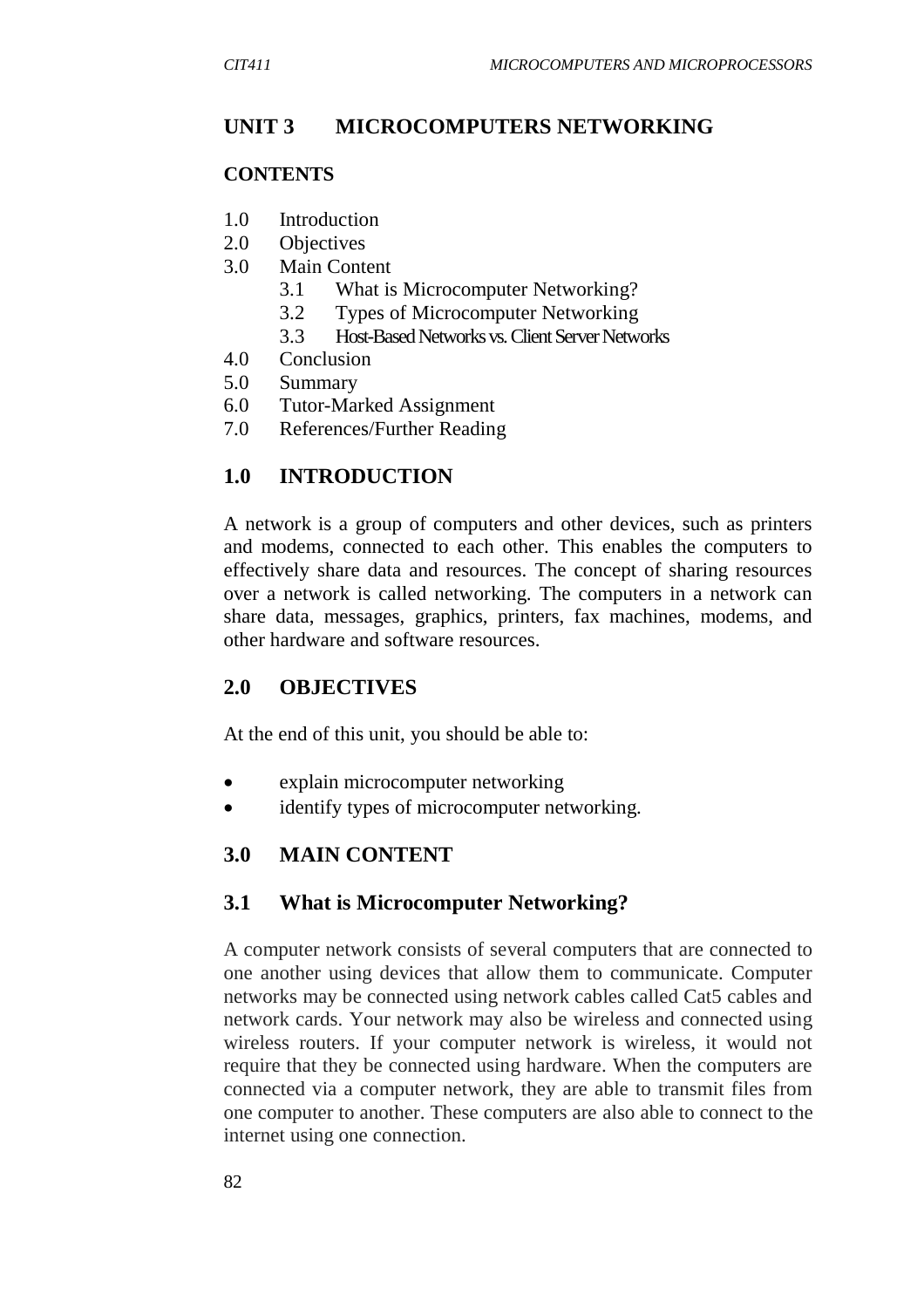## **3.2 Types of Microcomputer Networking**

When one computer needs to talk to another, they do so through a vehicle known as a network. The network is responsible for taking data sent by one computer and passing it along a predefined route to another computer. Depending on where the computers are and what sort of reliability are required, different networks are used in various environments.

#### **Personal Area Networks**

The personal area network, commonly known as a PAN, refers to an individual computer's network of peripherals. Devices that are in immediate access to your computer, such as a printer or IP telephone, are commonly said to exist within a PAN.

#### **Local Area Networks**

The local area network (LAN) is designed for working in a small regional space. An example of a LAN is a home with two or more computers connected to a single router. These computers share network resources and can communicate with one another through the connecting device. Wireless access points are an example of a LAN connector, as are hubs and switches. LANs are ideal for fast transfer of data, as the short distance enables above-average data rates.

#### **Campus Area Networks**

The campus area network (CAN) is similar to a local area network; however, it contains a great deal more router complexity in order to link buildings and establish different network classifications. A university might deploy a CAN by having an administrative network with access to important records, such as grades and bills, linked across 20 buildings. It could then establish a second class of network over the same 20 buildings for students, requiring different log in policies while disabling access machines containing sensitive information.

#### **Metropolitan Area Networks**

A metropolitan area networks, also known as a MAN, links a much larger geographical region than a CAN, LAN or PAM. These networks typically span the entirety of a city and are commonly used by public utilities companies and state services to maintain a private network that covers all regional boundaries.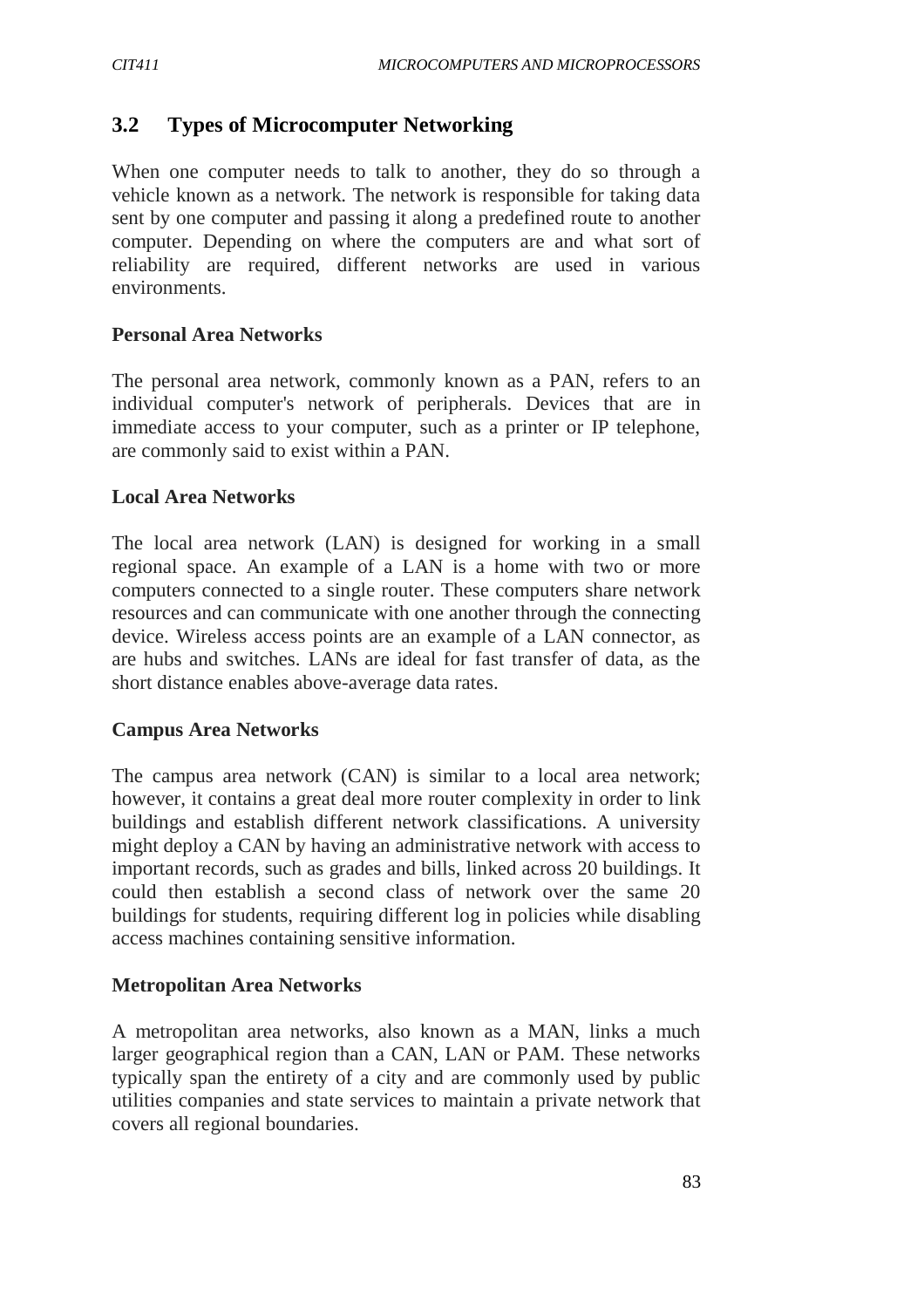#### **Wide Area Networks**

The wide area network (WAN) is the type of network most users are intimately familiar with. These large networks require complex forwarding and addressing schemes because they must transmit data across wide geographic regions. The most famous WAN is the Internet, requiring vast numbers of routers and switches to forward data based upon Internet Protocol addresses. While these networks are of great benefit to wide-reaching communications, they are typically not as reliable or as fast as smaller networks.

#### **3.3 Host-Based Networks vs. Client Server Networks**

Host-based networks and client-server networks differ in the type of application architecture they utilise. As their names suggest, host-based networks have host-based application architecture, while client-server networks have client-server application architecture. Both types of networks are made up of servers and clients. Client-server networks include web browsers and email clients. Host-based networks are more likely to suffer from server bottlenecks than their client-server counterparts are.

Both host-based and client-server networks are comprised of servers and clients.

Host-based networks and client-server networks differ in the type of application architecture they utilise. As their names suggest, host-based networks have host-based application architecture, while client-server networks have client-server application architecture. Both types of networks are made up of servers and clients. Client-server networks include web browsers and email clients. Host-based networks are more likely to suffer from server bottlenecks than their client-server counterparts are.

#### **Application Programs and Application Architectures**

Application programs comprise four functions: data storage, data access, program logic and presentation logic. The application architecture lays out how these four functions are distributed among the servers and the clients. A server can be a mainframe, a minicomputer, a microcomputer or a server farm. A client can be a simple terminal, a microcomputer, a workstation, a network computer or a transactional terminal.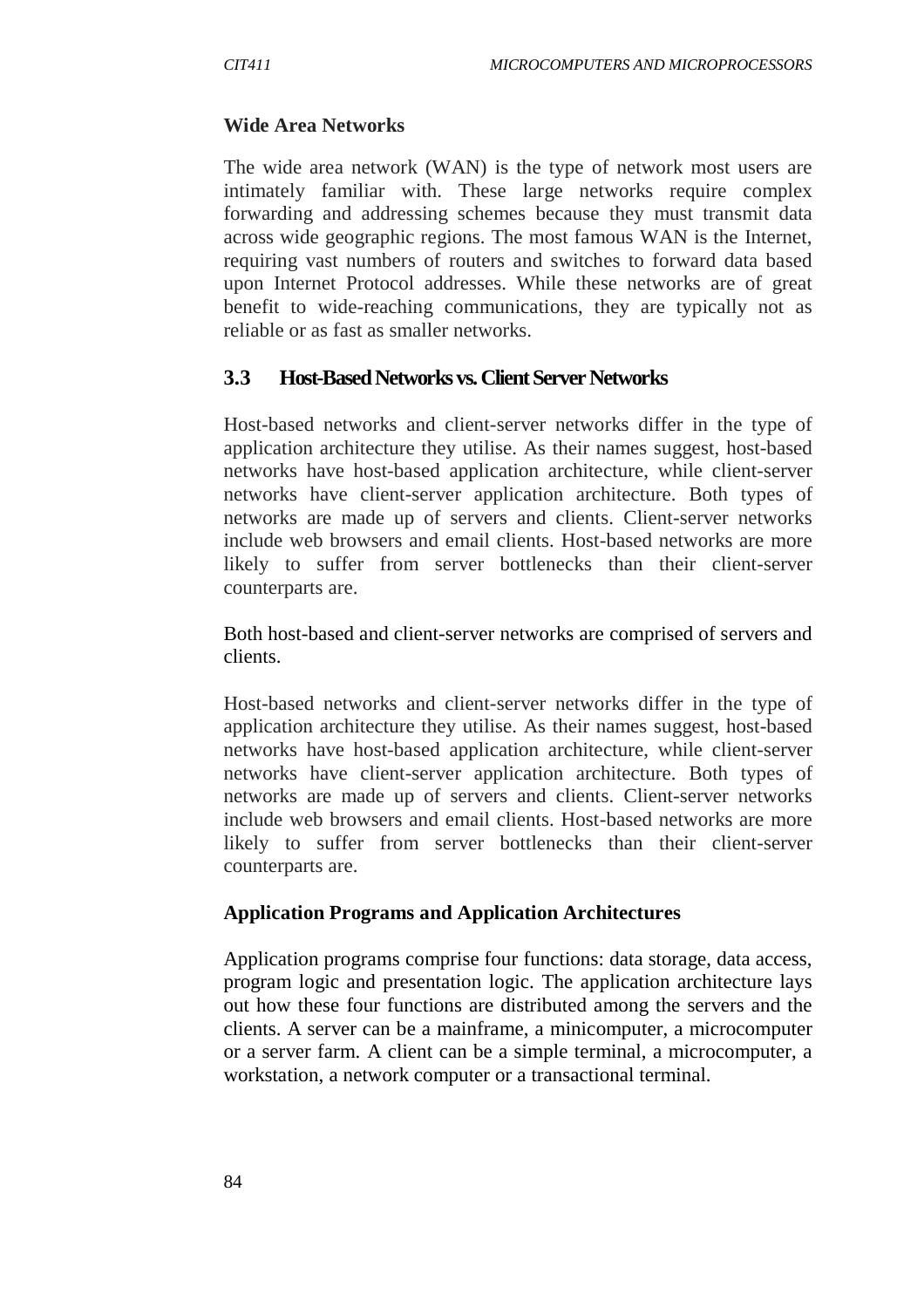#### **Host-based Network**

In a host-based network, the server performs all four-application program functions. The client merely captures the user's keystrokes and sends them to the server. Because all processing is done by the server (or host), the server can become a bottleneck in such a network.

#### **Client-Server Network**

In a client-server network, the application program functions are divided between the server and the client. The server handles data storage, and data access. The client handles presentation logic. The program logic may be split between server and client, or assigned to one of the two.

## **4.0 CONCLUSION**

A computer system is a network of electronic components connected by cables. Computer network make communication between computer and the user closer. That is, when one is connecting to the net or through cables; it is easy to access files and communicate. Computer networks are very important in many areas.

## **5.0 SUMMARY**

A computer network consists of several computers that are connected to one another using devices that allow them to communicate. Computer networks may be connected using network cables called Cat5 cables and network cards.

A LAN is a network that is made up of computers that cover small areas, such as a home network or a small office. The network can be connected using a router. A CAN network is a computer network that is made up of several LANS. This type of network is used on college campuses. A MAN computer network is made up of several CAN computer networks. This type of network would use routers and hubs to connect it. A VPN network does not use wires or cable to connect it. This type of connection is also secure and is mainly used in larger environments.

# **6.0 TUTOR-MARKED ASSIGNMENT**

- 1. Explain briefly what is computer networking?
- 2. Explain four different types of computer network.

# **7.0 REFERENCES/FURTHER READING**

Nasrat, H. (2001). "Microprocessors Architecture." Lecture note. http://www.ehow.com/list\_6117483\_types-computer-networking.html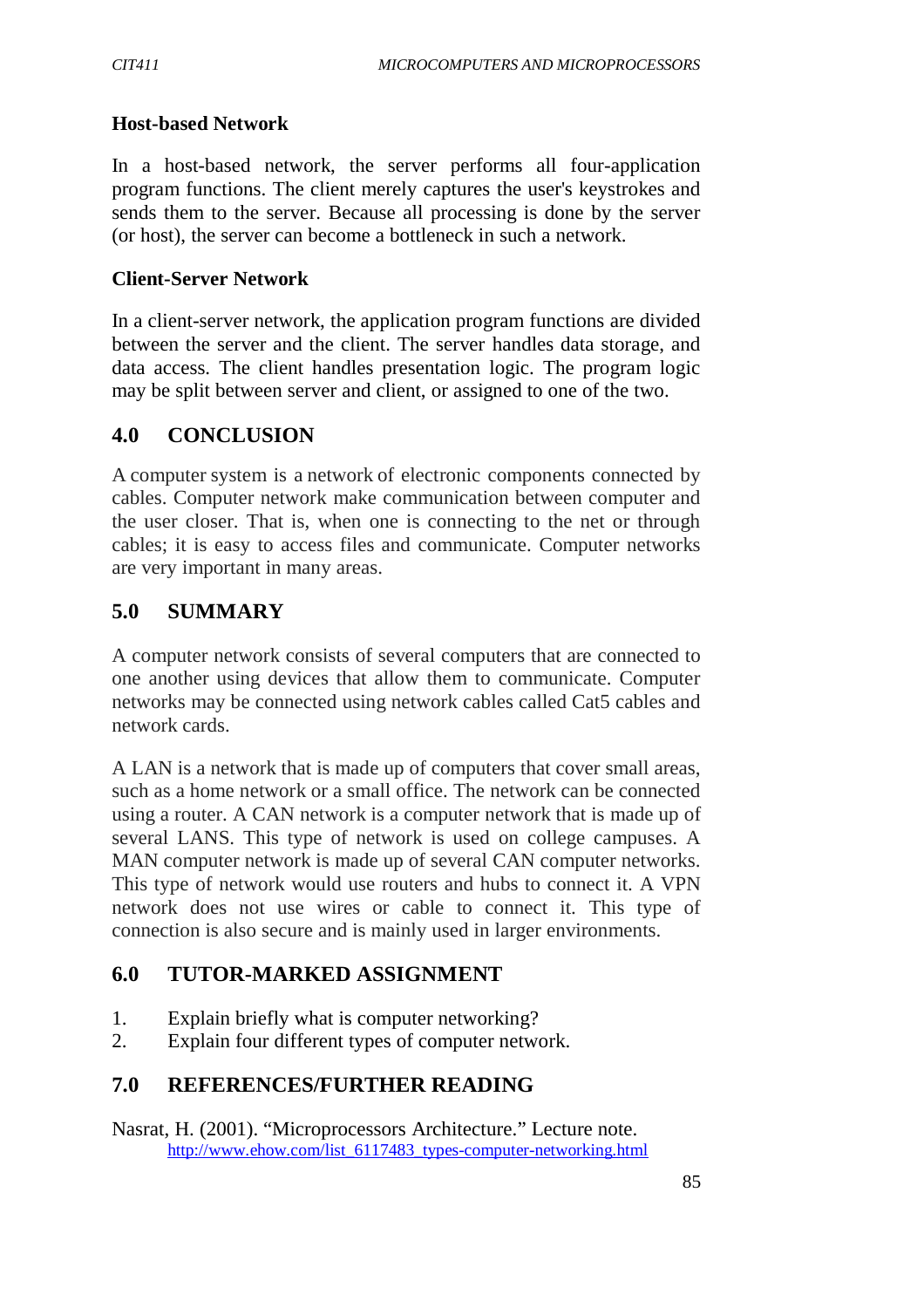# **UNIT 4 DIRECT MEMORY ACCESS (DMA)**

#### **CONTENTS**

- 1.0 Introduction
- 2.0 Objectives
- 3.0 Main Content
	- 3.1 Memory Organisation and Segmentation
	- 3. 2 What is Direct Memory Access?
	- 3. 3 Why was Direct Memory Access Needed?
	- 3. 4 How Does Direct Memory Access Work?
	- 3. 5 Benefits of Direct Memory Access
	- 3. 6 What Devices Use DMA?
- 4.0 Conclusion
- 5.0 Summary
- 6.0 Tutor-Marked Assignment
- 7.0 References/Further Reading

## **1.0 INTRODUCTION**

#### **2.0 OBJECTIVES**

At the end of this unit, you should be able to:

- explain how microcomputers memories are structured
- explain Direct Memory access
- identify benefits of DMA
- explain why we need DMA.

## **3.0 MAIN CONTENT**

## **3.1 Memory Organisation and Segmentation**

The 80386 system is used to explain how memory is organised and segmented. The physical memory of an 80386 system is organised as a sequence of 8-bit bytes. Each byte is assigned a unique address that ranges from zero to a maximum of 232-1 (4 gigabytes). 80386 programs, however, they are independent of the physical address space. This means that programs can be written without knowledge of how much physical memory is available and without knowledge of exactly where in physical memory the instructions and data are located; the model of memory organisation seen by applications programmers is determined by systems-software designers.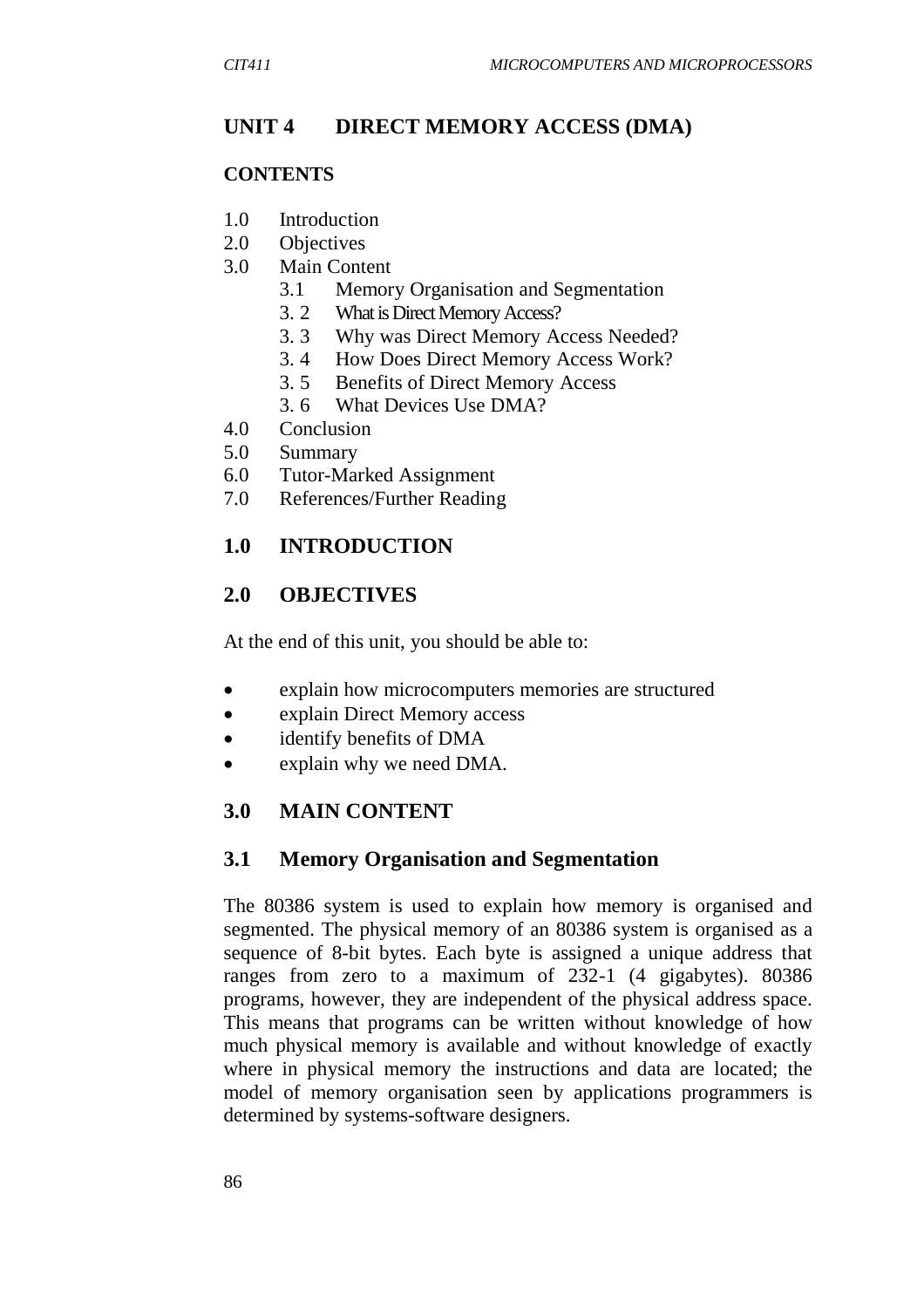The architecture of the 80386 gives designers the freedom to choose a model for each task. The model of memory organisation can range between the following extremes.

- A "flat" address space consisting of a single array of up to 4 gigabytes.
- A segmented address space consisting of a collection of up to 16,383 linear address spaces of up to 4 gigabytes each.

# **3.2 What is Direct Memory Access?**

A computer memory board is an essential hardware component of a personal computer.

Direct Memory Access, or DMA, is a method of accessing and transferring data stored in a computer's random access memory, or RAM, without having to involve the computer's central processing unit. This reduces demands on the CPU and allows for greater efficiency in running processes.

# **3.3 Why was Direct Memory Access Needed?**

The CPU in early computers was involved in almost all activities that occurred in all processes. This placed huge demands on the CPU's attention and slowed it down with requests from peripheral devices. This drain on efficiency was addressed by developing methods that allowed peripherals to access memory directly and transfer data from memory without interrupting the CPU, thereby increasing efficiency.

# **3.4 How Does Direct Memory Access Work?**

Direct memory access is accomplished by the use of special communication paths called DMA channels that are assigned to a specific peripheral. If a peripheral device has the required processing capability, it can use one of the DMA channels to transfer data from RAM own its own without consulting the CPU. It is like a toddler having to get mummy's (the CPU) help to get a drink while the teenaged sibling (with greater processing ability) can get it himself without interrupting mummy.

# **3.5 Benefits of Direct Memory Access**

Modern computers are able to simultaneously run many processes at once. Without the benefit of direct memory access, the CPU could be tied up a great percentage of time responding to slower peripherals